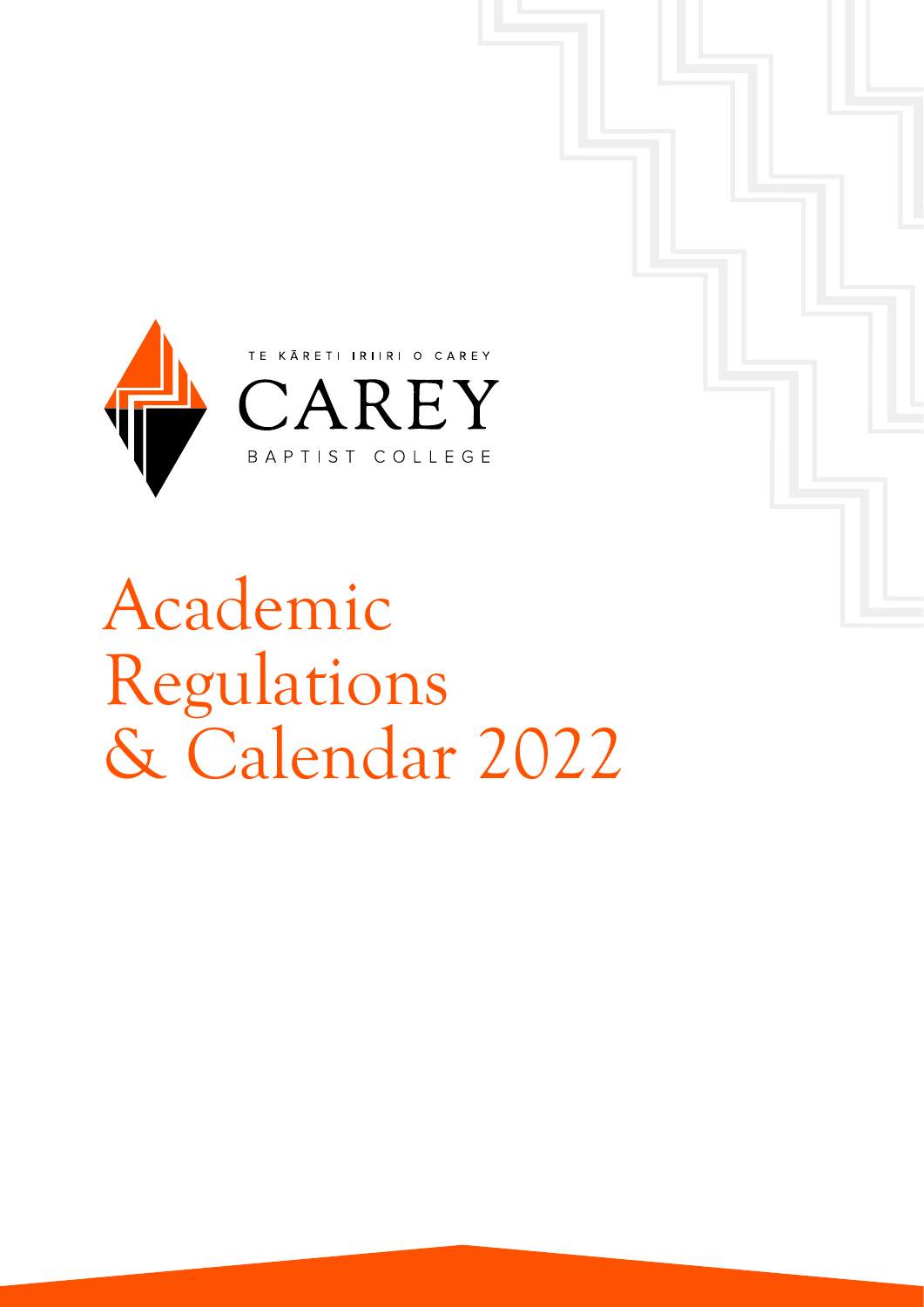# Introduction

Information contained within the Academic Calendar is correct at the time of publication. Please note that while all reasonable efforts have been made to ensure the information is up to date, some changes may occur.

All regulations, statutes, and policies outlined in this document apply to all Carey Baptist College (Carey) students, unless noted, and it is the responsibility of the student to know and understand these. Ignorance of a regulation, statute, or policy is not a valid reason for requesting an exemption.

Also, please note that any programme or graduation requirement, when amended, is not made retroactive unless the amendment is to the student's advantage. Further please note that Carey reserves the right to withdraw any programme of study, or impose limitations on enrolment should circumstances require it.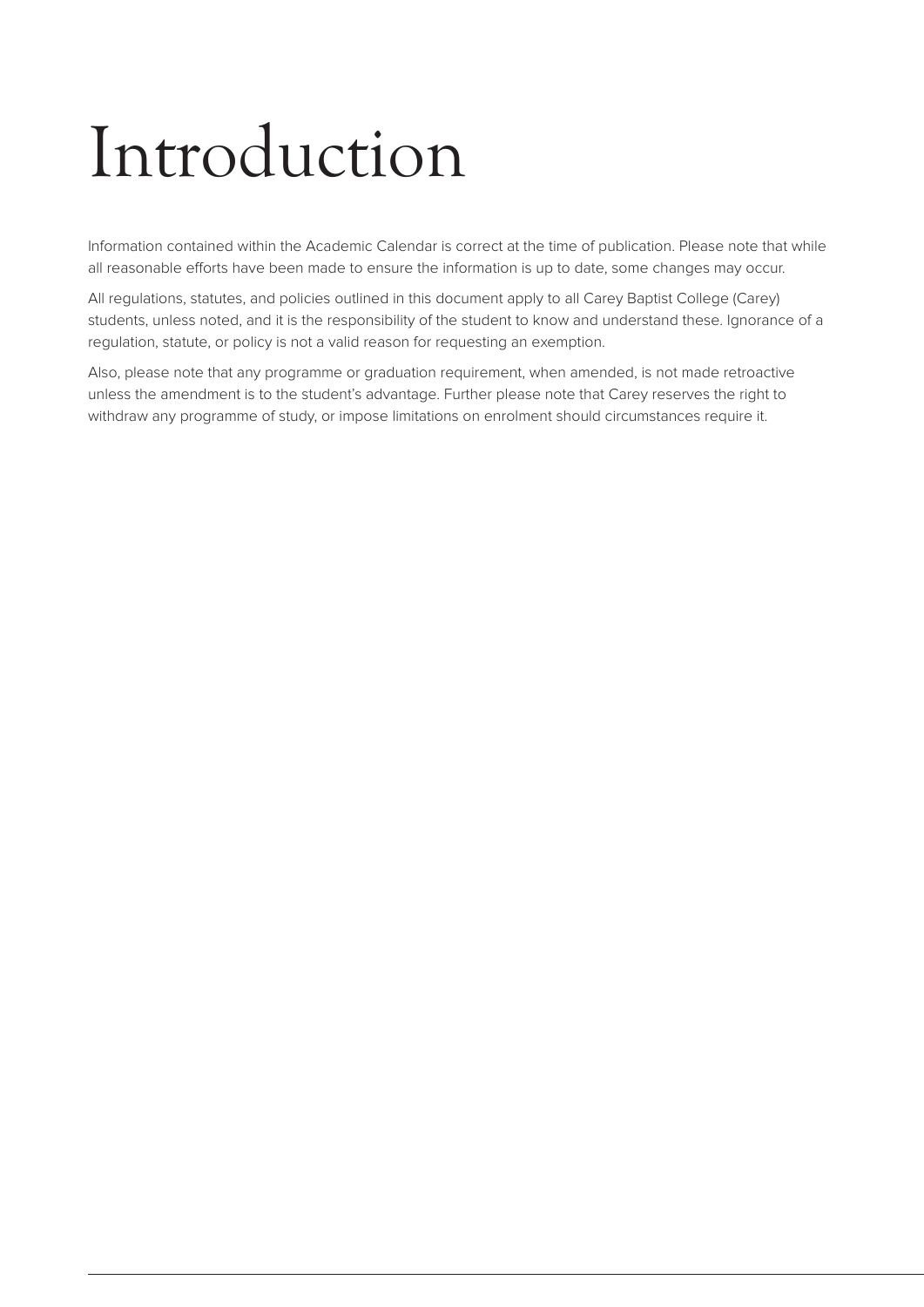# Table of Contents

| STUDY AT CAREY 4                                                                                                                 |
|----------------------------------------------------------------------------------------------------------------------------------|
| The Carey Commitment. 7                                                                                                          |
| <b>ACADEMIC REGULATIONS 8</b>                                                                                                    |
| Admission Regulations 8                                                                                                          |
|                                                                                                                                  |
| Enrolment & Programme Regulations 14                                                                                             |
|                                                                                                                                  |
|                                                                                                                                  |
| Payment of Tuition Fees. 24                                                                                                      |
| Other Course-Related Costs 25                                                                                                    |
| Assessment Regulations 26                                                                                                        |
|                                                                                                                                  |
| New Zealand Certificate in Christian Ministry<br>(Level 4) Regulations $\ldots \ldots \ldots \ldots \ldots \ldots \ldots 35$     |
| New Zealand Certificate in Christian Studies<br>(Level 5) Regulations 38                                                         |
| New Zealand Diploma in Christian Studies<br>(Level 5) Regulations 41                                                             |
| Bachelor of Applied Theology Regulations 44                                                                                      |
| Graduate Diploma of Applied Theology                                                                                             |
| Postgraduate Diploma of Applied Theology                                                                                         |
| Master of Applied Theology Regulations 51                                                                                        |
| <b>SCHEDULE OF COURSES</b><br>54                                                                                                 |
| <b>COURSE DESCRIPTIONS 58</b>                                                                                                    |
| Undergraduate: Biblical Studies 58                                                                                               |
| Undergraduate Theology. 65                                                                                                       |
| Undergraduate: Church History<br>and Christian Thought. 69                                                                       |
| Undergraduate: Reflective Field Education 71                                                                                     |
| Undergraduate: Contextual Theological Praxis<br>(Internship) $\ldots \ldots \ldots \ldots \ldots \ldots \ldots \ldots \ldots 72$ |

| Undergraduate: Mission, Ministry and Formation. . 73                      |
|---------------------------------------------------------------------------|
| Postgraduate Courses. 80                                                  |
| Undergraduate and Postgraduate                                            |
|                                                                           |
| LIBRARY 86                                                                |
|                                                                           |
|                                                                           |
|                                                                           |
| <b>GRADUATING FROM CAREY 88</b>                                           |
| Certificates & Transcripts 88                                             |
| The Graduation Ceremony88                                                 |
| <b>POLICIES, PROCEDURES</b><br><b>AND GUIDELINES </b><br>. <i>.</i><br>89 |
| Carey Policy and Procedure<br>for Use of Te Reo Ma-ori in Assessments. 89 |
| Carey Gender-Neutral Language<br>in Academic Writing Policy 92            |
| Carey Library Copyright Policy 94                                         |
| Carey Privacy and Records Policy and Procedure . 97                       |
| Carey Responsible Practice in Research<br>Code of Conduct 102             |
| Carey Research Ethics Policy & Guidelines 104                             |
| Carey Guidelines for Students                                             |
| Enrolling in a Research Essay 110                                         |
| Carey Student Code of Conduct. 113                                        |
| Carey Student Disciplinary Procedure 117                                  |
| Carey Student Complaints Procedure 120                                    |
| Carey Harassment Complaints<br>Policy and Procedure<br>$\ldots$ 123       |
| Carey Students Travelling Abroad<br>Policy and Procedure<br>126           |
| Carey Travel Abroad Form and Checklist 131                                |
| APPENDIX 138                                                              |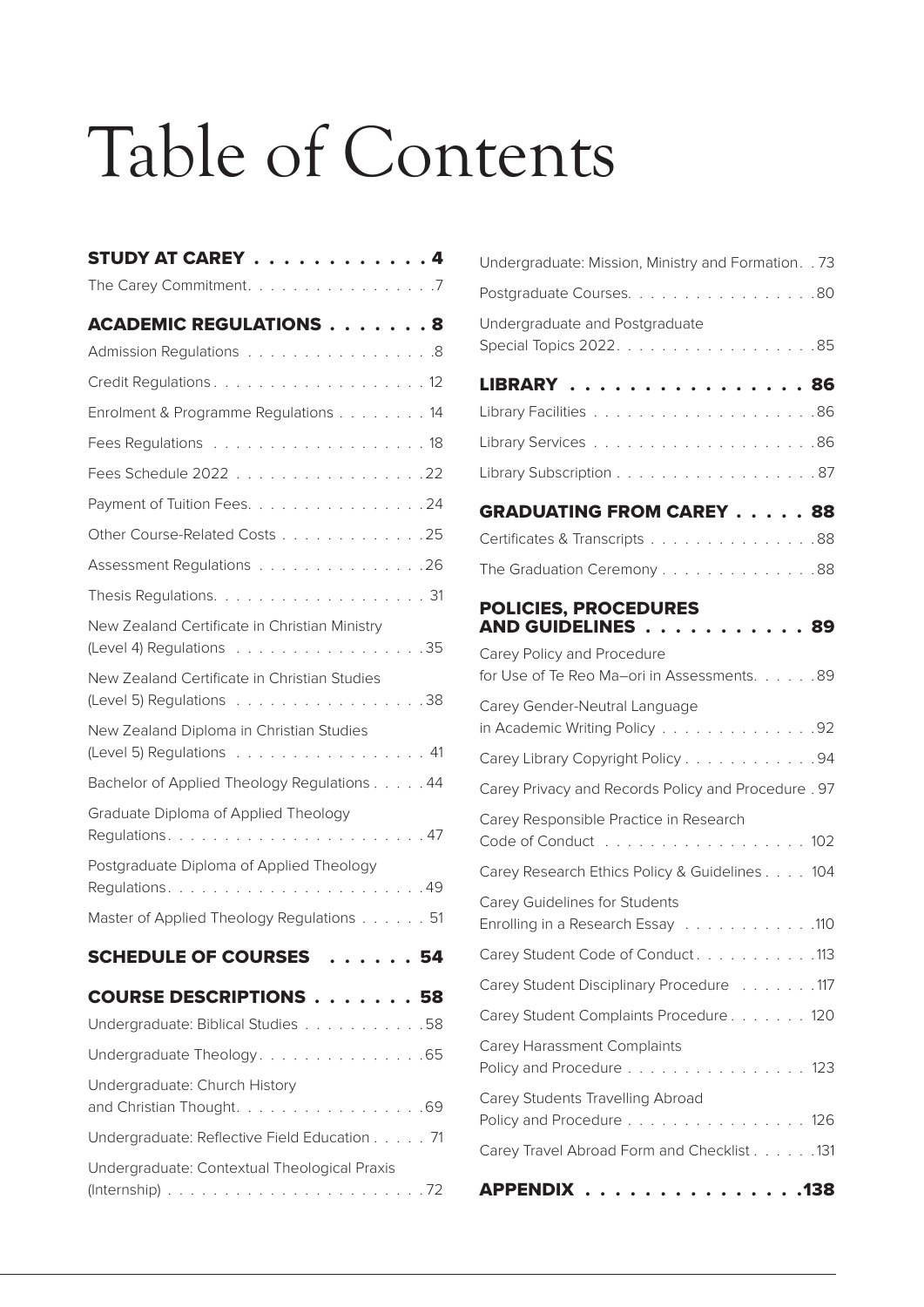# Study at Carey

Carey Baptist College, "Carey", was founded by the Baptist Churches of New Zealand and is built upon the belief that theology is the starting point for making a difference in the world.

# THE ACADEMIC YEAR

The academic year of Carey consists of two semesters, each being seventeen weeks long. Most courses run over one semester, with some courses (including post-graduate) running over the full year (both semesters).

The first semester commences in March, with Orientation in the last week of February or early March. There is a threeweek break between the first and second semester during which assignment marking is completed and students are notified of results. The second semester commences in July, with an orientation for new students being held in mid-July.

# ACADEMIC DATES FOR 2022

| <b>FIRST SEMESTER 2022</b>                  |                                    |  |  |
|---------------------------------------------|------------------------------------|--|--|
| <b>New Student Enrolments close</b>         | Friday 11 February                 |  |  |
| <b>Intermission Begins</b>                  | Tuesday 1 March                    |  |  |
| Lectures Begin                              | Monday 7 March                     |  |  |
| Final date for changes to enrolment/payment | Friday 18 March                    |  |  |
| Final date for withdrawal from courses      | Friday 1 April                     |  |  |
| Graduation                                  | Saturday 2 April                   |  |  |
| Easter                                      | Friday 15 April - Tuesday 19 April |  |  |
| Mid-Semester Study / Reading Weeks          | Monday 18 April - Friday 6 May     |  |  |
| <b>ANZAC Day</b>                            | Monday 25 April                    |  |  |
| Queen's Birthday                            | Monday 6 June                      |  |  |
| Matariki                                    | Friday 24 June                     |  |  |
| Lectures End                                | Monday 20 June                     |  |  |
| <b>Final Assessments</b>                    | Tuesday 21 June to Friday 1 July   |  |  |
| Semester One Ends                           | Friday 1 July                      |  |  |
| <b>Inter Semester Break</b>                 | Monday 4 July - Friday 22 July     |  |  |

| Wednesday 24 June<br>Returning Student Enrolments close<br>New Student Enrolments close<br>Friday 1 July<br>Monday 25 July<br>Lectures Begin<br>Final date for changes to enrolment/payment<br>Friday 5 August<br>Monday 5 September - Friday 23 September<br>Mid-Semester Break/Study<br>Labour Day<br>Monday 24 October<br>Thursday 27 October<br>The SENDing<br>Lectures End<br>Monday 7 November<br><b>Final Assessments</b><br>Tuesday 8 November to Friday 18 November<br>Semester Two Ends<br>Friday 18 November | <b>SECOND SEMESTER 2022</b> |                    |  |  |
|-------------------------------------------------------------------------------------------------------------------------------------------------------------------------------------------------------------------------------------------------------------------------------------------------------------------------------------------------------------------------------------------------------------------------------------------------------------------------------------------------------------------------|-----------------------------|--------------------|--|--|
|                                                                                                                                                                                                                                                                                                                                                                                                                                                                                                                         |                             |                    |  |  |
|                                                                                                                                                                                                                                                                                                                                                                                                                                                                                                                         |                             |                    |  |  |
|                                                                                                                                                                                                                                                                                                                                                                                                                                                                                                                         |                             |                    |  |  |
|                                                                                                                                                                                                                                                                                                                                                                                                                                                                                                                         |                             |                    |  |  |
|                                                                                                                                                                                                                                                                                                                                                                                                                                                                                                                         |                             |                    |  |  |
|                                                                                                                                                                                                                                                                                                                                                                                                                                                                                                                         |                             |                    |  |  |
|                                                                                                                                                                                                                                                                                                                                                                                                                                                                                                                         |                             |                    |  |  |
|                                                                                                                                                                                                                                                                                                                                                                                                                                                                                                                         |                             |                    |  |  |
|                                                                                                                                                                                                                                                                                                                                                                                                                                                                                                                         |                             |                    |  |  |
|                                                                                                                                                                                                                                                                                                                                                                                                                                                                                                                         |                             |                    |  |  |
|                                                                                                                                                                                                                                                                                                                                                                                                                                                                                                                         | Intermission Ends           | Friday 18 November |  |  |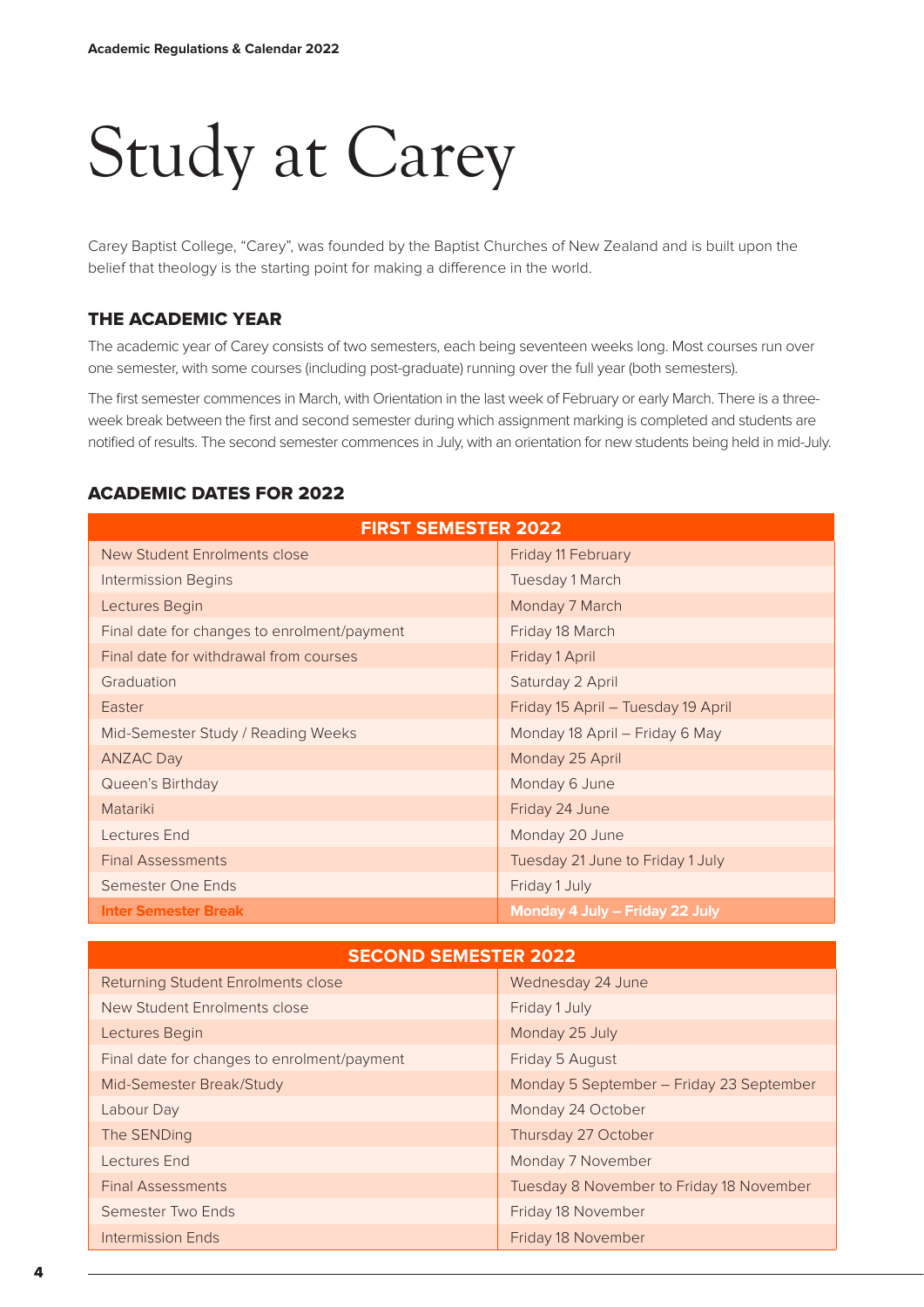# MODES OF STUDY

Carey offers students the opportunity to study in different modes, with the possibility of changing the mode of study if required; see Enrolment and Programme Regulations for more information.

#### **Studying Full-time**

Carey offers students the option to study full-time. Full-time study allows students to combine on-campus courses, distance, block, and field education courses to provide a highly customisable study programme to suit their individual needs.

#### **Studying Part-time**

Students also have the option to study part-time. Part-time study enables students to combine study with other commitments such as employment, family, and church life. Part-time students can combine on-campus courses, distance, block, and field education courses in order to attain a study programme that meets their own needs. Normally part-time students enrol initially in either the New Zealand Certificate in Christian Studies or the New Zealand Diploma in Christian Studies with the option to continue studying additional qualifications at a later date.

#### **Studying as a Regional/Distance Student**

Carey offers students the opportunity to study programmes and courses by distance learning. This means that students can be located anywhere in New Zealand. Distance learning can take several different forms: you can join classes virtually in real-time via live Zoom link, or choose to watch classes recorded at a different time that suits. Class interaction is also through CareyOnline—our web-based learning management system.

#### **Audit**

Students can attend classes in individual courses for personal interest. Enrolment is subject to availability of space within a programme or course and is at the discretion of the Academic Director. Students will have access to CareyOnline, but audit study is not subject to any assessment requirements. Therefore, no academic credit is awarded at the completion of the course.

Please note that as with all other courses and programmes, a tuition fee will be charged for Audit; see Fees Regulations and Schedule for more information

#### **Block Courses**

Carey offers a number of courses by means of block mode. These courses are normally held at the Auckland campus for a duration of three, four or five days in either one or two blocks. In addition to attending the teaching blocks, students must complete extra reading and assessments. Attendance at all block courses is compulsory. It is recommended to attend blocks in person (on-campus)—if you are unable to physically attend, please talk with your teacher. Additional Zoom classes may also be scheduled during the semester. Block courses are full semester courses and officially commence on the first day of the semester.

#### **Field Education Courses & Internships**

As a part of the Undergraduate curriculum a number of Field Education courses and internships are available. Field Education and internships utilise practical ministry experiences as the basis of biblical and theological reflection and personal growth. There are varying ways in which Carey can partner with churches and students—contact the Internships Co-ordinator for more information.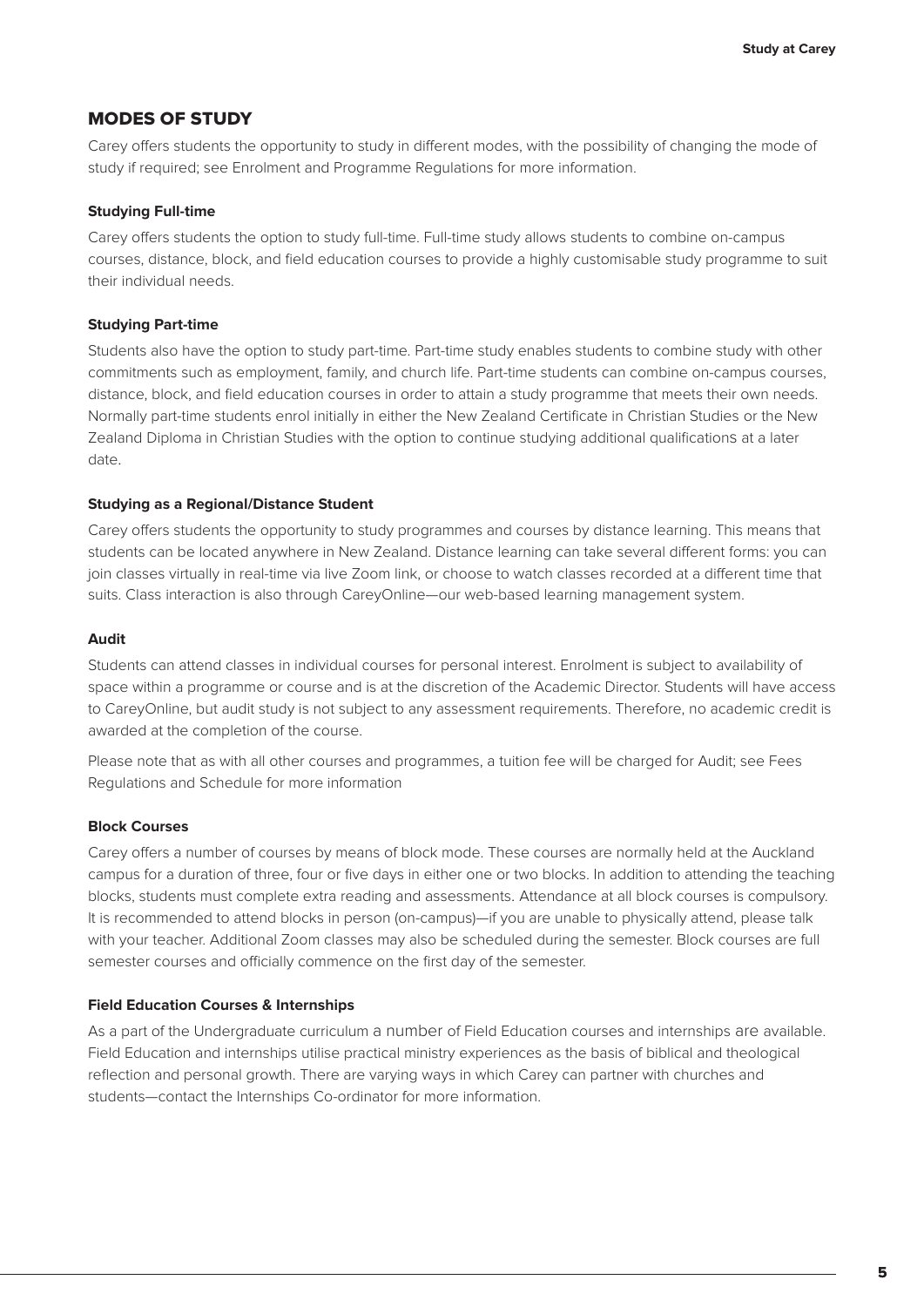# PROGRAMMES OF STUDY

Carey offers a variety of academic programmes at undergraduate and postgraduate levels within the discipline of Applied Theology.

#### **Undergraduate Qualifications**

Carey offers certificates, diplomas, and degree level programmes with a range of courses equivalent to NQF Levels 4 to 7 (National Qualifications Framework – see www.nzqa.govt.nz for more information). These qualifications are ideal for those looking to prepare for practical Christian ministry and mission.

Carey's undergraduate programmes combine two core strands of Christian training; Bible and Theology (including Church History), and Mission and Ministry (including Formation and Fieldwork). The aim of the programmes is to meet the challenge of balancing classroom based study, spirituality and hands-on experience.

#### **Postgraduate Qualifications**

The Carey Graduate School delivers Postgraduate qualifications. Postgraduate qualifications are designed to serve the needs of students who:

- ◊ wish to advance their knowledge and practice in applied theology
- ◊ wish to pursue an academic career with an emphasis in applied theology
- ◊ are engaged in professional roles associated with Christian ministry who wish to advance their knowledge and skills in these fields
- ◊ are pastors, mission practitioners, or senior staff in Christian Non-Government Organisations (NGO's) and related fields who wish to enhance their leadership through study in applied biblical and theological study.

The aim of the Carey Graduate School is the creation of thinking practitioners, scholars and leaders who will stimulate and resource new knowledge, fresh and critical thinking, and the development of effective praxis in Christian ministry, mission and leadership in New Zealand and beyond.

For more information regarding our programmes please refer to the Specific Programme Regulations for each programme.

#### **Study Requirements**

Studying at Carey, regardless of the mode of study—on-site or regional/distance—requires access to webbased material and activities. In order to facilitate this. please ensure you have:

- ◊ a computer or device that allows you to prepare and write assignments on
- ◊ access to a fast and stable internet connection
- ◊ a quiet and private space to join classes online and focus on your study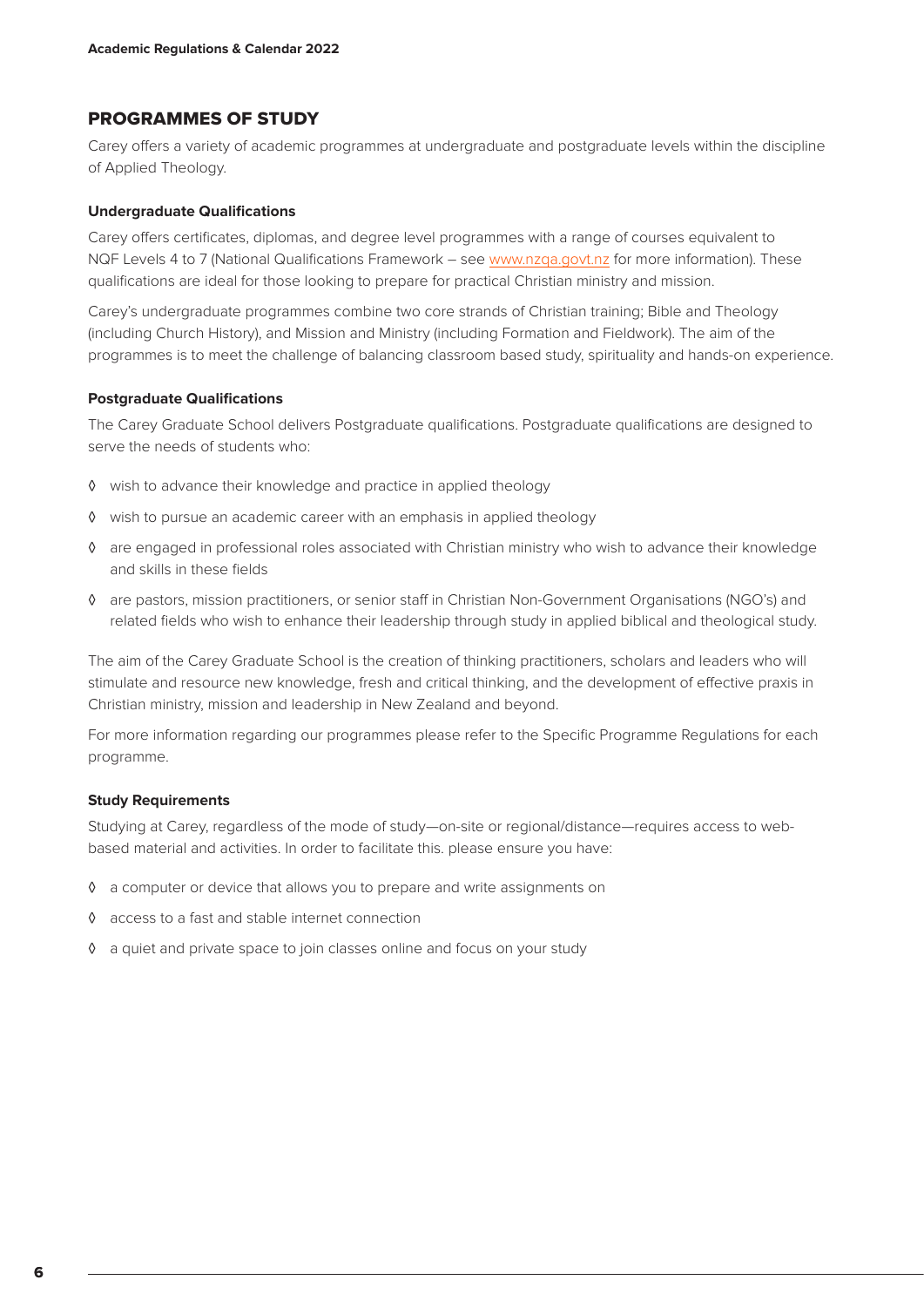# The Carey Commitment

# THE RESPONSIBILITY OF CAREY

Carey is committed to providing students with:

- ◊ Qualifications that are meaningful and recognised.
- ◊ A quality of education characterised by excellence and innovation.
- ◊ Assessment that is fair, meaningful and beneficial.
- ◊ The opportunity to evaluate courses and teaching.
- ◊ An environment which respects the rights of both students and members of staff.

# THE RESPONSIBILITY OF STUDENTS

As a student at Carey you are expected to:

- ◊ Demonstrate integrity in all interactions and transactions.
- ◊ Keep the requirements, regulations, and policies of Carey.
- ◊ Respect the rights of your fellow students and members of staff.
- ◊ Respect all Carey property, equipment, and facilities.
- ◊ Be committed to your learning and to the development of Carey as a learning community.
- ◊ Demonstrate values aligned with Carey's special character

# THE RESPONSIBILITY OF FACULTY

Members of faculty are required to follow the below standards of best practice.

#### **Availability:**

To make themselves available for student questions and comment as follows:

- ◊ To be available following on-campus classes.
- ◊ To be available via phone and email (at a minimum), and to reply to messages within a maximum of three working days.
- ◊ To be available in person and/or online during office-hours at the times notified at the commencement of the course.

#### **Marking:**

For all assessments, teaching staff must:

- ◊ Commit to providing clear marking criteria, which is laid out in the course information, for all assessments requested of the students.
- ◊ Aim to mark assessments within three working weeks, from the date the assessment was due. Assessments that are submitted late will be marked when time is available.
- ◊ Provide sufficient comment upon marking in order to assist the students to learn from the assessment and apply that learning to future work.

If for some reason the above cannot be met the member of faculty will ensure that students are notified.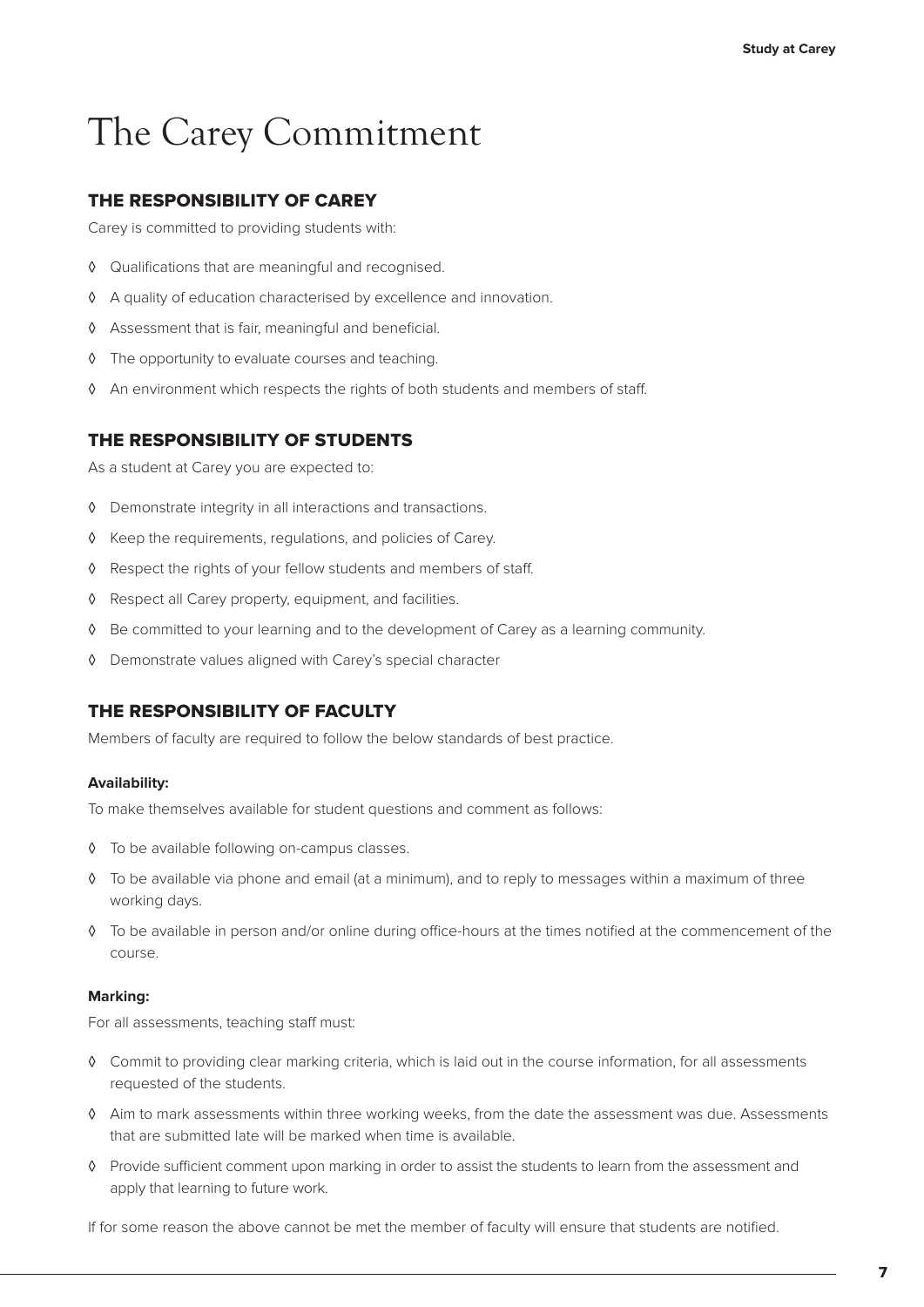# Academic Regulations

# Admission Regulations

For the purpose of these regulations a domestic student is defined as a citizen or permanent resident of New Zealand, Australia, Cook Islands, Niue, Tokelau, or a citizen of another country who is resident in New Zealand as a consequence of assignment to a diplomatic or consular post, and their immediate dependents.

When not specified, 'applicant' applies to both domestic and international students.

Additional admission requirements apply to international students and can be found under International Student Regulations.

#### **1. GENERAL ADMISSION CRITERIA**

- 1.1 Carey Baptist College, "Carey", admits students to its academic programmes without prejudice in matters regarding ethnicity/race, age, gender, physical or other disability. It is our belief that people are divinely created, with gifts that render all capable of service to God and humanity, and should be given the opportunity to study to their level of ability.
- 1.2 It is expected that applicants will demonstrate an appropriate level of maturity and Christian character development. While students are not required to hold a personal commitment to the Christian faith, to enrol in courses they should acknowledge the existence and validity of Christianity as a ruling philosophy for personal daily life and social conduct.
- 1.3 Admission requirements vary depending on the programme of study and are listed under specific programme regulations. Please refer to the specific programme regulations outlined later in these regulations.
- 1.4 As most tuition is given in English, all applicants need to be proficient in understanding, reading, writing and speaking English.

#### **2. INTERNATIONAL STUDENT ADMISSIONS CRITERIA**

#### **2.1 Academic and English Language Criteria**

Prior to enrolling an international student in any programme, the student must be able to verify that they have the necessary English language proficiency. An international applicant must demonstrate that they have satisfied one of the following conditions:

- 2.1.1 achieved, within the two years preceding the proposed date of enrolment, one of the internationally recognised proficiency test outcomes. IELTS is the preferred language proficiency measure used by Carey, specific IELTS levels for different programmes are outlined below
- 2.1.2 achieved National Certificate of Educational Achievement (NCEA) Level 3 and has met New Zealand University Entrance requirements
- 2.1.3 received an undergraduate or higher qualification from either, New Zealand, Australia, Canada, The Republic of Ireland, South Africa, the United Kingdom, or the United States, OR been awarded the Cambridge Certificate in English Language Teaching to Adults (CELTA)
- 2.1.4 completed at least five years secondary education at schools where the student was taught using English as the language of instruction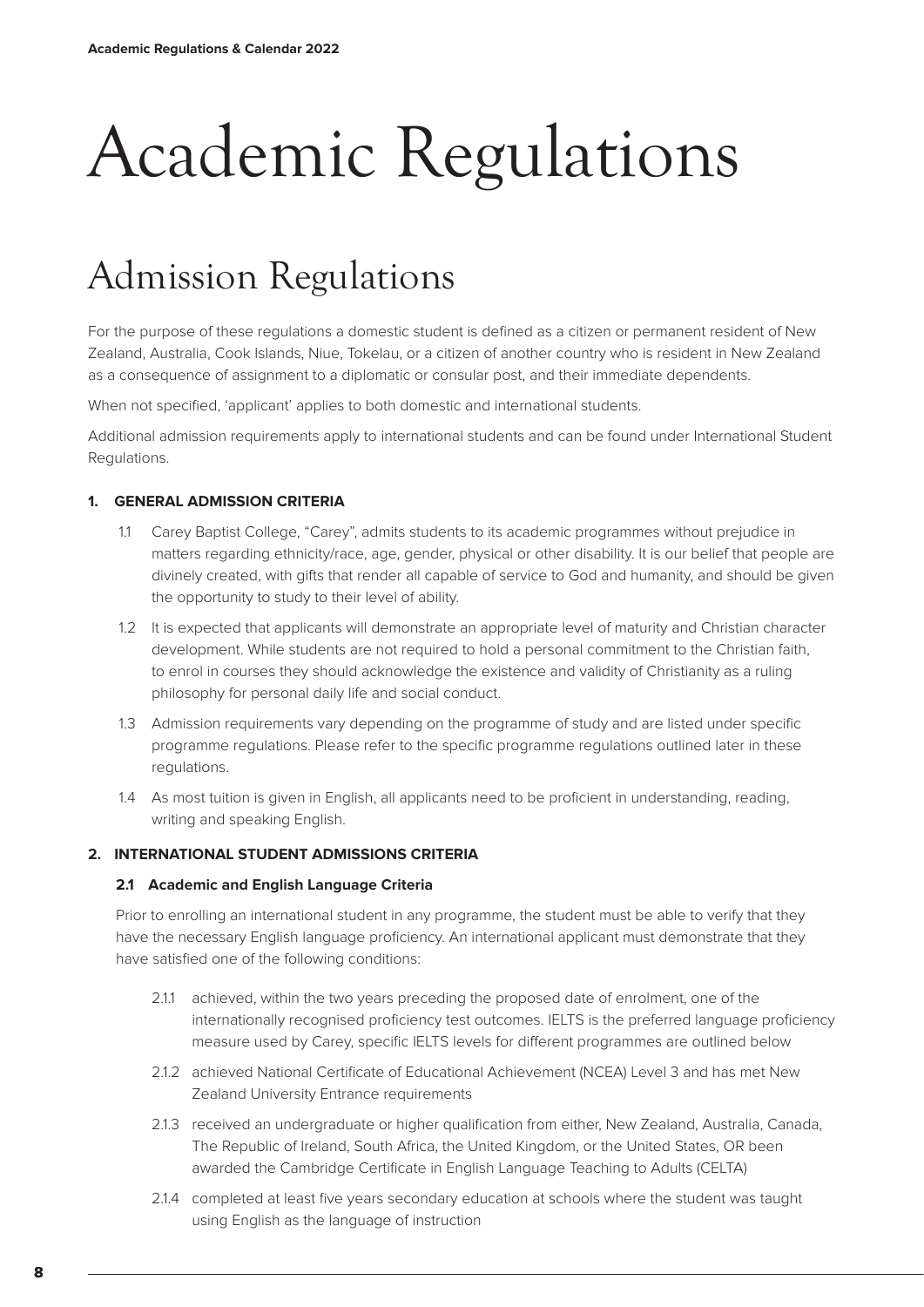- 2.1.5 completed all primary education and at least three years secondary education at schools where the student was taught using English as the language of instruction
- 2.1.6 IELTS is the preferred English language proficiency test used at Carey. Once the IELTS test is completed the applicant must provide Carey with a copy of their test results prior to acceptance on a programme. The minimum required results are as follows:
- 2.1.7 For the Certificate/Diploma in Christian Studies, a minimum IELTS score of 5.5 (Academic), or its equivalent in accordance to NZQA Rules 13 Table 2 and/or other NZQA accepted evidence of English language proficiency.
- 2.1.8 For the Bachelor of Applied Theology: a minimum score of 6.0 in their International English Language Testing System (IELTS) Academic Test, with a score of 5.5 or higher in all bands; or its equivalent in accordance to NZQA Rules 13 Table 2 and/or other NZQA accepted evidence of English language proficiency.
- 2.1.9 For admission into Post Graduate programmes: a minimum score of 7.0 in their IELTS Academic Test, with a minimum score of 7.0 or higher in the writing band: or its equivalent in accordance to NZQA Rules 13 Table 2 and/or other NZQA accepted evidence of English language proficiency.

All costs associated with the IELTS Academic Test must be met by the student. For other equivalent English Language Proficiency scores please refer to https://www.nzqa.govt.nz/about-us/our-role/legislation/nzqarules/nzqf-related-rules/the-table/

#### **2.2 Visa Requirements**

- 2.2.1 The New Zealand Government requires that an international applicant must obtain a student visa through the nearest New Zealand embassy or consulate or through an Immigration New Zealand (INZ) office in New Zealand before they can be enrolled to study at Carey. For more information regarding visas see www.immigration.govt.nz.
- 2.2.2 All international applicants are required to hold and provide evidence of a current student visa, visa approval notification, or in the case of a pathway student visa, their letter from Immigration New Zealand. The above must be presented to the Academic Registrar to complete the enrolment process. To fulfil visa requirements an international applicant may not undertake less than 60 credits in any semester, unless they are completing a programme and are in their final semester of study.
- 2.2.3 If an international applicant wishes to study part-time and holds a work visa they must first obtain a "Variation of Condition" through an INZ office in New Zealand. This must then be presented to the Academic Registrar to complete the enrolment process.

#### **2.3 Medical Insurance**

2.3.1 Carey also requires that all international applicants have appropriate and current medical and travel insurance that complies with the Education (Pastoral Care of International Students) Code of Practice 2016 for the duration of their studies in New Zealand. A copy of the compliant insurance policy must be presented to the Academic Registrar to complete the enrolment process.

#### **2.4 Accommodation**

- 2.4.1 International applicants must make arrangements for their own accommodation.
- 2.4.2 In accordance with the Education (Pastoral Care of International Students) Code of Practice 2016 international students under the age of 18 years must live full-time with either a relative, an approved caregiver, or in an approved home-stay; evidence of this must be presented to the Academic Registrar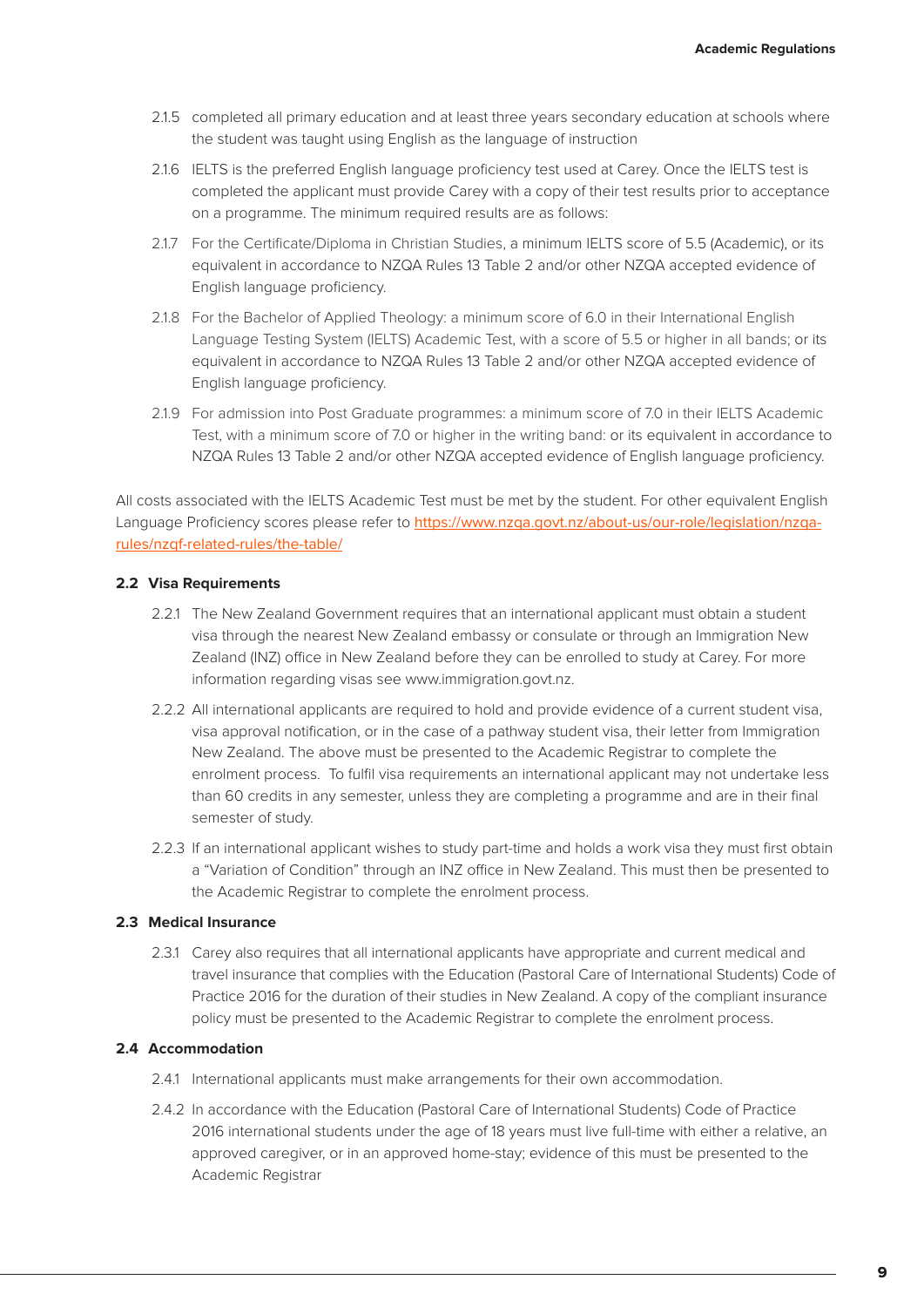# **2.5 Additional Requirements**

International applications are accepted on the basis that enrolment at Carey will be of genuine benefit to the applicant in their Christian ministry or mission; applicants may be declined if their reason for studying at Carey is based on political, economic, or other personal needs. Therefore, the following information must accompany their completed application.

# 2.5.1 Church Membership

A written statement regarding the applicant's Church membership. This statement should include information about any group or denomination that the Church belongs to and a copy of the Church's Statement of Faith.

## 2.5.2 Statement of Intent

A short-written statement outlining the applicant's personal desire to study at Carey, including why Carey has been chosen, as against other colleges and training centres, either in New Zealand or in other countries.

# 2.5.3 Referees

International applicants are also required to nominate referees. Three referees are required, one of which must be the applicant's Pastor or Church Leader.

If references are not written in English a translation must be provided. This translation cannot be completed by the applicant and must be verified as genuine by a Notary Public.

## 2.5.4 Police Clearance

International applicants must provide a Police Clearance Certificate, in place of the Police Vetting Service Request and Consent Form, from their country of citizenship and for any country in which they have lived for more than a period of 12 months within the last 10 years. Please also note that this Police Clearance should be less than 6 months old.

# 2.5.5 Declaration

International applicants must sign a declaration stating that they:

- are willing to accept the rules and ethos of Carey while a student here
- will not leave the course or transfer to any other course or institution without the full knowledge and agreement of Carey
- are aware that Carey has no legal obligation to them as a student other than the obligations required by the Education (Pastoral Care of International Students) Code of Practice 2016 and our own Board.
- will not withhold any information that may materially affect Carey's ability to assess their application
- will inform Carey if they have applications in at the same time to other institutions in New Zealand or elsewhere.

# **3. ADMISSIONS PROCEDURE**

- 3.1 All applicants must complete an Application Form via the Carey website and submit all required documentation for their programme of study. Application closing dates can be found on the Carey website, www.carey.ac.nz.
- 3.2 Applicants may be required to attend an interview as part of their admission. If an interview is required, the applicant will be contacted to arrange an appropriate time.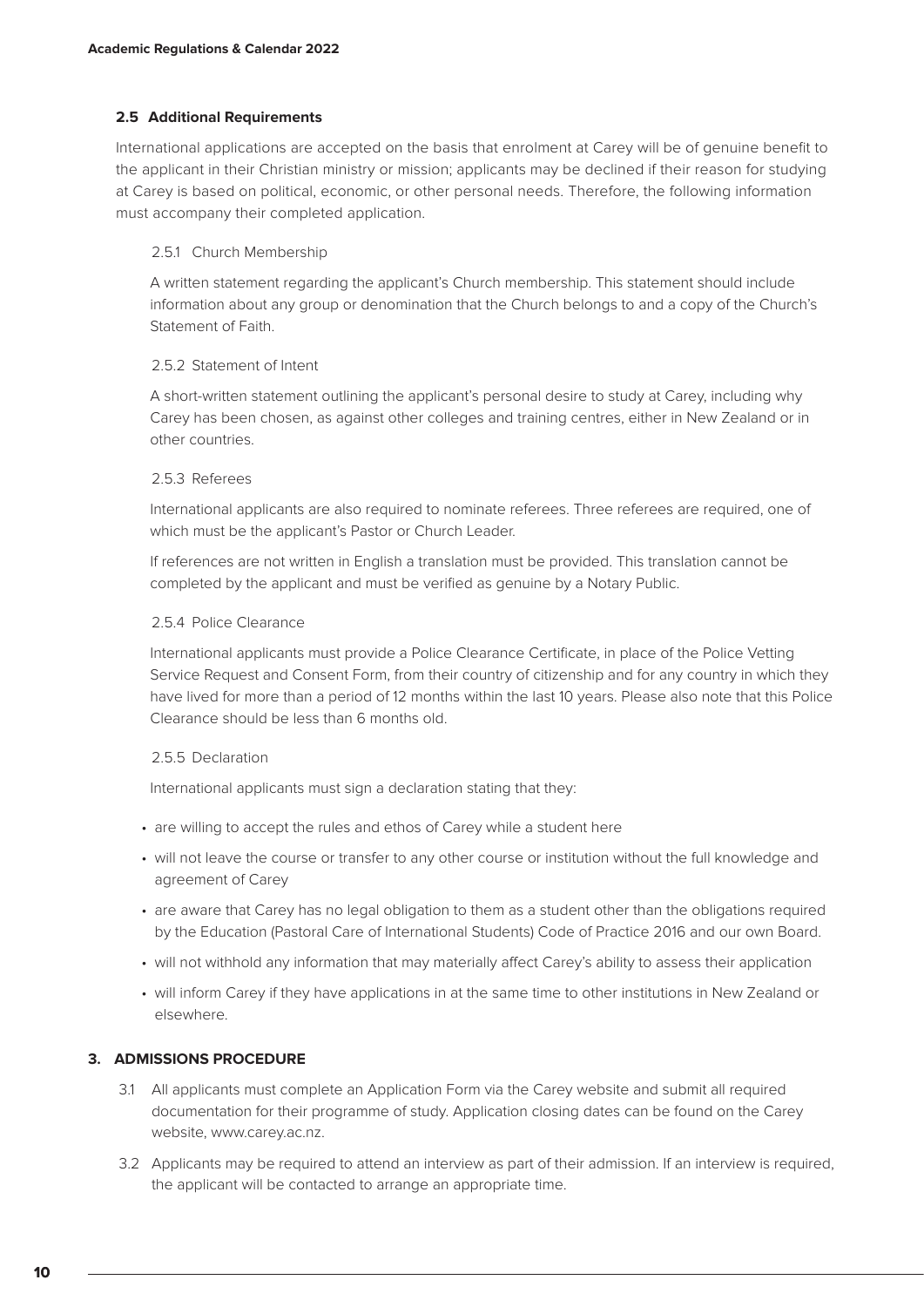- 3.3 An application will only be considered once all documentation is received and interviews conducted (if required).
- 3.4 All applicants should submit their application within the timeframes specified in the key academic date schedule, however depending on the programme of study a late application may be considered if sufficient reason is given.

# **4. SELECTION PROCESS**

- 4.1 The decision on whether to offer a place is determined by the Academic Committee and overseen by the Academic Director, and takes into account all the evidence supplied which demonstrates the applicant's ability to study at the required academic level.
- 4.2 Once a decision is made the applicant will be advised in writing of the outcome. Generally, an applicant can expect to be notified of the decision within seven to ten working days of the application being submitted.
- 4.3 If an applicant is admitted into a programme they will be required to enrol in courses and will receive a fees invoice, and details of the protection of fees arrangement through the Public Trust. All fees must be paid before enrolment is complete; see Fees Regulations and Schedule. Once paid the applicant will receive a receipt of payment.
- 4.4 Applicants should normally enrol for both semesters in a given academic year.
- 4.5 There may be a limitation on the number of students who can be enrolled in a programme or course in a given year; see Enrolment and Programme Regulations for more information.

#### **5. DECLINED OR CANCELLED ADMISSION**

- 5.1 At the discretion of the Academic Director an applicant may be declined admission or enrolment if they do not meet the requirements of the Admission Regulations.
- 5.2 Further, in accordance with the Education Act 1989, Carey may decline or cancel the admission or enrolment of an applicant on the grounds that the applicant is not of good character, has been found guilty of misconduct, has a breach of disciplinary measures, or is currently excluded or suspended from another tertiary institution.
- 5.3 If an applicant is unsuccessful in receiving an offer of place, an appeal can be made in writing within five working days of receipt of their declined application to the Academic Director. The Academic Director will consider whether there are grounds for the appeal to be upheld in consultation with the Academic Registrar. The Academic Director's decision is final and will be communicated to the student within five working days from the time of the application being received.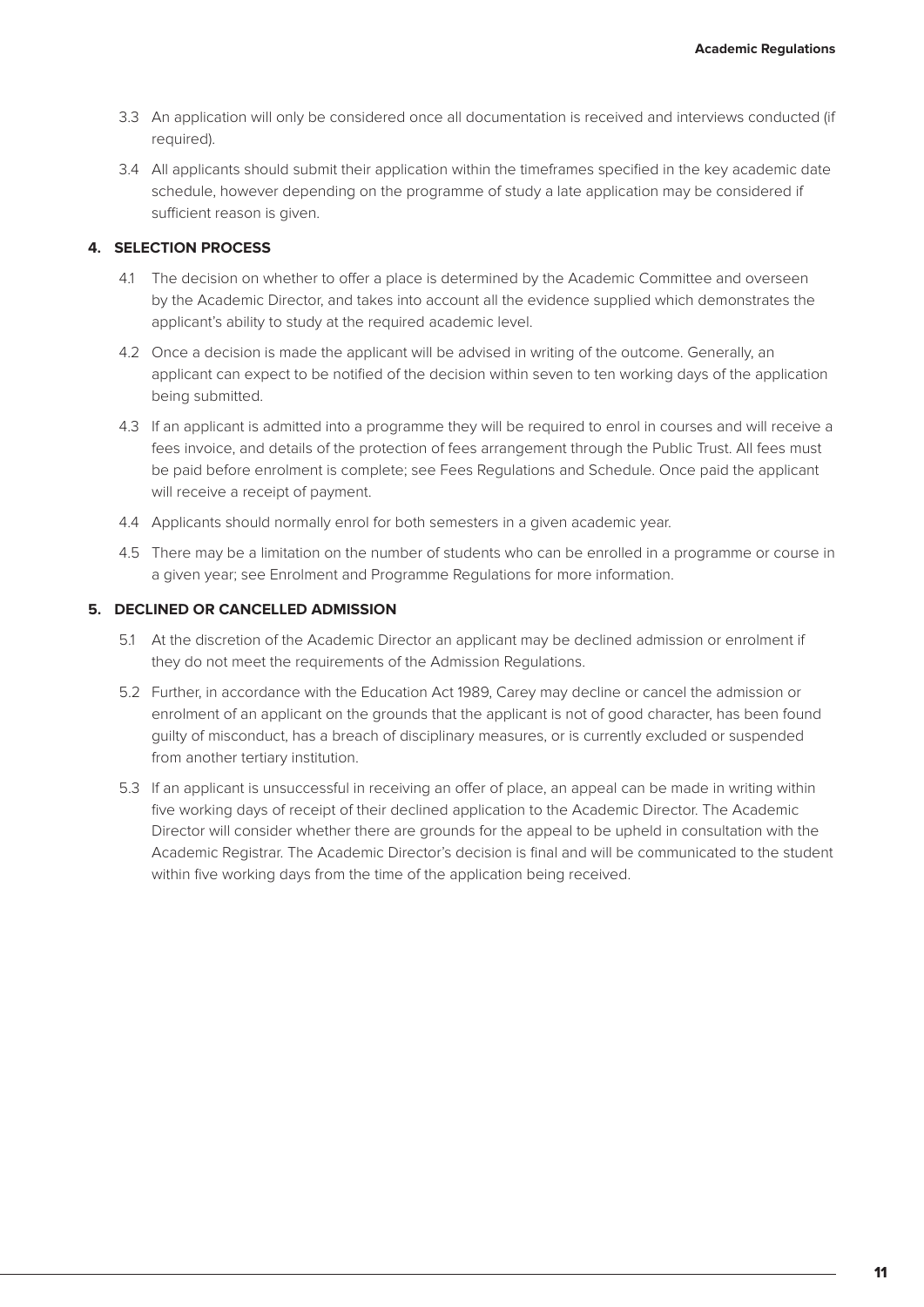# Credit Regulations

Carey Baptist College, "Carey", offers students the opportunity to be granted credit for both formal and nonformal learning undertaken by the student prior to the commencement of their study at Carey.

Formal learning is prior study that was undertaken at another tertiary institution for which they received credits within an academic programme.

Non-formal learning involves previously acquired skills and knowledge arising from work, ministry experience, or general life experiences.

Students of Carey may apply for credit recognition either prior to or following their application. However, please note that credit will not be granted until enrolment is complete.

# **1. GUIDELINES FOR RECEIVING CREDIT**

- 1.1 Credit recognition will normally only be considered for courses at Levels 5 or 6 within programmes at an undergraduate Level. In exceptional circumstances, cross credits may be considered at Level 7 within the Graduate Diploma programme. Cross credits may only be considered at Level 8 if they are from programmes at a Postgraduate Level.
- 1.2 For courses within a Graduate Diploma credit recognition will not be granted for any credits which were awarded as a part of the qualification which was used to meet the admission requirements of a Graduate Diploma.
- 1.3 Please note that credit will not normally be granted for courses undertaken more than 10 years prior to enrolment at Carey.

# **2. CROSS CREDITS**

Cross credits are granted for prior formal learning and may be specified of unspecified.

#### 2.1 SPECIFIED

Specified credits are granted when there is a direct equivalence in terms of content, level, and learning outcomes between a previously studied course and a course provided at Carey.

# 2.2 UNSPECIFIED

Unspecified credits are granted when a previously studied course is deemed to be relevant to, and at an equivalent level to, a course provided at Carey. Please note that no more than one-sixth of a programme provided at Carey may comprise of unspecified credit and that in normal circumstances unspecified credits will only be considered at Level 5.

# **3. RECOGNITION OF PRIOR LEARNING (RPL)**

- 3.1 Credits may be granted for non-formal learning that relates to the learning outcomes of a course provided at Carey and which is adequately validated as being equivalent in terms of content and level.
- 3.2 An application for RPL must be related to a specific course. The Academic Director will determine for each RPL application the nature of evidence that will be required in order to assess the applicant's non-formal learning against the learning outcomes for that course.
- 3.3 In assessing an application for RPL for a Field Education course the following must be demonstrated:
	- A record of substantial and sustained quantity of ministry.
	- The degree of supervision and/or training that accompanied that ministry.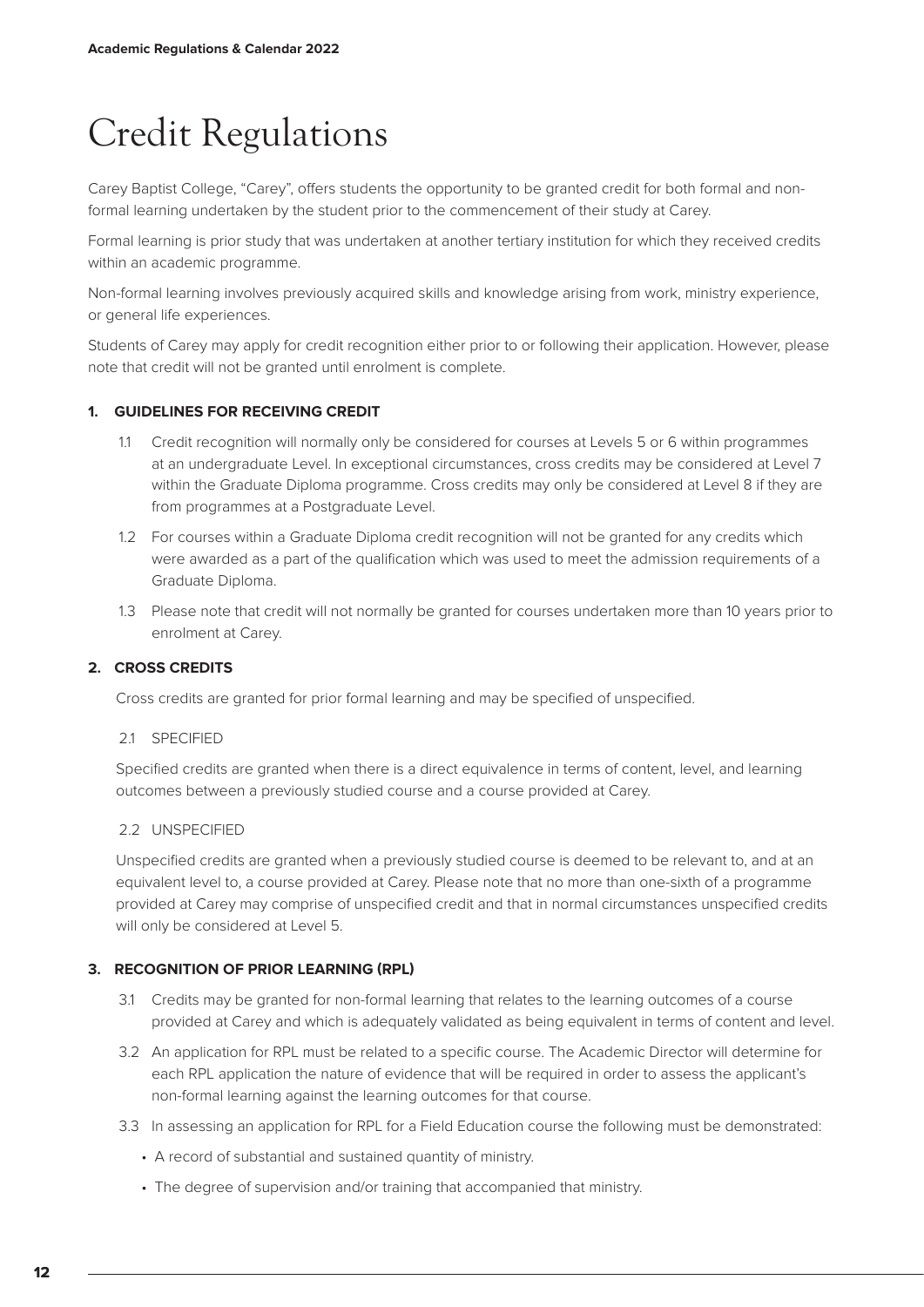- The extent of guided and/or self-reflection that occurred in relation to that ministry.
- RPL will normally only be granted for core courses within a programme of study and that no more than one-sixth of a programme provided at Carey may comprise of RPL credits and that in normal circumstances RPL credits will not be considered at Postgraduate level (except where advanced standing entry is deemed appropriate for entry into the Master of Applied Theology – see Masters programme regulations for more information).

## **4. LIMITS ON CREDITS**

There is a limit on the total number of credits which can be granted towards a programme provided at Carey.

#### 4.1 UNDERGRADUATE

The maximum number of credits granted, through Cross Credits and RPL combined will not exceed one-half of the qualification for which you are enrolled.

#### 4.2 POSTGRADUATE

The maximum number of credits granted, through Cross Credits, will normally be the equivalent of one course. However, when a student transfers their candidature to the Postgraduate Diploma in Applied Theology from the (former) Laidlaw-Carey School then a maximum of two courses may be cross credited.

# **5. INTERNAL CREDIT TRANSFER**

5.1 Carey also provides internal credit transfer for students who wish to transfer credits from one programme into another. This would normally only occur if a student decides to change their programme of study. Please note that an internal credit transfer is considered on a case by case basis.

#### **6. APPLYING FOR CREDIT RECOGNITION**

- 6.1 Application forms are available from the Carey Baptist website, www.carey.ac.nz; all applications should be made to the Academic Registrar.
- 6.2 For all applications for credit recognition as administration fee will apply. See the Fees Regulations and Schedule for more information.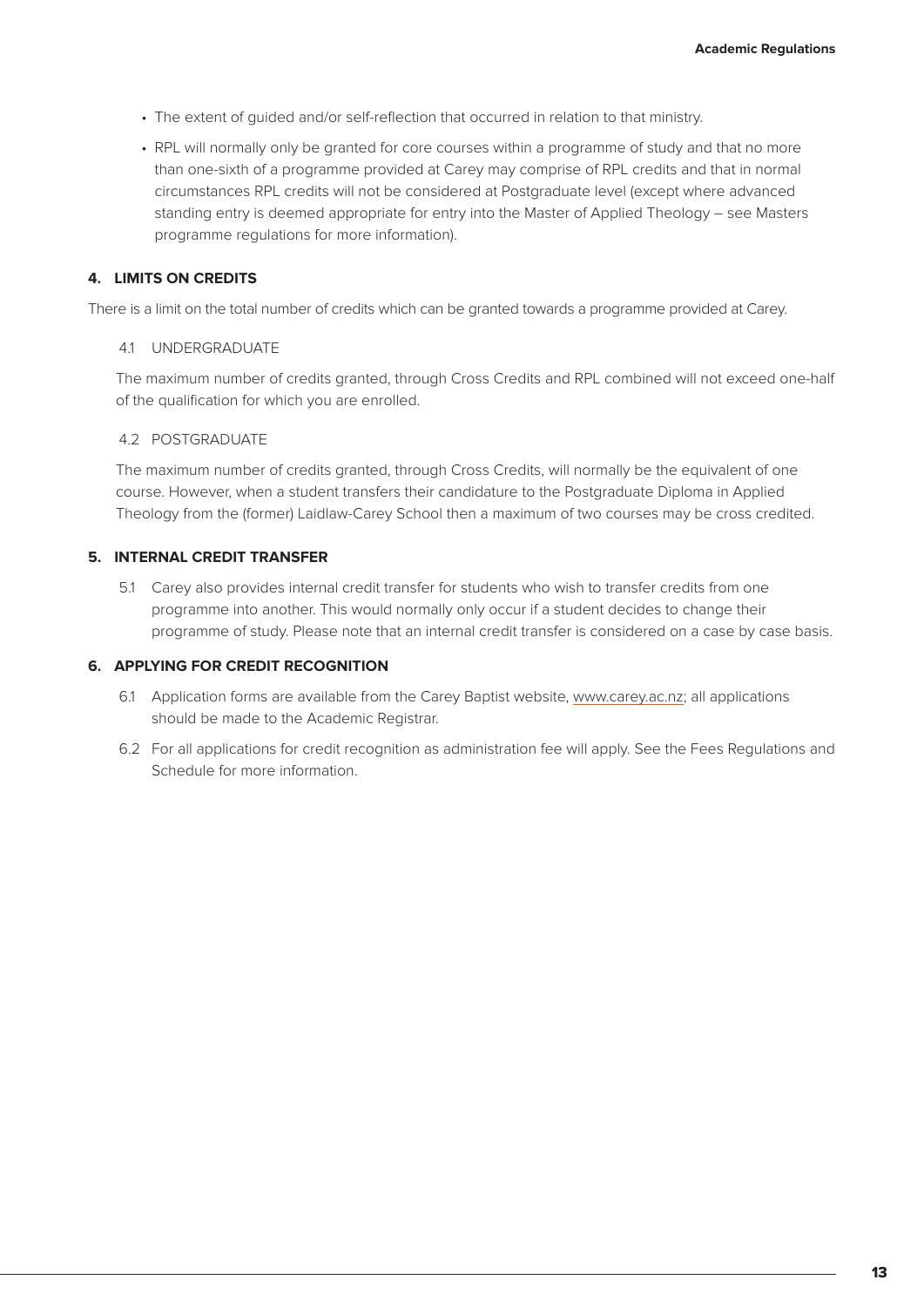# Enrolment & Programme Regulations

# **1. ENROLMENT CHANGES**

- 1.1 In the interest of a student's academic success, Carey reserves the right to limit the number of courses a student may take in any given semester. Please note that access to the Student Allowance may be compromised by such a restriction; see Fees Regulations and Schedule for more information.
- 1.2 If a student wishes to undertake more than 60 credits per semester they must apply in writing to the Academic Director before enrolling in any additional courses; acceptance is at the discretion of the Academic Director.

## **2. ENROLMENT LIMITATIONS**

- 2.1 Changes may need to be made to a student's enrolment once completed. Before submitting any request for change the student must consult with the Academic Registrar.
- 2.2 An administrative fee will be charged for any changes made to enrolment; see Fees Statute & Procedures.

# **3. CHANGE MODE OF STUDY**

- 3.1 If a distance student wishes to change a course or programme they are enrolled in to the on-campus option they must withdraw from that course or programme and re-enrol in the on-campus option. In order to withdraw and re-enrol the appropriate form must be completed and submitted to the Academic Registrar no later than the end of the second week of the semester of the enrolment.
- 3.2 If a student requires a change after the second week of a semester they must apply for permission from the Academic Registrar.
- 3.3 If an on-campus student wishes to change to distance learning the above conditions apply.

# **4. CHANGE PROGRAMME OF STUDY**

- 4.1 If a student finds during their studies that they have enrolled in a programme that is not suited to their needs or current academic ability they may apply to change or withdraw from their programme of study.
- 4.2 Consultation with the Academic Registrar should occur at the earliest possible date to ensure that the implications are clarified for their personal study programme, financial obligations including student allowances, their role in the Carey community, and any church or other relationships which have arisen as part of their studies at Carey.
- 4.3 To change or withdraw from a programme of study the appropriate form must be completed and submitted to the Academic Registrar no later than the end of the second week of the semester of the enrolment.
- 4.4 Students may be required to change their programme of study in light of the academic results from their first semester. However, no change will occur prior to consultation with the Academic Director; see Admission Regulations for more information. Refer to section 6 Academic Progress for further detail.

# **5. CHANGE COURSES WITHIN A PROGRAMME OF STUDY**

- 5.1 If a student wishes to add, delete or change a course within their programme of study the appropriate form must be completed and submitted to the Academic Registrar no later than the end of the second week of the semester in which the course takes place.
- 5.2 For the purposes of withdrawals from block courses, students should note that the official start time of a block course is the first day of the semester, regardless of the timing of any intensive teaching period.
- 5.3 If a student withdraws from a course prior to the Friday of the second week of the semester their course will be removed from their Academic Record.
- 5.4 If a student withdraws after the second week of the semester their course will be marked with Withdrawn (WDN) on their Academic Record.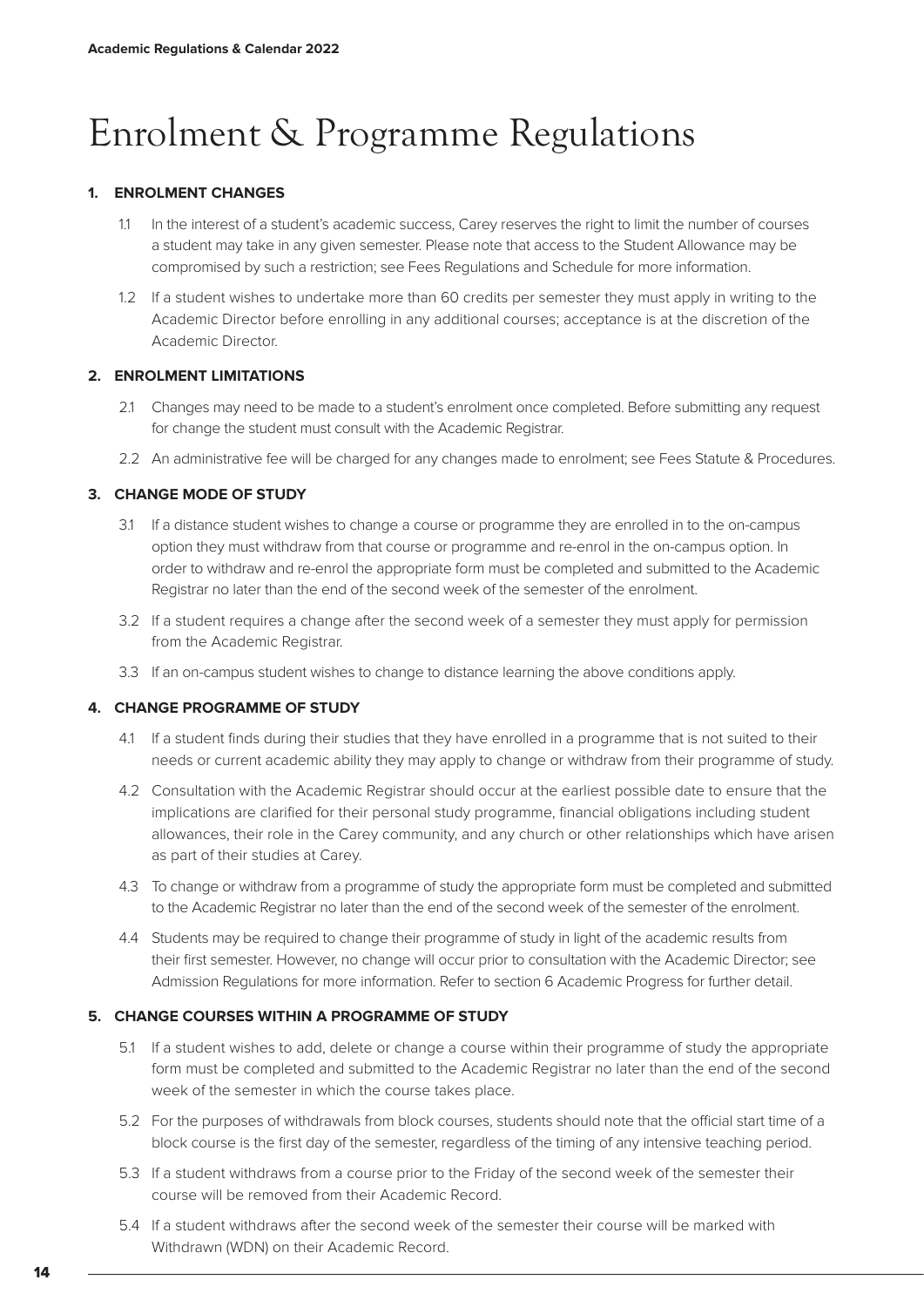- 5.5 If a student withdraws after the fourth week their course will be marked with Did Not Complete (DNC) on their Academic Record. A student who withdraws from a course after the end of the fourth week of a semester must notify the Academic Registrar in writing on the prescribed form.
- 5.6 If an appropriate reason (for example health related, or other compassionate reason) for withdrawal from study is demonstrated, a 'W' (Withdrawn) grade will be entered on the student's record. No Tuition Fee Refund is available.

# **6. ACADEMIC PROGRESS**

- 6.1 Students at Carey are required to maintain satisfactory academic progress. Satisfactory academic progress is defined as gaining, in the first semester and any subsequent semesters of study, at least 75% of the credits from the courses that a student is enrolled in for that given semester.
- 6.2 Student progress is reviewed at the end of each semester by the Academic Director. If a student has not maintained satisfactory academic progress, they must apply to the Academic Director for a continuation of their enrolment within a week of receiving their grades. Continuation is granted at the discretion of the Academic Director.
- 6.3 If a student has been granted a continuation of their enrolment and they do not maintain satisfactory academic progress during their next semester disciplinary measures may apply. These may include a restriction on courses that can be undertaken, or in some cases it may result in a student being refused enrolment.

# **7. ADDITIONAL REQUIREMENTS FOR THESIS STUDENTS**

7.1 Additional academic progress requirements apply to students enrolled in a thesis; please refer to the Thesis Regulations.

|                                                                                                                      | <b>ADDING A COURSE</b>                        |                            | <b>DELETING A COURSE</b> |                                               |                              |                                                                                  |
|----------------------------------------------------------------------------------------------------------------------|-----------------------------------------------|----------------------------|--------------------------|-----------------------------------------------|------------------------------|----------------------------------------------------------------------------------|
| <b>FINAL DATES</b>                                                                                                   | <b>Allowed</b>                                | <b>Admin</b><br><b>Fee</b> | <b>Allowed</b>           | <b>Refund</b>                                 | <b>Admin</b><br><b>Fee</b>   | <b>Academic</b><br><b>Result</b>                                                 |
| <b>Before Semester</b><br>start                                                                                      | Yes                                           | No                         | Yes                      | Yes<br>(if full<br>withdrawal<br>full refund) | <b>No</b>                    | None.<br>Removed from<br>academic<br>record.                                     |
| <b>Friday of the first</b><br>teaching week                                                                          | Yes                                           | Yes                        | Yes                      | Yes                                           | <b>Yes</b><br>$$50 +$<br>10% | $No$ – course is<br>removed from<br>academic<br>record                           |
| <b>Friday of the</b><br>second teaching<br>week                                                                      | Only with<br>Academic<br>Director<br>approval | Yes                        | Yes                      | Yes                                           | Yes<br>$$50 +$<br>10%        | No - course is<br>removed from<br>academic<br>record                             |
| <b>After the Friday</b><br>of the second<br>teaching week but<br>before the Friday<br>of the fourth<br>teaching week | <b>No</b>                                     | N/A                        | Yes                      | <b>No</b>                                     | Yes<br>$$50 +$<br>10%        | Course is<br>shown as<br>Withdrawn<br>(WDN) on<br>academic<br>record             |
| <b>After the Friday</b><br>of the fourth<br>teaching week                                                            | No                                            | N/A                        | <b>No</b>                | No refund                                     | N/A                          | Course will be<br>shown as Did<br>Not Complete<br>(DNC) on<br>academic<br>record |

# **8. ADDITIONS AND WITHDRAWALS SCHEDULE**

Also refer to Refunds Policy section (page 19) under Fees Regulations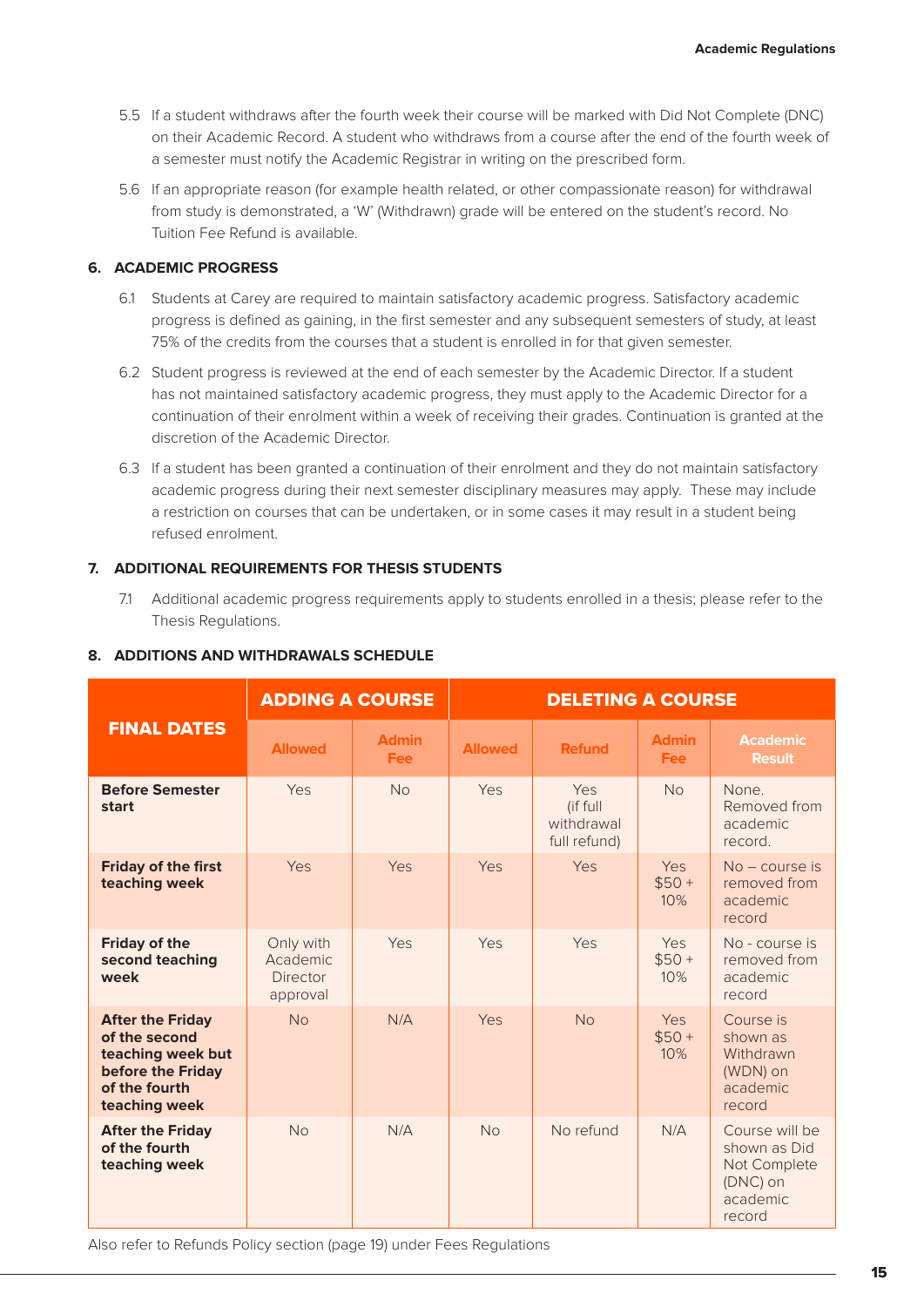- **9. FEES AND REFUNDS FOR COURSE CHANGES** (also refer to Fees Regulations Point 7 in following section)
	- 9.1 For all course changes after the Friday of the first teaching week an administration fee will apply; see the Fees Regulations and Schedule for more information.
	- 9.2 Students may apply for a refund if they withdraw from a programme or course within the "Refund Period" (i.e. prior to the Friday of the second teaching week); see the Fees Regulations and Schedule for more information.

# **10. CANCELLATIONS & SUBSTITUTED COURSES**

- 10.1 In the instance that a course has been cancelled students will be directed to withdraw from the course and apply for another course of the same level and credit value. This must be done via the appropriate form, which is submitted to the Academic Registrar, however in this circumstance the Change of Enrolment/Withdrawal fee will be waived.
- 10.2 If a suitable substitution is not available in the same semester due to timetable constraints, students may substitute the course in the following semester.
- 10.3 If a suitable course is not available until the following year, or the course is not required in order to complete their programme of study students will receive a full refund of the course fees.
- 10.4 Please note that if students choose to substitute the course with another which is of a higher credit value they will be required to pay the difference between the course fees; see Fees Regulations and Schedule for more information.

# **11. DEFERMENT OF STUDY**

- 11.1 Deferment of study can only be considered outside of semester. In other words, study can not be deferred during the teaching semester.
- 11.2 If a student wishes to take a break from their studies with the intention to recommence at a later date they can apply to defer their studies by using the appropriate form.
- 11.3 When considering deferring study, students should first speak with the Academic Registrar or the Academic Director. This consultation should occur at the earliest possible date to ensure that the implications are clarified for their personal study programme, financial obligations including student allowances, their role in the Carey community, and any church or other relationships which have arisen as part of their studies at Carey Baptist.
- 11.4 International Students who wish to defer to the following semester must notify the Academic Registrar before the semester start date. INZ will be notified of the deferral.

#### **12. CONDITIONS OF DEFERMENT**

The following regulations apply to deferment of study.

#### **12.1 Diploma Programme**

12.1.1 Studies may be deferred for one semester only.

#### **12.2 Bachelor Programme**

12.2.1 Studies may be deferred for up to two consecutive semesters. No more than four semesters, in total, can be deferred.

## **12.3 Post-Graduate Programmes**

12.3.1 If exceptional circumstance arise the Academic Director may approve a deferment for a limited time; approval and the duration is at the discretion of the Academic Director.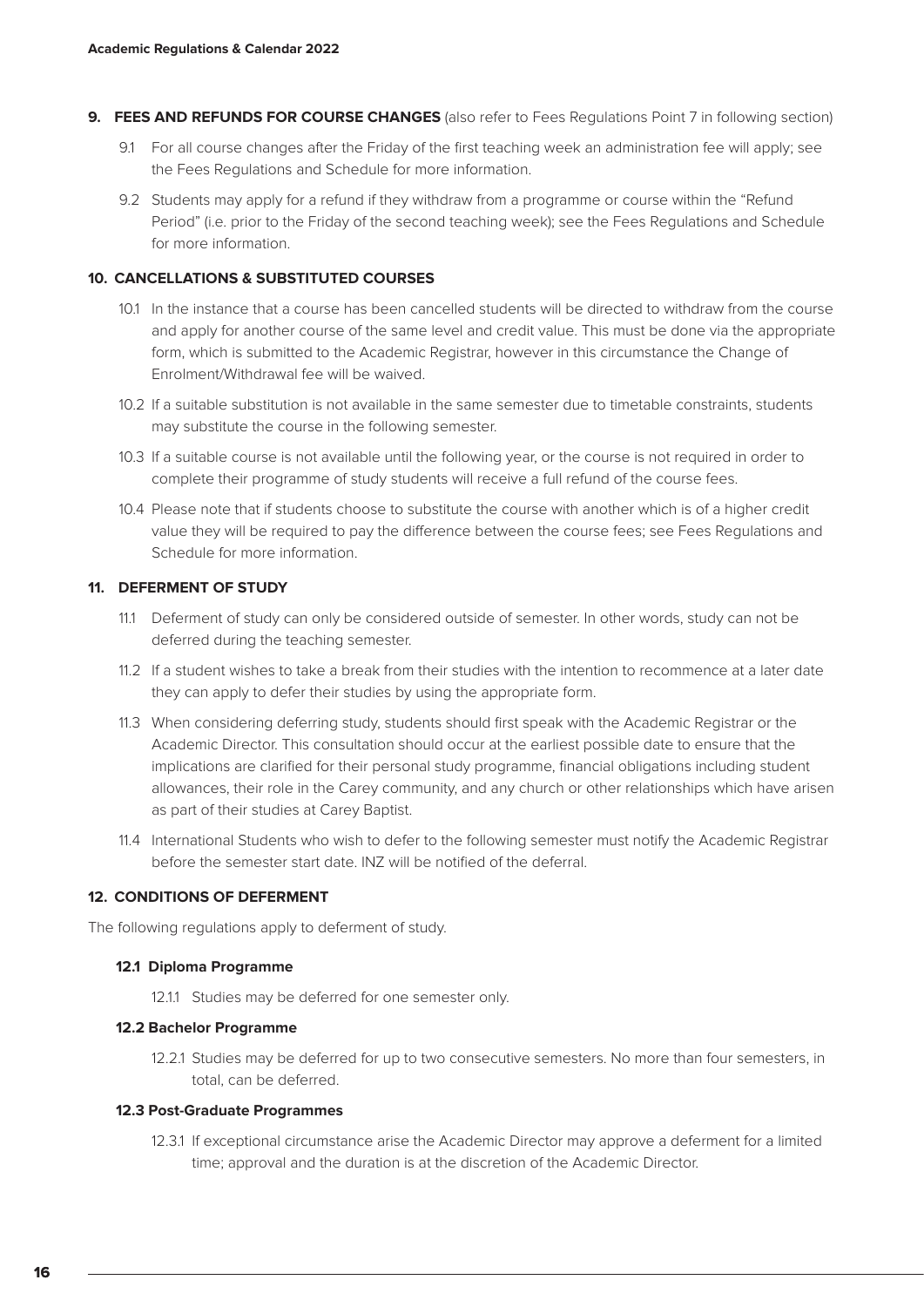- 12.3.2 If after the time period of the deferment has passed and a student is still unable to resume their studies and they cannot anticipate when they may be able to resume their studies, they must give written notice, in addition to completing the appropriate form, to the Academic Registrar informing them of their withdrawal from their programme of study.
- 12.3.3 Students enrolled in a Masters thesis must adhere to the Thesis Regulations on Leave of Absence; see Thesis Regulations for more information.
- 12.3.4 Please note that if granted a deferment of study students will not have access to Carey resources for the duration of the deferment.

#### **13. ATTENDANCE REQUIREMENTS**

#### **13.1 Attendance Requirements for On-Campus Courses**

- 13.1.1 Students at Carey are required to attend all lectures, tutorials, seminars, and other forms of designated coursework. Unsatisfactory attendance may result in disciplinary measures, such as failure of the course.
- 13.1.2 Further, if a student fails to meet the minimum attendance requirement of 80%, and/or fails to attend lectures for four consecutive weeks without notifying Carey, this may be considered grounds for dismissal.
- 13.1.3 A pattern of late arrival or early departure from class may also be considered as an absence, and in such instances the Academic Director will consider appropriate disciplinary measures.

For more information relating to grounds for dismissal please see the Student Disciplinary Procedure.

#### **13.2 Attendance Requirements for International Students**

- 13.2.1 If studying at Carey under a student visa attendance will be monitored with special vigilance. This includes active logging of directed Library study/reading for all international students every week to account for at least 20 hours of study during semester weeks.
- 13.2.2 If an international student is in danger of failing to meet the minimum attendance requirement of 80% they will be informed in a timely manner. If their attendance continues to fall below 80%, then Carey is obligated to inform Immigration New Zealand (INZ) and take disciplinary measures, one of which may be dismissal.

#### **14. TRANSITIONAL PROVISIONS**

- 14.1 Changes to the academic requirements for the award of any of the qualifications may be made from time to time. All transitional provisions will ensure that requirements are applied on a case by case basis guided by the following principles:
- 14.2 No current student will be materially disadvantaged by changes to the Regulations and structure of the programmes of study.
- 14.3 Students will be able to complete their qualification under the Regulations in force at the time of first enrolment where course timetabling permits.
- 14.4 Transitional arrangements relating to specific programmes are contained in the Specific Programme Regulations.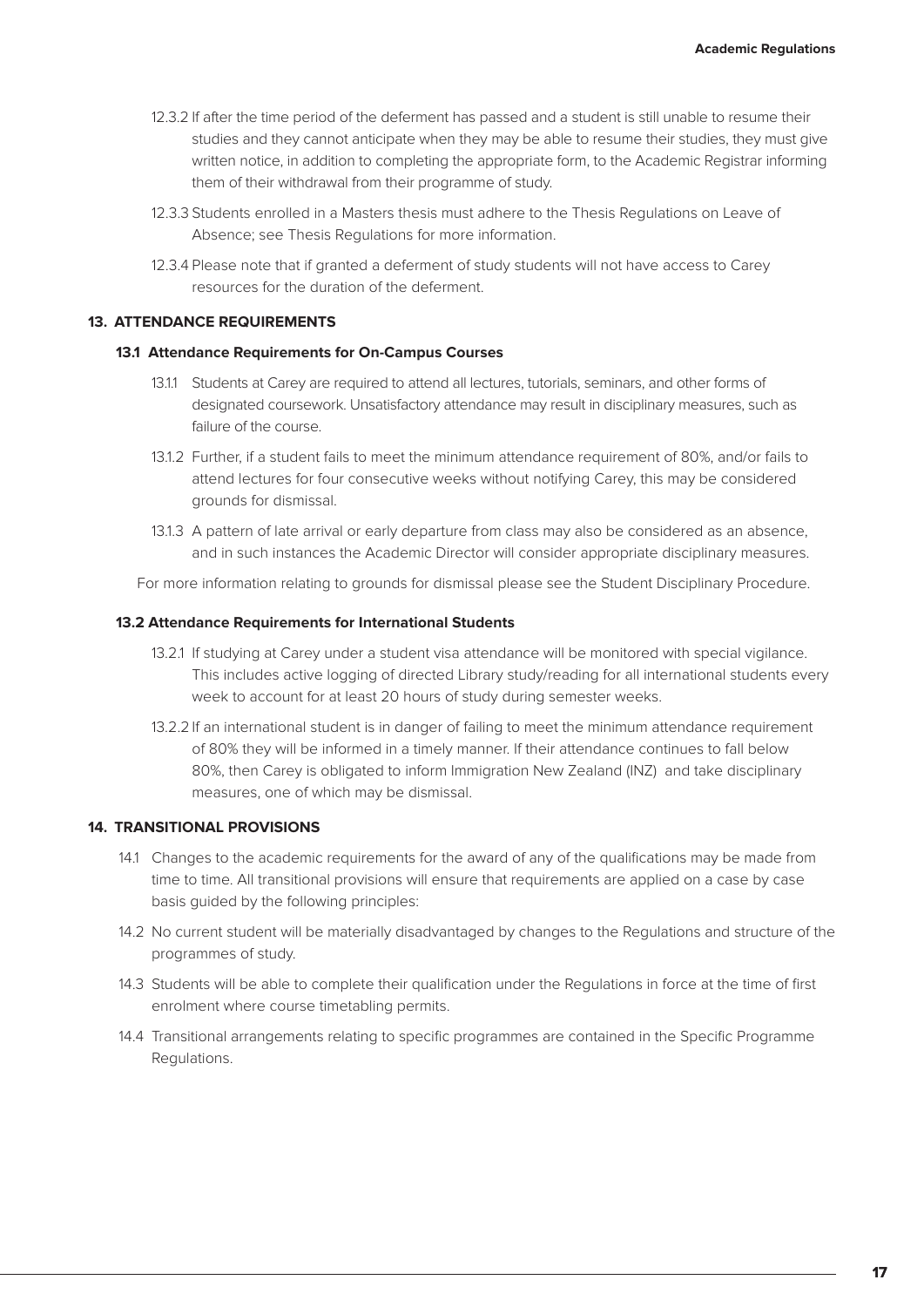# Fees Regulations

For the latest Fees Schedule please refer to the Carey Baptist College, "Carey", website www.carey.ac.nz/fees.

# **1. FEES PROTECTION**

- 1.1 The New Zealand Government, under the Education Act 1989 and the Student Fee Protection Rules 2013, requires all Training Establishments registered with the New Zealand Qualifications Authority (NZQA) to protect all student fees paid to them.
- 1.2 Carey has appointed the Public Trust to manage this obligation, and uses their Fee Protect service. Public Trust is a government owned Trustee Company that has been in existence for over 135 years and all fees deposited with Public Trust have an unsecured capital guarantee from the New Zealand Government.
- 1.3 Students' fees are deposited into a trust account at the Public Trust and are then paid to Carey over the duration of their study in accordance with an agreed payments schedule. This ensures that at any time sufficient money is available for refund in the case of a student withdrawing from a programme or course, or the unlikely event that Carey is unable to complete the delivery of a programme or course on account of closure, insolvency or loss of its NZQA accreditation.
- 1.4 Application for any refund is to be made in writing to the Public Trust who, on verifying the claim, will make payment within fifteen days of the course ceasing.
- 1.5 Please note that if a student fails to sign the Public Trust Acknowledgement form they will not be enrolled in CareyOnline until they have done so.

For more information, visit the Public Trust's website, www.publictrust.co.nz/fee-protect/informationforstudents.

# **2. FEE PAYMENT TERMS**

- 2.1 In signing the Application Form students agree to pay all fees as they become due, and to meet any penalty fees and collection charges associated with debt recovery.
- 2.2 Please note that if a student has not fulfilled their financial obligations Carey may enforce the following restrictions:
	- 2.2.1 Access to lectures, the J. Ayson Clifford Library, and CareyOnline will be withheld.
	- 2.2.2 Assessments will not be marked and academic results will be withheld.
	- 2.2.3 The student will not be entitled to receive a copy of their academic record.
	- 2.2.4 The student will not be entitled to graduate.
	- 2.2.5 The student may be with withdrawn from Carey and will not be eligible to re-enrol.
	- 2.2.6 A transfer of their academic record and credits to another institute will be denied.
	- 2.2.7 Further, Carey may, at their discretion, lodge a notice of any default of payment and/or may forward the details of any outstanding amounts to a credit bureau, recovery agent, or any agency of its choosing.

# **3. PENALTY FEES**

- 3.1 A fee of 10%, with a maximum of \$50.00 will be added to all fees which remain unpaid after their due date.
- 3.2 Further a fee of \$10 per dishonoured payment will apply to any payment which was scheduled but did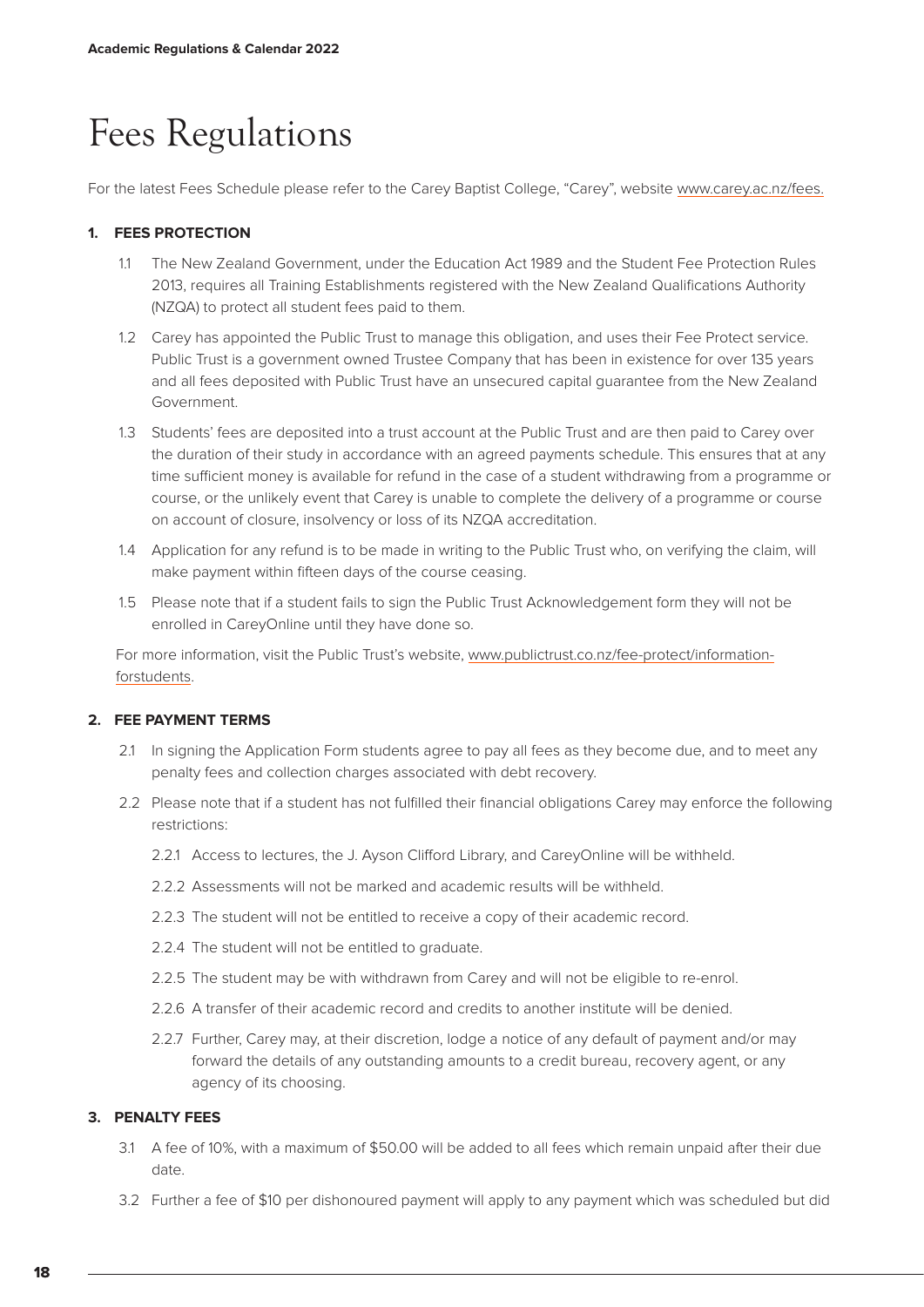not occur on account of insufficient funds, this is also known as a default of payment.

#### **4. DEFAULT OF PAYMENT**

- 4.1 If a student defaults in their payments Carey may at their discretion lodge a notice of default with a credit bureau or agency of its choosing advising them of the failure of the student to comply with the Fees Statute. Notice normally would contain information regarding the failure to make payments including the current statues of the student's account and the amount of default involved.
- 4.2 Carey is not liable for any action which may be taken by any party who becomes aware of the default lodged against the student. However, Carey is responsible for the removal of the default notice should the default be found to be unsubstantiated. Further Carey is also responsible for updating the notice when the default has been paid.

#### **5. DEBT COLLECTION**

- 5.1 If a student has failed to make payment of their fees by their due date Carey may at its discretion forward the details of any outstanding amounts to a recovery agent, or any agency of its choosing for the purpose of debt collection.
- 5.2 By signing the Application Form a student has agreed to the Fees Statute and therefore if Carey chooses to utilise the services of a recovery agent that the student is liable to cover all costs associated with the debt collection, this includes fees accrued from consultations with solicitors, any costs relating to legal proceedings, and any ongoing costs associated with the debt collection.

#### **6. STUDENT LOANS & STUDENT ALLOWANCES**

- 6.1 If studying a full-time or part-time a student may have access to a Student Loan or the Student Allowance, provided they meet the criteria; however, loans and allowances are normally only available to those who are enrolled in four courses if studying only for one semester, or enrolled in at least seven courses if studying for a full year.
- 6.2 If enrolled in Postgraduate programmes students are not eligible to receive Student Allowances.
- 6.3 International students are not eligible for Student Loans or Student Allowances.
- 6.4 Student Loans and the Student Allowances are processed and administered directly by StudyLink, a service of the Ministry of Social Development. To ensure that the commencement of your study is not hindered we highly recommended to start the application process with StudyLink before week.

For more information or to apply visit StudyLink's website, www.studylink.govt.nz.

6.5 If a student is able and chooses to use a Student Loan to pay for their fees they will be required to sign an agreement authorising the payment of fees through StudyLink. Carey will then submit the agreement to StudyLink for verification, once it has been confirmed the student will be informed in writing.

# **7. REFUNDS POLICY**

- 7.1 If a student withdraws from a programme or course within the first ten working days of the start a semester, "the Refund Period", they are eligible for a refund of their tuition fees minus 10% or \$500 (whichever is the lesser).
- 7.2 If a student completely withdraws from all courses within the Refund Period the Student Services Fee will be refunded in full. Refer to the Fee Schedule below for applicable fees.
- 7.3 If fees were paid via a Student Loan any refunds will be paid directly to StudyLink.
- 7.4 Students who apply for a place in a course/programme remain liable for fees unless they withdraw in writing as per the Change of Enrolment Form.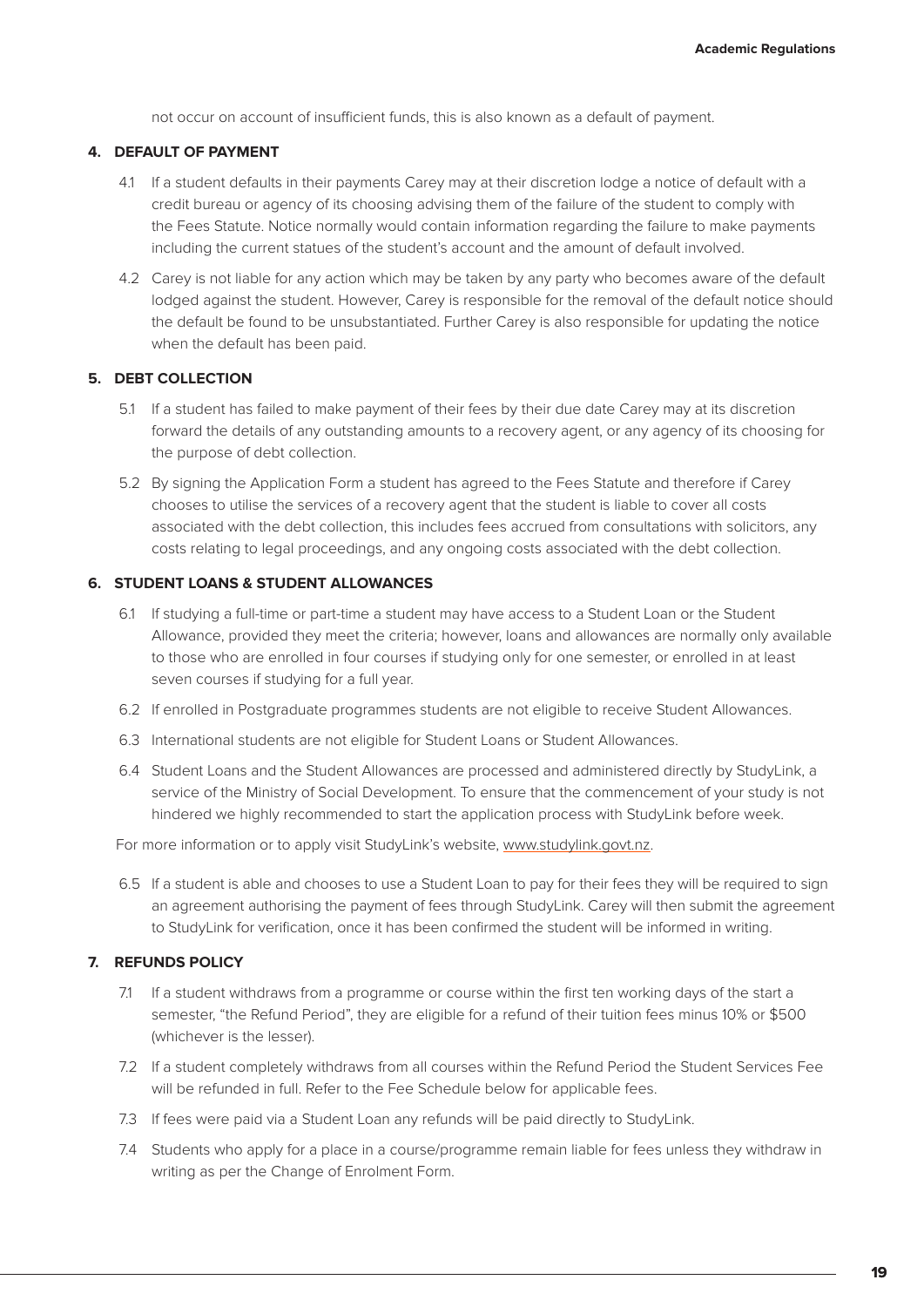## **8. REFUNDS FOR INTERNATIONAL STUDENTS**

- 8.1 CHANGES TO VISA STATUS
	- 8.1.1 If an international student no longer meets the requirements of the Immigration Act 1987 in that they no longer hold a valid or current visa then Carey is obligated to inform Immigration New Zealand (INZ) immediately. If they meet criteria outlined in Clause 7: Refunds Policy, then they are eligible for a refund of the fees as specified.
	- 8.1.2 If an international student is granted residency while enrolled at Carey, the student must notify the Academic Registrar. The date of change will be taken from the "Resident Visa" in their passport. Once the "Resident Visa" is received in their passport the student must provide an officially certified copy along with the personal details page of their passport to the Academic Registrar.
	- 8.1.3 Once residency has changed the student will no longer be charged international fees and they may be eligible for a refund. Refunds are only available for fees paid in advance for semesters following the change in status, students will not be eligible for a refund for the semester during which the change of status occurred.
- 8.2 INVALID CONTRACT

If the contract of enrolment becomes invalid due to:

- 8.2.1 Carey ceasing to provide a course of educational instruction as contracted with a student, whether it stops of its own accord or as required by an education quality assurance agency
- 8.2.2 Carey ceasing to be a signatory
- 8.2.3 Carey ceasing to be a provider.

Then a refund of the fees paid for services that have yet to be delivered (as determined in accordance with clause 30(3)(a) of the Code of Practice; or have the amount transferred to another education provider in accordance with clause 30(3)(b) of the Code of Practice.

#### 8.3 REFUNDS PROCESS FOR INTERNATIONAL STUDENTS

All refunds will be paid in NZ dollars, and

- 8.3.1 Paid directly into the student's nominated bank account, (or the legal guardian's account if Under 18); or
- 8.3.2 Sent to the student in New Zealand on sighting a changed visa e.g. Visitor's Visa or Work Permit (or the legal guardian's account if Under 18); or;
- 8.3.3 Sent to another institution, if requested in writing with the applicant's signature and supported by evidence of an offer of place by the other institution and a Student Visa for that institution, and

In all instances, Immigration New Zealand (INZ) will be notified.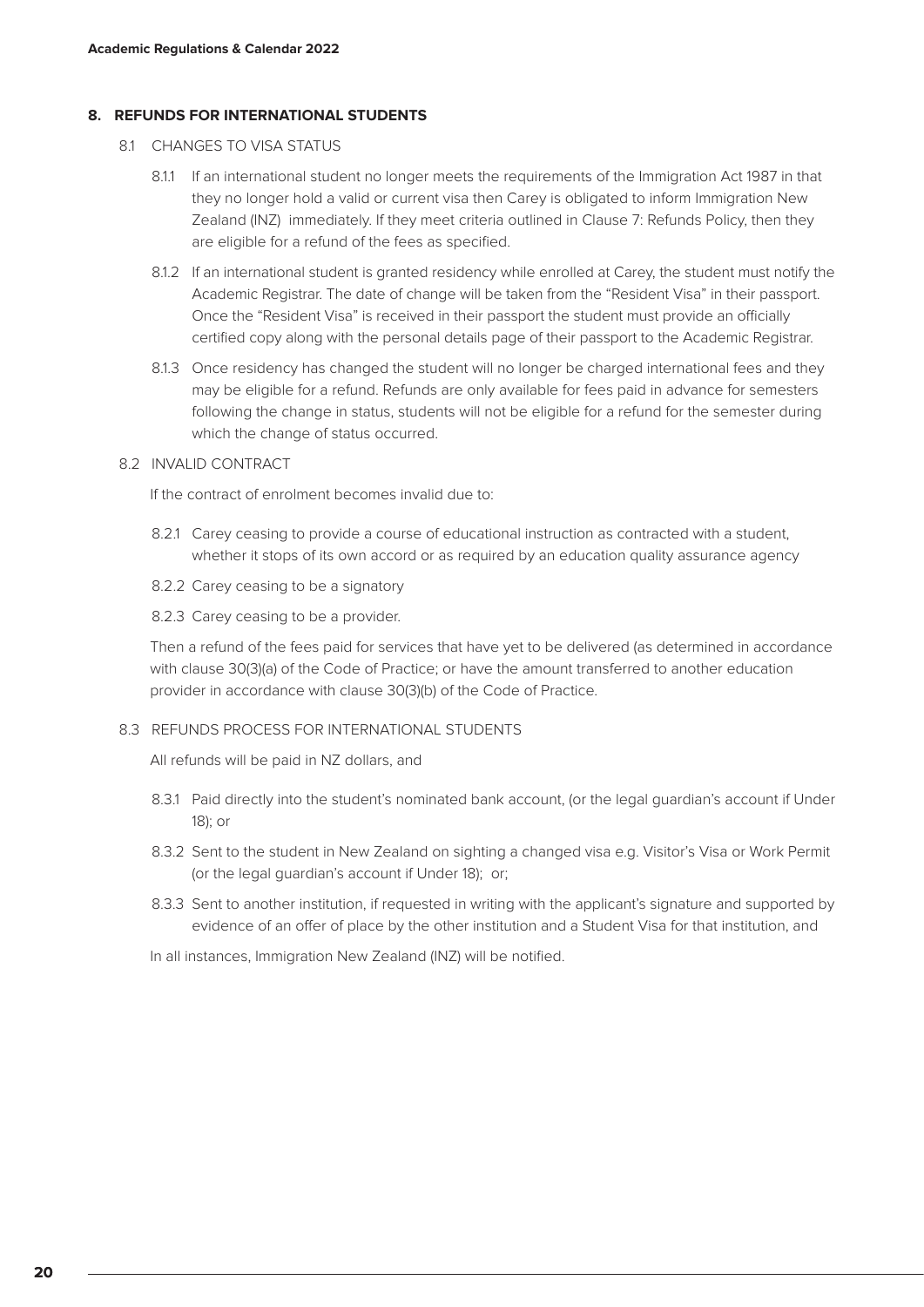# **9. SCHOLARSHIPS & FUNDS AVAILABLE AT CAREY**

Carey provides access to a number of scholarships and funds.

Students can apply for a scholarship or funds either before the 1st day of March for semester one, or before the 1st of August for semester two.

#### 9.1 SCHOLARSHIPS

Please note that completing an application does not guarantee a scholarship. The Scholarships Sub-Committee, which reports to the Academic Committee, makes the decision based on the availability and the quality and number of applications in a given year.

#### 9.2 FUNDS

The student support fund exists to give financial assistance to those who require it. Applications are made directly to the Principal and are treated in strict confidence. Decisions will be made at the discretion of the Principal but will be made according to the criterion of greatest financial need.

For more regarding scholarships and funds please visit the Carey Baptist College website, www.carey.ac.nz.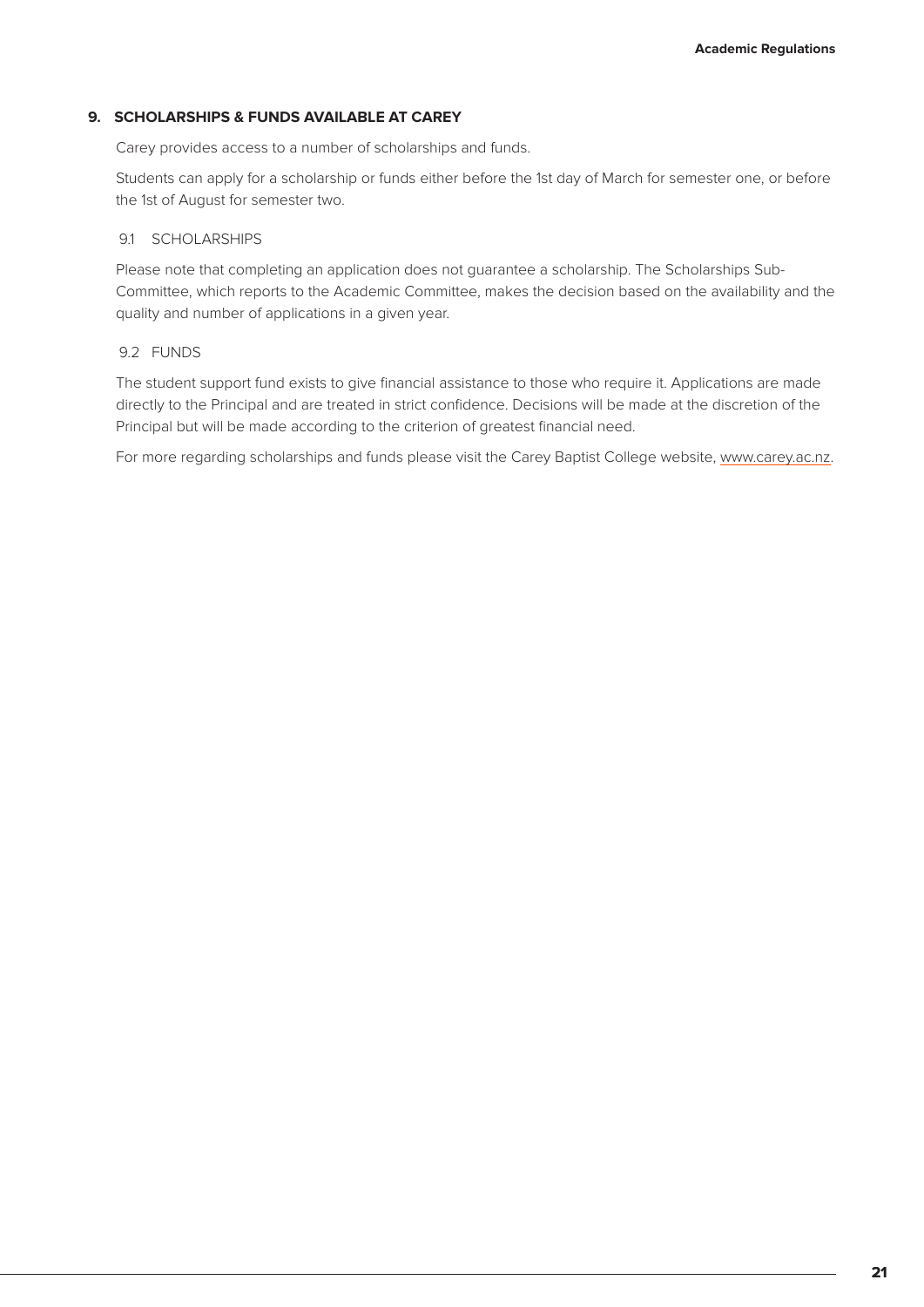# Fees Schedule 2022

Please note that all fees outlined are for 2022 and are subject to annual review.

| <b>TUITION FEES</b>                                                                 |                                                                          |
|-------------------------------------------------------------------------------------|--------------------------------------------------------------------------|
| Undergraduate On-site & Distance                                                    | \$766 per 15 credit course                                               |
| Undergraduate International Students                                                | \$2,492 per 15 credit course                                             |
| Audit (not for credit) per course                                                   | \$320 per 15 credit course                                               |
| Postgraduate                                                                        | \$1,931 per 30 credit course                                             |
| Postgraduate International Students                                                 | \$4,983 per 30 credit course                                             |
| <b>FORMATION TRACKS</b>                                                             |                                                                          |
| Pastoral Leadership Training                                                        | \$1,600                                                                  |
| Youth Pastoral Leadership                                                           | \$1,600                                                                  |
| <b>Mission Track</b>                                                                | \$800                                                                    |
| Youth Discovery                                                                     | \$700                                                                    |
| Ngā Pou Amorangi                                                                    | \$700                                                                    |
| COMPULSORY STUDENT SERVICES FEE (FACILITATES ON-CAMPUS SERVICES)                    |                                                                          |
| Per 15 credit on-campus course                                                      | \$50                                                                     |
| Per 30 credit on-campus course                                                      | \$100                                                                    |
| ADDITIONAL FEES   In addition to tuition fees, the following charges apply          |                                                                          |
| Adding, Changing, Withdrawing Courses<br>(after Friday of the 1st week of teaching) | \$50 per course                                                          |
| Replacement Student ID Card                                                         | \$20                                                                     |
| Replacement Transcript/Academic Record                                              | \$30                                                                     |
| Remarking/Resubmission                                                              | \$50 per course                                                          |
|                                                                                     |                                                                          |
| Application for Aegrotat or Compassionate Pass                                      | \$50                                                                     |
| Credit Recognition from NZ Institutions                                             | \$100 for 15 credits<br>\$200 for 30 credits or more                     |
| Credit Recognition from Overseas Institutions and RPL                               | \$200 for 15 credits<br>\$400 for 30 credits or more                     |
| Certificate Postage Fee                                                             | \$10 within NZ<br>\$20 International                                     |
| Certificate Replacement & Postage                                                   | \$80 (including postage<br>in NZ or overseas)                            |
| Thesis Extension Fee                                                                | \$350 for each partial<br>or complete 3-month period<br>of the extension |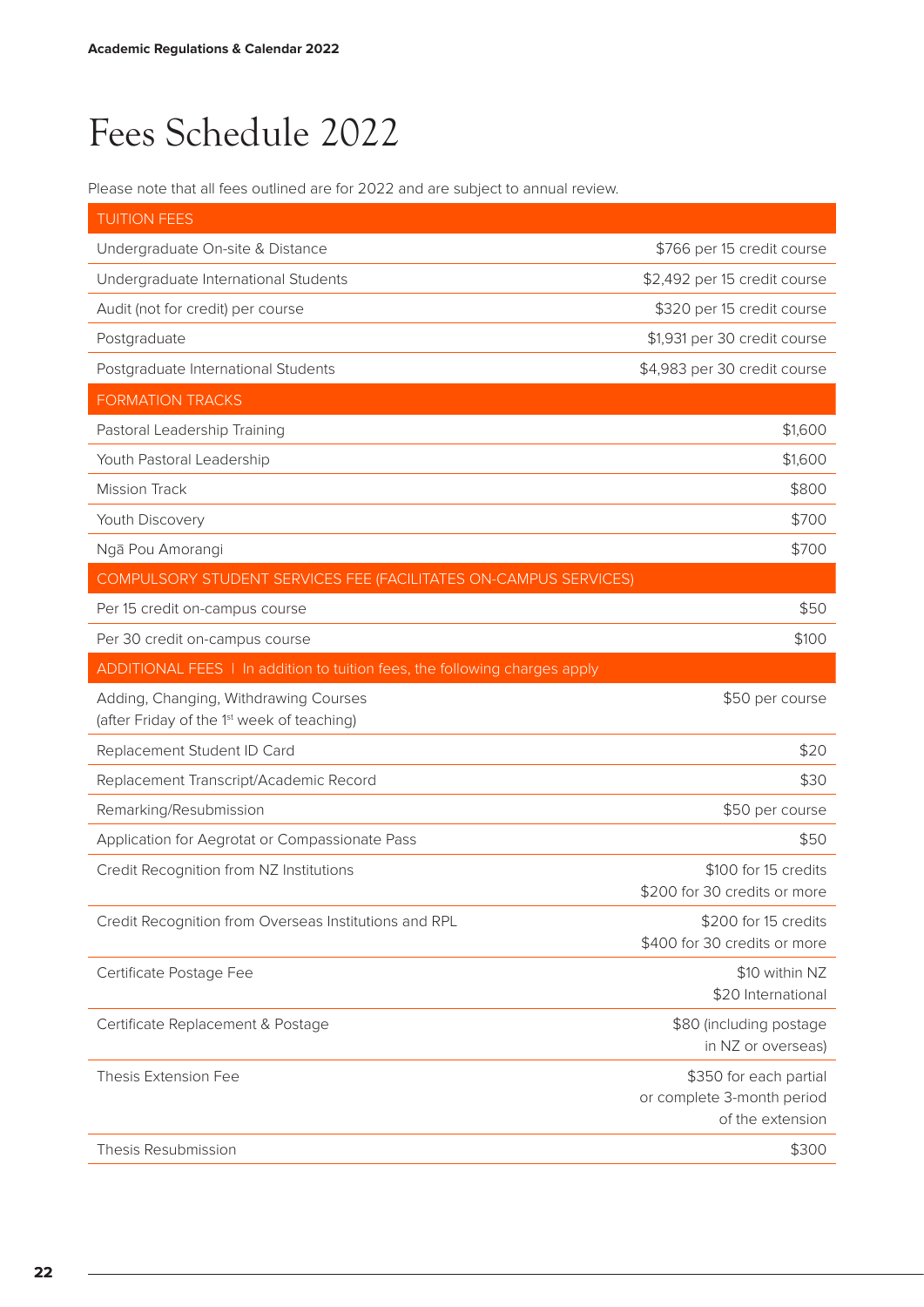| <b>LIBRARY SERVICES FEES</b>                       |                                 |
|----------------------------------------------------|---------------------------------|
| Photocopy Card and Costs                           | \$2.00 for the cost of the card |
|                                                    | +10c per black & white,         |
|                                                    | 15c per colour copy             |
| Penalty for Late Returns for Recalled Books        | \$5 per item                    |
| Library Interloan (for Postgraduate Students only) | \$5 per item                    |
| Library Subscription (for non-students)            | \$180 per year                  |
| <b>FIELD TRIP FEES</b>                             |                                 |
| Noho Marae (Te Ao Māori, Understanding Culture)    | \$64 + koha per visit           |
| Certificate in Christian Ministry/Intermission     | \$373                           |
|                                                    | + travel and personal costs     |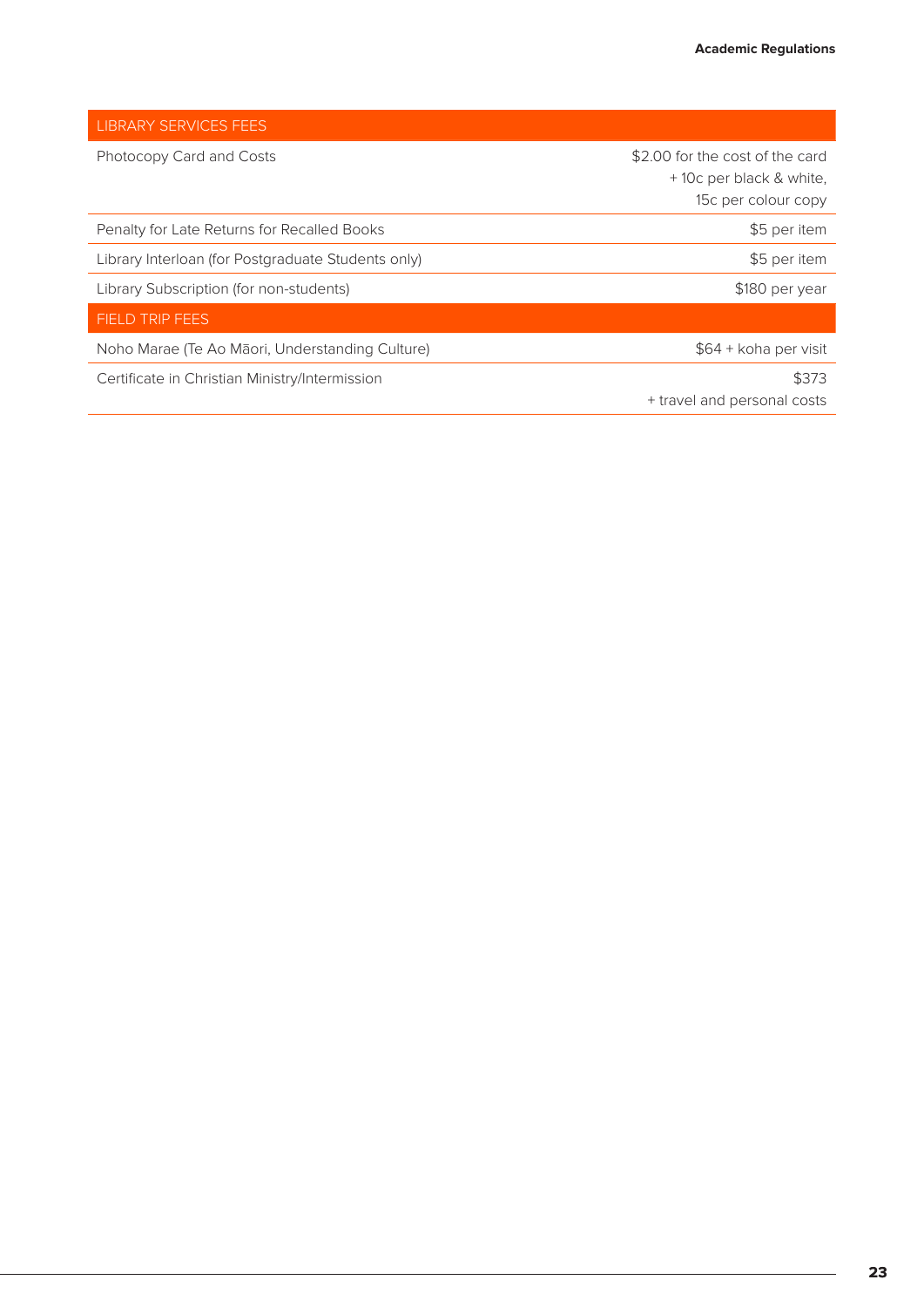# Payment of Tuition Fees

Tuition fees are payable at the start of the year. However, if a student's study commences in the second semester tuition fees are payable at the start of the second semester.

| FEE PAYMENT DUE DATES   |                                                                                             |  |                                       |              |
|-------------------------|---------------------------------------------------------------------------------------------|--|---------------------------------------|--------------|
|                         | All fees due seven days prior to the start of semester<br>Students starting in Semester One |  |                                       | 1 March 2022 |
|                         | Students starting in Semester Two<br>All fees due first day of semester                     |  | 18 July 2022                          |              |
|                         |                                                                                             |  |                                       |              |
| PENALTY FEES            |                                                                                             |  |                                       |              |
|                         | Late Fee (for fees remaining unpaid after the payment date)                                 |  | 10% (Maximum \$50)                    |              |
| Dishonoured Payment Fee |                                                                                             |  | \$10                                  |              |
| Debt Collection         |                                                                                             |  | On a case by case basis               |              |
| PAYMENT OPTIONS         |                                                                                             |  |                                       |              |
| In person               | Credit card (Mastercard or Visa), Eftpos                                                    |  | Carey Reception                       |              |
| By mail                 | Credit card (Mastercard or Visa)                                                            |  | Carey, Attn:                          |              |
|                         |                                                                                             |  | Academic Registrar                    |              |
|                         |                                                                                             |  | PO Box 12149, Penrose                 |              |
|                         |                                                                                             |  | Auckland 1642                         |              |
| Internet                | Direct credit                                                                               |  | Public Trust, BNZ Wellington          |              |
| banking                 | - please quote your Student ID No. or name                                                  |  | 02-0536-0305865-01                    |              |
| Student Loan            | Online                                                                                      |  | Apply online at www.studylink.govt.nz |              |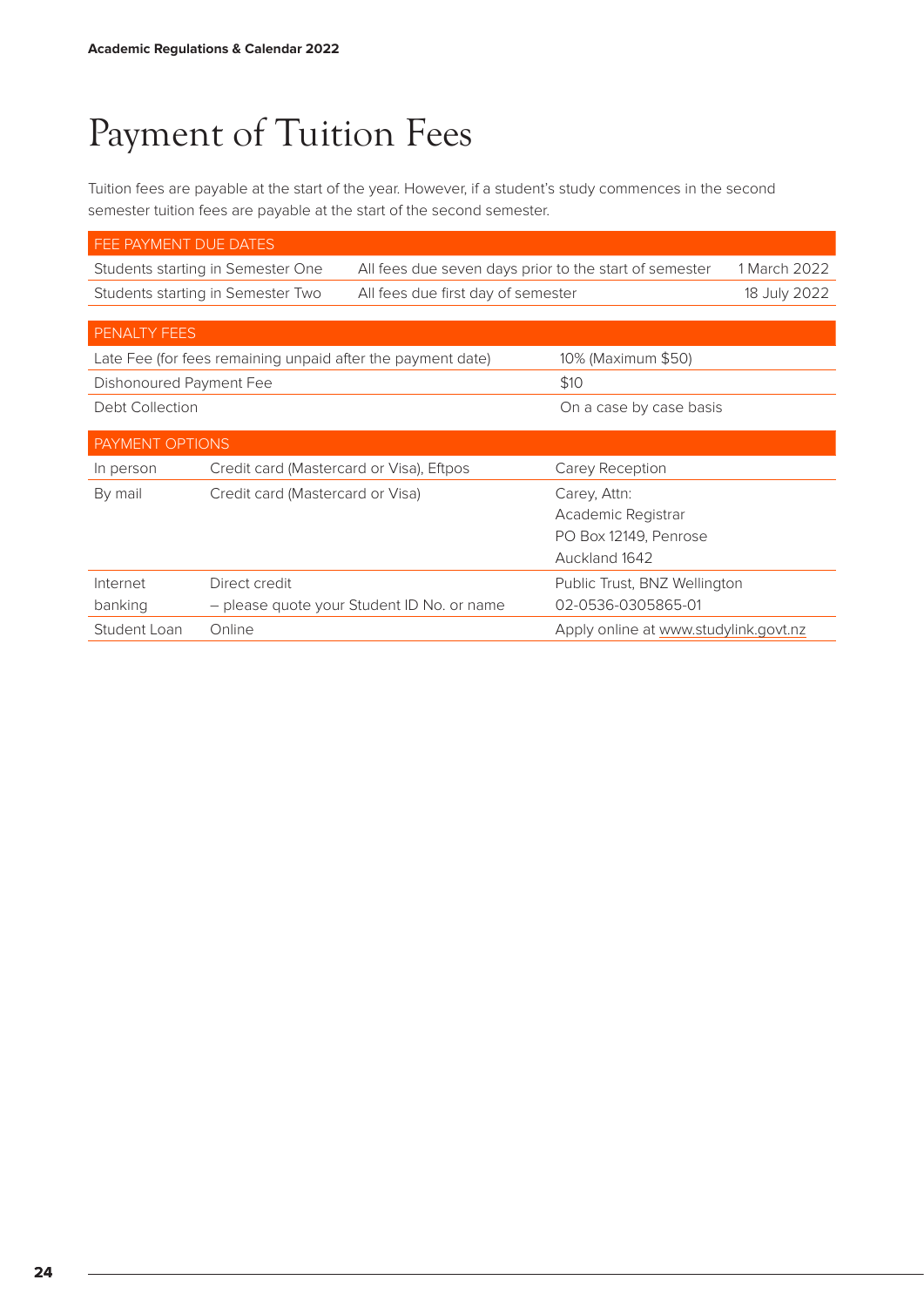# Other Course-Related Costs

# **1. TEXTBOOKS**

While a limited quantity of textbooks are available in the J. Ayson Clifford Library for reference, students are normally required to purchase prescribed texts and should allow \$500 to \$800 per year if in full-time study.

# **2. DEVICES**

All students will need a device with internet access to enable participation in online activities and use of online resources. High-speed internet access at home is recommended.

# **3. GENERAL EXPENSES**

All students are responsible for any personal expenses such as travel, medical and personal insurance, stationary, food, accommodation and other personal need related costs incurred during the study at Carey.

# **4. INTERNATIONAL STUDENTS**

In addition to general expenses outlined above, international students also need to consider the cost, if required, for:

- ◊ Visa costs, typically \$250-\$300
- ◊ the English Language Proficiency Test (Academic Version), typically \$385
- ◊ Medical Insurance, typically \$580 per person or \$1,520 per family.
	- These additional costs are not administered by Carey therefore the above amounts are subject to change.

# **5. ACADEMIC REGALIA**

5.1 Students attending a Graduation ceremony are required to hire regalia. The costs are typically between \$30-\$100 for hireage (depending on the qualification) but are not set by Carey and therefore subject to change. For further information on Regalia see the "Graduating from Carey" section of the Calendar.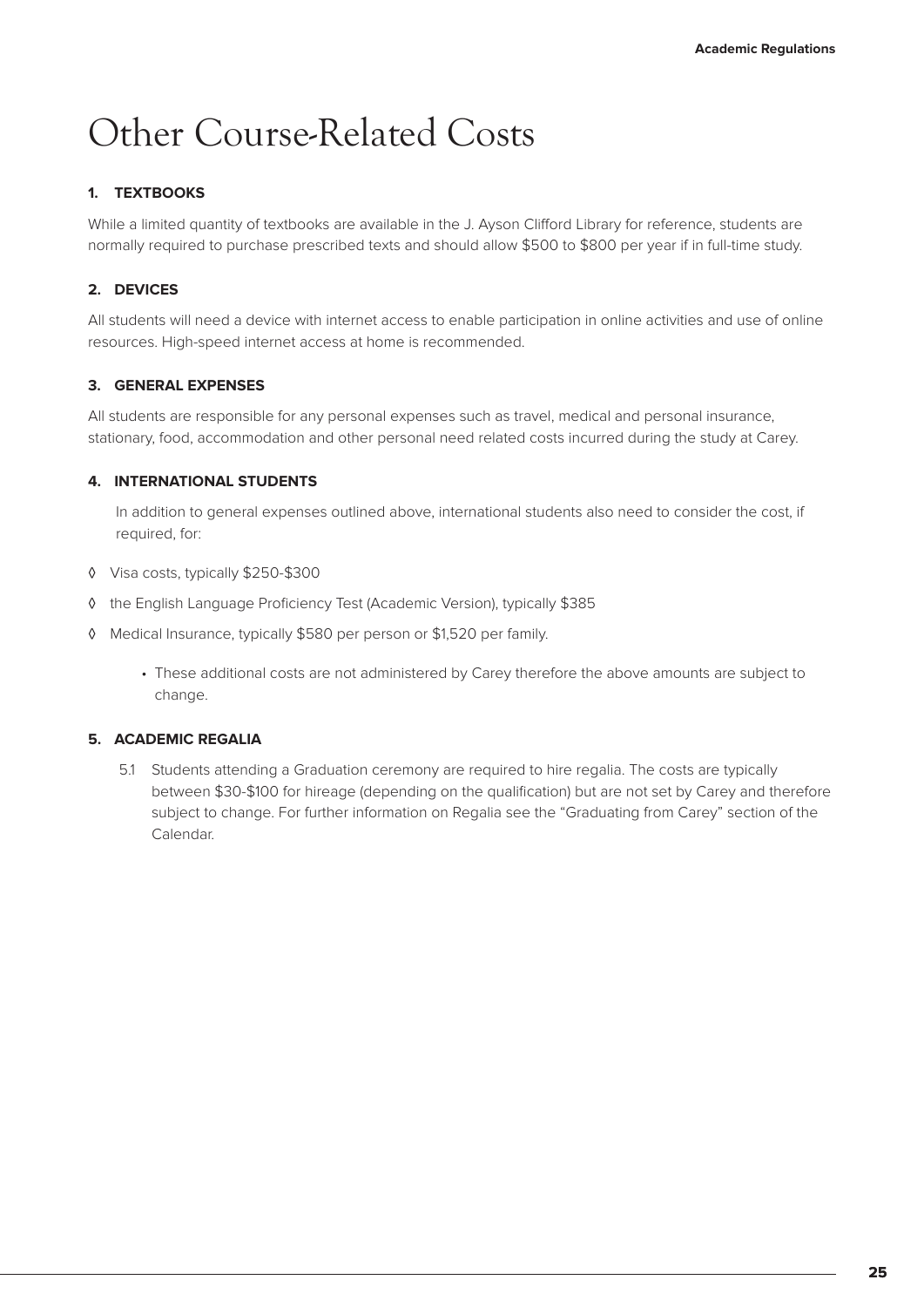# Assessment Regulations

# **1. ASSESSMENT REQUIREMENTS**

- 1.1 Carey Baptist College, "Carey", uses a standards based assessment method. All assessments will be appropriate to the nature and level of the course and programme for which they are set.
- 1.2 Each course requires students to complete a number of assessments, requirements for which, including style and presentation requirements, will be detailed in the Course Outline.
- 1.3 All assessments for a course must be completed by the due dates specified in the Course Outline.
- 1.4 All assessments must be completed in sequence to pass a course.
- 1.5 When a course requires both an oral and written assessment, unless otherwise stated, a passing grade in both the oral and written assessment is required in order to pass the course. Similarly, when a course requires both a practical as well as written assessment, a passing grade in both is required in order to pass the course.

# **2. RESEARCH ETHICS**

2.1 Any assessment or research project undertaken by a student involving, or directly affecting living persons must be conducted with due regard to ethical issues and comply with the requirements of the Research Ethics Policy.

## **3. SPECIAL ASSESSMENT CONDITIONS**

- 3.1 A student with a temporary or permanent disability which affects their ability to undertake a course assessment under regular assessment conditions may apply to complete their assessment under conditions which take into account the particular nature of their impairment.
- 3.2 Please note that applications must be made in writing to the Academic Director prior to the due date of the assessment.

# **4. USE OF TE REO MĀORI IN ASSESSMENTS**

4.1 Carey recognises Māori as an official language of New Zealand and as a tāonga for all New Zealanders protected under the articles of the Treaty of Waitangi. Therefore, Carey upholds the right of students to use Te Reo Māori as the language of assessment in its academic programmes. If a student wishes to use Te Reo Māori in their assessment they must contact the Academic Director within two weeks of the commencement of the semester in which the assessment is due. Please note that a longer period of notice or a limitation on the use of Te Reo Māori may be necessary when oral work involves interaction with other students; see the Policy and Procedure for use of Te Reo Māori in Assessments for more information.

# **5. USE OF CHINESE (MANDARIN) IN ASSESSMENTS**

- 5.1 Students completing courses in Mandarin are expected to submit their assessments in Chinese (Mandarin) (or Te Reo as per Carey Policy)
- 5.2 Students enrolled in English taught courses must submit their assessments in English to meet NZQA requirements (or Te Reo as per Carey Policy)
- 5.3 Word limits for assessments in Chinese are to be adjusted according to the following equivalency 1:1.6. In other words, 1000 words in English is deemed equivalent to 1600 words in Chinese.

# **6. SUBMISSION AND RETURN OF ASSIGNMENTS**

6.1 Course assessments are normally submitted and returned electronically through CareyOnline, which records the time and date of submission.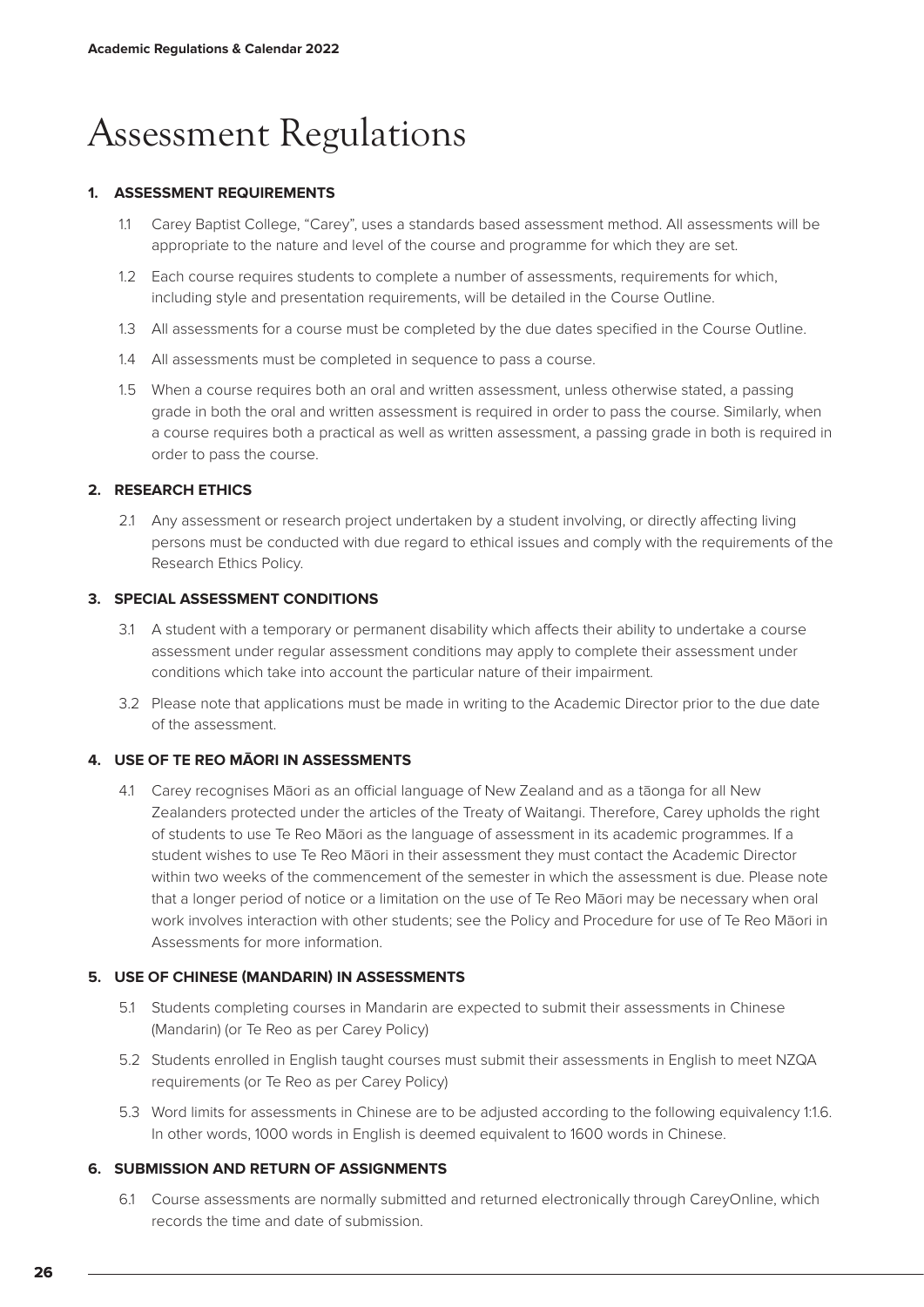- 6.2 Hardcopy submissions are only permitted in special circumstances, for which approval must be granted from the Academic Director.
- 6.3 Carey aims to have all assessments marked and returned to students within three weeks of the assessment due date. However, when work is submitted late the assessment may be returned late.
- 6.4 When marking assessments, the marker will provide a grading comment explaining:
	- The extent to which the criteria of the assessment has been met.
	- The overall grade (0-100%) for the assessment.

### **7. REQUESTS FOR EXTENSIONS**

- 7.1 Extensions are normally given only for reasons of ill-health or on compassionate grounds; work and life pressures that could be planned for are not valid grounds for extension.
- 7.2 If a student requires an extension on an assessment they can apply to the Academic Registrar on the prescribed form with full supporting evidence prior to the due date of the assessment.
- 7.3 Normally extensions will be given for no longer than two weeks. Extensions will not normally be granted beyond the final day of the semester.
- 7.4 Each application will be considered on its own merits.

## **8. PENALTIES FOR LATE SUBMISSIONS**

- 8.1 An assessment submitted up to one week (7 days) after the due date without a formal extension being granted will incur an academic penalty equivalent to a 10% reduction in marks, normally equivalent to two grade steps. An assessment submitted more than one week after the due date but no more than two weeks (14 days) after the due date will be marked, but will not be awarded a grade other than a "Pass" or "Fail". The maximum mark the assignment will receive is 50% (Pass). An assignment submitted more than two weeks after the due date by default will receive a "Fail" grade unless an alternative submission date has been negotiated and approved by the Academic Registrar.
- 8.2 For semester length courses, no assessment submitted after the last day of the semester will be marked unless an extension has been previously approved. For full-year courses, no assessment item submitted after the last day of the second semester will be marked unless an extension has previously been approved.

# **9. GRADING CRITERIA**

The following grading system is used for the recording of course grades where achievement based assessment is used.

| <b>GRADE</b>                        | <b>MARK</b> | <b>DESCRIPTOR</b>                                                              |  |  |
|-------------------------------------|-------------|--------------------------------------------------------------------------------|--|--|
| "A" Range (80-100%) = Excellent     |             |                                                                                |  |  |
| $A+$                                | 90-100%     | Excellent in all criteria assessed, extra elements above what is expected      |  |  |
| A                                   | 85-89%      | Excellent in all criteria assessed                                             |  |  |
| $A-$                                | 80-84%      | Excellent in most criteria assessed                                            |  |  |
| "B" Range (65-79%) = Good           |             |                                                                                |  |  |
| $B+$                                | 75-79%      | Very Good in all criteria assessed and excellent in some respects.             |  |  |
| B                                   | 70-74%      | Good in most criteria addressed and very good in some respects.                |  |  |
| B-                                  | 65-69%      | Good in most criteria assessed.                                                |  |  |
| "C" Range $(50-64%)$ = Satisfactory |             |                                                                                |  |  |
| $C+$                                | 60-64%      | Satisfactory level attained in all criteria assessed and good in some respects |  |  |
| C                                   | 55-59%      | Satisfactory level attained in all criteria assessed                           |  |  |
| $C-$                                | 50-54%      | Sufficient level in most criteria assessed, but some weaknesses                |  |  |
|                                     |             |                                                                                |  |  |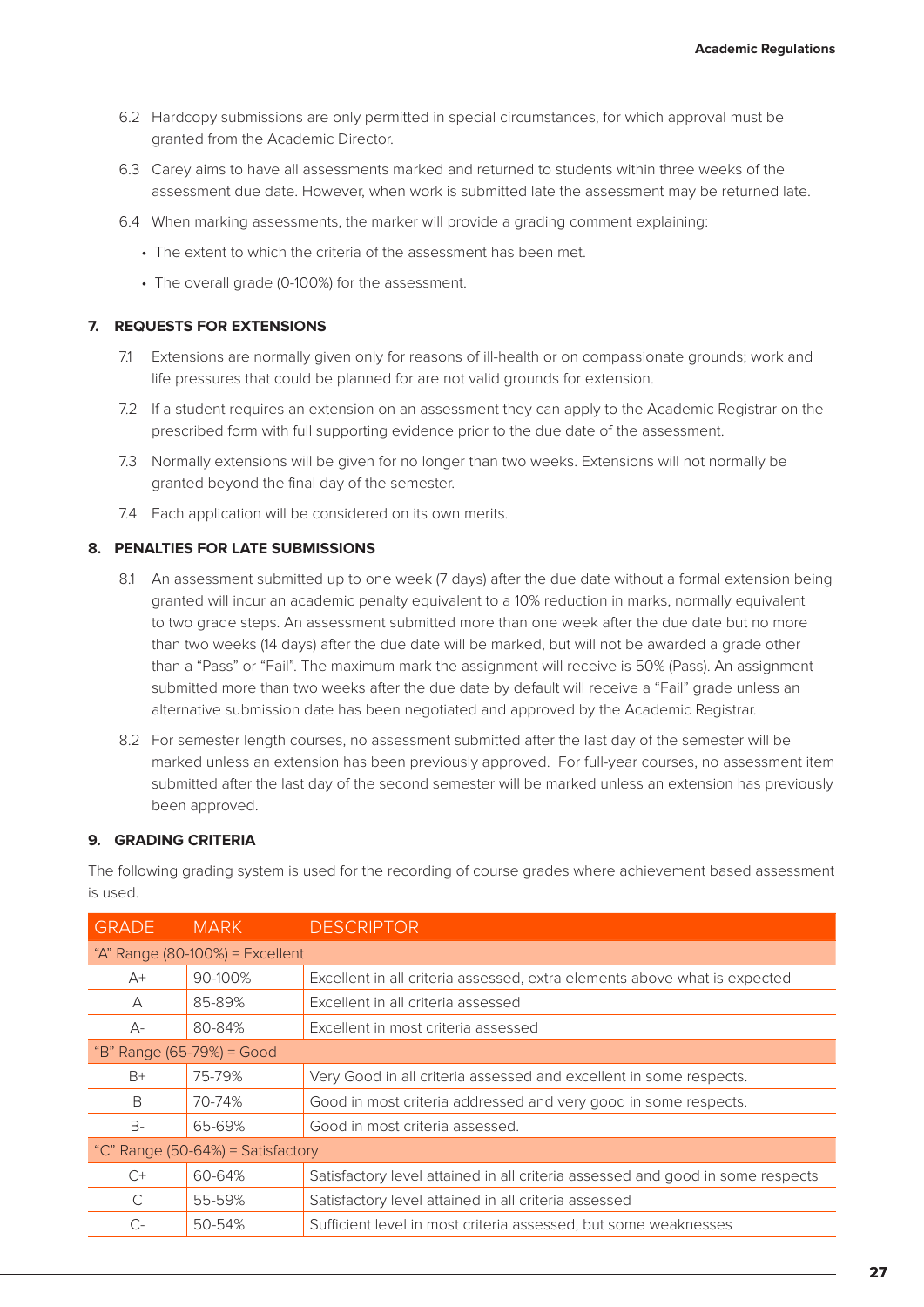| "D" Range $(35-49%)$ = Unsatisfactory |                      |                                                                         |  |
|---------------------------------------|----------------------|-------------------------------------------------------------------------|--|
| $\Box$ +                              | 45-49%               | Some aspects satisfactory but overall fails to meet criteria for a pass |  |
| $\Box$                                | 40-44%               | Fails to meet standard for a pass in most criteria assessed             |  |
| $D-$                                  | 35-39%               | Fails to attain acceptable standard in almost all criteria assessed     |  |
| "E" Range $(0-34%) =$ Fail            |                      |                                                                         |  |
| F                                     | $0 - 34%$            | Fails to attain acceptable standard in all criteria assessed            |  |
| Ungraded "Pass"/"Fail"                |                      |                                                                         |  |
| Pass                                  | <b>Ungraded Pass</b> | All criteria met                                                        |  |
| Fail                                  | Ungraded Fail        | All criteria not met                                                    |  |
| Additional<br>Grades                  |                      |                                                                         |  |
| <b>DNC</b>                            | Did Not              |                                                                         |  |
|                                       | Complete             |                                                                         |  |
| W                                     | Withdrawal           |                                                                         |  |

Where assessments for a course have a designated weighting, the value of the marks obtained for each assessment will be multiplied by that weighting, added together and then converted to a final course grade.

#### **10. RESUBMISSION**

A student enrolled in an undergraduate programme fails to achieve the standards for a pass grade required in a particular assessment by no less than 40% may apply to the lecturer to resubmit the assessment. If approved the students must resubmit the assessment within two weeks of being notified of their original grade, with the exception of assessments due on the final day of semester, which must be submitted by the Monday prior to the Marker's meeting. The assessment will be marked on a Pass/Fail basis only. A student is permitted to resubmit any given assessment only once.

#### **11. FINAL GRADES**

11.1 At the end of a course, and after all assessments have been submitted, marked and reviewed, students will be awarded a final grade for the entire course.

# **12. APPEALS**

- 12.1 If a student feels that any assessment process has been inadequate or unfair they have the right to appeal.
- 12.2 Similarly, if they believe that there was an irregularity in the material and/or conduct of an assessment they can make an appeal against their final grade.
- 12.3 Appeals should be made in writing to the Academic Director within five working days of receiving a mark or grade. The Academic Director will consider whether there are grounds for the appeal to be upheld in consultation with the teaching staff member and the Academic Registrar. The Academic Director's decision is final and will be communicated to the student within five working days from the time of the application being received.
- 12.4 Further provisions are made for research and thesis work; please refer to the Thesis Regulations for more information.

# **13. REPEATING A COURSE**

- 13.1 If a student fails a course they may apply to repeat the course.
- 13.2 If a course is repeated a student may wish to resubmit revised versions of previous assessments completed for the first attempt of the course, however this is only permitted with the approval of the lecturer.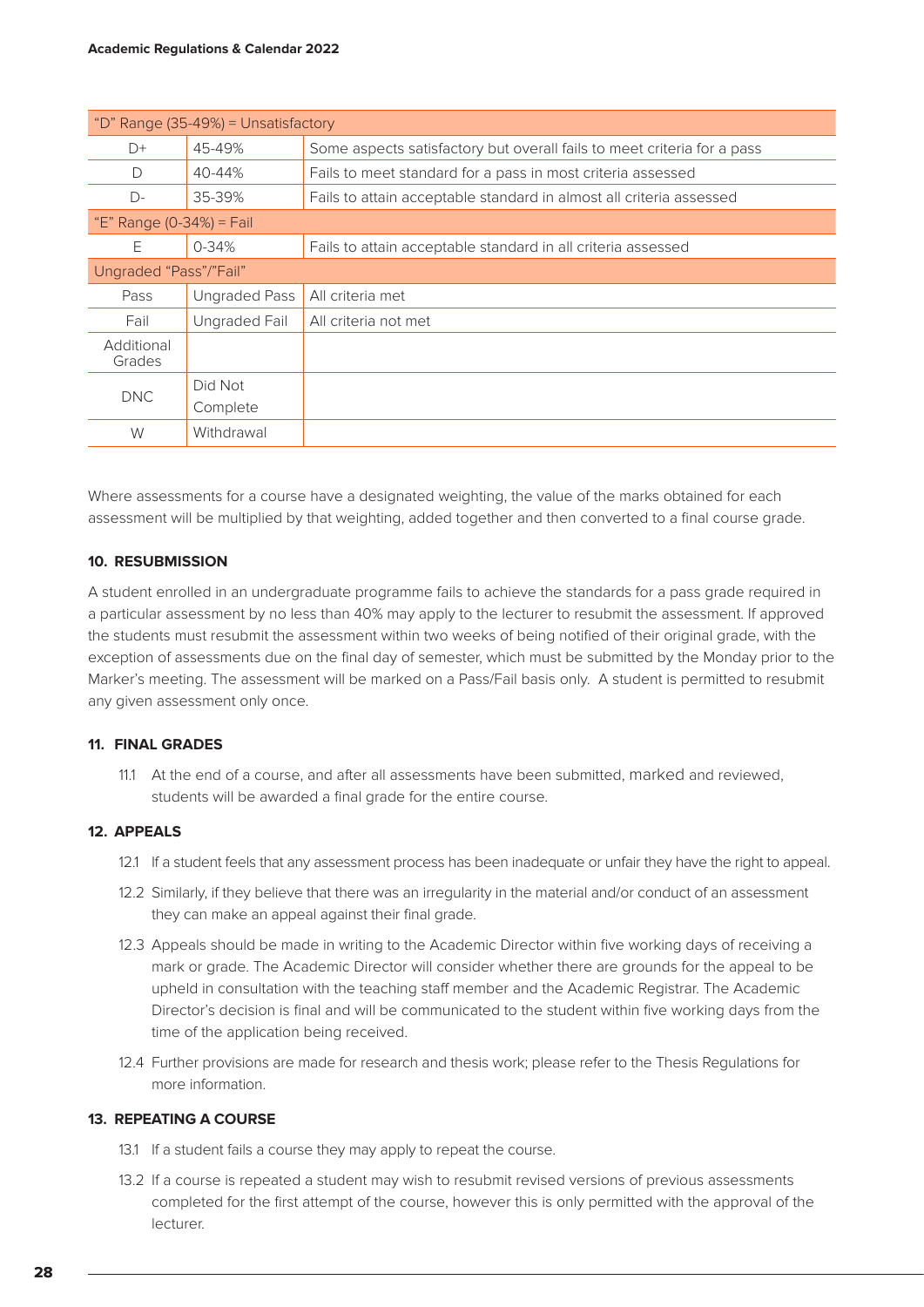- 13.3 If a student repeats a course and is awarded a passing grade the fail grade will still remain on the first transcript, this is so that a true record of the student's progress is kept. However, this fail grade will not be counted towards the Grade Point Average.
- 13.4 A student who has twice enrolled in, but has failed to be credited with a pass in, a course is not entitled to enrol again in that course other than in exceptional circumstances approved by Academic Committee.

## **14. SPECIAL PASSES**

- 14.1 AEGROTAT PASS
	- 14.1.1 If a student was prevented by illness or injury from being present and/or completing a final assessment for a course but has completed at least 55% of the assessments for that course they may be eligible for an Aegrotat Pass.
	- 14.1.2 Similarly, if a student believes that illness or injury has seriously affected their performance in a final assessment and they have completed at least 55% of the assessments for that course they may also be eligible for an Aegrotat Pass.
	- 14.1.3 Applications for an Aegrotat Pass must be made to Academic Committee through the Academic Registrar within one week of the end of the semester in which the course was taken.

Please note that an Aegrotat Pass is granted on the following basis:

- 14.1.4 The application is supported by a medical certificate that states that in the medical practitioner's opinion, illness or injury of the student either prevented that student from taking and/or completing a final assessment on time, or was likely to have seriously impaired the student's performance in the final assessment.
- 14.1.5 If the Academic Committee approves the application the final grade may be decided in one of two ways.
- 14.1.6 If a student has completed at least 80% of the summative assessments for a course a final grade will be devised by mathematical extrapolation.
- 14.1.7 If a student has completed less than 80% of the assessments for a course a final grade will be estimated in two steps. Firstly, by identifying and comparing the grades achieved in completed assessments with other students who received similar grades in those assessments. Secondly, by observing the performance of those identified students and their grades in the final assessment. Please note that any estimated grade shall be conservative.

#### 14.2 COMPASSIONATE PASS

- 14.2.1 If exceptional circumstances beyond a student's control arose, other than illness or injury, which they believe seriously impaired their performance in a final assessment they may be eligible for a Compassionate Pass.
- 14.2.2Applications for a Compassionate Pass must be made to Academic Committee through the Academic Registrar within one week of the end of the semester in which the course was taken.
- Please note that a Compassionate Pass is granted on the following basis:
- 14.2.3 The application is supported by evidence, the specifics of which will be requested by the Academic Registrar prior to presentation to the Academic Committee.
- 14.2.4 An administration fee will apply to all Compassionate Pass applications; see the Fees Regulations and Schedule for more information.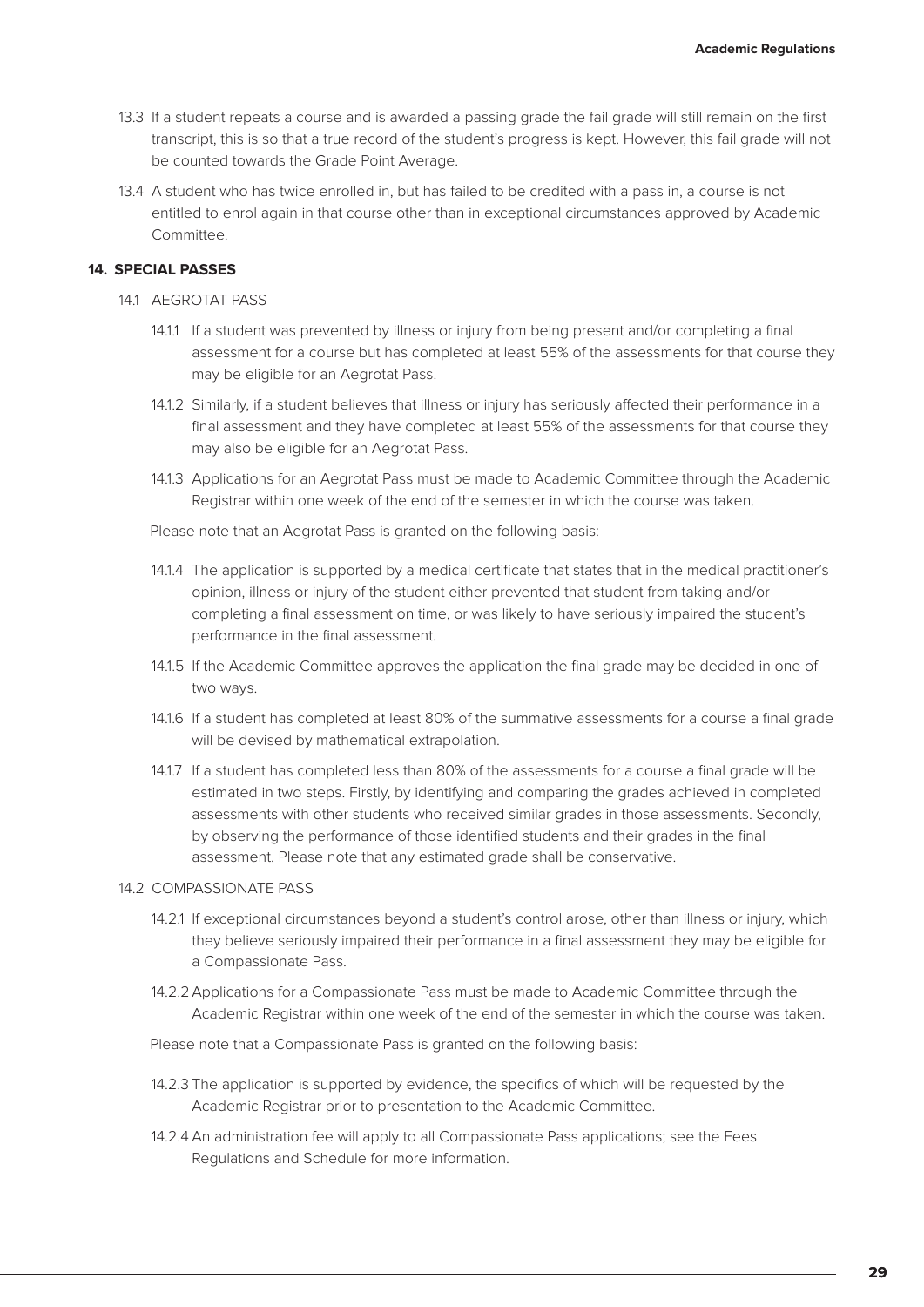#### 14.3 CONCEDED PASS

- 14.3.1 If a student, in their final year of a Diploma or Bachelor's award, fails a major piece of assessment in one course only but has performed at a satisfactory level in that course and would otherwise have completed the Diploma or Bachelor's programme then they may be eligible for a Conceded Pass.
- 14.3.2 Please note that only one Conceded Pass can be given during a student's entire period of study at Carey.

# **15. PLAGIARISM**

- 15.1 Plagiarism is defined as copying another person's work without acknowledging them as a source, or putting one's own name on someone else's work. Therefore, all words that are copied from another piece of writing, or recording, must be enclosed in quotation marks (" ") and the source referenced according to an accepted system of referencing. Where significant ideas are borrowed from other sources, these too must be acknowledged.
- 15.2 Carey uses Turnitin, an online plagiarism detector, for all assessments.
- 15.3 Carey regards plagiarism as a serious violation of academic integrity and therefore it is treated as a serious offence and disciplinary measures will be taken. The Academic Director will discuss cases of plagiarism with the student concerned, student details will be placed on the Carey Plagiarism Register and the Academic Committee will be notified. Additional disciplinary measures may include a reduction in their mark or grade, or a requirement to do a reassessment.
- 15.4 In the case of repeat offences, a student may receive a failing grade for their entire course and/or be excluded from their programme of study for a period of time. Repeat offences may also be considered grounds for dismissal.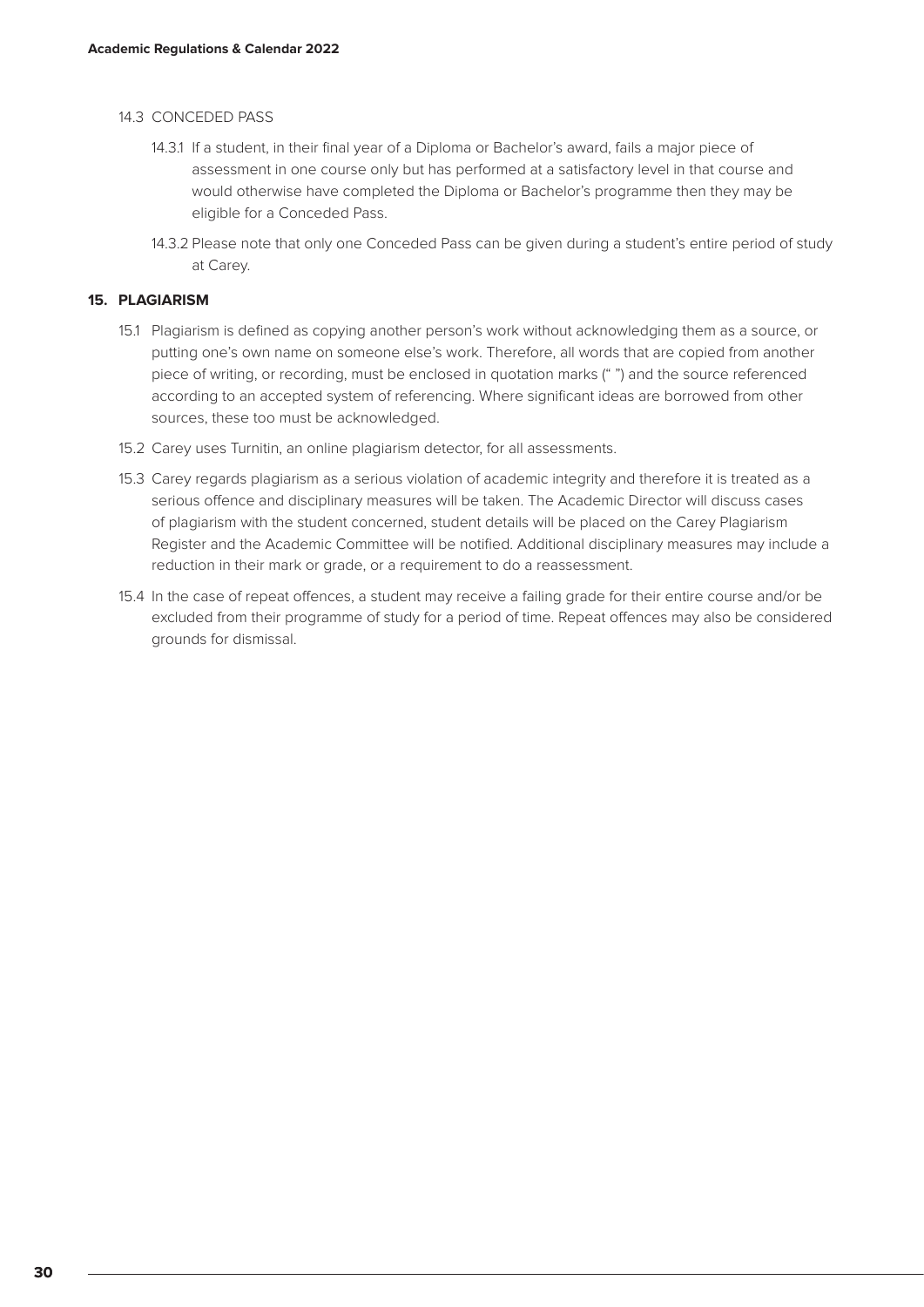# Thesis Regulations

The Thesis Regulations apply to those enrolled in the Master of Applied Theology Thesis and should be read in conjunction with all other Regulations.

# **1. THESIS DEFINITION**

- 1.1 A thesis is a scholarly piece of written work carried out under supervision. It should demonstrate advanced research skills and critical interaction with existing academic publications in the topic area.
- 1.2 The work need not present original findings, but it must demonstrate independent research and show a full understanding of the complexity of debate surrounding the topic and be a significant contribution to evaluating the strengths and weaknesses of the existing approaches.

# **2. THESIS LEVEL AND LENGTH**

- 2.1 In the Carey Master of Applied Theology programme there are two forms of research based theses both at Level 9 on the NZQA Framework, undertaken in the final part of a student's candidature:
- 2.2 Thesis (90 credits) 25,000-30,000 words including footnotes but excluding Bibliography.
- 2.3 Thesis (120 credits) 35,000-40,000 words including footnotes but excluding Bibliography.

## **3. RESEARCH PROPOSAL APPROVAL**

- 3.1 Before commencing work on a thesis, a student is required to:
- 3.2 Negotiate a topic with a potential Supervisor, in order to construct a research proposal.
- 3.3 Submit the research proposal along with all appropriate information to the Academic Committee for approval.
- 3.4 Obtain ethics approval, where appropriate, from the Carey Ethics Committee.
- 3.5 If students wish to engage in in-depth biblical exegesis in their Thesis they will be required to have the appropriate language skills in either Hebrew or Greek in order for the Thesis proposal to be approved.
- 3.6 The Academic Committee will only grant approval when satisfied that all the required information has been supplied and the project is in order.

# **4. ETHICAL AND RESPONSIBLE RESEARCH PRACTICE**

- 4.1 All research undertaken while at Carey that involves human participation is required to comply with the highest ethical standards. Therefore, before conducting research approval must be obtained from the Carey Ethics Committee. See the Research Ethics Policy and Guidelines for more information.
- 4.2 All research undertaken while at Carey must also adhere to the Code of Conduct for Responsible Practice in Research.

# **5. THE APPOINTMENT OF SUPERVISORS**

- 5.1 The Academic Committee will assess the suitability and approve the appointment of supervisors for all theses.
- 5.2 If more than one supervisor is approved for a thesis, the Primary Supervisor will normally be a member of faculty at Carey.
- 5.3 When a supervisor is approved, who is not a member of faculty at Carey, before that supervisor is appointed they will be invited to enter into a formal Supervision Agreement with the student as a party to this agreement.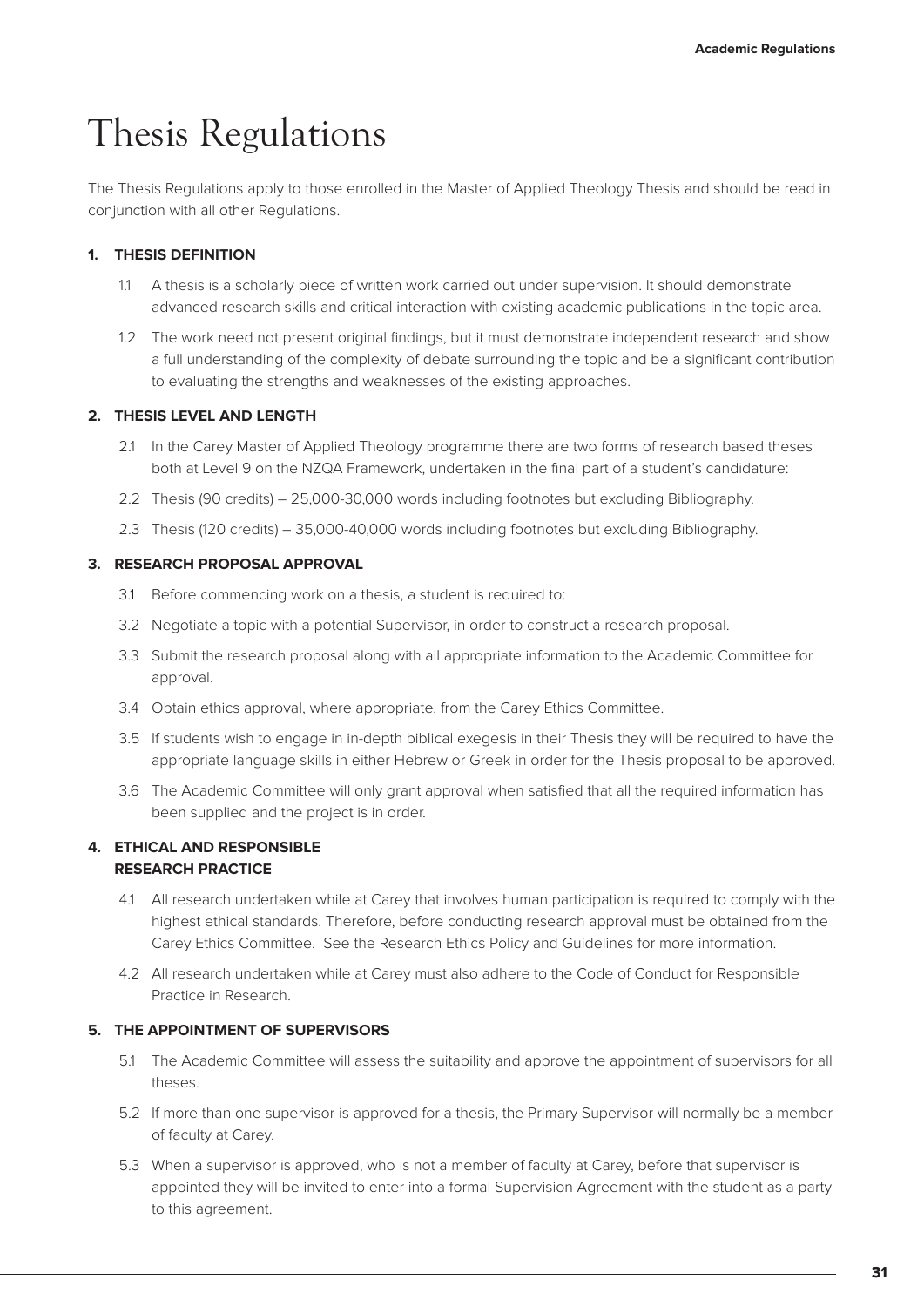- 5.4 The Supervision Agreement will outline and clarify the obligations and responsibilities of the parties named in the agreement in relation to the supervision of the thesis; please refer to the Code of Practice for Supervisors of Research for more information.
- 5.5 Normally at least one Supervisor will have previous experience in the supervision of students whom have successfully completed a Postgraduate thesis.

# **6. ALTERNATIVE SUPERVISION**

- 6.1 An appropriately qualified substitute supervisor will be appointed by the Academic Committee
- 6.2 If an appointed Supervisor is absent for an extended period on account of illness, leave, or for any other reason. This will be for the duration of the original Supervisor's absence.
- 6.3 If a student's work is not proceeding satisfactorily for reasons beyond the student's control which are deemed to be due to an ineffective working relationship between the student and their Supervisor.

# **7. ACADEMIC PROGRESS**

- 7.1 Where a student's progress on a thesis is deemed to be unsatisfactory by the Academic Committee, upon written notification by the Supervisor, the Academic Director will notify the student of this in writing and request a written response from the student within a specified timeframe.
- 7.2 If on receipt of the written notification specified above the student does not respond to the Academic Director within the time specified, the Academic Committee will terminate the student's enrolment in the thesis and the student will be deemed to have withdrawn from the programme.
- 7.3 A student whose enrolment has been terminated may appeal against the decision of the Academic Committee in writing to the Academic Director within 14 days of the time the decision was made available to the student, provided that the student is able to show that additional information has become available which was not available, and could not reasonably have been available, to the Academic Committee at the time of the decision to terminate the enrolment.

# **8. LEAVE OF ABSENCE/ SUSPENSION OF CANDIDATURE**

- 8.1 Where a student is unable to undertake work on the thesis for an extended period due to illness or other unforeseen circumstances, the Academic Committee may suspend the student's candidature and grant leave of absence for a maximum period of 12 months.
- 8.2 An application for leave of absence/suspension of candidature must be made in writing and submitted with appropriate supporting evidence to the Academic Registrar for consideration by the Academic Committee.
- 8.3 A student who has been granted leave of absence under this section will not normally have access to Carey resources or receive any assistance on the thesis from the Supervisor during the period of absence designated.
- 8.4 Where a student to whom leave of absence has been granted under this section is unable to resume candidature at the end of the specified period and it cannot be anticipated when the candidature would be resumed, the student must give written notice of withdrawal from their candidature to the Academic Registrar. The period of approved leave of absence will not be counted in determining the grade.

#### **9. REQUESTS FOR EXTENSIONS**

- 91 SHORT EXTENSION
	- 9.1.1 A student may be permitted a short extension to a Thesis submission date at the discretion of the Academic Director. This will be an extension until 31 January of the following year for a Thesis due at the end of Semester 2, or 31 July for a Thesis due at the end of Semester 1. A short extension is not subject to any additional fee.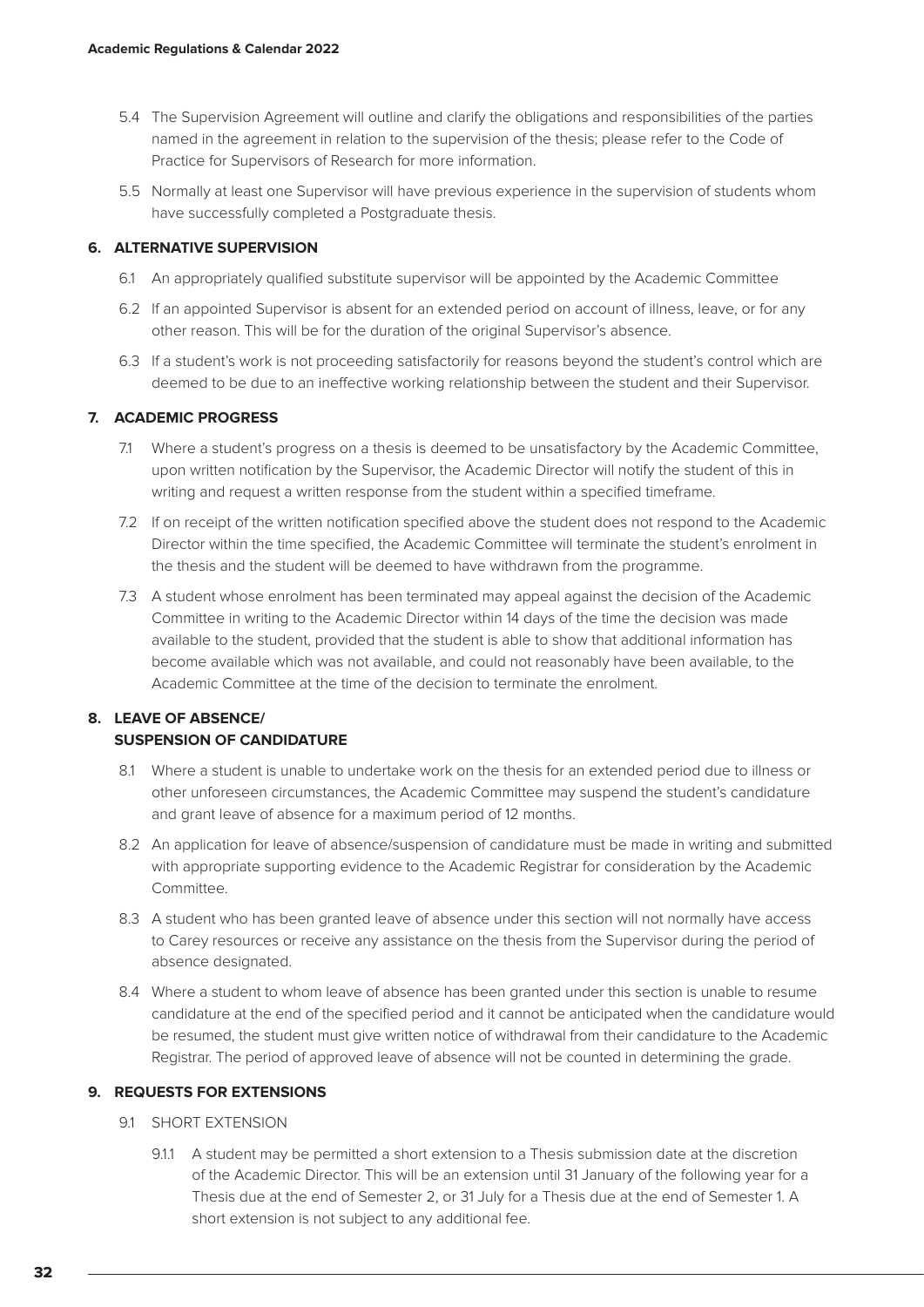#### 9.2 FORMAL EXTENSION

- 9.2.1 In exceptional circumstances the Academic Committee may grant a formal extension to a Thesis submission date.
- 9.2.2 An application for a formal extension must be approved by the student's Supervisor and include appropriate evidence of satisfactory academic progress to date, as well as ability to submit the thesis within the requested time frame.
- 9.2.3 An application for a formal extension must be submitted at least two months before the original due date of the thesis.
- 9.2.4 If a formal extension is granted their Supervisor will devise a supervision schedule, clearly outlining deadlines for draft chapters and other important milestones. This schedule must be signed by both the Supervisor and student and will be submitted to the Academic Committee for monitoring.
- 9.2.5 If a student fails to meet a deadline or milestone as approved in the supervision schedule, their progress may be deemed to be unsatisfactory, which is grounds for dismissal.
- 9.2.6 Formal extensions can only be granted once and are granted in one month periods up to a maximum of six months.
- 9.2.7 A thesis extension fee will apply, see Fees Regulations and Schedule for further information.

### **10. SUBMISSION PROCEDURE**

10.1 Two soft bound copies of the thesis must be submitted to the Academic Registrar (with the appropriate Coversheet available on CareyOnline), and an electronic copy uploaded to CareyOnline on the due date.

#### **11. EXAMINATION & FINAL GRADES**

- 11.1 The Academic Committee will appoint a minimum of two examiners for each thesis, with at least one being an independent External Examiner who is not a member of staff at Carey and who has not acted previously as the student's Supervisor or Advisor.
- 11.2 In cases where there has been a change in Supervisor due to an ineffective working relationship between the student and the Supervisor, the former Supervisor shall not be appointed as an Examiner.
- 11.3 The External Examiner shall be appointed on the basis of experience in research or independent scholarship and practice in the general area of the thesis.
- 11.4 Each Examiner shall read and examine the thesis and present an independent written report to the Academic Committee. In completing their report each Examiner will consider whether the work satisfies requirements of the degree and make an appropriate recommendation, including a recommended grade, in accordance with the Grading System in the Assessment Regulations.
- 11.5 Where appropriate the Examiners may recommend:
	- That the thesis be passed with a recommended grade.
	- That the thesis be passed with a recommended grade provided that the editorial corrections in the Examiners' Reports are completed to the satisfaction of the student's supervisor.
	- That the thesis NOT be passed but the student be given opportunity for the thesis to be rewritten and resubmitted for examination on a pass/fail basis.
	- That the thesis be failed with no opportunity for resubmission.
- 11.6 The Academic Committee will determine the final grade for a Thesis based on the recommendations of the Thesis Sub-Committee.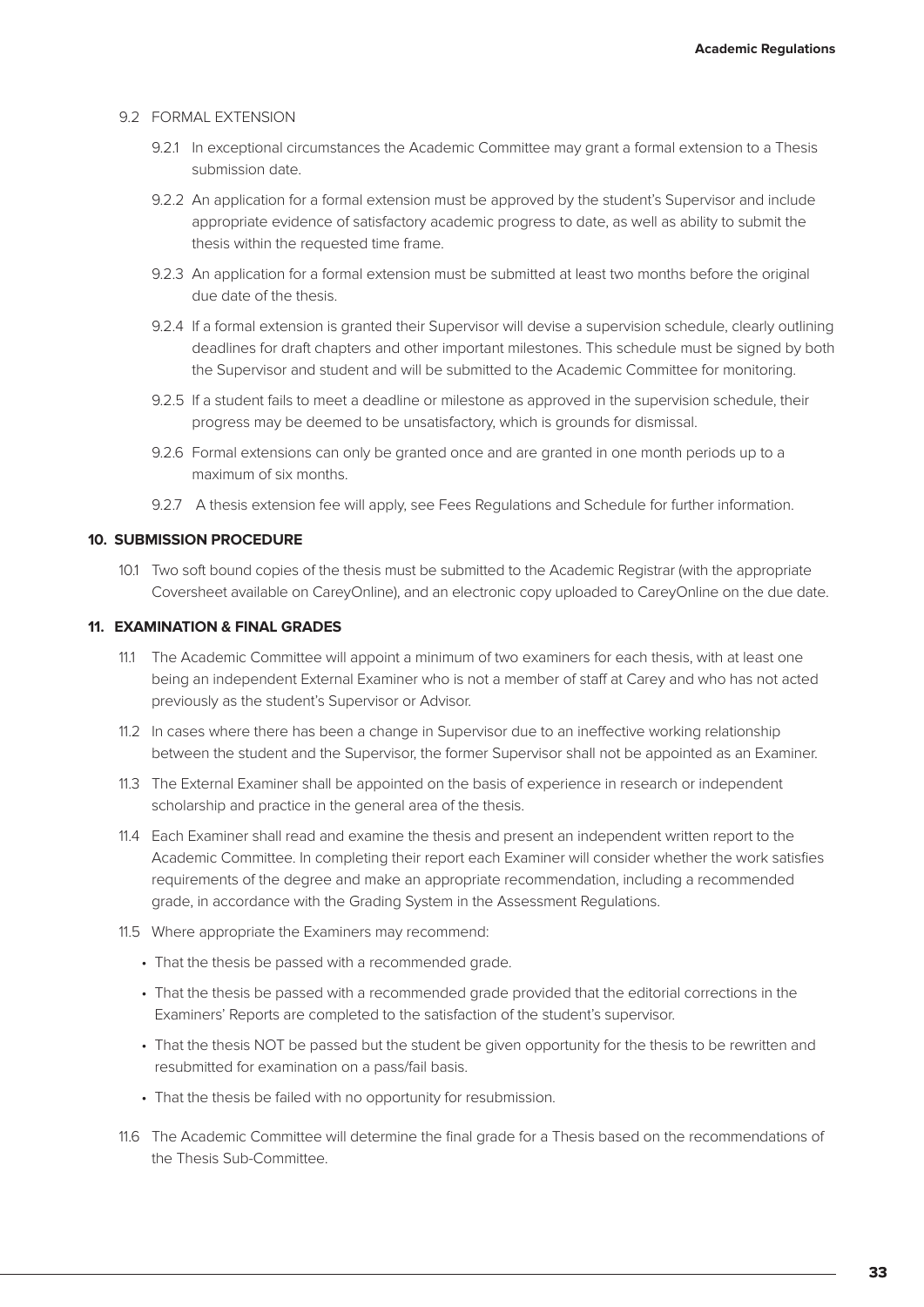- 11.7 If the recommendations of the Examiners are not unanimous the Academic Committee will consult with the students Supervisor(s) and may:
	- Seek to negotiate consensus, if the difference between recommended grades is two points or less.
	- Accept the recommendation of the External Examiner, except in instances when the difference between recommended grades includes a failing grade.
	- Recommend the appointment of an additional External Examiner to act as moderator.

## **12. RESUBMISSION**

- 12.1 If a student's thesis should receive a failing grade the student may, at the recommendation of the Examiners and the discretion of the Academic Committee, revise and resubmit the thesis. However, please note that theses may only be submitted for re-examination once.
- 12.2 Further a resubmitted thesis may only be awarded a C, D, or E Grade.
- 12.3 A resubmission fee will apply, see Fees Regulations and Schedule for further information.

# **13. EXAMINATION APPEAL**

- 13.1 A student may appeal against the first examination of their thesis and request a review of the examiner's recommendations. Please note that this appeal must be submitted in writing to the Academic Registrar within one month of the date that the student received notification of their results.
- 13.2 The Academic Registrar will then refer the appeal to the Academic Committee normally within one month of its receipt. The Academic Committee will then establish a Special Review Committee, comprising of at least two members whom have previous experience in supervising and examining Theses and who have had no prior involvement with the lodging of the student's appeal.
- 13.3 If the Special Review Committee determines that the student has appropriate grounds for the appeal, they may recommend either that the examiners be asked to review their decision or that new examiners be appointed.
- 13.4 For further information, see the Student Complaints & Appeals Policy and Procedure.

# **14. PRIVACY PROVISIONS FOR PSEUDONYMOUS STATUS**

Where, for reasons of sensitivity, a student needs to have a level of anonymity in relation to the public dissemination of their Thesis or research essay, a formal application should be made in writing to the Academic Director for Pseudonymous Status prior to the submission of the Thesis or research essay; please refer to the Privacy and Data Collection Policy for more information.

# **15. AWARD**

The Master of Applied Theology may be awarded with a Merit where a GPA of B+ is achieved, or with Distinction where a GPA of A- or better is achieved.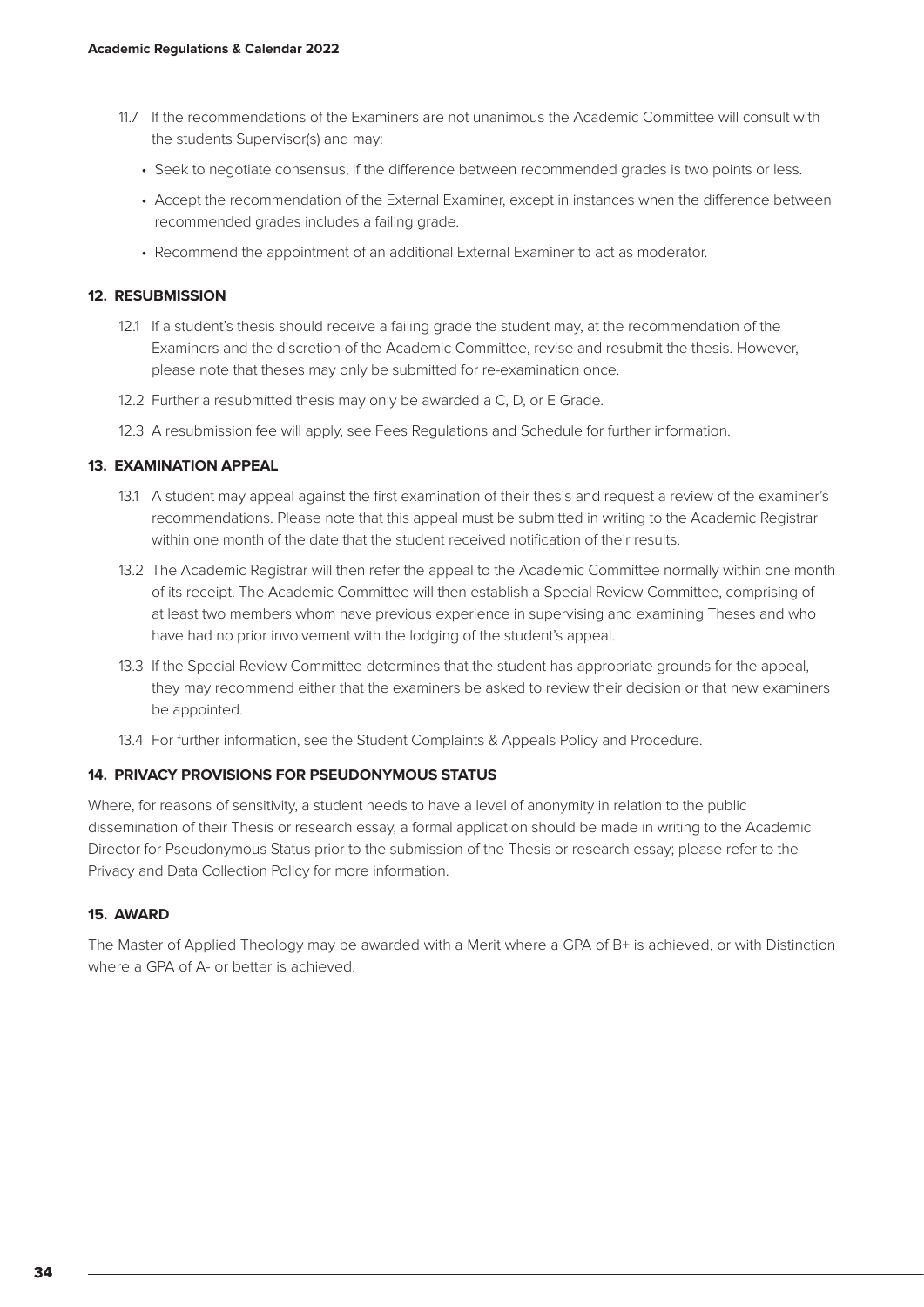# New Zealand Certificate in Christian Ministry (Level 4) Regulations

The following specific programme regulations apply to the New Zealand Certificate of Christian Ministry.

# **PROGRAMME DESCRIPTION**

The New Zealand Certificate in Christian Ministry aims to provide students with a broad understanding of the principles of theology, biblical foundations, and Christian thinking that enhances their ability to serve, lead small groups and community missions, as well as assist church leadership in a variety of pastoral ministry roles.

This programme will appeal to Christians with a desire to serve their community of faith and the broader community using biblically informed theories and practices. It also targets Christians with the desire to learn more about their faith and action in the world.

# **PROGRAMME OUTCOMES**

The programme produces graduates who:

- ◊ Integrate foundational knowledge of selected biblical principles and Christian beliefs and apply to specified communities, acknowledging bicultural or multicultural contexts.
- ◊ Apply biblical and theological principles to own faith journey and to that of others.
- ◊ Identify contextual factors in a community that impact spiritual development.
- ◊ Interpret biblical understanding and knowledge as they relate to Christian ministry.

# PROGRAMME STRUCTURE

A student enrolled for the New Zealand Certificate of Christian Studies will follow a course of study equivalent to one year of full-time study and gain 120 credits including:

- ◊ MB421 Christian Worldview
- ◊ MB430 Exploring God's Word
- ◊ MF402 Making Life Work
- ◊ MF478 Faith Engaging Social Issues
- ◊ MF409 Learning to Live
- ◊ MM581 Mission of God
- ◊ MS510 Te Ao Māori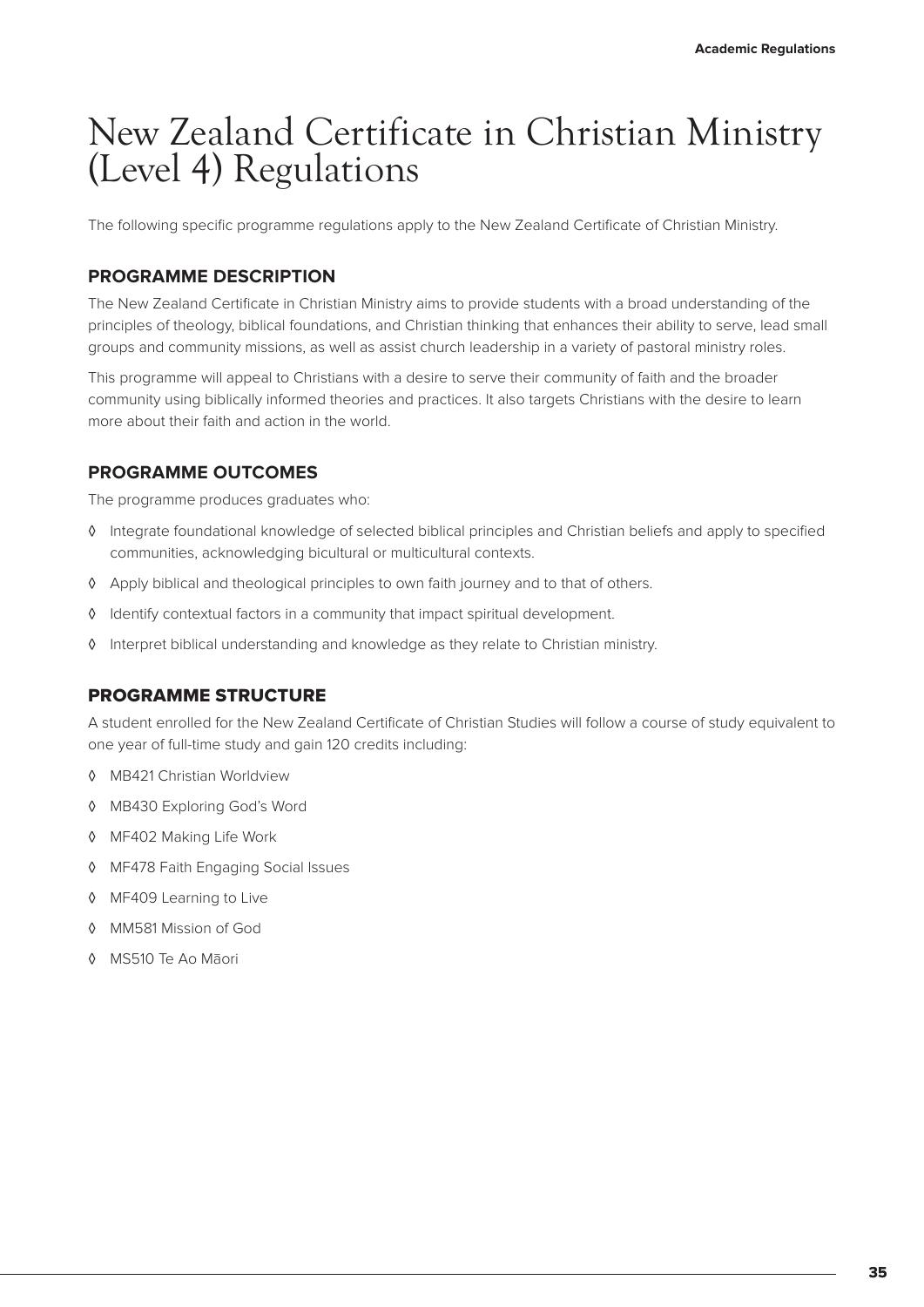# ADMISSION REQUIREMENTS

#### **General Admission**

- (A) Applicants to this programme who have no secondary schooling or NCEA level 1 attainment or equivalent will require an entry assessment (including a literacy test) to establish eligibility.
- (B) Applicants who have NCEA level 2 attainment (or above) or evidence of equivalent knowledge and skills have open entry to apply.
- (C) This programme requires practical field work-placements of a total of 204 hours (an average of 7-10 hours per week) of practical ministry involvement.

NCEA Equivalence can include:

- (a) NZ School Certificate;
- (b) Sixth Form Certificate;
- (c) Overseas equivalent qualifications, including IB and CIE, or HSC (Australia);
- (d) Other NZQA level 1 or 2 certificates in relevant disciplines to Carey programmes;
- (e) Evidence of level of academic achievement or a portfolio of work for homeschooled students;

i) All equivalence must be documented;

- ii) The applicant may need to sit assessment for entry;
- (f) Reference/support/documentation from employer.

#### **Entry Assessment**

- i. Includes a literacy test.
- ii. Dates for assessment will be advised.

#### **Special Admission**

New Zealand citizens or permanent residents who do not meet the General Admission requirements but who will have reached the age of 20 by the first day of the semester for which admission is sought and who are able to provide evidence of aptitude or appropriate work or other experience may be granted Special Admission, in exceptional cases, an applicant who:

◊ Does not hold a university entrance qualification and has not reached the age of 20 by the first day of the semester for which admission is sought may apply for special admission.

In assessing whether to grant special admission in exceptional cases, the primary focus will be on the applicant's level of preparedness for tertiary study.

#### **English Language Requirements**

Candidates who have English as a second language are required to have a minimum IELTS score of 5.5 (Academic) or equivalent.

# PREREQUISITES AND CO-REQUISITES

A number of courses have prerequisite or co-requisite requirements. Prerequisites ensure that students have the skills necessary to succeed at higher levels. Co-requisites ensure the level of complementarity necessary for learning; see the Course Descriptions section of this Calendar for specific information on these requirements.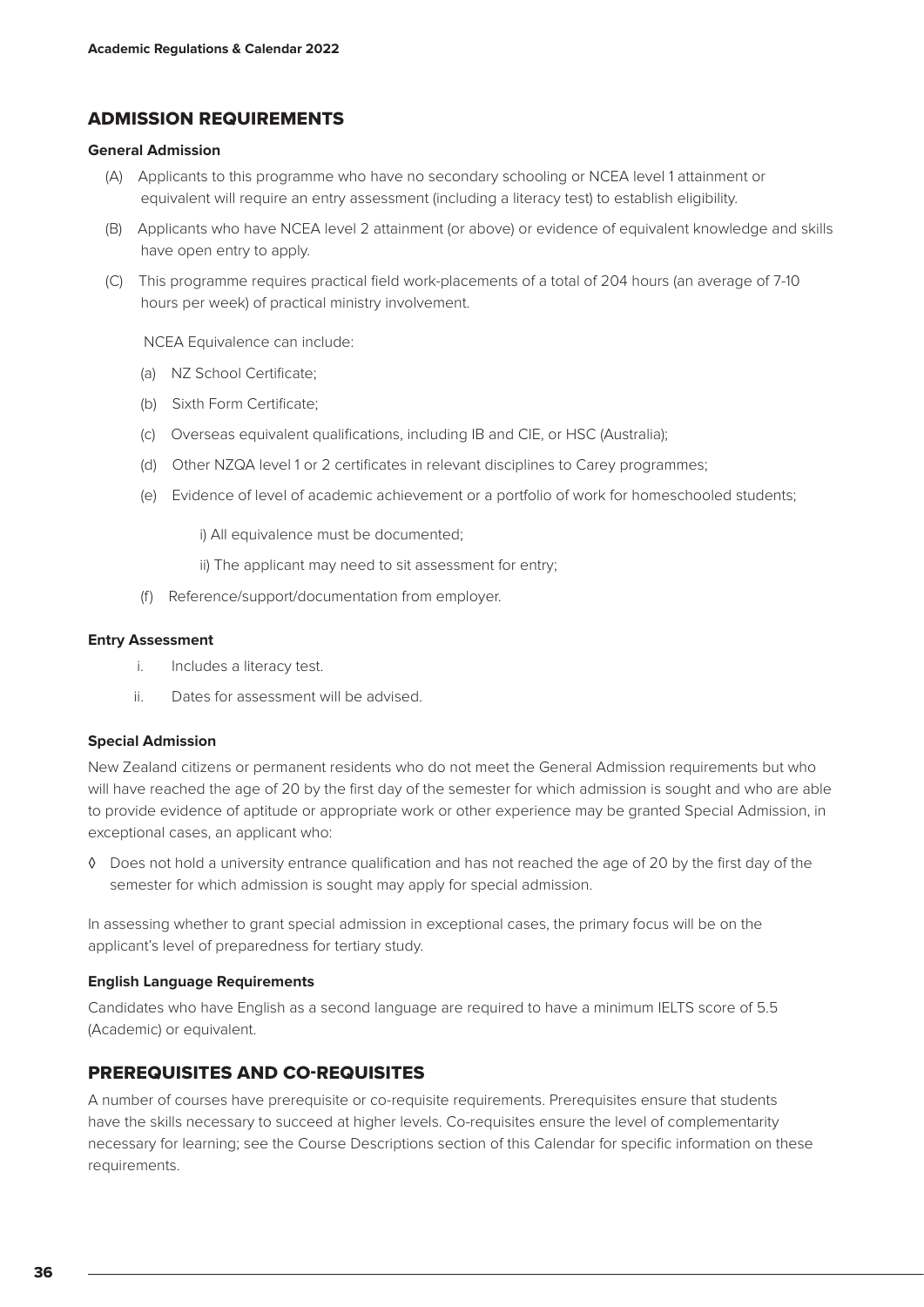#### LIMITATIONS ON DURATION OF STUDY

There is a limitation on the duration of time in which a student can complete their qualification. The total time from admission to the programme until the completion of the qualification should not exceed the equivalent of three years, unless special permission is granted by the Academic Director or delegate.

However, please note that students are able to defer their study should the need arise; see Enrolment and Programme Regulations for more information.

#### **TRANSFER FROM OTHER PROGRAMMES**

Transfer of Credit is not available for this programme.

| PROGRAMME SUMMARY                             |                                    |  |  |
|-----------------------------------------------|------------------------------------|--|--|
| National Qualifications Framework (NQF) Level | 4                                  |  |  |
| (NQF) Credits                                 | 120                                |  |  |
| Delivery                                      | One-site, block course             |  |  |
| Mode                                          | Full-time                          |  |  |
| Duration                                      | One semester full-time equivalence |  |  |
| Regular Intake                                | February                           |  |  |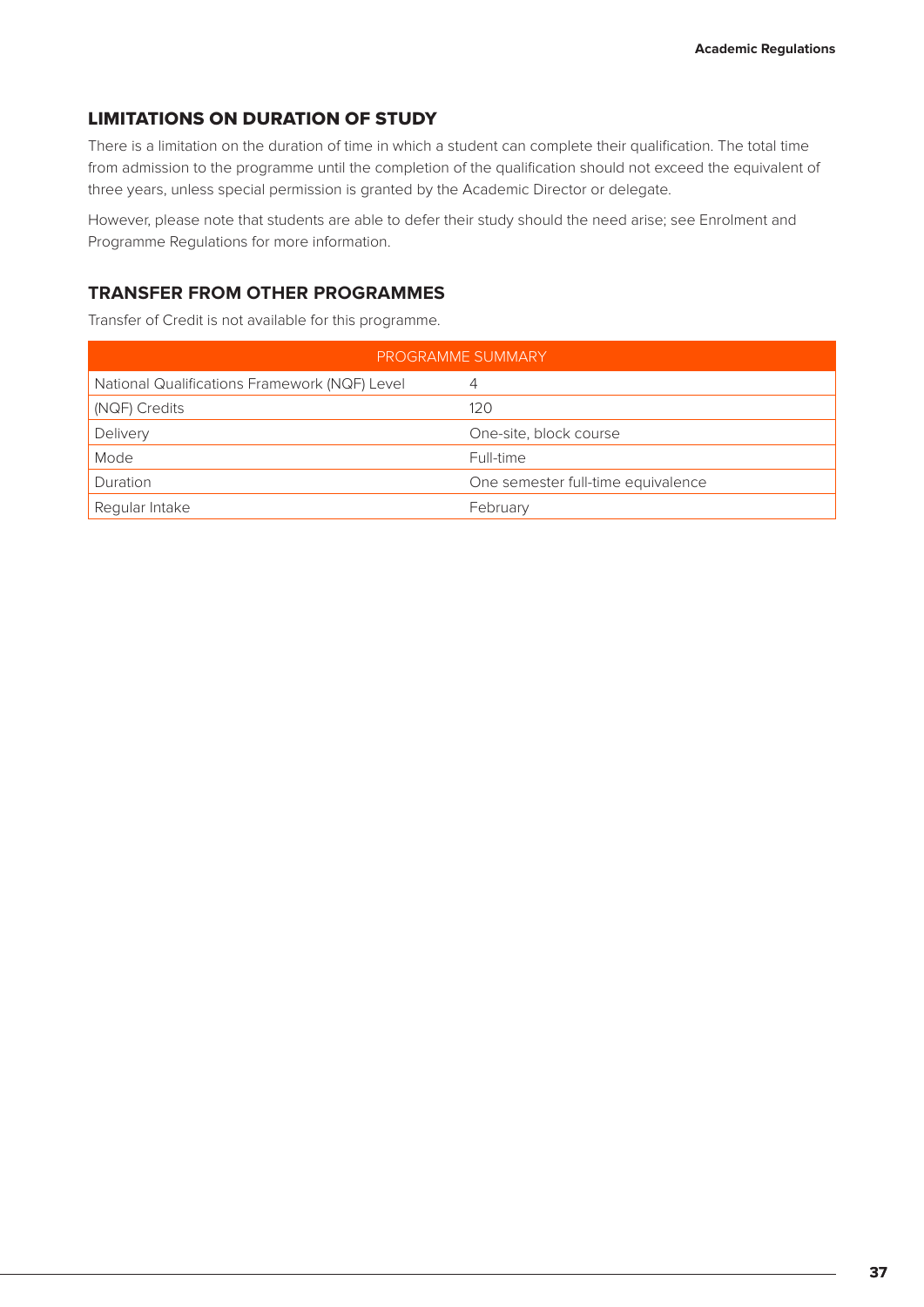## New Zealand Certificate in Christian Studies (Level 5) Regulations

The following specific programme regulations apply to the New Zealand Certificate in Christian Studies.

#### **PROGRAMME DESCRIPTION**

The purpose of this programme is to provide Christian churches and organisations with people who are able to develop, evaluate and deliver programmes that provide guidance and direction to groups to support both individual and community spiritual development in a range of ministry contexts.

Graduates will benefit by having a qualification which recognises their theoretical knowledge and skills in developing, evaluating and delivering Christian programmes; enhancing their employment opportunities and/or ability to work in a voluntary capacity.

This programme focuses on the underpinning principles of Christian theology, practical Christianity, biblically informed practices, beginning theological reflection. The programme targets Christians who seek positions of responsibility in a variety of Christian roles informed by theological, biblical and practical ministry knowledge and skills.

#### **PROGRAMME OUTCOMES**

The programme produces graduates who:

- ◊ Synthesise broad theological and biblical knowledge and analyse the functions of church ministry to provide leadership and direction of defined groups
- ◊ Identify the biblical and theological principles that apply to one's own faith journey; and recommend strategies that use this understanding to enhance personal and community spiritual development.
- ◊ Develop and evaluate a pastoral care programme for specific groups, based on the understanding of Christian ministry principles and functions to achieve community goals.

#### PROGRAMME STRUCTURE

A student enrolled for the New Zealand Certificate in Christian Studies will follow a course of study equivalent to one semester of full-time study and gain 60 credits comprising of;

◊ MF501 Reflective Field Education or MF505 Contextual Theological Praxis 1

And at least ONE of:

- ◊ MM561 Introduction to Pastoral Care
- ◊ MM564 Worship: Then and Now
- ◊ MM572 Foundations of Youth Ministry
- ◊ MM581 Mission of God
- ◊ MM565 Children's Ministry

With the remainder of credits from the following:

- ◊ MB521 Thinking Theologically
- ◊ MB526 Insights into Church History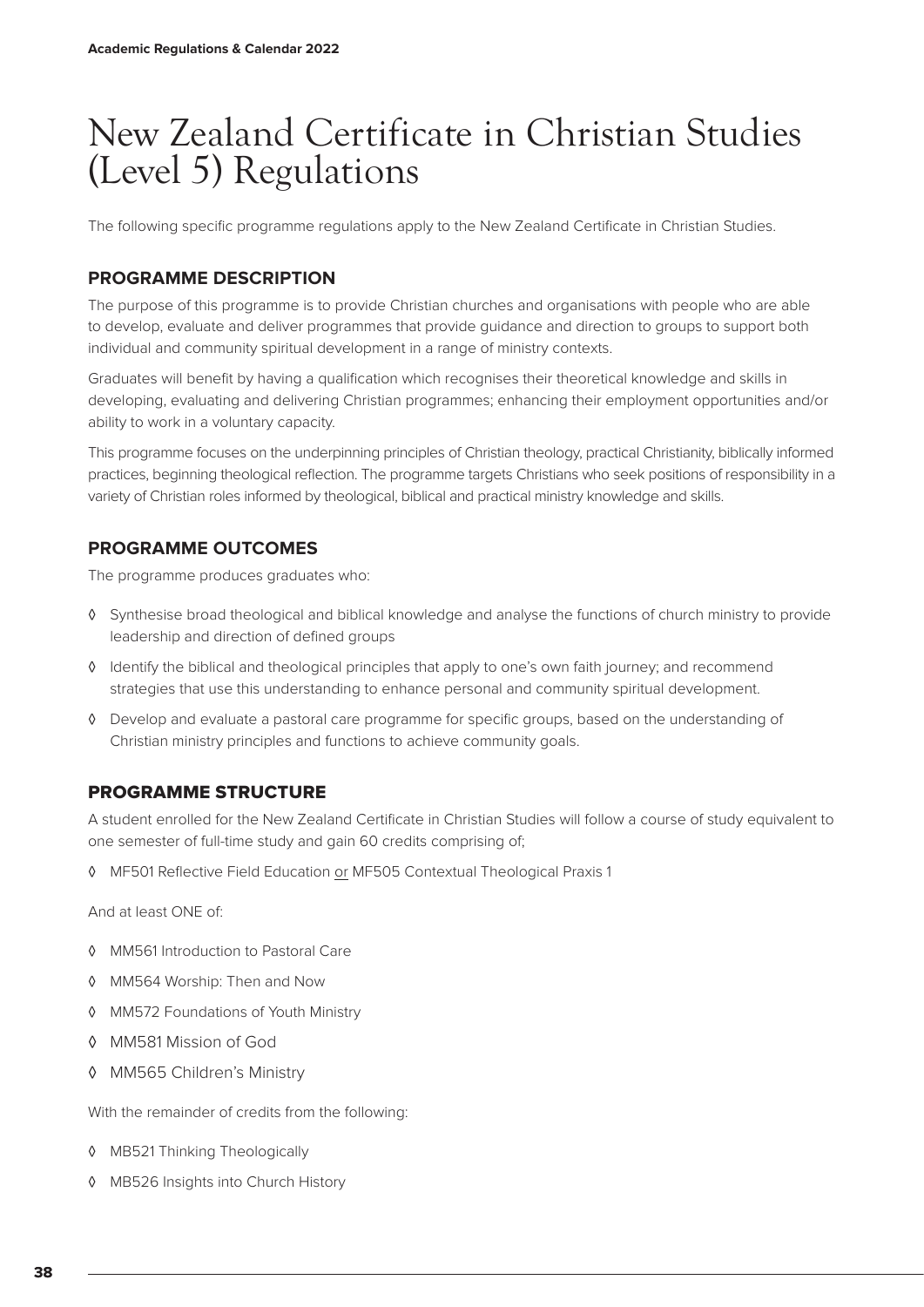- ◊ MB531 Introduction to the Old Testament
- ◊ MB532 Introduction to the New Testament;
- ◊ MS510 Te Ao Māori

It is possible for students to select other courses from the Carey course catalogue if those courses meet the remainder of the Graduate Profile.

#### ADMISSION REQUIREMENTS

#### **General Admission**

For General Admission, all applicants must have achieved one of the following:

- ◊ National Certificate of Educational Achievement (NCEA):
- ◊ A minimum of 42 credits at Level 3 or higher on the National Qualifications Framework
- ◊ A minimum of 8 credits in English at Level 2 (or higher); 4 credits must be in reading and 4 credits in writing.
- ◊ A grade of C or higher in each of 3 subjects in New Zealand University Entrance, Bursaries and Scholarships (NZUEBS) examinations.

#### **Special Admission**

New Zealand citizens or permanent residents who do not meet the General Admission requirements but who will have reached the age of 20 by the first day of the semester for which admission is sought and who are able to provide evidence of aptitude or appropriate work or other experience may be granted Special Admission, in exceptional cases, an applicant who:

◊ Does not hold a university entrance qualification and has not reached the age of 20 by the first day of the semester for which admission is sought may apply for special admission.

In assessing whether to grant special admission in exceptional cases, the primary focus will be on the applicant's level of preparedness for tertiary study.

#### ENGLISH LANGUAGE REQUIREMENTS

Candidates who have English as a second language are required to have a minimum IELTS score of 5.5 (Academic), or its equivalent in accordance to NZQA Rules 13 Table 2 and/or other NZQA accepted evidence of English language proficiency.

#### LIMITATIONS ON DURATION OF STUDY

There is a limitation on the duration of time in which a student can complete their qualification. The total time from admission to the programme until the completion of the qualification should not normally exceed two years, unless special permission is granted by the Academic Director or delegate.

However, please note that students are able to defer their study should the need arise; see Enrolment and Programme Regulations for more information.

#### TRANSFER FROM OTHER PROGRAMMES

Students who have completed courses at other institutions may be eligible for cross-credits or recognition of current competency as specified in Carey Credit Regulations.

Carey may use external New Zealand Qualification Consistency experts to assist in the decisions regarding transition arrangements.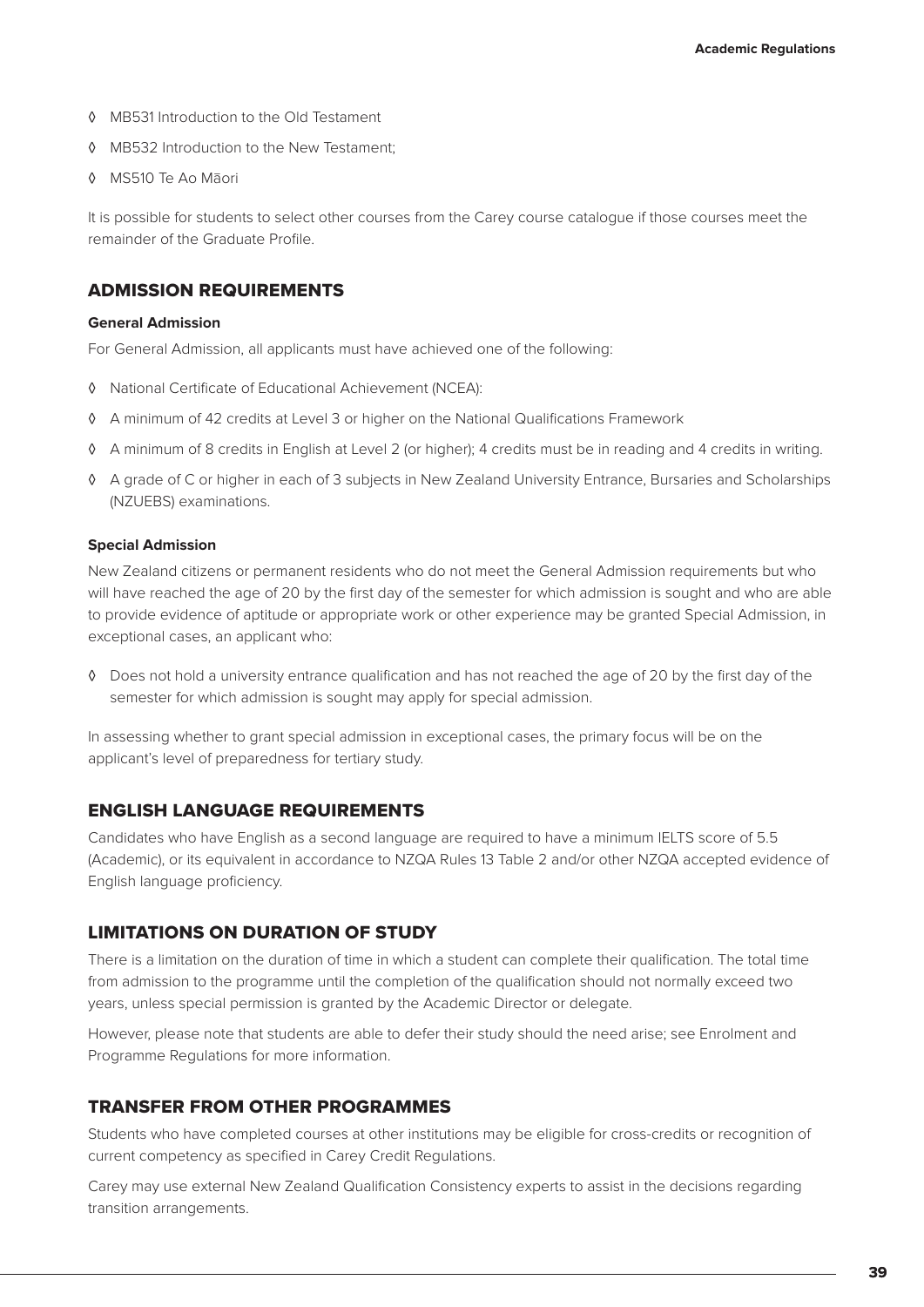#### TRANSITION ARRANGEMENTS

Students may complete this programme by completing courses from the above schedule, however:

- ◊ Students may not complete a course with the same course code or course title designation twice for double credits.
- ◊ Any student transferring to this programme will follow a course-of-study stipulated by the Academic Committee or delegated authority.
	- All arrangements offer opportunities for the student to achieve the graduate profile.
	- Additional assessments may be stipulated in order to attain the qualification conditions and graduate profile.

| PROGRAMME SUMMARY                             |                                    |  |  |
|-----------------------------------------------|------------------------------------|--|--|
| National Qualifications Framework (NQF) Level | ს                                  |  |  |
| (NQF) Credits                                 | 60                                 |  |  |
| Delivery                                      | On-site, distance, block course    |  |  |
| Mode                                          | Full-time, part-time               |  |  |
| Duration                                      | One semester full-time equivalence |  |  |
| Regular Intake                                | February, July                     |  |  |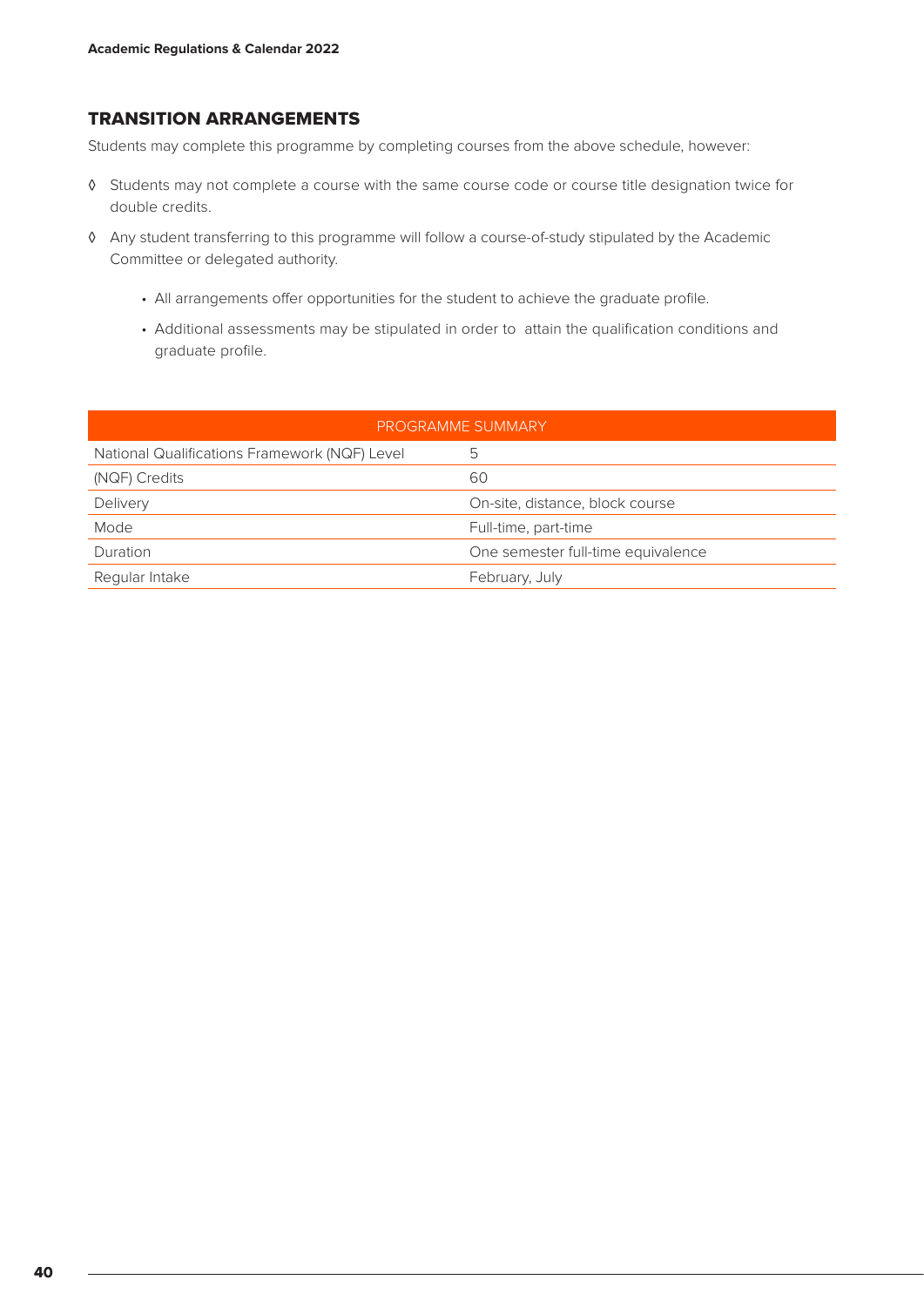## New Zealand Diploma in Christian Studies (Level 5) Regulations

The following specific programme regulations apply to the New Zealand Diploma in Christian Studies.

#### PROGRAMME DESCRIPTION

The New Zealand Diploma in Christian Studies aims to provide graduates with a broad understanding of the principles of theology, biblical foundations, evaluative thinking, and applied leadership skills, enhancing their employment opportunities and/or the ability to work in a voluntary capacity, including not-for-profit.

This programme will appeal to Christians who are ready for positions of leadership and management in a variety of roles that require.

#### PROGRAMME OUTCOMES

The programme produces graduates who:

- ◊ Evaluate and apply a broad understanding of theology and biblical foundations to defined contexts based on textual interpretation and religious practice.
- ◊ Evaluate a ministry programme based on strategies that integrate personal and community faith journeys, and the social, cultural and other contextual considerations of defined groups.
- ◊ Integrate core tools of theology, biblical texts and ministry practice, and apply these to the broader community to provide leadership and direction that is culturally and ethically appropriate.

#### PROGRAMME STRUCTURE

A student enrolled for the New Zealand Diploma in Christian Studies will follow a course of study equivalent to one year of full-time study and gain 120 credits comprising of;

- ◊ MB531 Introduction to the Old Testament and/or MB532 Introduction to the New Testament;
- ◊ MB521 Thinking Theologically
- ◊ MF501 Reflective Field Education or MF505 Contextual Theological Praxis 1
- ◊ MM581 Mission of God
- ◊ MS510 Te Ao Māori

And three of the following courses (or two if both MB531 and MB532 are selected, or if MF505 Contextual Theological Praxis is selected);

- ◊ MM561 Introduction to Pastoral Care
- ◊ MM564 Worship: Then and Now
- ◊ MM572 Foundations of Youth Ministry
- ◊ MB526 Insights into Church History

It is possible for students to select other courses from the Carey course catalogue if those courses meet the remainder of the Graduate Profile.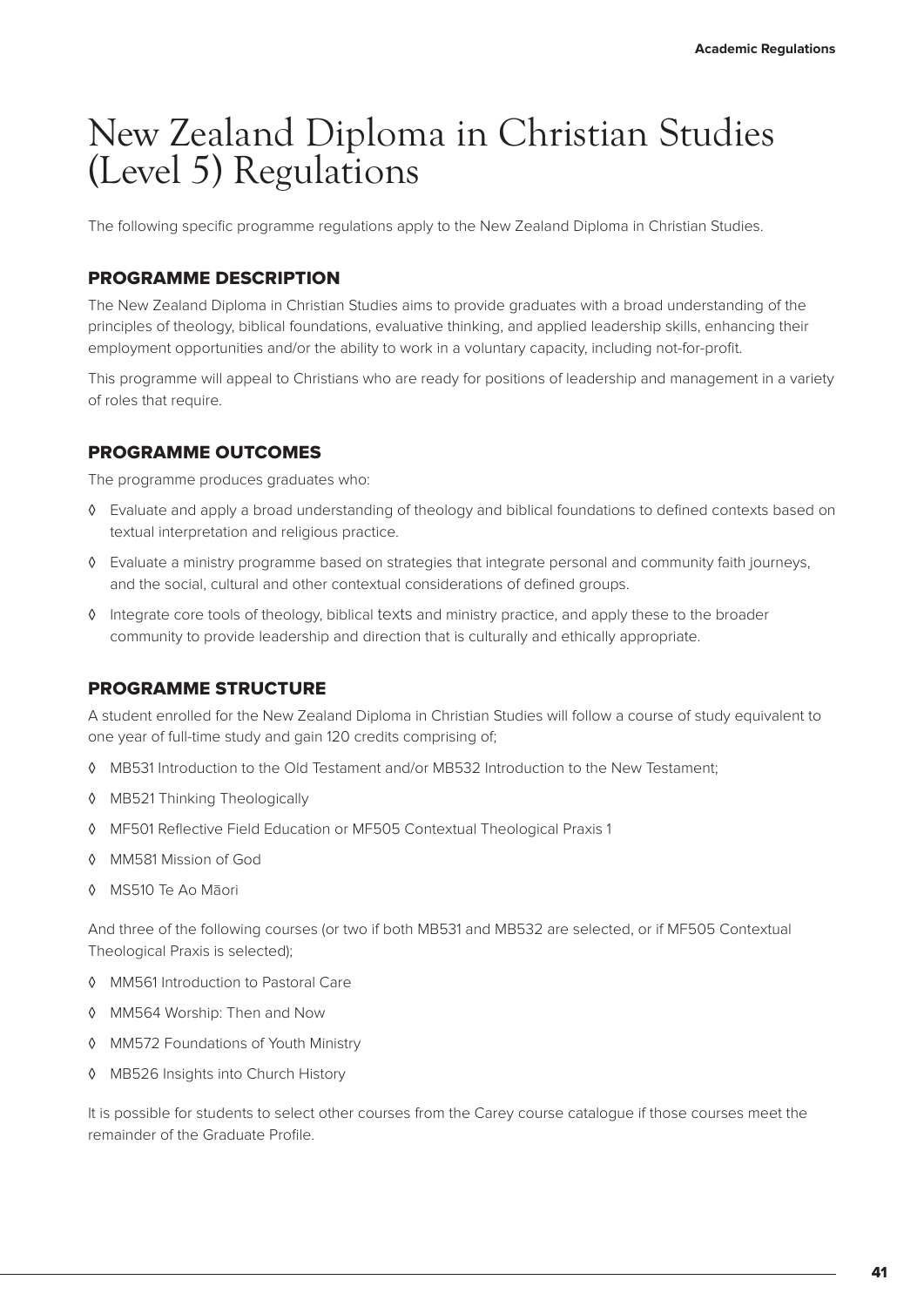#### ADMISSION REQUIREMENTS

#### **General Admission**

In order to gain admission all applicants must have achieved one of the following:

- ◊ National Certificate of Educational Achievement (NCEA), with a minimum of 42 credits at Level 3 or higher on the National Qualifications Framework, and
- ◊ a minimum of 8 credits in English at Level 2 or higher, 4 credits of which must be in reading and with the remaining 4 in writing.
- ◊ A grade of C or higher in each of the three subjects in New Zealand University Entrance or Bursaries and Scholarships (NZUEBS) examinations.
- ◊ NCEA equivalence which can include:
	- Overseas equivalent qualifications, including IB, CIE or HSC (Australia)
	- Other NZQA Level 4 certificates in a similar discipline
	- Other NZQA Level 5 certificates in a different discipline
	- Evidence of level of academic achievement or a portfolio of work for homeschooled students
	- Reference and supporting documentation from employer

#### **Special Admission**

New Zealand citizens or permanent residents who do not meet the General Admission requirements but who will have reached the age of 20 by the first day of the semester for which admission is sought and who are able to provide evidence of aptitude or appropriate work or other experience may be granted Special Admission.

In exceptional cases an applicant who does not meet the General Admission requirements who has not reached the age of 20 by the first day of the semester for which admission is sought may apply for Special Admission.

In assessing whether to grant Special Admission in exceptional cases, the primary focus will be on the applicant's level of preparedness for tertiary study.

#### PREREQUISITES AND CO-REQUISITES

A number of courses have prerequisite or co-requisite requirements. Prerequisites ensure that students have the skills necessary to succeed at higher levels. Co-requisites ensure the level of complementarity necessary for learning; see the Course Descriptions section of this Calendar for specific information on these requirements.

#### CHINESE LANGUAGE OPTION

The New Zealand Diploma of Applied Theology is also delivered to students in Mandarin; see the Course Descriptions section of this Calendar for all courses available in Mandarin.

Candidates who wish to study using the Chinese language must have sufficient skill and competencies to undertake tertiary study using the Chinese language.

Candidates who have English as a second language and are native Chinese speakers are required to have a minimum overall IELTS score of 5.5 (General) or equivalent.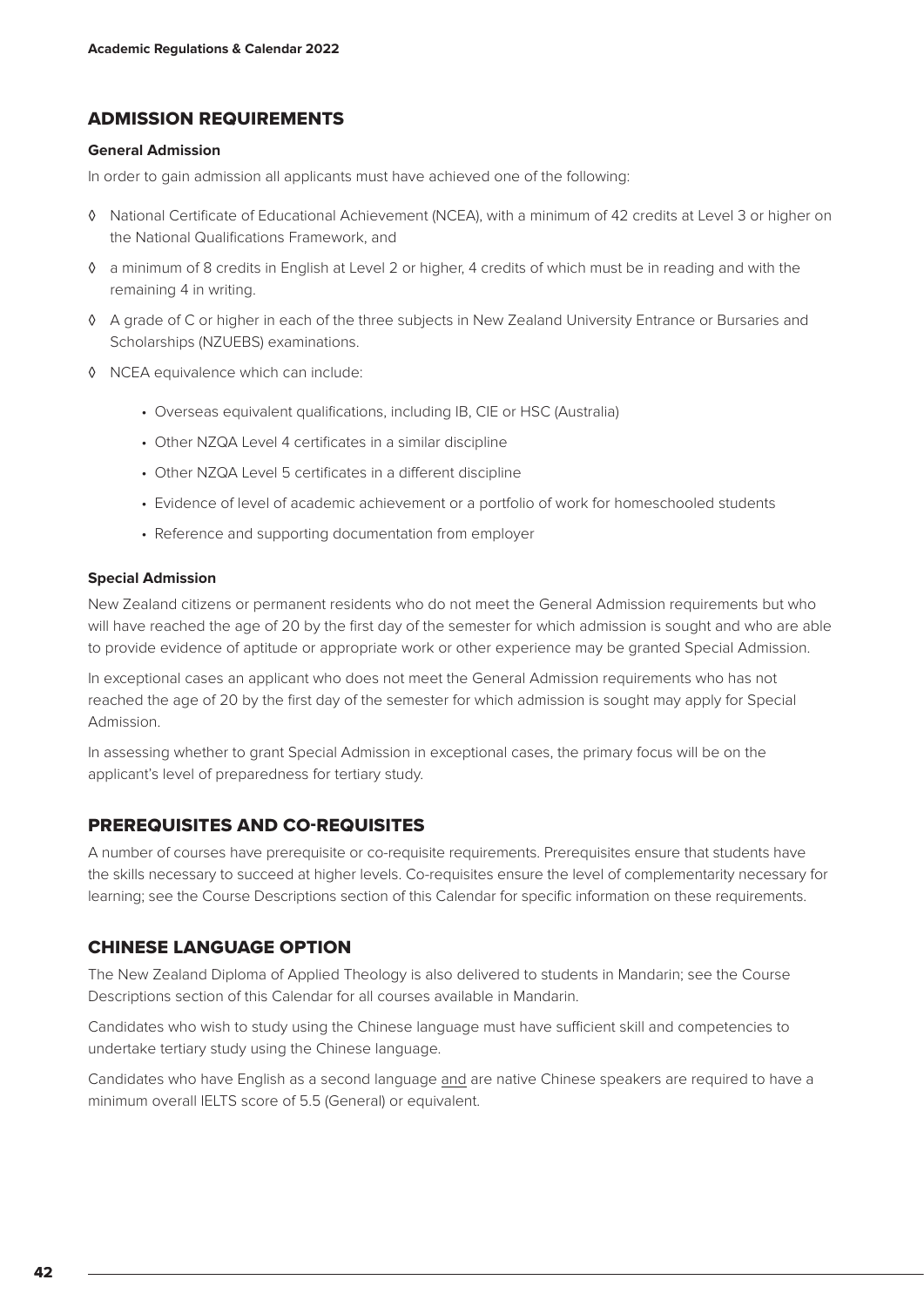#### LIMITATIONS ON DURATION OF STUDY

There is a limitation on the duration of time in which a student can complete their qualification. The total time from admission to the programme until the completion of the qualification should not normally exceed four years, unless special permission is granted by the Academic Director or delegate.

However, please note that students are able to defer their study should the need arise; see Enrolment and Programme Regulations for more information.

#### TRANSFER FROM OTHER PROGRAMMES

Students who have completed courses at other institutions may be eligible for cross-credits or recognition of current competency as specified in Carey Credit Regulations.

#### TRANSITIONAL ARRANGEMENTS

Any student transferring to this programme from the previous Carey programmes (Certificate of Applied Theology, Diploma of Applied Theology) will follow a programme-of-study stipulated by the Academic Committee that would faithfully enable the student to achieve the graduate profile of this Diploma programme. The Academic Committee may further request that additional assessments are undertaken in order that the Graduate Profile and Qualification conditions are met by the student's programme of study. Carey may use external New Zealand Qualification Consistency experts to assist in the decisions regarding transition arrangements.

| PROGRAMME SUMMARY                             |                                 |  |  |
|-----------------------------------------------|---------------------------------|--|--|
| National Qualifications Framework (NQF) Level | 5                               |  |  |
| (NQF) Credits                                 | 120                             |  |  |
| Delivery                                      | On-site, distance, block course |  |  |
| Mode                                          | Full-time, part-time            |  |  |
| Duration                                      | One year full-time equivalence  |  |  |
| Regular Intake                                | February, July                  |  |  |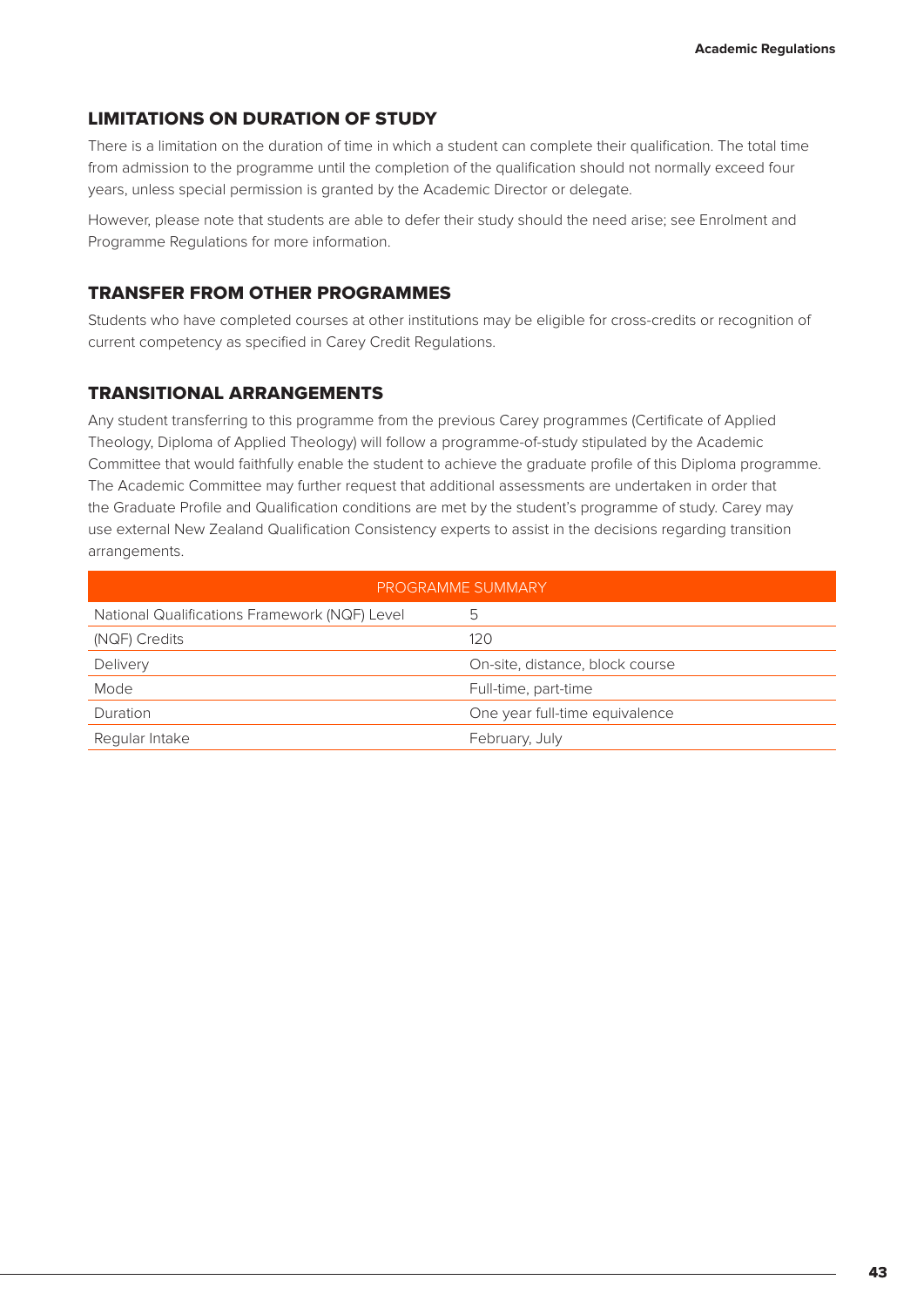# Bachelor of Applied Theology Regulations

The following specific programme regulations apply to the Bachelor of Applied Theology.

#### PROGRAMME DESCRIPTION

The Bachelor of Applied Theology aims to equip people for effective leadership and participation in a wide range of ministry areas, furthering the mission of the church in our society and world.

#### PROGRAMME OUTCOMES

The programme produces graduates who:

- ◊ Can use the core tools of theology to critique other disciplines and their own experience.
- ◊ Can critically examine current practice, applying learning to new situations.
- ◊ Can handle documents of Christian Faith with discernment and scholarship.
- ◊ Have developed self-awareness in relation to their spiritual journey.
- ◊ Listen to others' views, and have a world perspective.
- ◊ Can communicate across cultural boundaries.
- ◊ Have developed the knowledge, attitudes, and skills to serve in a secular world.
- ◊ Integrate learning in determining personal action.
- ◊ Can articulate learning.

#### PROGRAMME STRUCTURE

A student enrolled in the Bachelor of Applied Theology will follow a course of study equivalent to three years full-time, and gain 360 credits, with a minimum of 75 credits at level 7 comprising:

- ◊ At Least 150 credits from courses in Bible and Theology, including:
	- MB521 Thinking Theologically
	- MB531 Introduction to the Old Testament
	- MB532 Introduction to the New Testament
	- MB526 Insights into Church History
	- MB630 Understanding Culture
- ◊ At least 30 credits in Bible at level 6 or 7
- ◊ At least 15 credits in Theology at level 6 or 7
- ◊ At least 120 credits from courses in Mission, Formation & Ministry, including:
	- MF501 Reflective Field Education 1 or MF505 Contextual Theological Praxis
	- MS510 Te Ao Māori
	- MM581 Mission of God
	- MS6/705 Christian Spirituality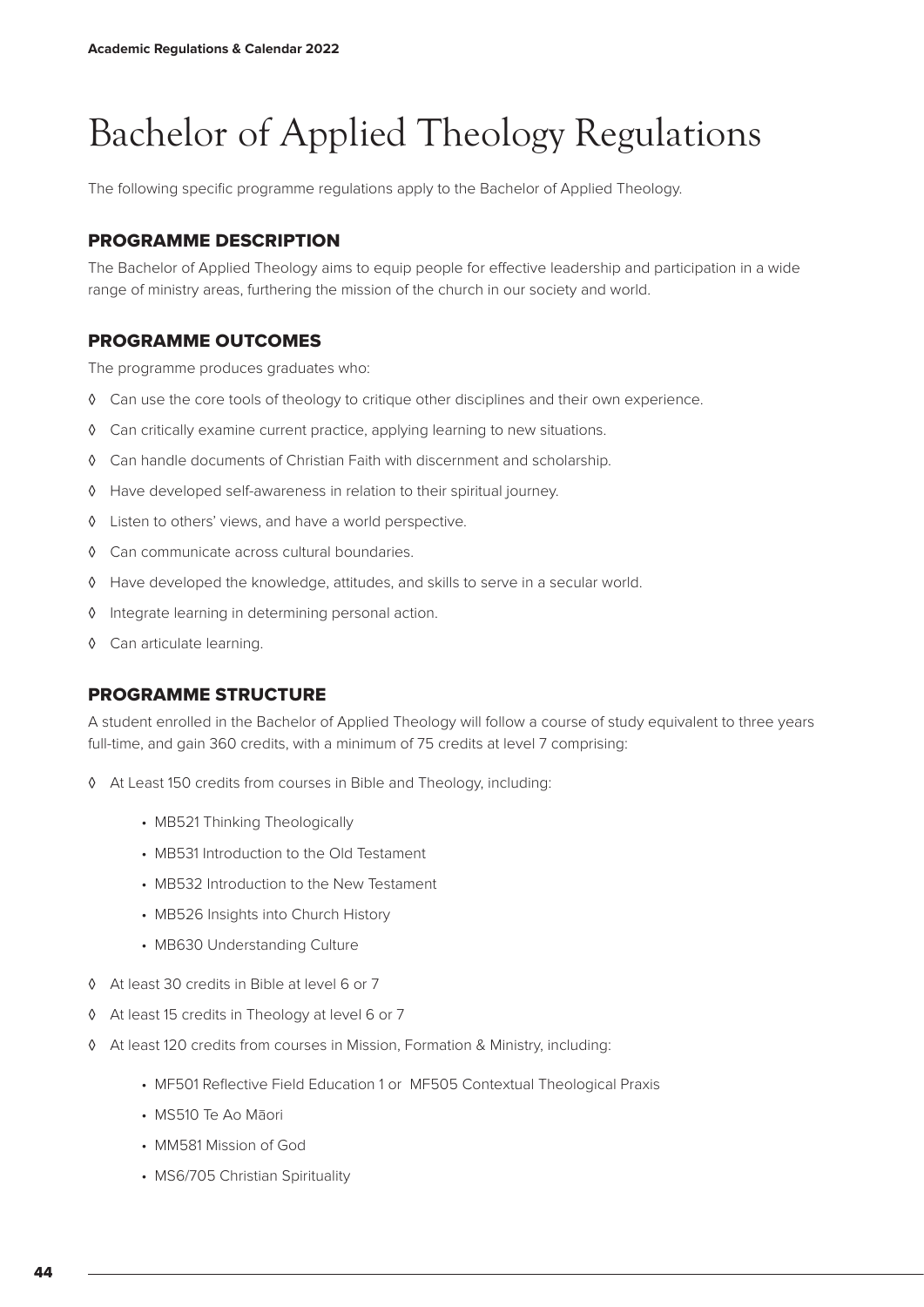#### ADMISSION REQUIREMENTS

#### **General Admission**

In order to gain admission all applicants must have achieved one of the following:

- ◊ National Certificate of Educational Achievement (NCEA), with a minimum of 42 credits at Level 3 or higher on the National Qualifications Framework, and
- ◊ a minimum of 8 credits in English at Level 2 or higher, 4 credits of which must be in reading and with the remaining 4 in writing.
- ◊ A grade of C or higher in each of the three subjects in New Zealand University Entrance or Bursaries and Scholarships (NZUEBS) examinations.
- ◊ NCEA equivalence which can include:
	- Overseas equivalent qualifications, including IB, CIE or HSC (Australia)
	- Other NZQA Level 4 certificates in a similar discipline
	- Other NZQA Level 5 certificates in a different discipline
	- Evidence of level of academic achievement or a portfolio of work for homeschooled students
	- Reference and supporting documentation from employer

#### **Special Admission**

New Zealand citizens or permanent residents who do not meet the General Admission requirements but who will have reached the age of 20 by the first day of the semester for which admission is sought and who are able to provide evidence of aptitude or appropriate work or other experience may be granted Special Admission.

In exceptional cases an applicant who does not meet the General Admission requirements who has not reached the age of 20 by the first day of the semester for which admission is sought may apply for Special Admission.

In assessing whether to grant Special Admission in exceptional cases, the primary focus will be on the applicant's level of preparedness for tertiary study.

#### PREREQUISITES AND CO-REQUISITES

A number of courses have prerequisite or co-requisite requirements. Prerequisites ensure that students have the skills necessary to succeed at higher levels. Co-requisites ensure the level of complementarity necessary for learning; see the Course Descriptions section of this Calendar for specific information on these requirements.

#### CHINESE LANGUAGE OPTION

Some courses in the Bachelor of Applied Theology are also delivered to students in Mandarin; see the Course Descriptions section of this Calendar for all courses available in Mandarin.

Candidates who wish to study using the Chinese language must have sufficient skill and competencies to undertake tertiary study using the Chinese language.

Candidates who have English as a second language and are native Chinese speakers are required to have a minimum overall IELTS score of 5.5 (General) or equivalent.

#### LIMITATIONS ON DURATION OF STUDY

There is a limitation on the duration of time in which a student can complete their qualification. The total time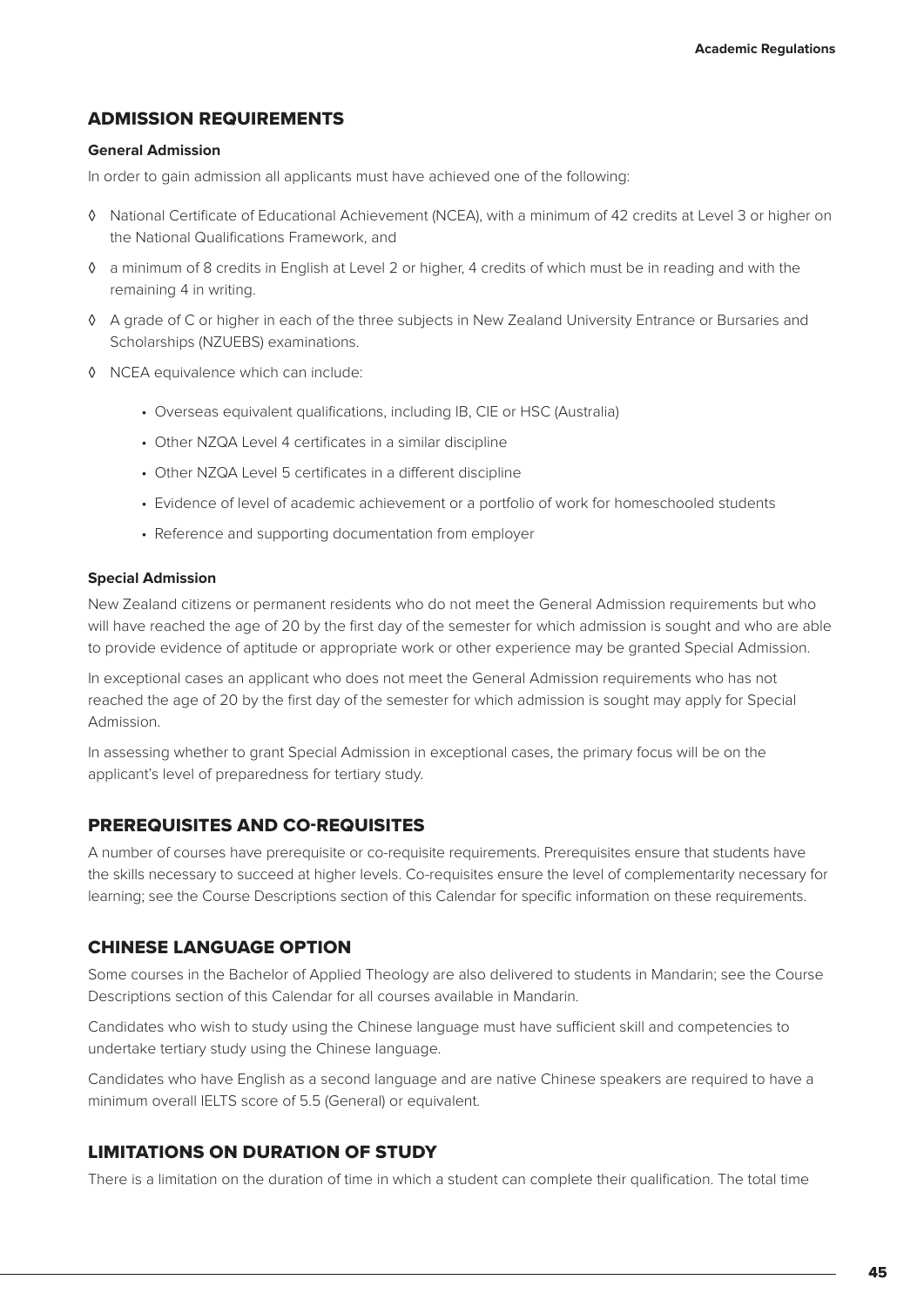from admission to the programme until the completion of the qualification should not normally exceed six years, unless special permission is granted by the Academic Director or delegate.

However, please note that students are able to defer their study should the need arise; see Enrolment and Programme Regulations for more information.

#### TRANSFER FROM OTHER PROGRAMMES

Students who have completed courses at other institutions may be eligible for cross-credits or recognition of current competency as specified in Carey Credit Regulations.

Graduates of the New Zealand Diploma of Christian Studies may transfer all credits gained at Levels 5 and Level 6 towards the Bachelor of Applied Theology programme.

| PROGRAMME SUMMARY                             |                                   |  |  |
|-----------------------------------------------|-----------------------------------|--|--|
| National Qualifications Framework (NQF) Level |                                   |  |  |
| (NQF) Credits                                 | 360                               |  |  |
| Delivery                                      | On-site, distance, block course   |  |  |
| Mode                                          | Full-time, part-time              |  |  |
| Duration                                      | Three years full-time equivalence |  |  |
| Regular Intake                                | February, July                    |  |  |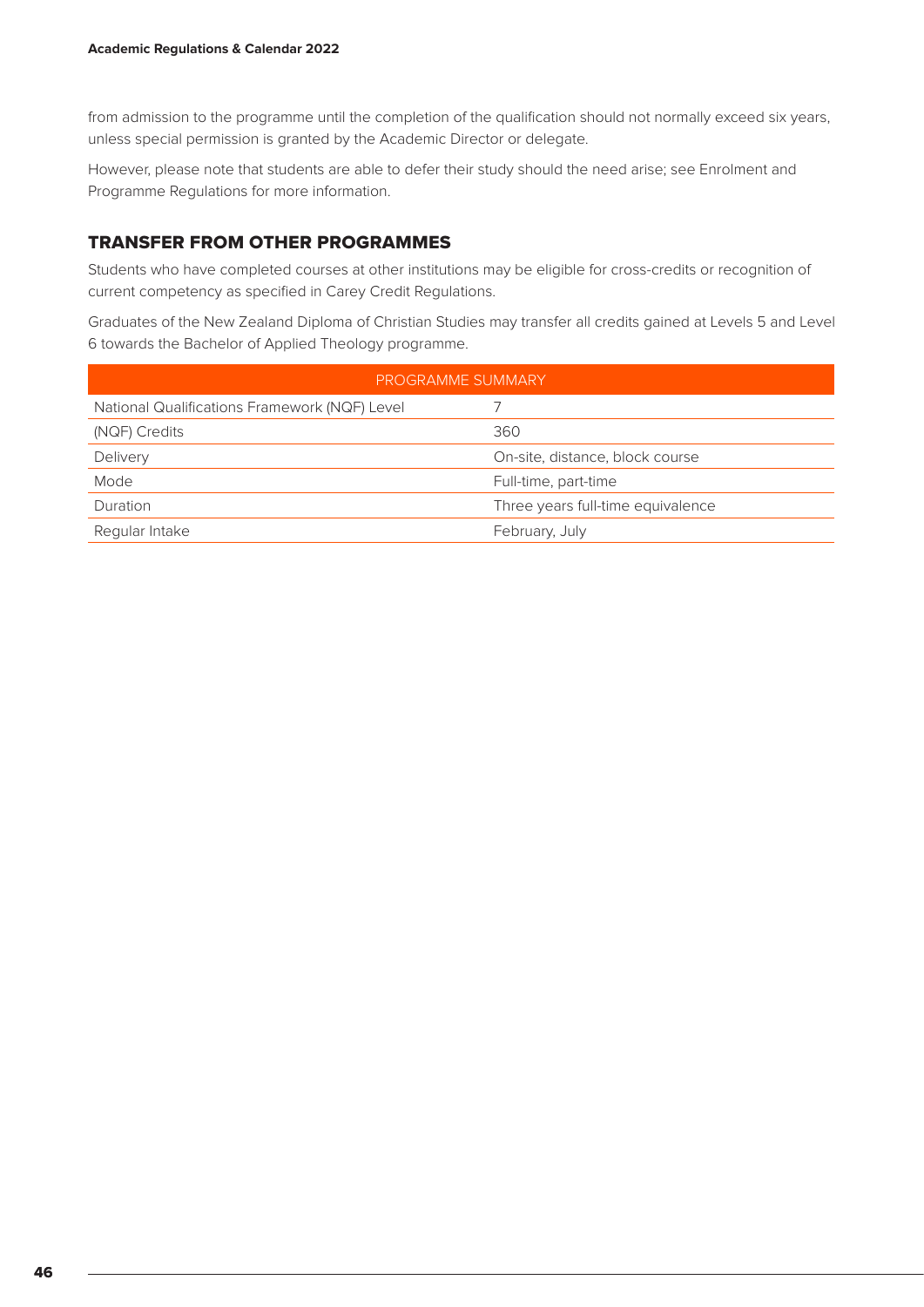## Graduate Diploma of Applied Theology Regulations

The following specific programme regulations apply to the Graduate Diploma of Applied Theology.

#### PROGRAMME DESCRIPTION

The Graduate Diploma of Applied Theology provides an academic programme for those who already have an existing undergraduate qualification and who wish to obtain an initial theological qualification, or who wish to study for personal interest, or who wish to gain entry to postgraduate theological study.

The bridging Graduate Diploma of Applied Theology programme is designed to allow graduates with nontheological degrees to enter postgraduate level study programmes. The bridging programme requires study in prescribed subject areas and levels to ensure a firm foundation in Biblical and Theological studies. Completion of the bridging programme does not ensure automatic entrance into postgraduate study; students must meet all normal entry criteria for a postgraduate academic programme.

#### PROGRAMME OUTCOMES

The programme produces graduates who:

- ◊ Use the core tools of theology to critique other disciplines and their own experience.
- ◊ Critically examine current practice, applying learning to new situations.
- ◊ Handle documents of Christian faith with discernment and scholarship.
- ◊ Have developed self-awareness in relation to their own spiritual journey.
- ◊ Listen to others' views, and have a world perspective.
- ◊ Integrate learning in determining personal action.

#### PROGRAMME STRUCTURE

A student enrolled for the Graduate Diploma in Applied Theology will follow a course of study equivalent to one year of full-time study and gain 120 credits including:

At least 75 credits at level 7 or above, and

- ◊ MB521 Thinking Theologically
- ◊ MB531 Introduction to the Old Testament, or MB532 Introduction to the New Testament.

A student enrolled in the bridging Graduate Diploma of Applied Theology will follow a course of study equivalent to one year of full-time study and gain 120 credits including:

- ◊ At least 75 credits at level 7 or above including:
	- At least 15 credits in Bible at Level 7
	- At least 15 credits in Theology at Level 7
	- At least 30 credits in a potential postgraduate study area of interest.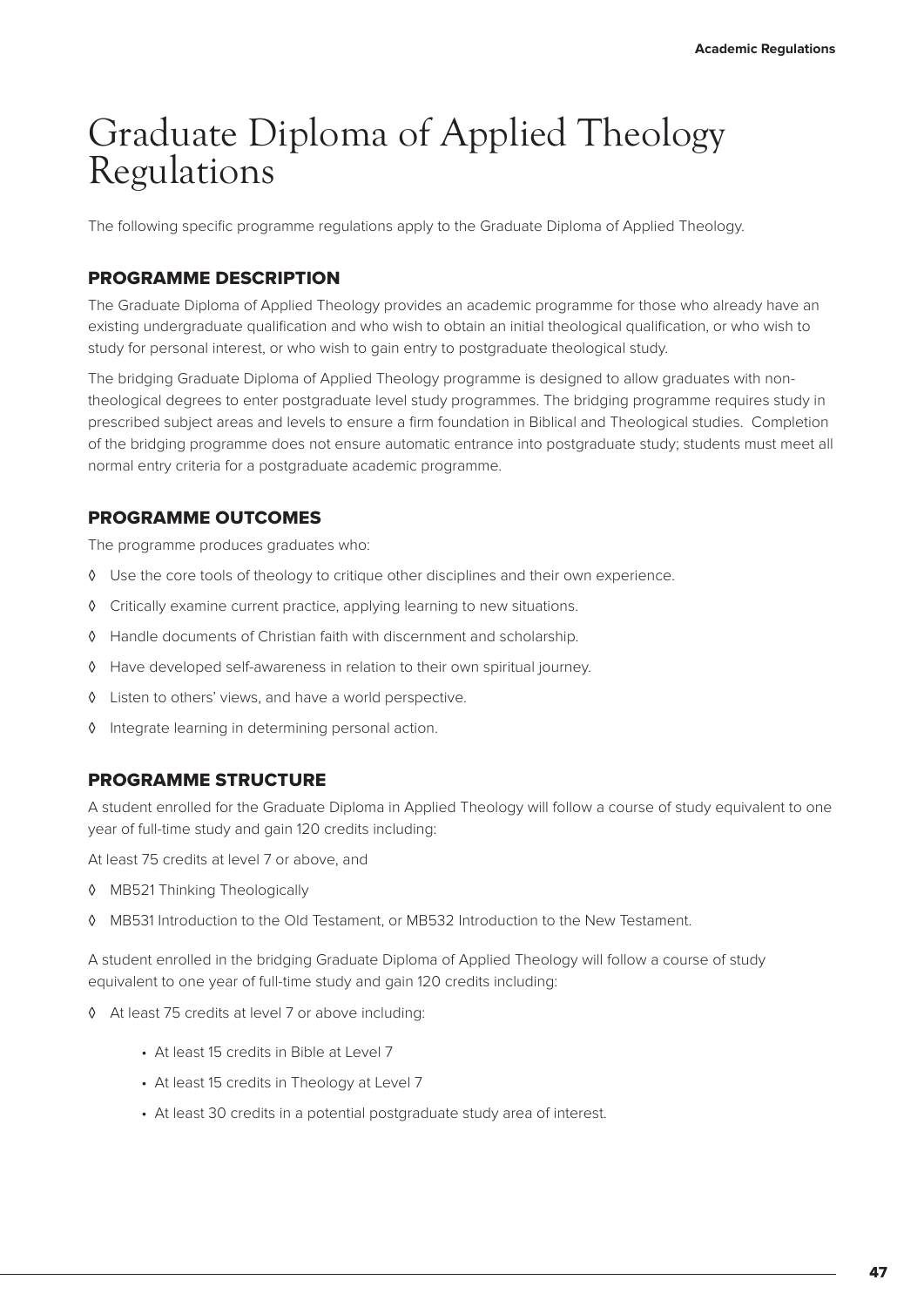The following courses must also be completed

- ◊ MB521 Thinking Theologically
- ◊ MB531 Introduction to the Old Testament, or MB532 Introduction to the New Testament.

#### ADMISSION REQUIREMENTS

In order to gain admission all applicants must have completed a recognised undergraduate degree or be able to demonstrate equivalent practical, professional, or educational experience at an appropriate level.

#### PREREQUISITES AND CO-REQUISITES

A number of courses have prerequisite or co-requisite requirements. Normal prerequisites and co-requisite requirements do not apply for Graduate Diploma students, but students may need to do extra study to ensure that they have the skills necessary to succeed at higher levels.

#### LIMITATIONS ON DURATION OF STUDY

There is a limitation on the duration of time in which a student can complete their qualification. The total time from admission to the programme until the completion of the qualification should not normally exceed four years.

However, please note that students are able to defer their study should the need arise; see Enrolment and Programme Regulations for more information.

#### TRANSFER FROM OTHER PROGRAMMES

Students who have completed courses at other institutions may be eligible for cross-credits or recognition of current competency as specified in Carey Credit Regulations Policy.

| <b>PROGRAMME SUMMARY</b>                      |                                 |  |  |
|-----------------------------------------------|---------------------------------|--|--|
| National Qualifications Framework (NQF) Level |                                 |  |  |
| (NQF) Credits                                 | 120                             |  |  |
| Delivery                                      | On-site, distance, block course |  |  |
| Mode                                          | Full-time, part-time            |  |  |
| Duration                                      | 1 year full-time equivalence    |  |  |
| Regular Intake                                | February, July                  |  |  |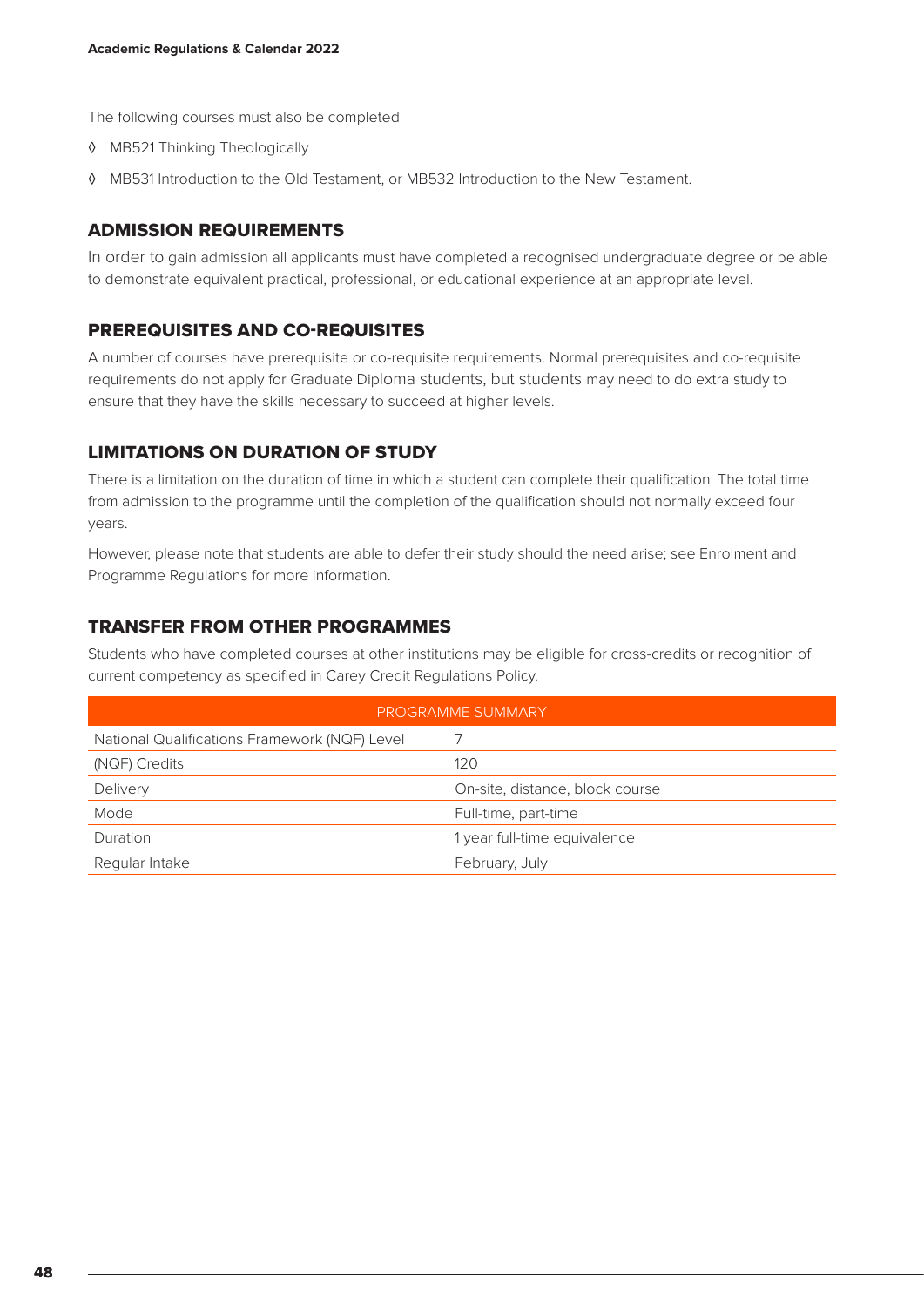## Postgraduate Diploma of Applied Theology Regulations

The following specific programme regulations apply to the Postgraduate Diploma of Applied Theology.

#### PROGRAMME DESCRIPTION

The Postgraduate Diploma of Applied Theology provides an advanced theological qualification for practitioners committed to career-long education. The academic programme aims to support professional development for pastors and other Christian ministry practitioners who have high levels of curriculum knowledge, research skills, and leadership capacity.

In addition, the academic programme aims to equip students interested in advancing academic scholarship, and research in the field of applied theology. It is thus intended as a pathway for those interested into doctoral studies, particularly through one of the established pathways Carey has with Auckland University of Technology, Otago University, or other tertiary institutions.

#### PROGRAMME OUTCOMES

The programme produces graduates who:

- ◊ Assess critically the most recent published research in applied theology
- ◊ Reflect critically on issues of society and contemporary life from advanced, appropriate, and soundly-based biblical and theological perspectives.
- ◊ Develop critical skills in the interpretation of biblical texts and theological evaluation.
- ◊ Analyse life contexts for contemporary ecclesial and missional practice in Aotearoa New Zealand and related contexts.
- ◊ Implement assessment skills finding strengths, weaknesses, multiple options, as well as identifying obstacles.
- ◊ Evidence planning skills the collaborative construction of preferred outcomes, finding ways around obstacles, ways to mobilize strengths and resources to achieve preferred outcomes with individuals, families, groups and organizations.

#### PROGRAMME STRUCTURE

The programme of study for each candidate will be designed as far as possible to meet the individual's needs and interests.

Each programme will total 120 credits, and must include 4 courses from those on offer at Level 8; including MA801 Research Methods in Applied Theology.

#### ADMISSION REQUIREMENTS

In order to gain admission all applicants must have completed one of the following:

- ◊ A recognised Undergraduate degree in Theology or Christian Ministry with a grade point average of B in courses at Level 6 and 7, or equivalent.
- ◊ A professional or other qualification which, in the judgement of the Academic Director, can be recognised as equivalent to an Undergraduate degree in Theology or Christian Ministry.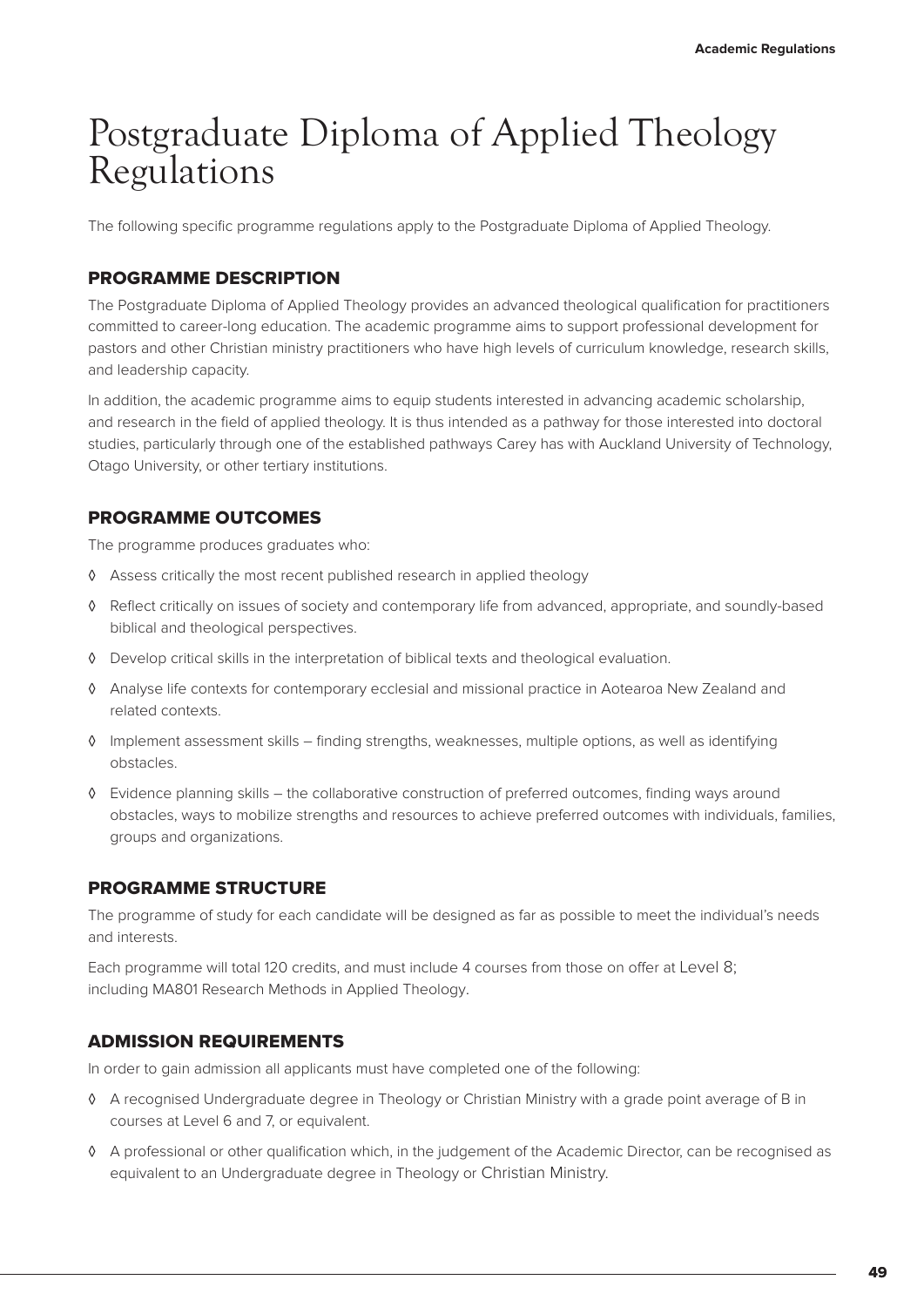Applicants who do not meet the normal admission requirements but who have completed a recognised Undergraduate degree in a discipline other than Theology of Christian Ministry may be granted admission following the successful completion of a bridging programme of study as determined by the Academic Director.

#### PREREQUISITES AND CO-REQUISITES

A number of courses have prerequisite or co-requisite requirements. Prerequisites ensure that students have the skills necessary to succeed at higher levels. Co-requisites ensure the level of complementarity necessary for learning; see the Course Descriptions section of this Calendar for specific information on these requirements.

#### DURATION OF STUDY

There is a limitation on the duration of time in which a student can complete their qualification. The total time from admission to the programme until the completion of the qualification should not normally exceed four years, unless special permission is granted by the Academic Director or delegate.

However, please note that students are able to defer their study should the need arise; see Enrolment and Programme Regulations for more information.

#### TRANSFER FROM OTHER PROGRAMMES

Students who have completed courses at other institutions may be eligible for cross-credits or recognition of current competency as specified in Carey Credit Regulations.

| PROGRAMME SUMMARY                             |                                 |  |  |  |
|-----------------------------------------------|---------------------------------|--|--|--|
| National Qualifications Framework (NQF) Level | 8                               |  |  |  |
| (NQF) Credits                                 | 120                             |  |  |  |
| Delivery                                      | On-site, distance, block course |  |  |  |
| Mode                                          | Full-time, part-time            |  |  |  |
| Duration                                      | One year full-time equivalence  |  |  |  |
| Regular Intake                                | February                        |  |  |  |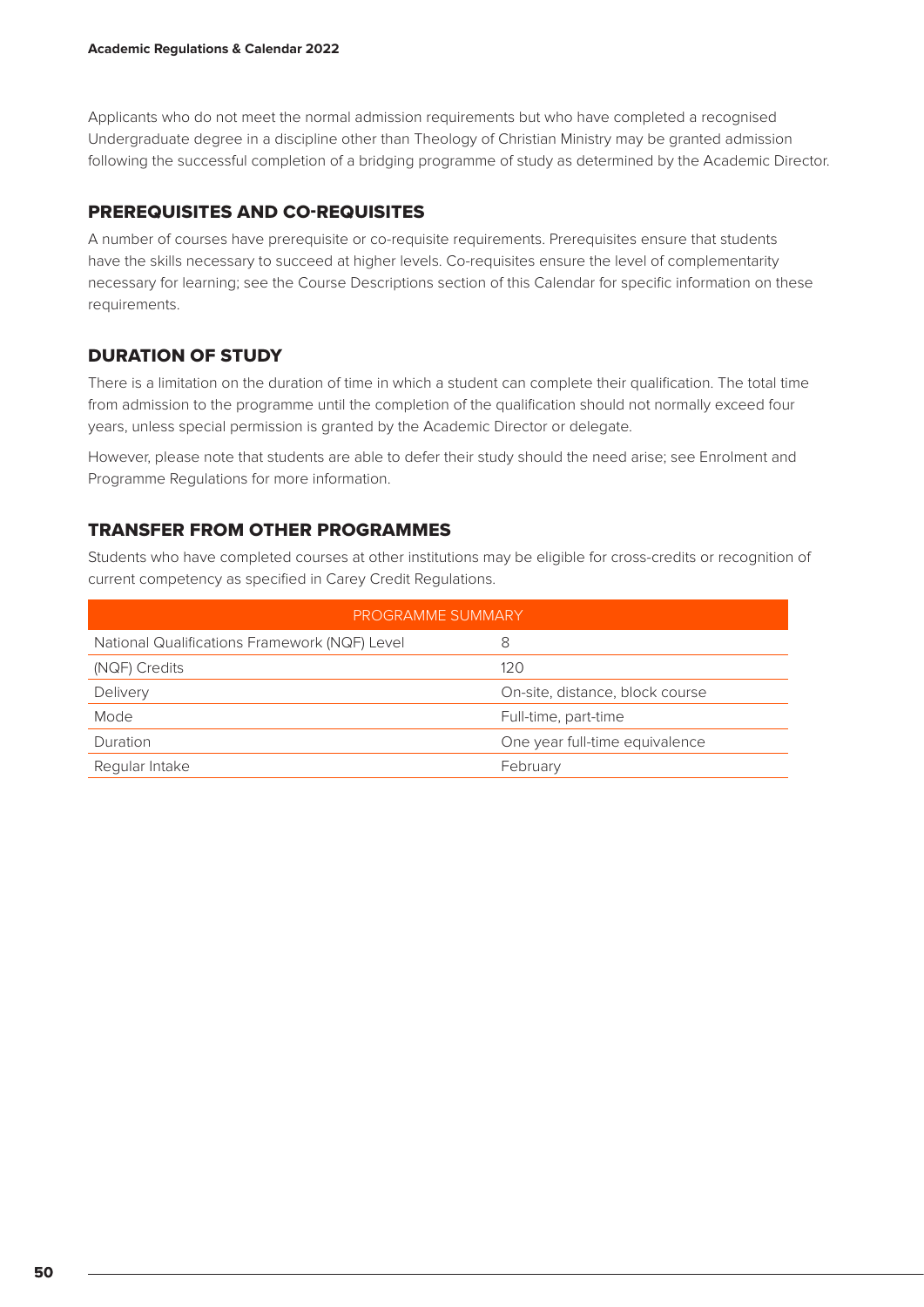# Master of Applied Theology Regulations

The following specific programme regulations apply to the Master of Applied Theology.

#### PROGRAMME DESCRIPTION

The Master of Applied Theology provides an advanced theological qualification for practitioners committed to career-long education. The programme aims to support professional development for pastors and other Christian ministry practitioners who have high levels of curriculum knowledge, research skills, and leadership capacity.

In addition, the programme aims to equip students interested in advancing academic scholarship, and research in the field of applied theology. It is thus intended as a pathway for those interested into doctoral studies, particularly through one of the established pathways Carey has with Auckland University of Technology, Otago University, or other tertiary institutions.

#### PROGRAMME OUTCOMES

The programme produces graduates who demonstrate the following attributes:

- ◊ Assess critically the most recent published research in applied theology
- ◊ Reflect critically on issues of society and contemporary life from advanced, appropriate, and soundly-based biblical and theological perspectives.
- ◊ Develop critical skills in the interpretation of biblical texts and theological evaluation.
- ◊ Analyse life contexts for contemporary ecclesial and missional practice in Aotearoa New Zealand and related contexts.
- ◊ Implement assessment skills finding strengths, weaknesses, multiple options, as well as identifying obstacles.
- ◊ Evidence planning skills the collaborative construction of preferred outcomes, finding ways around obstacles, ways to mobilize strengths and resources to achieve preferred outcomes with individuals, families, groups and organizations.
- ◊ Practise interdisciplinary research skills.
- ◊ Display advanced, independent, critical research and writing skills that insightfully interact with existing scholarship in a chosen area of study.
- ◊ Practise self-discipline, and demonstrate the ability to plan and achieve goals.

#### PROGRAMME STRUCTURE

The programme of study for each candidate will be designed as far as possible to meet the individual's needs and interests. Each programme will total 240 credits, and must include:

Either

- ◊ 4 courses from those on offer at Level 8, including MA801 Research Methods in Applied Theology, and a 120 credit Thesis, or
- ◊ 5 courses from those on offer at Level 8, including MA801 Research Methods in Applied Theology, and a 90 credit Thesis.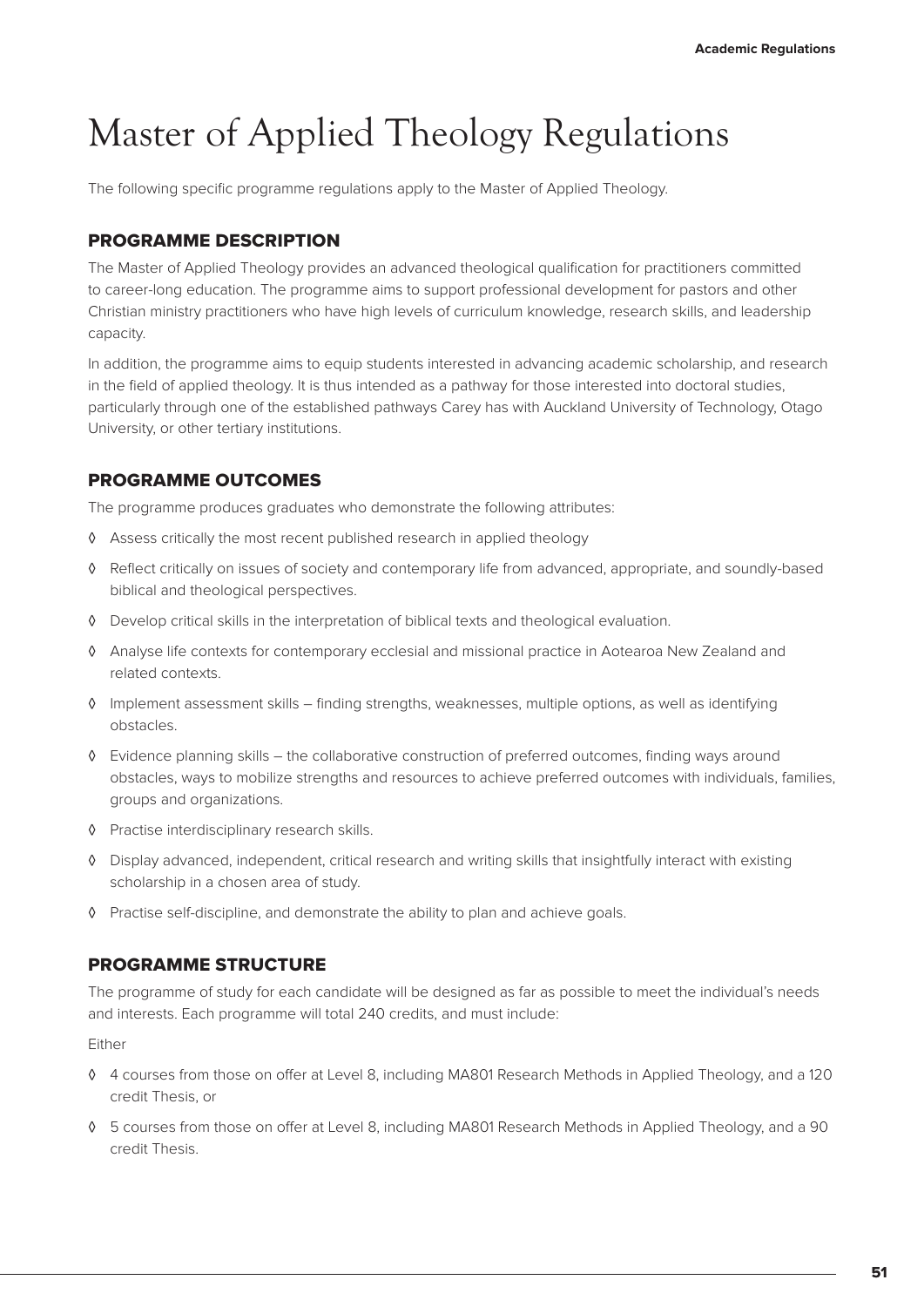#### ADMISSION REQUIREMENTS

#### **Master of Applied Theology**

In order to gain admission to the Master of Applied Theology all applicants must have completed one of the following:

- ◊ A recognised Undergraduate degree in Theology or Christian Ministry with a grade point average of B in courses at Level 6 and 7, or equivalent.
- ◊ A professional or other qualification which, in the judgement of the Carey Academic Director, can be recognised as equivalent to an Undergraduate degree in Theology or Christian Ministry.

Applicants who do not meet the normal admission requirements but who have completed a recognised Undergraduate degree in a discipline other than Theology or Christian Ministry may be granted admission following the successful completion of a bridging programme of study as determined by the Academic Director.

#### **Direct Admission to the Masters of Applied Theology Thesis**

An applicant for candidature in the Masters of Applied Theology who has completed one of the following, may, at the discretion of the Academic Committee and on the recommendation of the Academic Director, be admitted directly into the Thesis.

- ◊ A recognised 3-year Undergraduate degree in Theology or Christian Ministry with a grade point average of B in courses at Level 6 and 7, or equivalent followed by 1 year of advanced study in a relevant discipline.
- ◊ A recognised 4-year Undergraduate degree in Theology or Christian Ministry with a grade point average of B in courses at Level 6 and 7, or equivalent.
- ◊ A recognised Postgraduate Diploma in a related discipline wherein the applicant is deemed by the Academic Director as having completed an equivalent to the MA801 Research Methods in Applied Theology course.
- ◊ The Postgraduate Diploma of Applied Theology awarded by Carey (with the application for candidature within 6 years of the completion of the Postgraduate Diploma). MA801 Research Methods in Applied Theology must be completed prior to applying or enrolled in concurrently with the permission of the Academic Director.

#### PREREQUISITES AND CO-REQUISITES

A number of courses have prerequisite or co-requisite requirements. Prerequisites ensure that students have the skills necessary to succeed at higher levels. Co-requisites ensure the level of complementarity necessary for learning; see the Course Descriptions section of this Calendar for specific information on these requirements.

#### LIMITATIONS ON DURATION OF STUDY

There is a limitation on the duration of time in which a student can complete their qualification. The total time from admission to the programme until the completion of the qualification should not normally exceed six years, unless special permission is granted by the Academic Director or delegate.

However, please note that students are able to defer their study should the need arise; see Enrolment and Programme Regulations and Thesis Regulations for more information.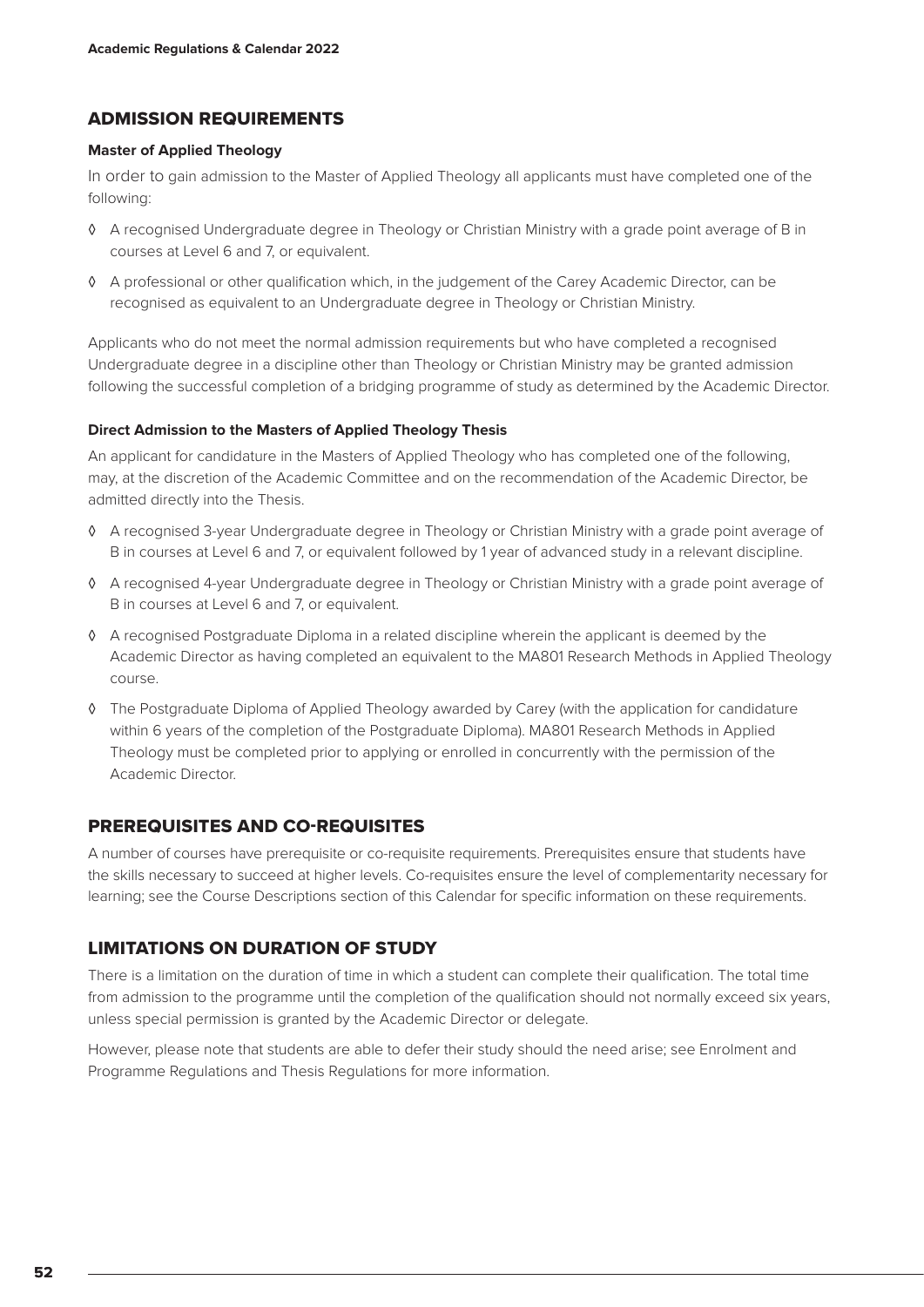#### TRANSFER FROM OTHER PROGRAMMES

Students who have completed courses at other institutions may be eligible for cross-credits or recognition of current competency as specified in Carey Credit Regulations.

| PROGRAMME SUMMARY                             |                                 |  |  |
|-----------------------------------------------|---------------------------------|--|--|
| National Qualifications Framework (NQF) Level | 9                               |  |  |
| (NQF) Credits                                 | 240                             |  |  |
| Delivery                                      | On-site, distance, block course |  |  |
| Mode                                          | Full-time, part-time            |  |  |
| Duration                                      | Two years full-time equivalence |  |  |
| Regular Intake                                | February                        |  |  |

For information regarding the Master of Philosophy and the Doctor of Philosophy please refer to the Carey website, www.carey.ac.nz.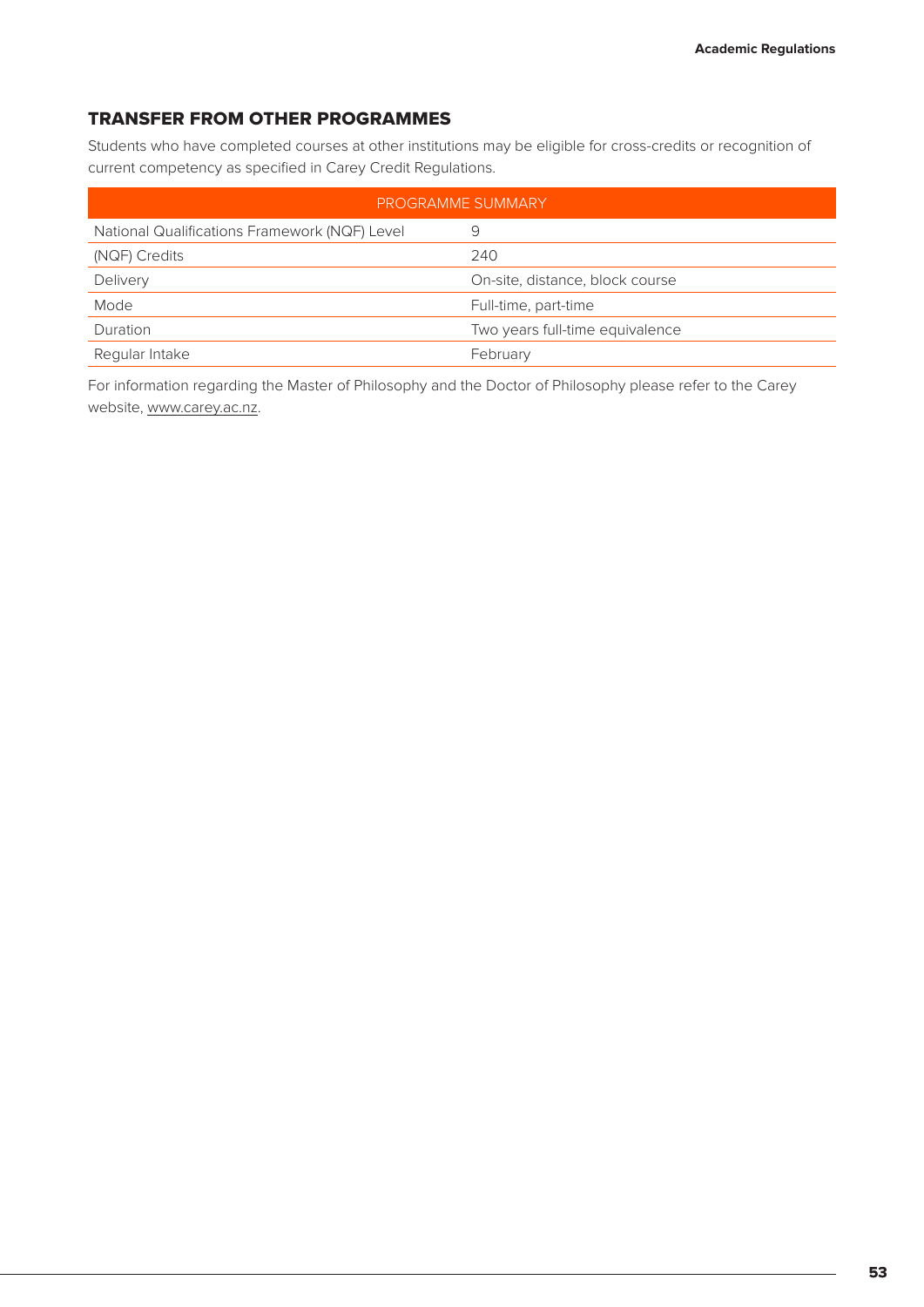# Schedule of Courses

In order to assist students with their course planning the following table is provided as a guide as to which courses will be offered and when they will be offered.

Please note that while every effort will be made to offer courses according to the schedule below, students must consult the annual timetable to determine the exact course offerings.

#### **KEY**

**S** = On-site Semester Course

- **D** = Distance Semester Course
- **B** = Block Course
- **Y** = Year-Length Course

**TH** = Thesis

Frequency = Course offering rotation - 1, 2, 3 yearly or R (as Required)

|                | <b>COURSE NAME</b>                        | 2021      | 2022      | 2023      | <b>Freq</b>    |  |  |
|----------------|-------------------------------------------|-----------|-----------|-----------|----------------|--|--|
|                | <b>Undergraduate: Biblical Studies</b>    |           |           |           |                |  |  |
| <b>MB430</b>   | <b>Exploring God's Word</b>               | S         | S         | S         | 1              |  |  |
| <b>MB531</b>   | Introduction to the Old Testament         | <b>SD</b> | <b>SD</b> | <b>SD</b> | 1              |  |  |
| <b>MB532</b>   | Introduction to the New Testament         | <b>SD</b> | <b>SD</b> | <b>SD</b> | 1              |  |  |
| <b>MB535</b>   | Introduction to Biblical Languages        |           |           |           | R              |  |  |
| <b>MB6/731</b> | Prophets: A Canonical Reading             | <b>SD</b> |           | <b>SD</b> | $\overline{2}$ |  |  |
| <b>MB6/732</b> | Pentateuch                                |           | <b>SD</b> | <b>SD</b> | $\overline{2}$ |  |  |
| MB6/733        | Worship and Wisdom                        | <b>SD</b> |           | <b>SD</b> | $\overline{2}$ |  |  |
| <b>MB6/735</b> | Gospels: Luke                             | <b>SD</b> |           | <b>SD</b> | 2              |  |  |
| <b>MB6/736</b> | Gospels: John                             |           | <b>SD</b> |           | 2              |  |  |
| <b>MB6/737</b> | Romans                                    | <b>SD</b> |           | <b>SD</b> | $\overline{2}$ |  |  |
| <b>MB6/738</b> | Revelation and the Justice of God         |           | <b>SD</b> |           | $\overline{2}$ |  |  |
| <b>MB6/740</b> | Acts: A Missional Reading                 | <b>SD</b> |           | <b>SD</b> | $\overline{2}$ |  |  |
| MB6/744        | 1 Corinthians                             |           | <b>SD</b> |           | $\overline{2}$ |  |  |
| <b>MB6/747</b> | Special Topic (Biblical Studies)          |           |           |           | R              |  |  |
| <b>MB6/748</b> | <b>Biblical Narrative (Old Testament)</b> |           | <b>SD</b> |           | $\overline{2}$ |  |  |
| <b>MB790</b>   | Research Essay (Bible & Theology)         | <b>SD</b> | <b>SD</b> | <b>SD</b> | 1              |  |  |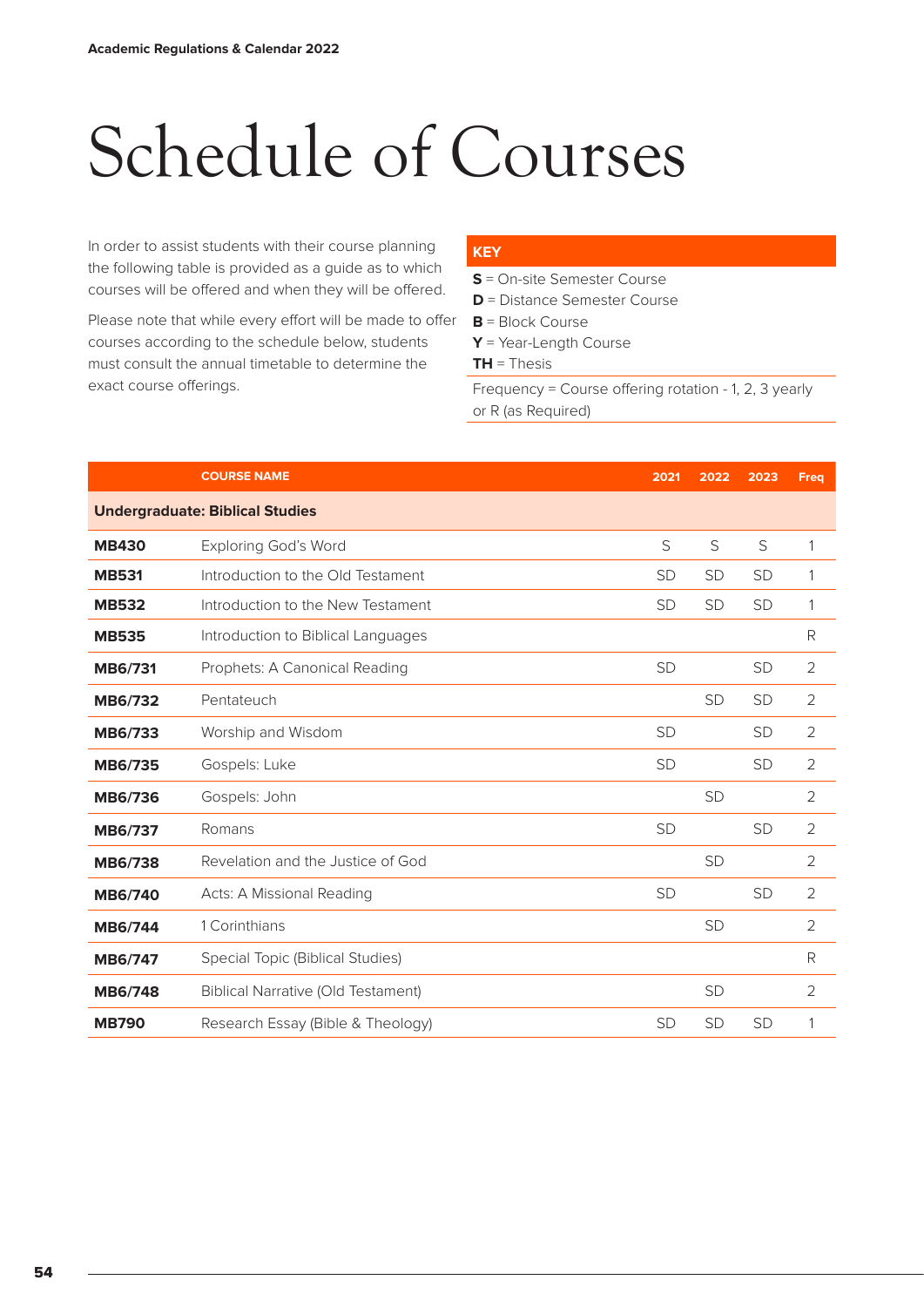|                                | <b>COURSE NAME</b>                                         | 2021         | 2022        | 2023        | <b>Freq</b>        |  |
|--------------------------------|------------------------------------------------------------|--------------|-------------|-------------|--------------------|--|
| <b>Undergraduate: Theology</b> |                                                            |              |             |             |                    |  |
| <b>MB421</b>                   | Christian Worldview                                        | S            | S           | S           | $\mathbf{1}$       |  |
| <b>MB521</b>                   | Thinking Theologically                                     | SD           | <b>SD</b>   | SD          | 1                  |  |
| <b>MB630</b>                   | <b>Understanding Culture</b>                               | <b>SD</b>    | <b>SD</b>   | <b>SD</b>   | 1                  |  |
| <b>MB6/720</b>                 | Christology                                                |              | SD          |             | $\overline{2}$     |  |
| <b>MB6/722</b>                 | Spirit and Trinity                                         | <b>SD</b>    |             | SD          | $\overline{2}$     |  |
| MB6/723                        | People of God                                              | SD           |             | SD          | $\overline{2}$     |  |
| <b>MB6/724</b>                 | Humanity and Hope                                          |              | <b>SD</b>   |             | $\overline{2}$     |  |
| MB6/725                        | Special Topic (Theology)                                   |              |             |             | R                  |  |
| MB6/743                        | Apologetics                                                | SD           |             | SD          | $\overline{2}$     |  |
| <b>MB790</b>                   | Research Essay (Bible & Theology)                          | <b>SD</b>    | SD          | <b>SD</b>   | 1                  |  |
|                                | <b>Undergraduate: Church History And Christian Thought</b> |              |             |             |                    |  |
| <b>MB526</b>                   | Insights into Church History                               | SD           | <b>SD</b>   | SD          | 1                  |  |
| <b>MB6/716</b>                 | <b>Brethren Churches</b>                                   | $\mathsf{D}$ |             | D           | R                  |  |
| <b>MB6/726</b>                 | <b>Baptist Churches</b>                                    | <b>SD</b>    |             | <b>SD</b>   | $\overline{2}$     |  |
| MB6/728                        | A History of the Gospel in Aotearoa                        | SD           |             | SD          | $\overline{2}$     |  |
| MB6/729                        | Special Topic (Church History)                             |              |             |             | $\mathsf{R}% _{T}$ |  |
|                                | <b>Undergraduate: Mission, Ministry And Formation</b>      |              |             |             |                    |  |
| <b>MF402</b>                   | Making Life Work                                           | S            | S           | S           | 1                  |  |
| <b>MF478</b>                   | <b>Faith Engaging Social Issues</b>                        | S            | $\mathsf S$ | S           | 1                  |  |
| <b>MF409</b>                   | Learning to Live                                           | Y            | Y           | Y           | 1                  |  |
| <b>MM551</b>                   | Te Reo Rangatira - Timata                                  |              |             |             | R                  |  |
| <b>MM561</b>                   | Introduction to Pastoral Care                              | SD           | SD          | SD          | 1                  |  |
| <b>MM564</b>                   | Worship Then and Now                                       | $\mathsf B$  |             |             | $\overline{2}$     |  |
| <b>MM566</b>                   | Foundations of Sports Chaplaincy                           |              |             |             | ${\sf R}$          |  |
| <b>MM572</b>                   | Foundations of Youth Ministry                              | $\mathsf B$  | $\mathsf B$ | $\mathsf B$ | $\mathbf{1}$       |  |
| <b>MM581</b>                   | Mission of God                                             | S            | S           | $\mathsf S$ | 1                  |  |
| <b>MM661</b>                   | Pastoral Counselling                                       | SD           | SD          | SD          | 1                  |  |
| <b>MM663</b>                   | Introduction to Preaching                                  | SD           | SD          | B           | 1                  |  |
| <b>MM665</b>                   | Missional Leadership                                       |              | B           |             | $\overline{2}$     |  |
| MM6/768                        | Adolescent Development and Spirituality                    |              | $\mathsf B$ | $\mathsf B$ | $\overline{2}$     |  |
| MM6/769                        | Gospel and Youth                                           | SD           |             | SD          | $\overline{2}$     |  |
| <b>MM565</b>                   | Children's Ministry                                        |              | $\mathsf B$ |             | $\overline{2}$     |  |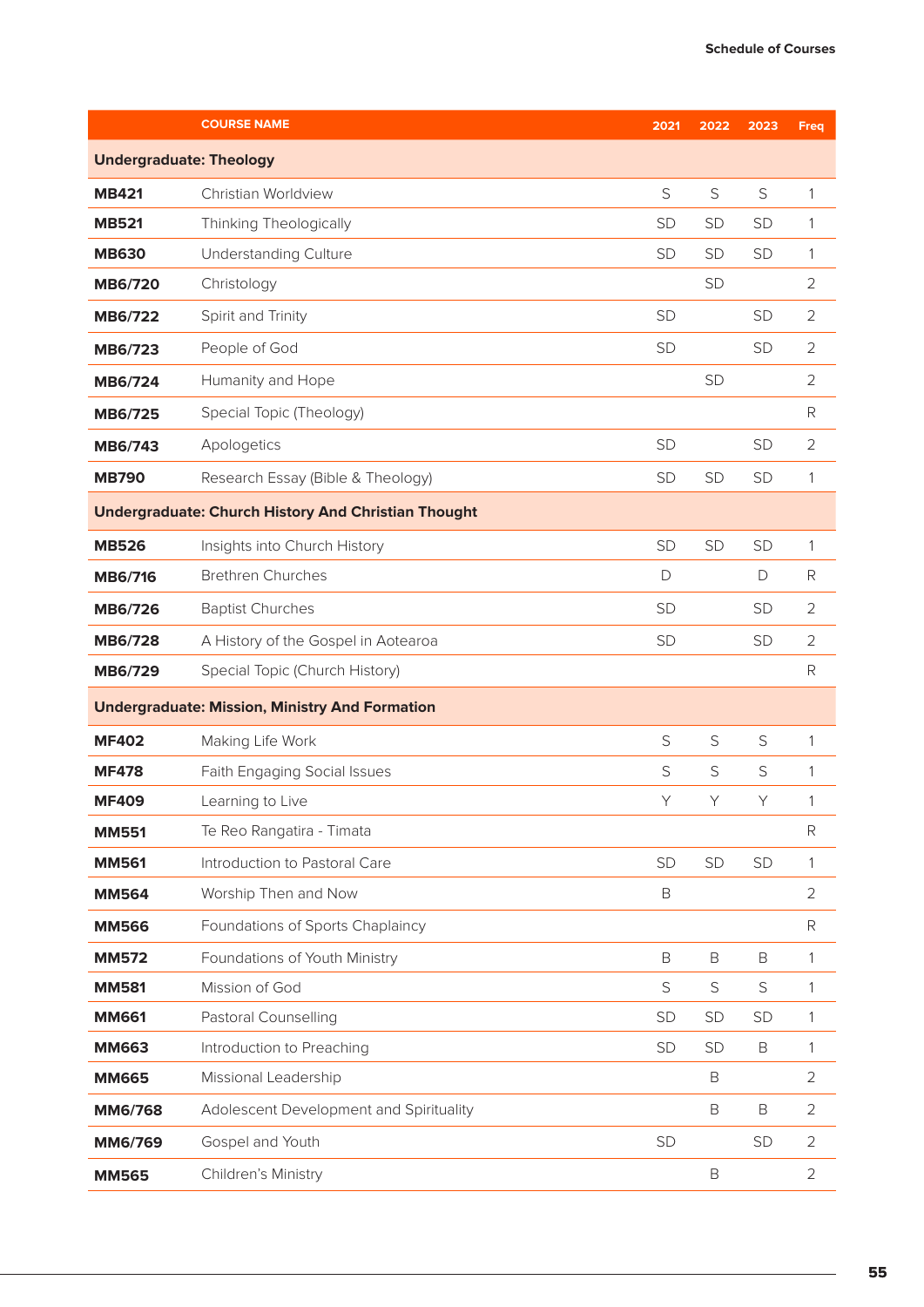|                | <b>COURSE NAME</b>                                  | 2021      | 2022      | 2023      | Freq           |
|----------------|-----------------------------------------------------|-----------|-----------|-----------|----------------|
| <b>MM6/777</b> | Family and New Zealand Society                      | B         |           | B         | 2              |
| <b>MM6/788</b> | Special Topic (Mission)                             | B         |           |           | R              |
| <b>MM790</b>   | Research Essay (Ministry & Mission)                 | <b>SD</b> | <b>SD</b> | <b>SD</b> | 1              |
| <b>MM6/794</b> | Poverty, Transformation and the Gospel              |           | <b>SD</b> |           | $\overline{2}$ |
| <b>MM6/795</b> | Special Topic (Ministry)                            |           | B         | B         | R              |
| <b>MS510</b>   | Te Ao Māori                                         | <b>SD</b> | <b>SD</b> | <b>SD</b> | 1              |
| <b>MS6/705</b> | Christian Spirituality                              | B         | <b>SD</b> | <b>SD</b> | 1              |
|                | <b>Undergraduate: Reflective Field Education</b>    |           |           |           |                |
| <b>MF501</b>   | Reflective Field Education 1                        | <b>SD</b> | <b>SD</b> | <b>SD</b> | 1              |
| <b>MF601</b>   | Reflective Field Education 2                        | <b>SD</b> | <b>SD</b> | <b>SD</b> | 1              |
| <b>MF701</b>   | Reflective Field Education 3                        | <b>SD</b> | <b>SD</b> | <b>SD</b> | 1              |
|                | <b>Undergraduate: Contextual Theological Praxis</b> |           |           |           |                |
| <b>MF505</b>   | Contextual Theological Praxis 1                     | YD        | YD        | YD        | 1              |
| <b>MF605</b>   | Contextual Theological Praxis 2                     | YD        | YD        | YD        | 1              |
| <b>MF705</b>   | Contextual Theological Praxis 2                     | YD        | YD        | YD        | 1              |
|                | <b>Undergraduate Capstone Project</b>               |           |           |           |                |
| <b>MI700</b>   | Integrative Project                                 | B         | B         | B         | 1              |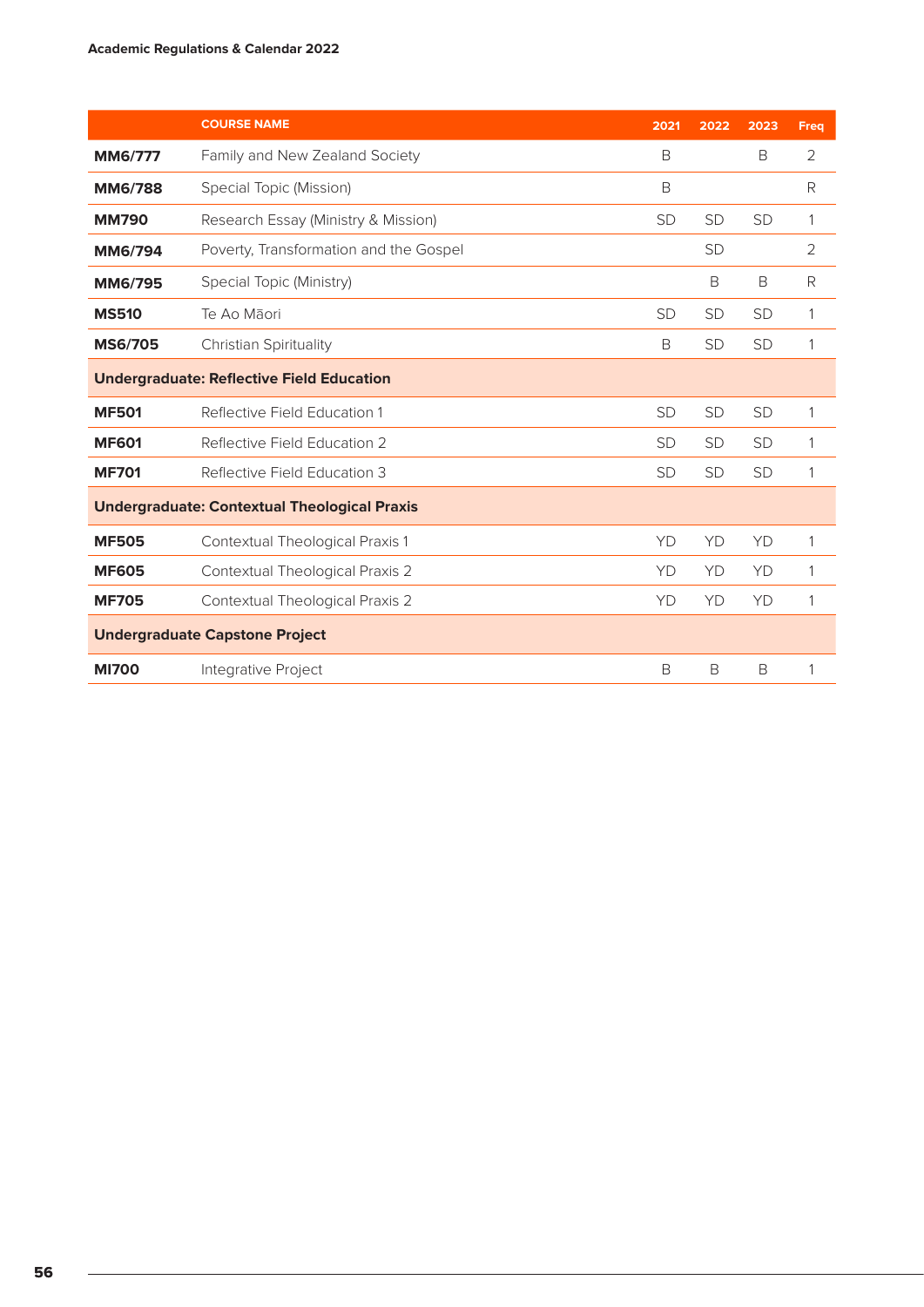|                             | <b>COURSE NAME</b>                                        | 2021                    | 2022 | 2023      | <b>Freq</b>    |
|-----------------------------|-----------------------------------------------------------|-------------------------|------|-----------|----------------|
| <b>Postgraduate Courses</b> |                                                           |                         |      |           |                |
| <b>MA801</b>                | Research Methods in Applied Theology                      | YB                      | YB   | YB        | 1              |
| <b>MA802</b>                | Mission and Ministry in Timothy and Titus                 |                         |      |           | R              |
| <b>MA803</b>                | Old Testament Narrative                                   |                         |      |           | R              |
| <b>MA804</b>                | Intercultural Bible Reading                               |                         |      |           | R              |
| <b>MA805</b>                | Inner Healing                                             |                         | YB   | YB        | 2              |
| <b>MA806</b>                | Integrative Theology                                      |                         | YB   | YB        | $\overline{2}$ |
| <b>MA810</b>                | <b>Special Topic</b>                                      |                         |      |           | R              |
| <b>MA812</b>                | Leadership: Divine and Human                              |                         | YB   | YB        | R              |
| <b>MA815</b>                | Isaiah: Biblical and Missional Readings                   |                         |      | <b>YB</b> | R              |
| <b>MA821</b>                | Research Essay                                            | Y                       | Υ    | Y         | 1              |
| <b>MA823</b>                | Special Topic (Theology)                                  |                         |      |           | R              |
| <b>MA824</b>                | <b>Special Topic (Missions)</b>                           |                         |      |           | R              |
| <b>MA825</b>                | Special Topic (Ministry)                                  |                         |      |           | R              |
| <b>MA826</b>                | Kingdom Economics                                         | YB                      |      | YB        | $\overline{2}$ |
| <b>MA827</b>                | Theology, Race and Church                                 | YB                      |      | YB        | $\overline{2}$ |
| <b>MA828</b>                | Discipleship and Gospel Transformation                    | YB                      |      | <b>YB</b> | 2              |
| <b>MA829</b>                | Public Theology and the Church                            | <b>YB</b>               |      | <b>YB</b> | 2              |
| <b>MA903</b>                | Thesis A (30 credits)                                     | TН                      | TH   | TH        | 1              |
| <b>MA904</b>                | Thesis B (30 credits)                                     | TH                      | TH   | TH        | 1              |
| <b>MA905</b>                | Thesis C (30 credits)                                     | TH                      | TН   | TН        | 1              |
| <b>MA906</b>                | Thesis D (30 credits)                                     | TH                      | TH   | TН        | 1              |
|                             | <b>Undergraduate And Postgraduate Special Topics 2021</b> |                         |      |           |                |
|                             | <b>COURSE NAME</b>                                        | 2021                    |      |           |                |
| MM6/795                     | Special Topic (Ministry)                                  | Reaching Your Community |      |           |                |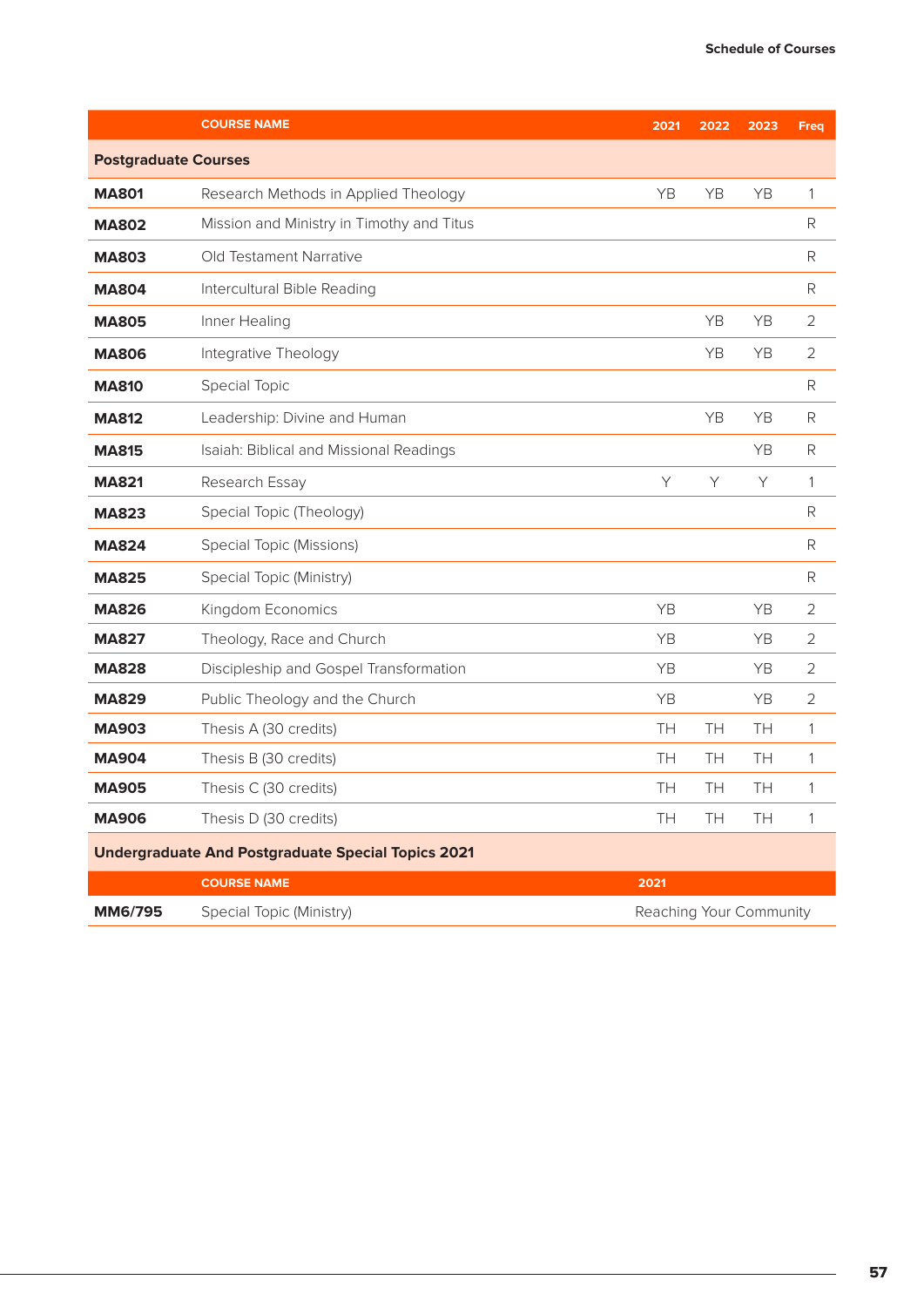# Course Descriptions

Not all courses are offered every year. Please check the course offerings in the Timetable to determine which will be available.

- ◊ **Prerequisites** must be completed before students may enrol for a course.
- ◊ **Co-requisites** must be taken in conjunction with each other. Credit for one will not be granted until the other is completed.
- ◊ **Restrictions** are courses that cover similar material and which therefore cannot be taken for credit in addition to the first course.

In exceptional circumstances the Academic Committee may vary requirements for entry into a course.

# Undergraduate: Biblical Studies

#### MB430 EXPLORING GOD'S WORD (INTERMISSION ONLY)

This course provides a board overview of the Bible as God's ongoing story of creation and humanity. It will introduce students to key people and their stories from both the Old and New Testament, while providing a framework for understanding reoccurring theological themes. It will consider how the Bible is still relevant for shaping individual and communal stories today.

15 CREDITS

#### MB531 INTRODUCTION TO THE OLD TESTAMENT

This course is an introduction to reading and interpreting the Old Testament. It provides an overview of the OT, its historical-cultural setting, literary features and overarching theological themes. It also explores how different types of literature in the OT are to be interpreted within their own ancient context and from a Christian perspective as well as how their theological message may be applied today. Students will get practice at basic exegetical skills using OT texts aiming to provide sound basis for further biblical study.

15 CREDITS

#### MB532 INTRODUCTION TO THE NEW TESTAMENT

This course is an introduction to reading and interpreting the New Testament. It explores the key genres of writing found in the Bible from Matthew to Revelation and then considers how to read each contextually and interpret them for today. The biblical skills required for interpretation and exegesis writing are also covered, aiming to provide a sound basis for further biblical study.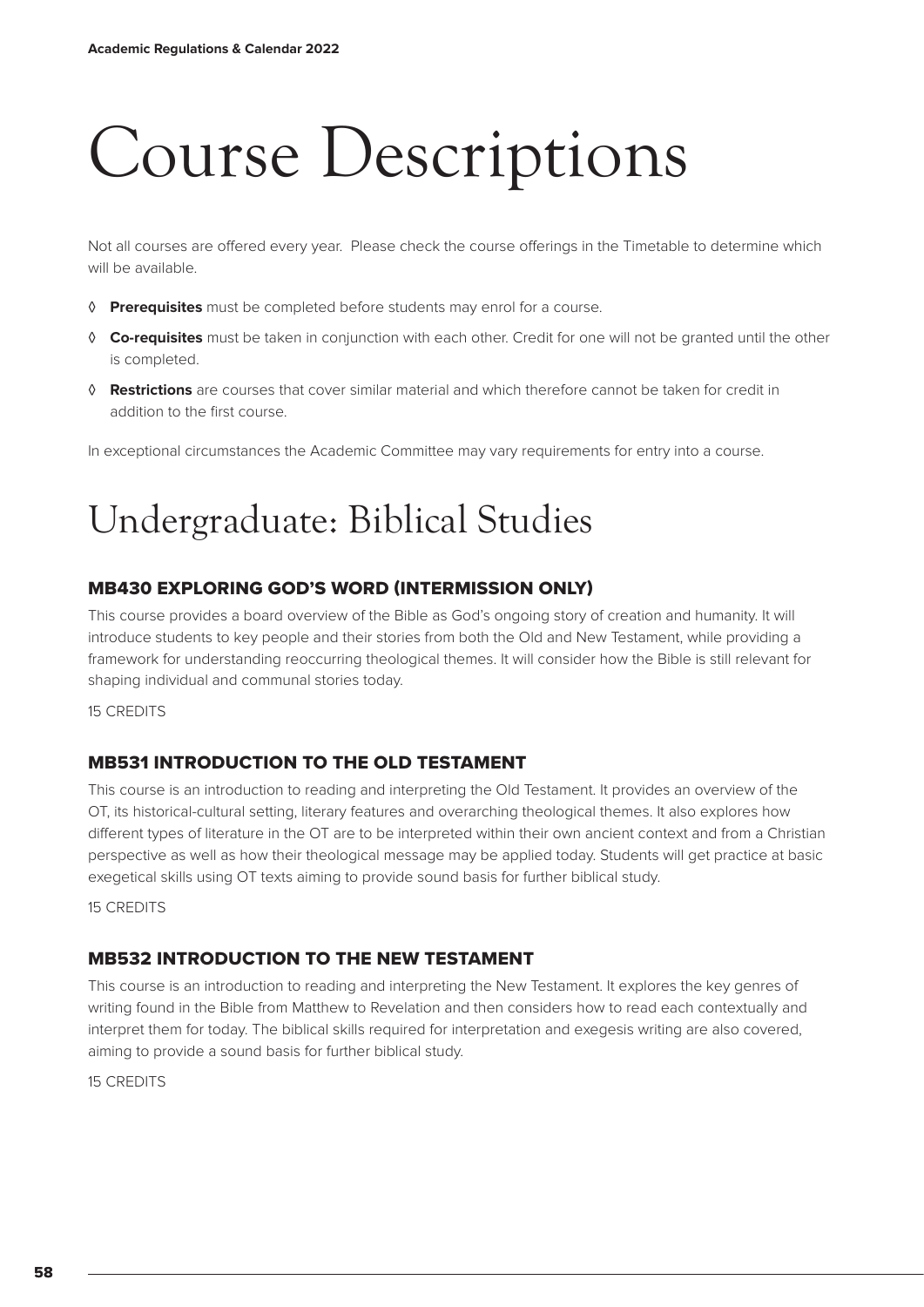#### MB535 INTRODUCTION TO BIBLICAL LANGUAGES

This course aims to teach the basic skills and knowledge needed for beginning the journey of exegesis in the original languages (Hebrew and Greek). This will involve increasing our understanding of English grammar, learning how Greek and Hebrew language is structured and an introduction to biblical software.

15 CREDITS

#### MB631 PROPHETS: A CANONICAL READING

This course will introduce the prophetic books of the Old Testament, in their historical, socio-cultural and literary contexts in Ancient Israel and in the light of the Ancient Near East with the goal of understanding their theological message and their significance for the contemporary world.

PREREQUISITES: MB531, MB532 (WAIVED FOR GRADUATE DIPLOMA)

RESTRICTION: MB731

15 CREDITS

#### MB632 PENTATEUCH

This course explores the theological themes and meaning of the Pentateuch (from Genesis to Deuteronomy), which forms the foundation of Israel's faith and conduct and is fundamental to understanding the Old Testament. In the course students will explore how the story of the beginnings (Gen 1-11) and the patriarchal narratives (Gen 12-50), the exodus, the giving of the Law and Israel's wilderness wanderings (Exodus to Numbers), as well as Moses' farewell sermons (Deuteronomy) help us to understand God's character and plan for His people and the world. Students will see how the ancient Near Eastern world view can illumine understanding of these ancient texts, how we can benefit from ancient Israelite law and how the message of these books can still significantly shape our understanding as Christians.

PREREQUISITES: MB531, MB532 (WAIVED FOR GRADUATE DIPLOMA)

RESTRICTION: MB732

15 CREDITS

#### MB633 WORSHIP AND WISDOM

This course examines two areas of Old Testament literature: Psalms, which express in poetic form Israel's response to God in prayer and worship and the so-called wisdom literature, which deals with the question of how God's people can be wise in the day-to-day, sometimes mundane, reality of life (Proverbs) as well as in the great challenges of suffering (Job), where general observations about life do not seem to hold. Wisdom literature also encompasses Ecclesiastes, a book that addresses the existential question of meaning and meaninglessness in life and Song of Songs which, although love poetry, also stand in the wisdom tradition of reflecting on love, sex, relationships and God.

PREREQUISITES: MB531, MB532 (WAIVED FOR GRADUATE DIPLOMA)

RESTRICTION: MB733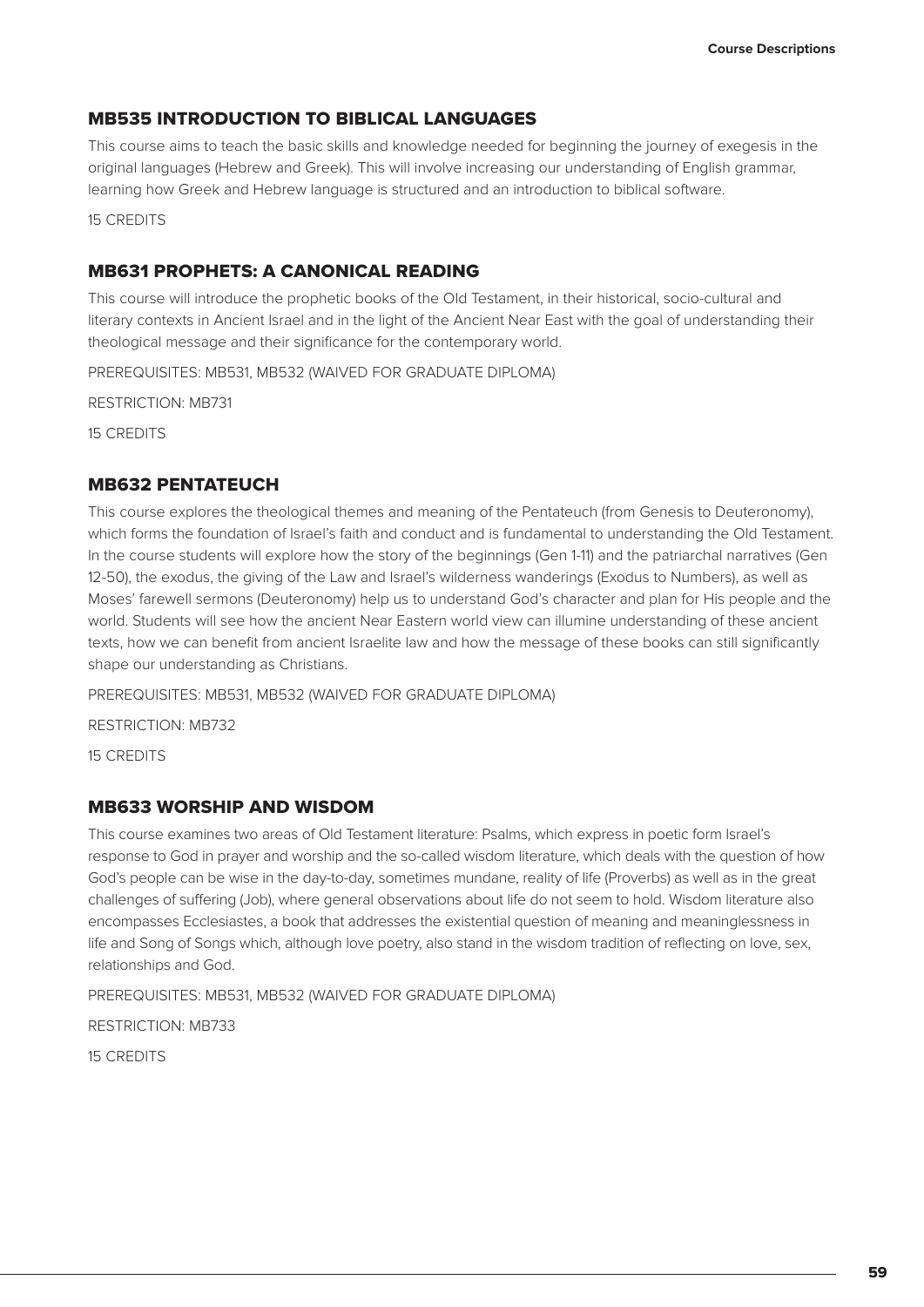#### MB635 GOSPELS: LUKE

In this course, we will get beneath the surface of one of the four Gospels (Luke). Why was it written in that particular way? What are its distinctive emphases? What does it contribute to our understanding of Jesus and the church's faith, and how does it speak to our own day? Skills will be developed in exegesis, analysis of texts, research and presentation, theological awareness and interpretive competencies will be cultivated.

PREREQUISITES: MB531, MB532 (WAIVED FOR GRADUATE DIPLOMA)

RESTRICTION: MB735

15 CREDITS

#### MB636 GOSPELS: JOHN

This course gets beneath the surface of John's Gospel. Why was it written in that particular way? What are its distinctive emphases? What does it contribute to our understanding of Jesus and the church's faith, and how does it speak to our own day?

PREREQUISITES: MB531, MB532 (WAIVED FOR GRADUATE DIPLOMA)

RESTRICTION: MB736

15 CREDITS

#### MB637 ROMANS

As the Christian faith crossed ethnic and cultural boundaries there were practical implications to be worked out, concepts to be translated into new forms, problems to resolve. The Pauline Letters form an important part of the New Testament documenting the developing life and mission of the first Christian generations. This course studies Romans as a letter, probing background, function and ideas.

PREREQUISITES: MB531, MB532 (WAIVED FOR GRADUATE DIPLOMA) RESTRICTION: MB737 15 CREDITS

#### MB638 REVELATION AND THE JUSTICE OF GOD

This course explores the original meaning and significance of the book of Revelation with a special focus on its message of God's justice. In exegeting the text, this course considers the importance of genre, interpretative method, historical background, context, and theology for understanding Revelation's message of hope and justice for those living in an unjust world. In conjunction with exegeting the text, this course will examine the reception history of Revelation and note its usage and impact by Christians living in the midst of trials.

PREREQUISITES: MB531, MB532 (WAIVED FOR GRADUATE DIPLOMA) RESTRICTION: MB738 15 CREDITS

#### MB640 ACTS: A MISSIONAL READING

The Book of Acts is unique among the New Testament writings, connecting of story of Jesus in Luke's Gospel to the continuing narrative of Jesus' followers as they took their witness from the geographical centre of Jewish faith in Jerusalem across political, ethnic and cultural boundaries into the heart of the Roman Empire and its capital city. It is a book about mission produced in the context of early Christian mission. In this course we read it in relation to the understanding and practice of mission today, utilising tools of biblical study and of missiological reflection as we engage both the text and our contemporary mission contexts.

PREREQUISITES: MB531, MB532 (WAIVED FOR GRADUATE DIPLOMA) RESTRICTION: MB740 15 CREDITS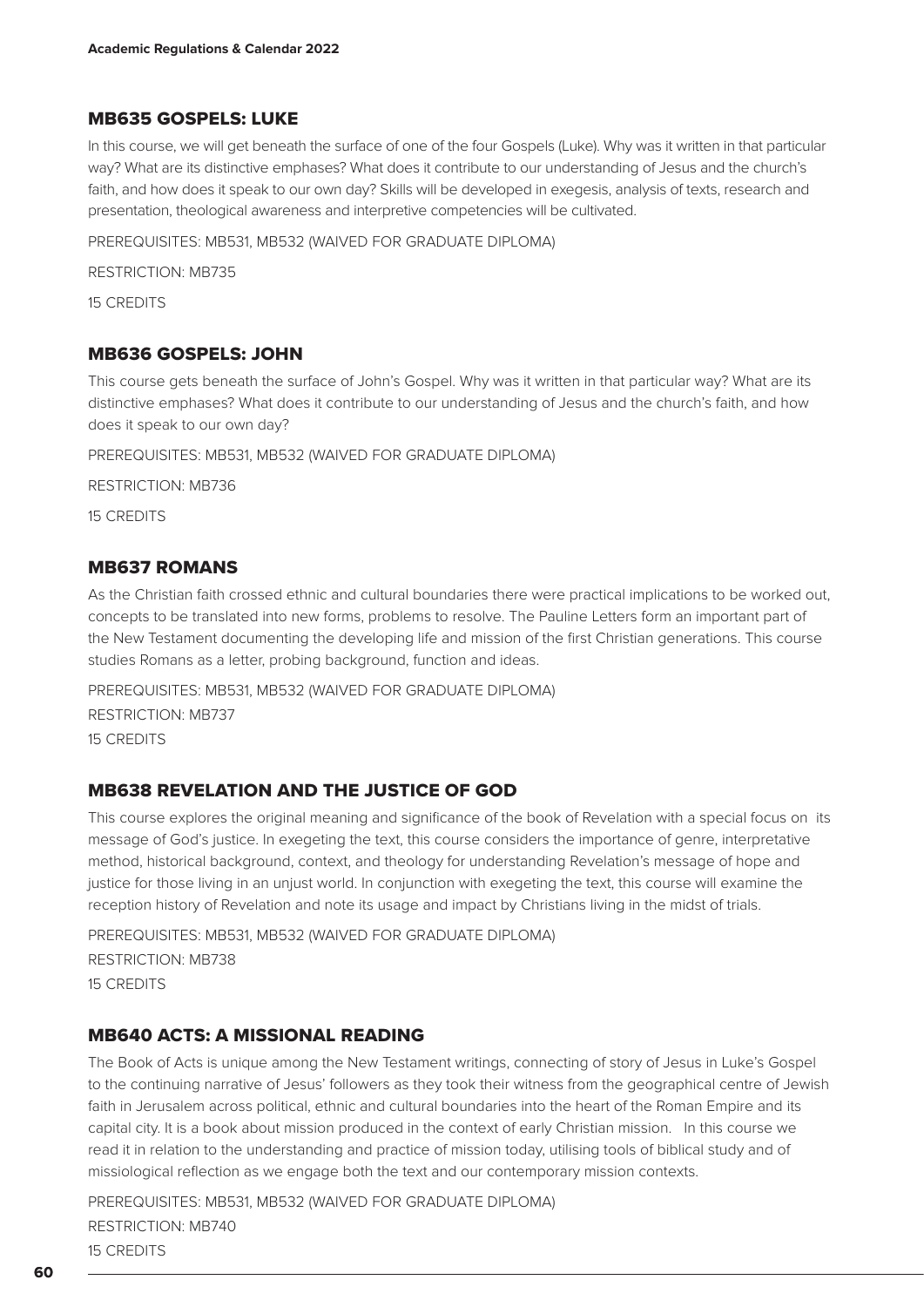#### MB644 1 CORINTHIANS

Paul's correspondence with the church in Corinth permits us to glimpse some of the realities and challenges of life in the early Christian communities in the Greco-Roman world. In this course, we shall explore the historical, social and religious context of 1 Corinthians, follow Paul's response to theological issues, ethical questions, and practical problems that had arisen, and consider what this letter might say to the church today. Key learning areas for this course are leadership, Paul and women, sexual ethics, and charismatic gifts.

PREREQUISITES: MB531, MB532 (WAIVED FOR GRADUATE DIPLOMA) RESTRICTION: MB744 15 CREDITS

#### MB647 SPECIAL TOPIC (BIBLICAL STUDIES)

This course studies a particular aspect of Biblical Studies, probing historical background, method, function, ideas and the implication and application for today.

PREREQUISITES: MB531, MB532 (WAIVED FOR GRADUATE DIPLOMA)

RESTRICTION: MB747 IF THE SAME TOPIC HAS BEEN COMPLETED.

15 CREDITS

#### MB648 BIBLICAL NARRATIVE (OLD TESTAMENT)

This course studies a particular aspect of Biblical Studies probing historical background, method, function, ideas and the implication and application for today.

PREREQUISITES: MB531,MB532 (WAIVED FOR GRADUATE DIPLOMA)

RESTRICTION: MB748

15 CREDITS

#### MB731 PROPHETS: A CANONICAL READING

This course will introduce the prophetic books of the Old Testament, in their historical, socio-cultural and literary contexts in Ancient Israel and in the light of the Ancient Near East with the goal of understanding their theological message and their significance for the contemporary world.

PREREQUISITES: MB531, MB532, 15 CREDITS IN BIBLICAL STUDIES AT LEVEL 6 OR ABOVE. (WAIVED FOR GRADUATE DIPLOMA)

RESTRICTION: MB631

15 CREDITS

#### MB732 PENTATEUCH

This course explores the theological themes and meaning of the Pentateuch (from Genesis to Deuteronomy), which forms the foundation of Israel's faith and conduct and is fundamental to understanding the Old Testament. In the course students will explore how the story of the beginnings (Gen 1-11) and the patriarchal narratives (Gen 12-50), the exodus, the giving of the Law and Israel's wilderness wanderings (Exod-Num), as well as Moses' farewell sermons (Deuteronomy) help us to understand God's character and plan for His people and the world. Students will see how the ancient Near Eastern world view can illumine understanding of these ancient texts, how we can benefit from ancient Israelite law and how the message of these books can still significantly shape our understanding as Christians.

PREREQUISITE: MB531, MB532, 15 CREDITS IN BIBLICAL STUDIES AT LEVEL 6 OR ABOVE. (WAIVED FOR GRADUATE DIPLOMA)

RESTRICTION: MB632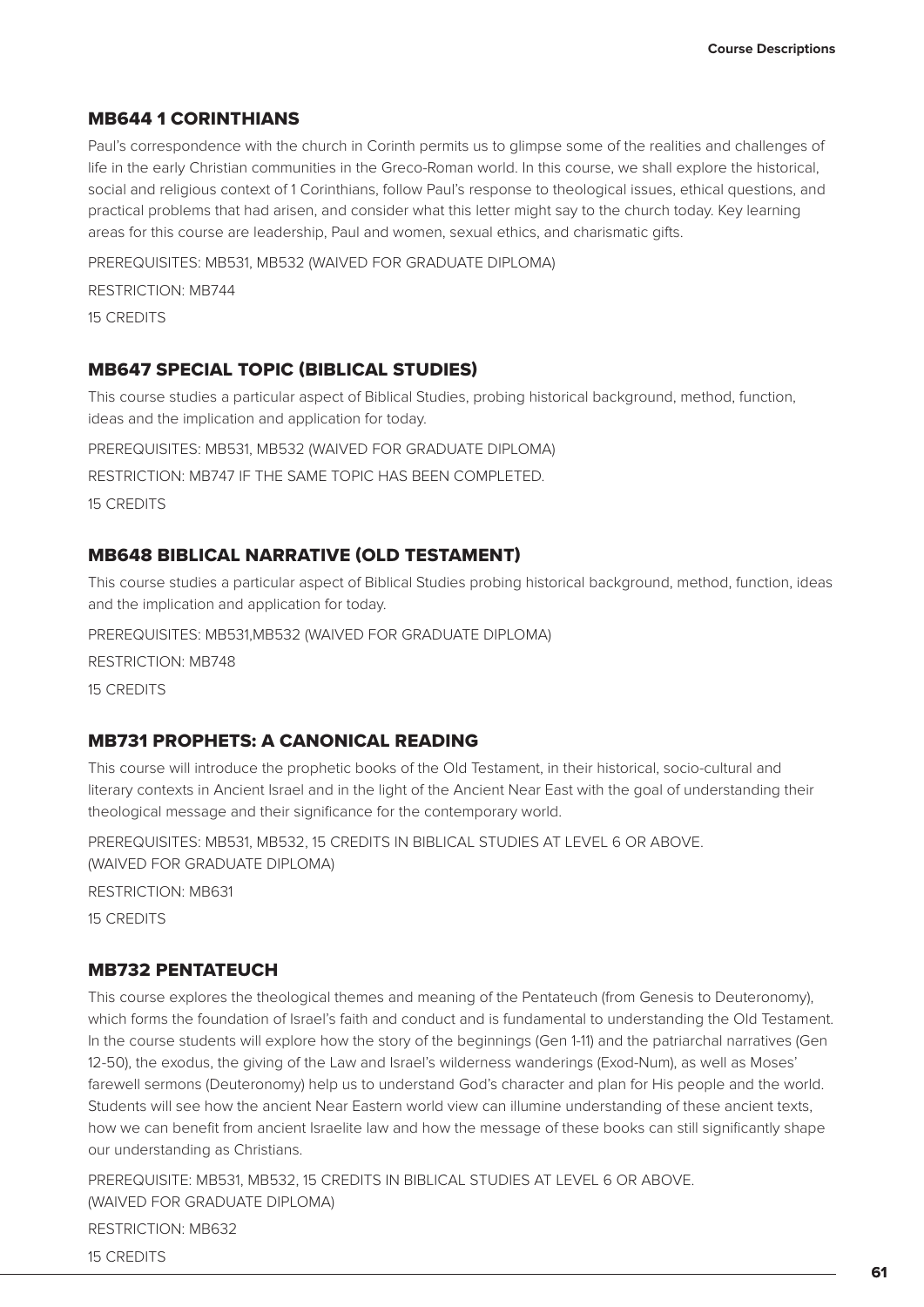#### MB733 WORSHIP AND WISDOM

This course examines two areas of Old Testament literature: Psalms, which express in poetic form Israel's response to God in prayer and worship and the so-called wisdom literature, which deals with the question of how God's people can be wise in the day-to-day, sometimes mundane, reality of life (Proverbs) as well as in the great challenges of suffering (Job), where general observations about life do not seem to hold. Wisdom literature also encompasses Ecclesiastes, a book that addresses the existential question of meaning and meaninglessness in life and Song of Songs which, although love poetry, also stand in the wisdom tradition of reflecting on love, sex, relationships and God.

PREREQUISITES: MB531, MB532, 15 CREDITS IN BIBLICAL STUDIES AT LEVEL 6 OR ABOVE. (WAIVED FOR GRADUATE DIPLOMA)

RESTRICTION: MB633

15 CREDITS

#### MB735 GOSPELS: LUKE

In this course we will get beneath the surface of one of the four Gospels (Luke). Why was it written in that particular way? What are its distinctive emphases? What does it contribute to our understanding of Jesus and the church's faith, and how does it speak to our own day? Skills will be developed in exegesis, analysis of texts, research and presentation, theological awareness and interpretive competencies will be cultivated.

PREREQUISITES: MB531, MB532, 15 CREDITS IN BIBLICAL STUDIES AT LEVEL 6 OR ABOVE. (WAIVED FOR GRADUATE DIPLOMA)

RESTRICTION: MB635

15 CREDITS

#### MB736 GOSPELS: JOHN

This course gets beneath the surface of John's Gospel. Why was it written in that particular way? What are its distinctive emphases? What does it contribute to our understanding of Jesus and the church's faith, and how does it speak to our own day?

PREREQUISITES: MB531, MB532, 15 CREDITS IN BIBLICAL STUDIES AT LEVEL 6 OR ABOVE. (WAIVED FOR GRADUATE DIPLOMA)

RESTRICTION: M636

15 CREDITS

#### MB737 ROMANS

As the Christian faith crossed ethnic and cultural boundaries there were practical implications to be worked out, concepts to be translated into new forms, problems to resolve. The Pauline Letters form an important part of the New Testament documenting the developing life and mission of the first Christian generations. This course studies Romans as a letter, probing background, function and ideas.

PREREQUISITES: MB531, MB532, 15 CREDITS IN BIBLICAL STUDIES AT LEVEL 6 OR ABOVE

RESTRICTION: MB637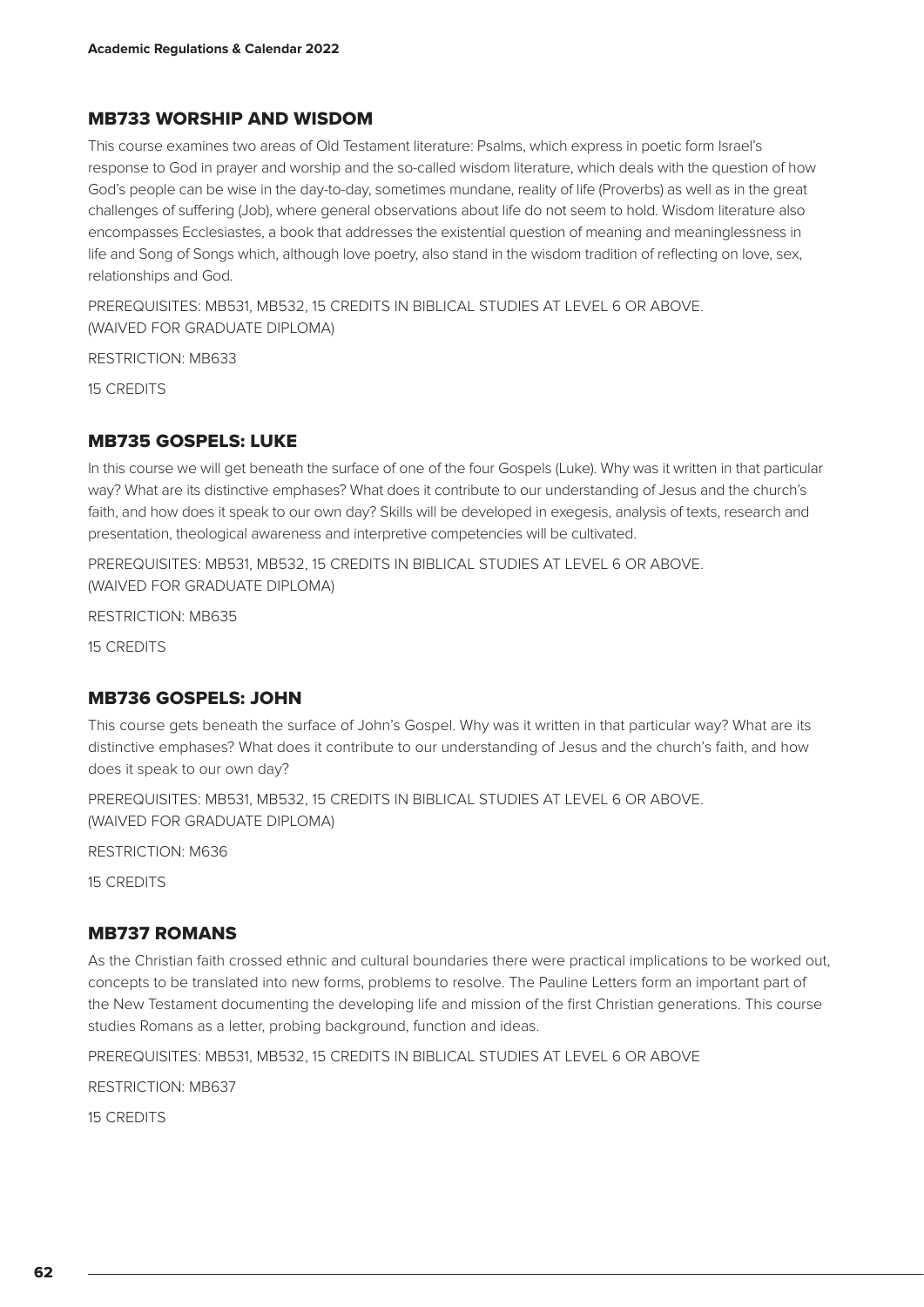#### MB738 REVELATION AND THE JUSTICE OF GOD

This course explores the original meaning and significance of the book of Revelation with a special focus on its message of God's justice. In exegeting the text, this course considers the importance of genre, interpretative method, historical background, context, and theology for understanding Revelation's message of hope and justice for those living in an unjust world. In conjunction with exegeting the text, this course will examine the reception history of Revelation and note its usage and impact by Christians living in the midst of trials.

PREREQUISITES: MB531, MB532, 15 CREDITS IN BIBLICAL STUDIES AT LEVEL 6 OR ABOVE. (WAIVED FOR GRADUATE DIPLOMA)

RESTRICTION: MB638

15 CREDITS

#### MB740 ACTS: A MISSIONAL READING

The Book of Acts is unique among the New Testament writings, connecting of story of Jesus in Luke's Gospel to the continuing narrative of Jesus' followers as they took their witness from the geographical centre of Jewish faith in Jerusalem across political, ethnic and cultural boundaries into the heart of the Roman Empire and its capital city. It is a book about mission produced in the context of early Christian mission. In this course we read it in relation to the understanding and practice of mission today, utilising tools of biblical study and of missiological reflection as we engage both the text and our contemporary mission contexts.

PREREQUISITES: MB531, MB532, 15 CREDITS IN BIBLICAL STUDIES AT LEVEL 6 OR ABOVE. (WAIVED FOR GRADUATE DIPLOMA)

RESTRICTION: MB640

15 CREDITS

#### MB744 1 CORINTHIANS

Paul's correspondence with the church in Corinth permits us to glimpse some of the realities and challenges of life in the early Christian communities in the Greco-Roman world. In this course we shall explore the historical, social and religious context of 1 Corinthians, follow Paul's response to theological issues, ethical questions, and practical problems that had arisen, and consider what this letter might say to the church today. Key learning areas for this course are leadership, Paul and women, sexual ethics, and charismatic gifts.

PREREQUISITES: MB531, MB532, 15 CREDITS IN BIBLICAL STUDIES AT LEVEL 6 OR ABOVE. (WAIVED FOR GRADUATE DIPLOMA)

RESTRICTION: MB644

15 CREDITS

#### MB747 SPECIAL TOPIC (BIBLICAL STUDIES)

This course studies a particular aspect of Biblical Studies probing historical background, method, function, ideas and the implication and application for today.

PREREQUISITES: MB531, MB532, 15 CREDITS IN BIBLICAL STUDIES AT LEVEL 6 OR ABOVE. (WAIVED FOR GRADUATE DIPLOMA)

RESTRICTION: MB647 IF THE SAME TOPIC HAS BEEN COMPLETED.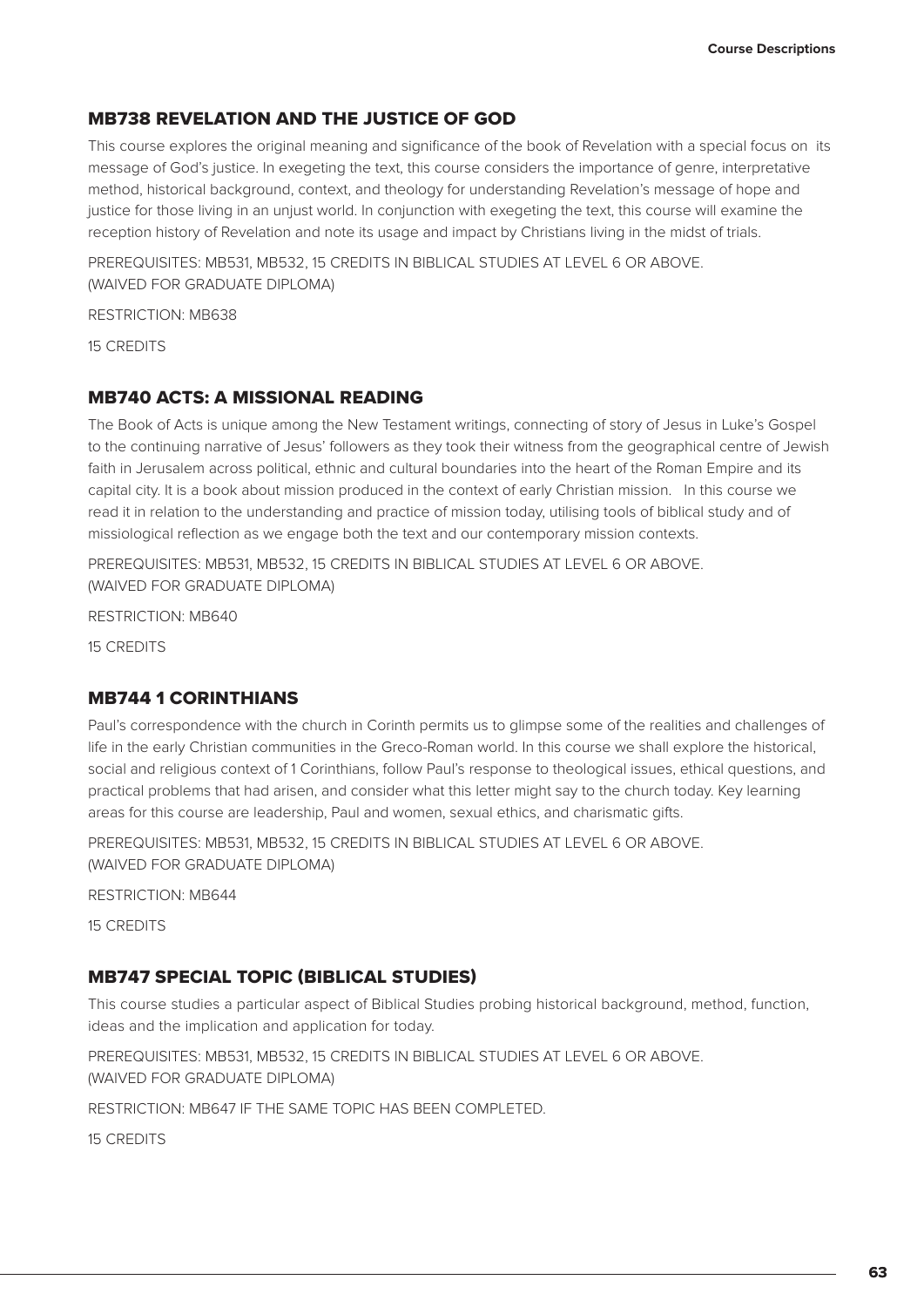#### MB748 BIBLICAL NARRATIVE (OLD TESTAMENT)

This course studies a particular aspect of Biblical Studies probing historical background, method, function, ideas and the implication and application for today.

PREREQUISITES: MB531, MB532, 15 CREDITS IN BIBLICAL STUDIES AT LEVEL 6 OR ABOVE. (WAIVED FOR GRADUATE DIPLOMA)

RESTRICTION: MB648 IF THE SAME TOPIC HAS BEEN COMPLETED.

15 CREDITS

#### MB790 RESEARCH ESSAY (BIBLE & THEOLOGY)

This course provides opportunity for advanced level students to undertake guided research. Enrolment must be approved by the Academic Director and will also require the support of a supervisor able and willing to supervise the research. (There is therefore no guarantee that a student will necessarily be given the opportunity to undertake a proposed research essay.)

An intending student will:

- approach the Academic Director initially for preliminary discussion, with an outline of the proposed research so that a potential supervisor can be identified
- follow the read Guidelines for Students Enrolling in a Level 7 Research Course
- work with the potential supervisor to develop a formal written proposal to be submitted in writing to the Academic Director using the appropriate form three weeks prior to the final returning-student enrolment date for the subsequent semester. No proposal will be approved without the support of a supervisor.

The Research Essay is a maximum length of 6000 words including footnotes and excluding bibliography.

PREREQUISITES: LEVEL 7 STUDIES IN THE DISCIPLINE IN WHICH THE RESEARCH ESSAY FALLS AND A GRADE AVERAGE OF AT LEAST "B" IN LEVEL 6 AND 7 COURSES TO DATE, OR SPECIAL PERMISSION FROM THE ACADEMIC DIRECTOR.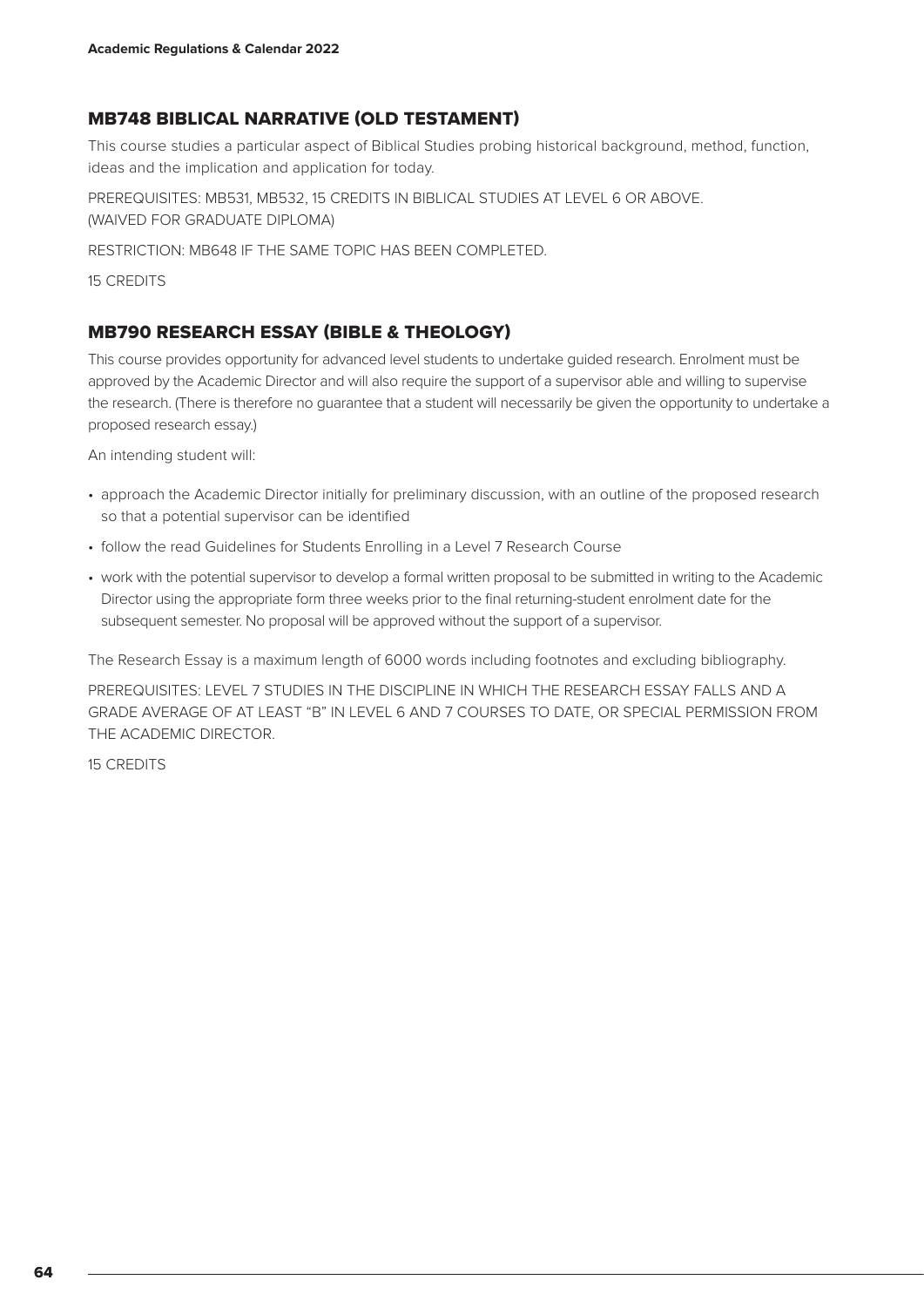# Undergraduate Theology

#### MB421 CHRISTIAN WORLDVIEW (INTERMISSION ONLY)

This course will explore the concept of worldview as a foundation for what it means to be a disciple of Jesus Christ in a complex world, enabling students to articulate a Christian perspective on the world. The course will investigate the two 'stories', or worldviews, in which New Zealand Christians must operate and, using this, students will examine various aspects of life to help them effectively interact and engage with the wider community.

15 CREDITS

#### MB521 THINKING THEOLOGICALLY

What are the best ways to talk about our faith? Theology integrates various sources of information, including biblical concepts, reason, experience, tradition and culture. The special focus of this course is on theological method. Case studies are used to illustrate and master theological approaches to a range of contemporary issues.

15 CREDITS

#### MB620 CHRISTOLOGY

A study of the central themes concerning the person and work of Christ. The themes selected are considered in both their historical and theological aspects. Attention is also given to the examination and critique of Christological expression in contemporary church life.

PREREQUISITES: MB521 (WAIVED FOR GRADUATE DIPLOMA)

RESTRICTION: MB720

15 CREDITS

#### MB622 SPIRIT AND TRINITY

In this course, we attempt to equip students to analyse and evaluate Christian understandings of the person and work of the Holy Spirit as presented in Scripture and bring those insights into dialogue with contemporary issues. After an introduction to the doctrine of the Trinity, its historical importance and contemporary place, several weeks are devoted to an examination of the biblical presentations of the Spirit, taking particular notice of the development of the doctrine form the Old to the New Testament. Special topics will be covered included: Spirit Christology, the Spirit in relation to the Trinity, and how Trinity and pneumatology are related to other loci of systematic theology.

PREREQUISITES: MB521 RESTRICTION: MB722 15 CREDITS

#### MB623 PEOPLE OF GOD

What does it mean to be the body of Christ? This course explores ideas of the Church, ministry and the sacraments. Particular attention will be paid to the impact of these concepts on other Christian doctrines.

PREREQUISITES: MB521 (WAIVED FOR GRADUATE DIPLOMA) RESTRICTION: MB723 15 CREDITS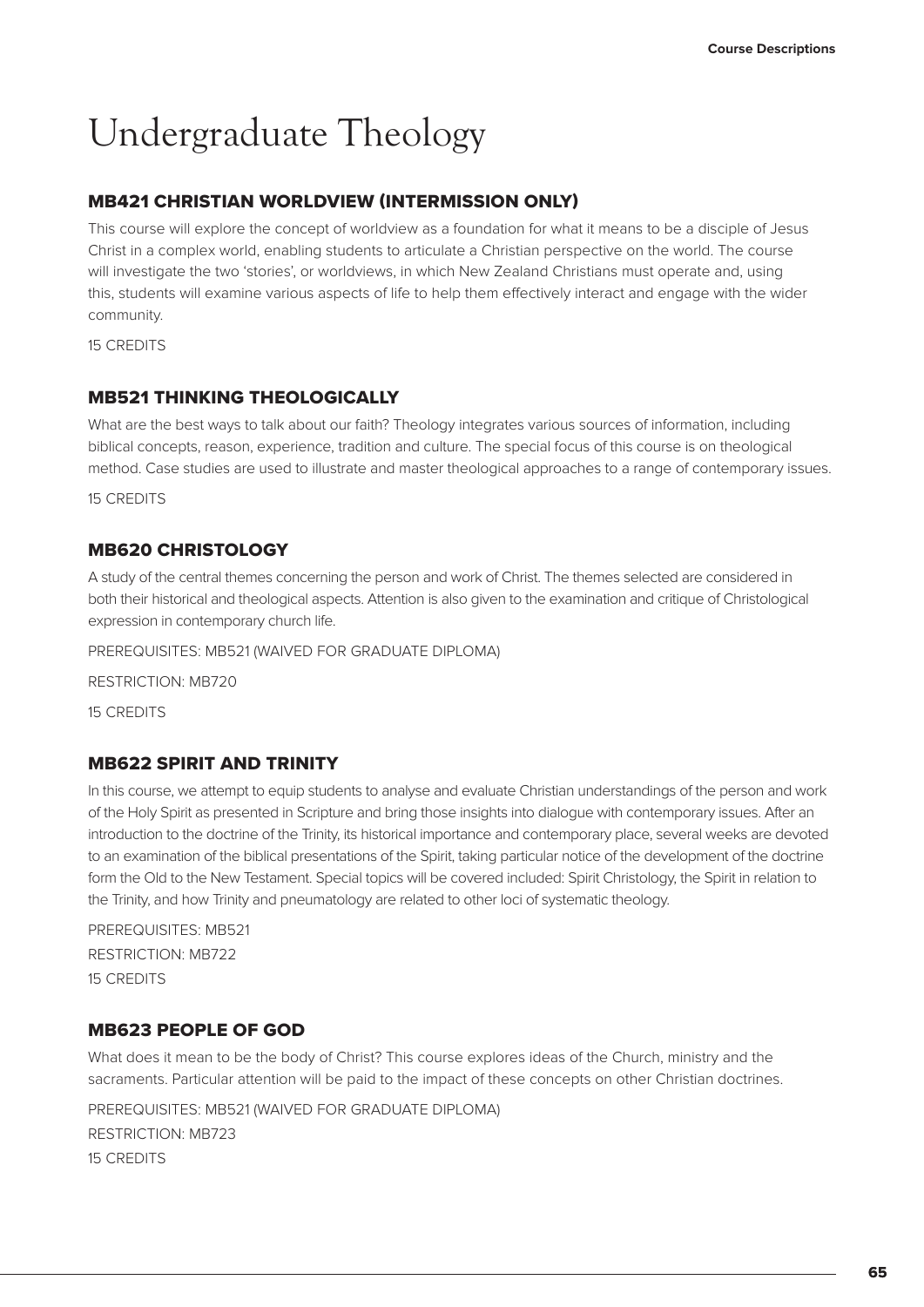#### MB624 HUMANITY AND HOPE

An exploration of the Christian understanding of the nature of human beings and the concept of Christian hope. PREREQUISITES: MB521 (WAIVED FOR GRADUATE DIPLOMA) RESTRICTION: MB724 15 CREDITS

#### MB625 SPECIAL TOPIC (THEOLOGY)

This course studies a particular aspect of Theology probing historical background, method, function, ideas and the implication and application for today.

PREREQUISITES: MB521 (WAIVED FOR GRADUATE DIPLOMA)

RESTRICTION: MB725 IF THE SAME TOPIC HAS BEEN COMPLETED.

15 CREDITS

#### MB630 UNDERSTANDING CULTURE

The purpose of this course is to introduce students to the theory and basic skills of understanding and interrogating culture. In so doing, it seeks to demonstrate how culture has a profound impact on the ways in which we view our own contexts, ourselves, and others' situations.

PREREQUISITES: MB531, MB532 (WAIVED FOR GRADUATE DIPLOMA)

15 CREDITS

#### MB643 APOLOGETICS

Christianity is seen by many today as weird, incomprehensible, and stupid, but is that true? The human condition, human experience, basic intuitions, history, science, and reason all point to the truth of Christianity. This course helps equip students with a holistic contemporary apologetic, which shows why we have good reasons to believe what we say we believe. Students will be equipped to have better conversations, ask better questions, and to share answers with gentleness and respect.

PREREQUISITES: MB521 (WAIVED FOR GRADUATE DIPLOMA)

RESTRICTION: MB743

15 CREDITS

#### MB720 CHRISTOLOGY

A study of the central themes concerning the person and work of Christ. The themes selected are considered in both their historical and theological aspects. Attention is also given to the examination and critique of Christological expression in contemporary church life.

PREREQUISITES: MB521, 15 CREDITS IN CHRISTIAN THEOLOGY AT LEVEL 6 OR ABOVE. (WAIVED FOR GRADUATE DIPLOMA)

RESTRICTION: MB620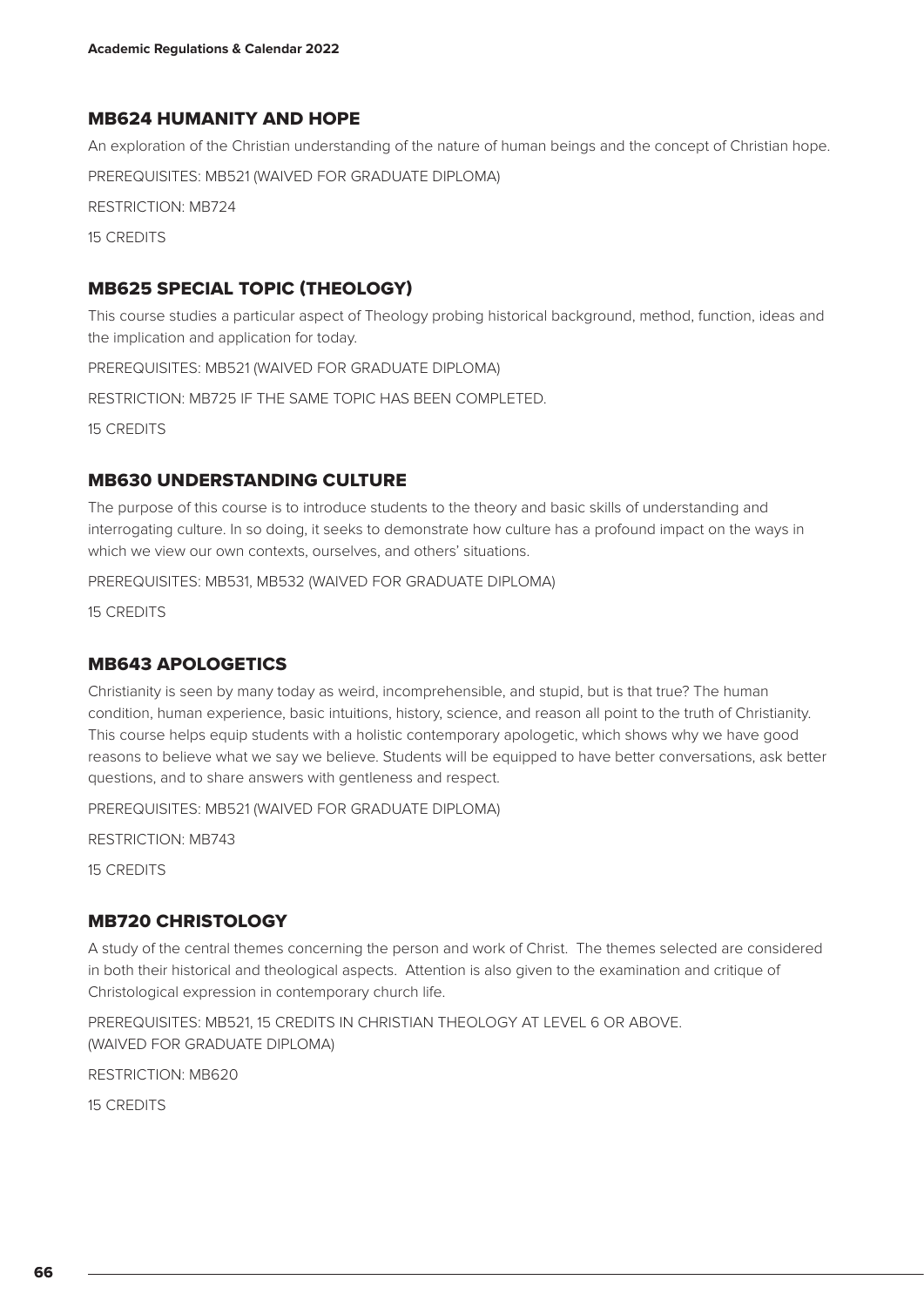#### MB722 SPIRIT AND TRINITY

In this course we attempt to equip students to analyse and evaluate Christian understandings of the person and work of the Holy Spirit as presented in Scripture and bring those insights into dialogue with contemporary issues. After an introduction to the doctrine of the Trinity, its historical importance and contemporary place, several weeks are devoted to an examination of the biblical presentations of the Spirit, taking particular notice of the development of the doctrine form the Old to the New Testament. Special topics will be covered included: Spirit Christology, the Spirit in relation to the Trinity, and how Trinity and pneumatology are related to other loci of systematic theology.

PREREQUISITES: MB521, 15 CREDITS IN THEOLOGY AT LEVEL 6 OR ABOVE. (WAIVED FOR GRADUATE DIPLOMA)

RESTRICTION: MB622

15 CREDITS

#### MB723 PEOPLE OF GOD

What does it mean to be the body of Christ? This course examines Biblical understandings of the Church, exploring ramifications for ministry and the sacraments. Particular attention will be paid to the impact of these concepts on other Christian doctrines.

PREREQUISITES: MB521, 15 CREDITS IN THEOLOGY AT LEVEL 6 OR ABOVE. (WAIVED FOR GRADUATE DIPLOMA)

RESTRICTION: MB623

15 CREDITS

#### MB724 HUMANITY AND HOPE

An exploration of the Christian understanding of the nature of human beings and the concept of Christian hope.

PREREQUISITE: MB521,15 CREDITS IN THEOLOGY AT LEVEL 6 OR ABOVE.

(WAIVED FOR GRADUATE DIPLOMA)

RESTRICTION: MB624

15 CREDITS

#### MB725 SPECIAL TOPIC (THEOLOGY)

This course studies a particular aspect of Theology probing historical background, method, function, ideas and the implication and application for today.

PREREQUISITES: MB521 (WAIVED FOR GRADUATE DIPLOMA)

RESTRICTION: MB625 IF THE SAME TOPIC HAS BEEN COMPLETED.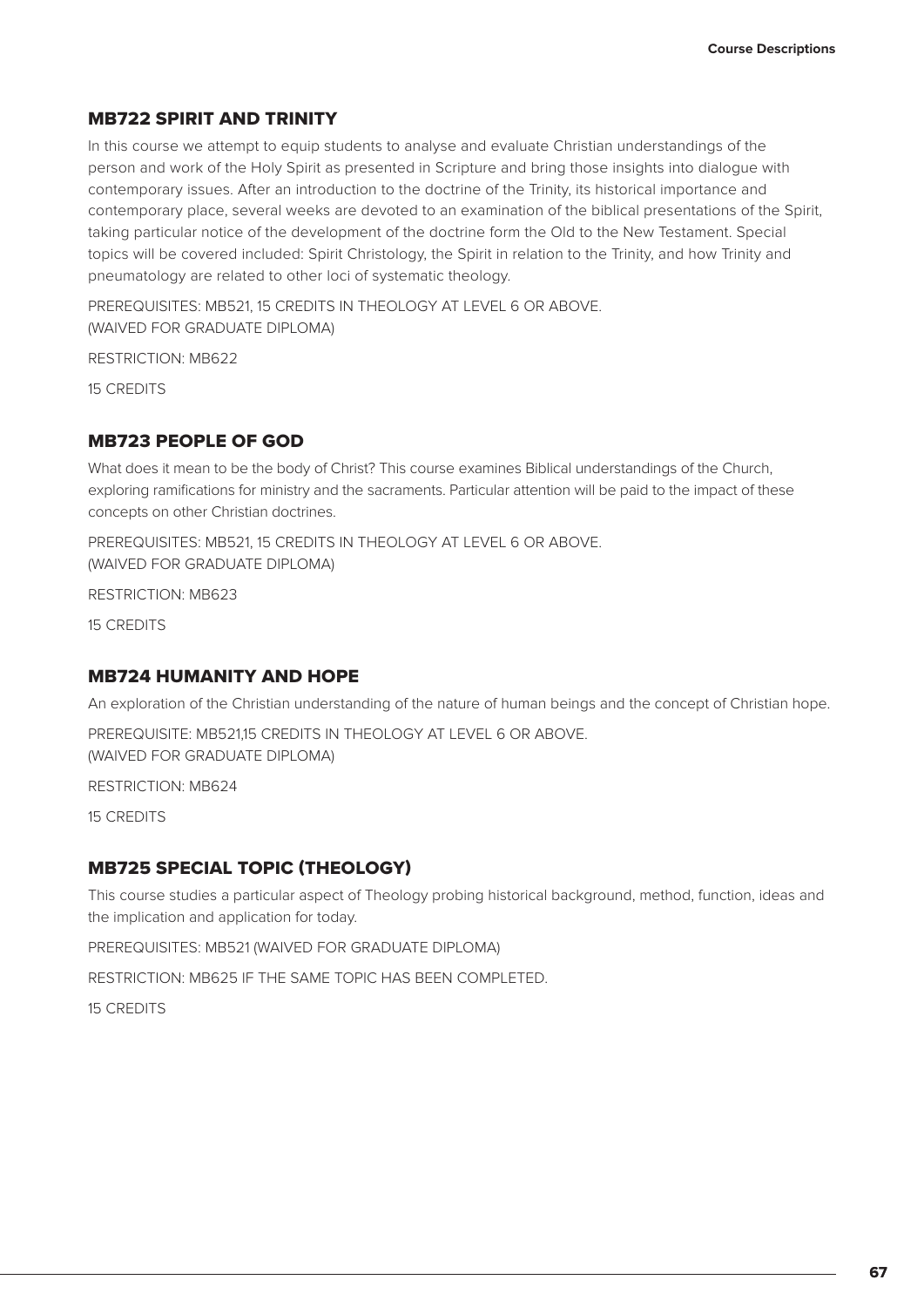#### MB743 APOLOGETICS

Christianity is seen by many today as weird, incomprehensible, and stupid, but is that true? The human condition, human experience, basic intuitions, history, science, and reason all point to the truth of Christianity. This course helps equip students with a holistic contemporary apologetic, which shows why we have good reasons to believe what we say we believe. Students will be equipped to have better conversations, ask better questions, and to share answers with gentleness and respect.

PREREQUISITES: MB521, 15 CREDITS IN THEOLOGY AT LEVEL 6 OR ABOVE. (WAIVED FOR GRADUATE DIPLOMA)

RESTRICTION: MB643

15 CREDITS

#### MB790 RESEARCH ESSAY (BIBLE & THEOLOGY)

This course provides opportunity for advanced level students to undertake guided research. Enrolment must be approved by the Academic Director and will also require the support of a supervisor able and willing to supervise the research. (There is therefore no guarantee that a student will necessarily be given the opportunity to undertake a proposed research essay.)

An intending student will:

- Approach the Academic Director initially for preliminary discussion, with an outline of the proposed research so that a potential supervisor can be identified
- Follow the read Guidelines for Students Enrolling in a Level 7 Research Course
- Work with the potential supervisor to develop a formal written proposal to be submitted in writing to the Academic Director using the appropriate form three weeks prior to the final returning-student enrolment date for the subsequent semester. No proposal will be approved without the support of a supervisor.

The Research Essay is a maximum length of 6000 words including footnotes and excluding bibliography.

PREREQUISITES: LEVEL 7 STUDIES IN THE DISCIPLINE IN WHICH THE RESEARCH ESSAY FALLS AND A GRADE AVERAGE OF AT LEAST "B" IN LEVEL 6 AND 7 COURSES TO DATE, OR SPECIAL PERMISSION FROM THE ACADEMIC DIRECTOR.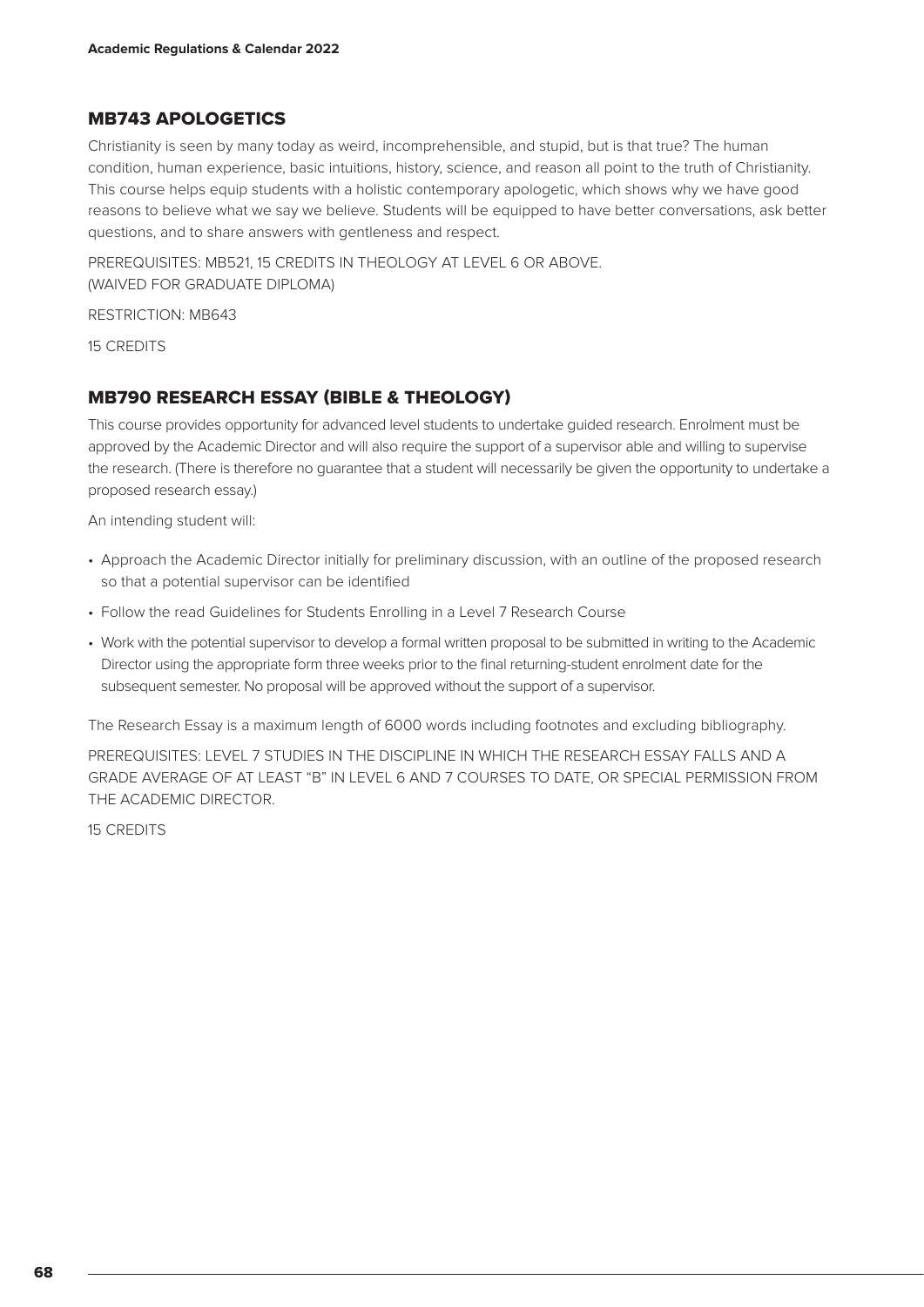# Undergraduate: Church History and Christian Thought

#### MB526 INSIGHTS INTO CHURCH HISTORY

This course covers key themes from church history in the period 1500 AD to 2000 AD and provides a foundation for those wanting to study further in this area. The themes are drawn from the Reformation, the modern church, mission history and New Zealand history.

15 CREDITS

#### MB616 BRETHREN CHURCHES

An exploration of the history and principles of Brethren churches, with a focus on their doctrines and distinctive in New Zealand.

PREREQUISITE: MB526 (WAIVED FOR GRADUATE DIPLOMA)

RESTRICTION: MB716

#### MB626 BAPTIST CHURCHES

An exploration of the contexts and convictions of Baptist churches as they developed in England, America and New Zealand. This course integrates these contexts and convictions with contemporary issues in Baptist ministry and mission.

PREREQUISITES: MB526 (WAIVED FOR GRADUATE DIPLOMA)

RESTRICTION: MB726

15 CREDITS

#### MB628 A HISTORY OF THE GOSPEL IN AOTEAROA

This course explores the story of Christianity in Aotearoa New Zealand from 1814 through to the present day. It examines how the message of the gospel has shaped church and society over the last two hundred years. It illuminates the historical dimensions to many contemporary issues facing the New Zealand church. And it highlights how an understanding of the history of Christianity in Aotearoa is crucial to effective gospel ministry and mission in the country today.

PREREQUISITES: MB526 (WAIVED FOR GRADUATE DIPLOMA)

RESTRICTION: MB728

15 CREDITS

#### MB629 SPECIAL TOPIC (CHURCH HISTORY)

This course studies a particular aspect of Church History probing historical background, method, function, ideas and the implication and application for today.

PREREQUISITES: MB526 (WAIVED FOR GRADUATE DIPLOMA)

RESTRICTION: MB729 IF THE SAME TOPIC HAS BEEN COMPLETED.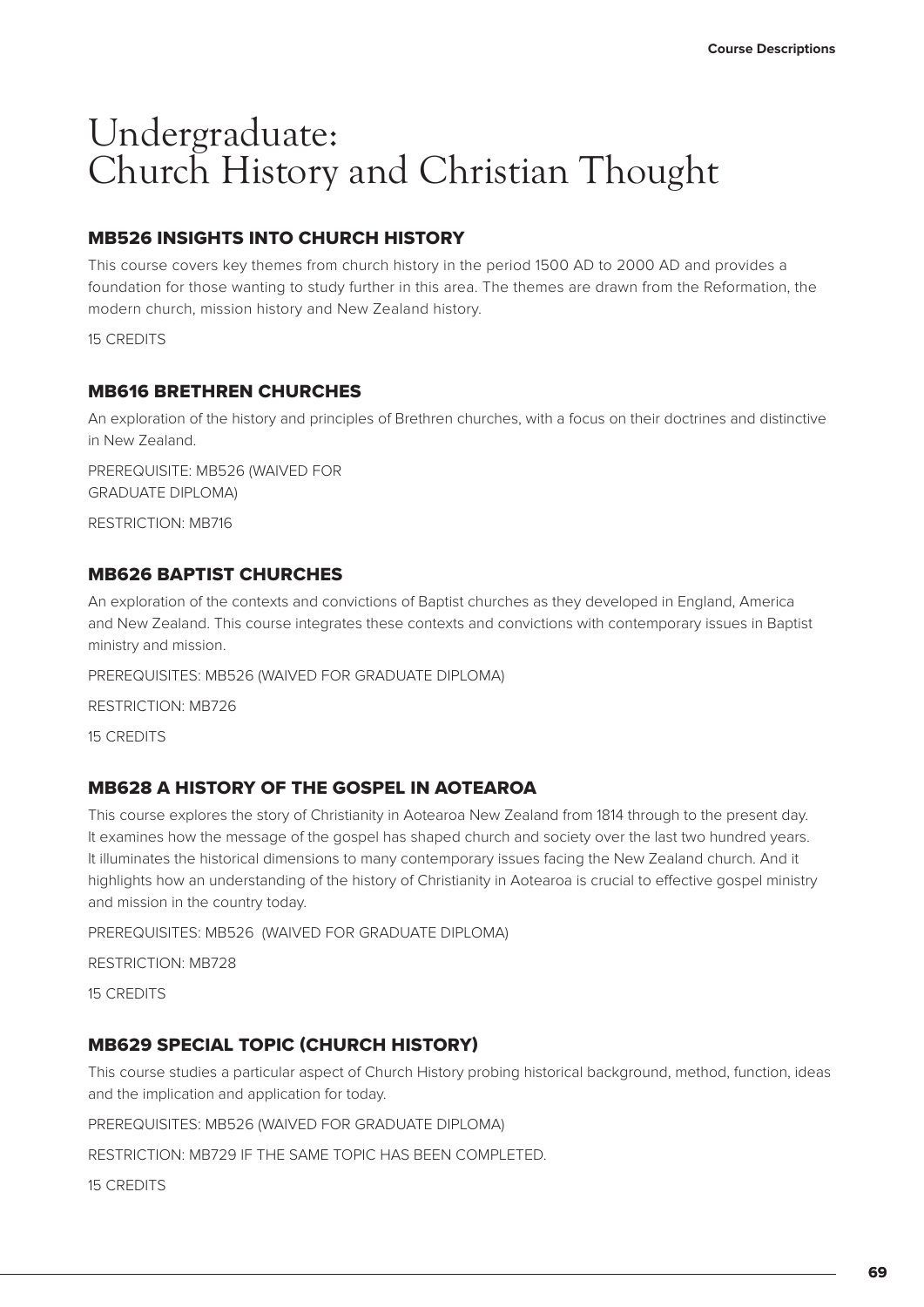#### MB716 BRETHREN CHURCHES

An exploration of the history and principles of Brethren churches, with a focus on their doctrines and distinctive in New Zealand.

PREREQUISITES: MB526, 30 CREDITS IN BIBLE AND THEOLOGY AT LEVEL 6 OR ABOVE. (WAIVED FOR GRADUATE DIPLOMA)

RESTRICTION: MB616

15 CREDITS

#### MB726 BAPTIST CHURCHES

An exploration of the contexts and convictions of Baptist churches as they developed in England, America and New Zealand. This course integrates these contexts and convictions with contemporary issues in Baptist ministry and mission.

PREREQUISITES: MB526, 30 CREDITS IN BIBLE AND THEOLOGY AT LEVEL 6 OR ABOVE. (WAIVED FOR GRADUATE DIPLOMA)

RESTRICTION: MB626

15 CREDITS

#### MB728 A HISTORY OF THE GOSPEL IN AOTEAROA

This course explores the story of Christianity in Aotearoa New Zealand from 1814 through to the present day. It examines how the message of the gospel has shaped church and society over the last two hundred years. It illuminates the historical dimensions to many contemporary issues facing the New Zealand church. And it highlights how an understanding of the history of Christianity in Aotearoa is crucial to effective gospel ministry and mission in the country today.

PREREQUISITES: MB526, 30 CREDITS IN BIBLE AND THEOLOGY AT LEVEL 6 OR ABOVE. (WAIVED FOR GRADUATE DIPLOMA)

15 CREDITS

#### MB729 SPECIAL TOPIC (CHURCH HISTORY)

This course studies a particular aspect of Church History probing historical background, method, function, ideas and the implication and application for today.

PREREQUISITES: MB526, 30 CREDITS IN BIBLE AND THEOLOGY AT LEVEL 6 OR ABOVE . (WAIVED FOR GRADUATE DIPLOMA)

RESTRICTION: MB629 IF THE SAME TOPIC HAS BEEN COMPLETED.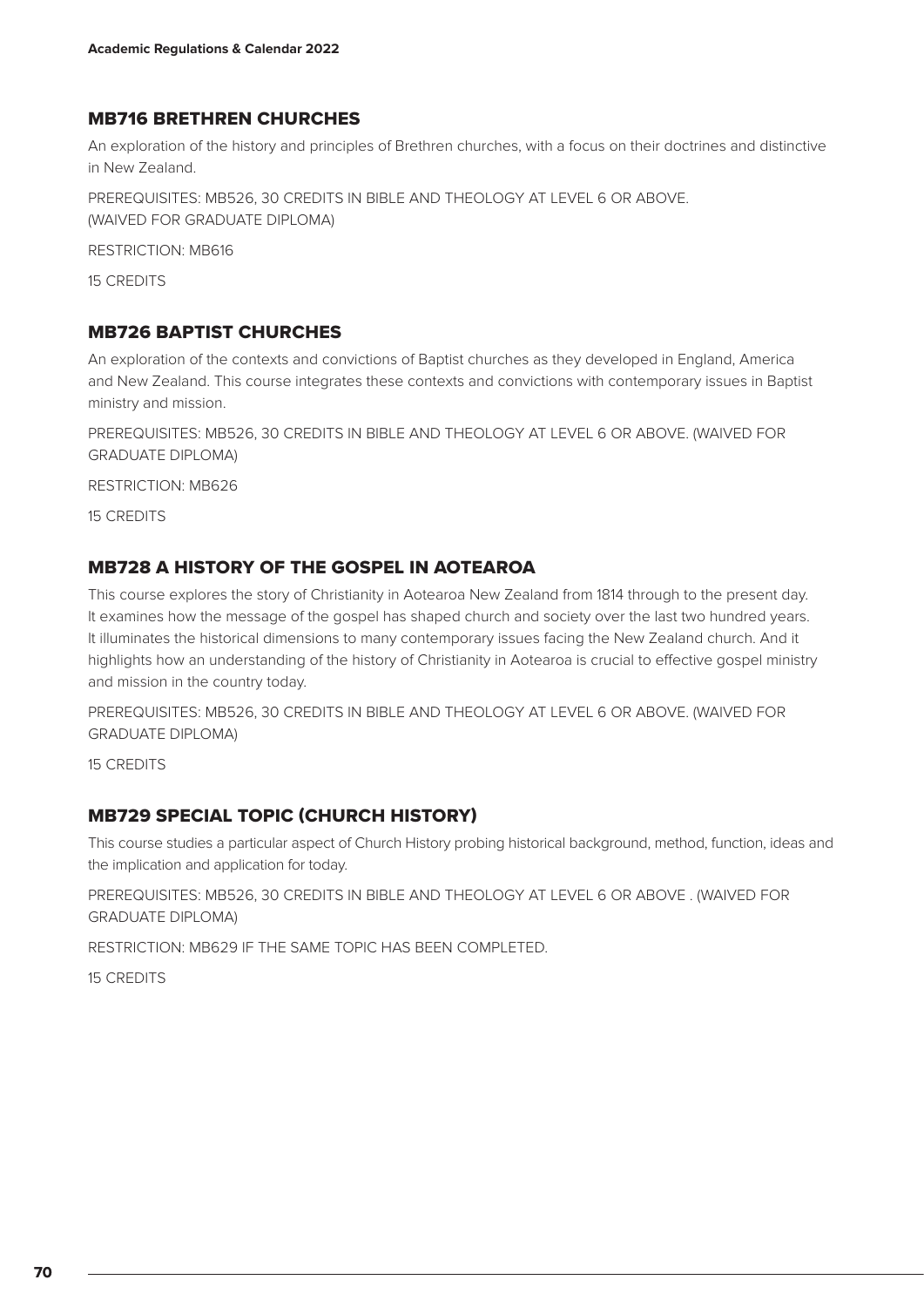## Undergraduate: Reflective Field Education

#### MF501 REFLECTIVE FIELD EDUCATION 1

This course uses experience of practical ministry as a basis for biblical and theological reflection and personal growth. Within a half-year period the student will perform 100 hours of practical ministry and reflect upon this with a supervisor, in an online peer group, and in a portfolio and essay. The supervisor and ministry must be approved by the Co-ordinator of Field Education prior to the first day of the semester. Students can be based in a variety of contexts including pastoral leadership, youth leadership, children and family leadership and crosscultural/missional ministry.

15 CREDITS

#### MF601 REFLECTIVE FIELD EDUCATION 2

This course uses experience of practical ministry as a basis for biblical and theological reflection and personal growth. Within a half-year period the student will perform 100 hours of practical ministry and reflect upon this with a supervisor, in an online peer group, and in a portfolio and essay. Students may be practitioners in a variety of contexts including pastoral leadership, youth leadership, children and family leadership and cross-cultural/ missional ministry.

PREREQUISITE: THIS COURSE IS RESTRICTED TO THOSE ACHIEVING MERIT OR EXCELLENCE IN MF501 REFLECTIVE FIELD EDUCATION 1.

15 CREDITS

#### MF701 REFLECTIVE FIELD EDUCATION 3

This course uses experience of practical ministry as a basis for advanced biblical and theological reflection and personal growth. Within a half-year period the student will perform 100 hours of practical ministry and reflect upon this with a supervisor, in an online peer group, and in a portfolio and essay. Students can be based in a variety of contexts including pastoral leadership, youth leadership, children and family leadership and crosscultural/missional ministry.

PREREQUISITE: THIS COURSE IS RESTRICTED TO THOSE ACHIEVING MERIT OR EXCELLENCE IN MF601 REFLECTIVE FIELD EDUCATION 2.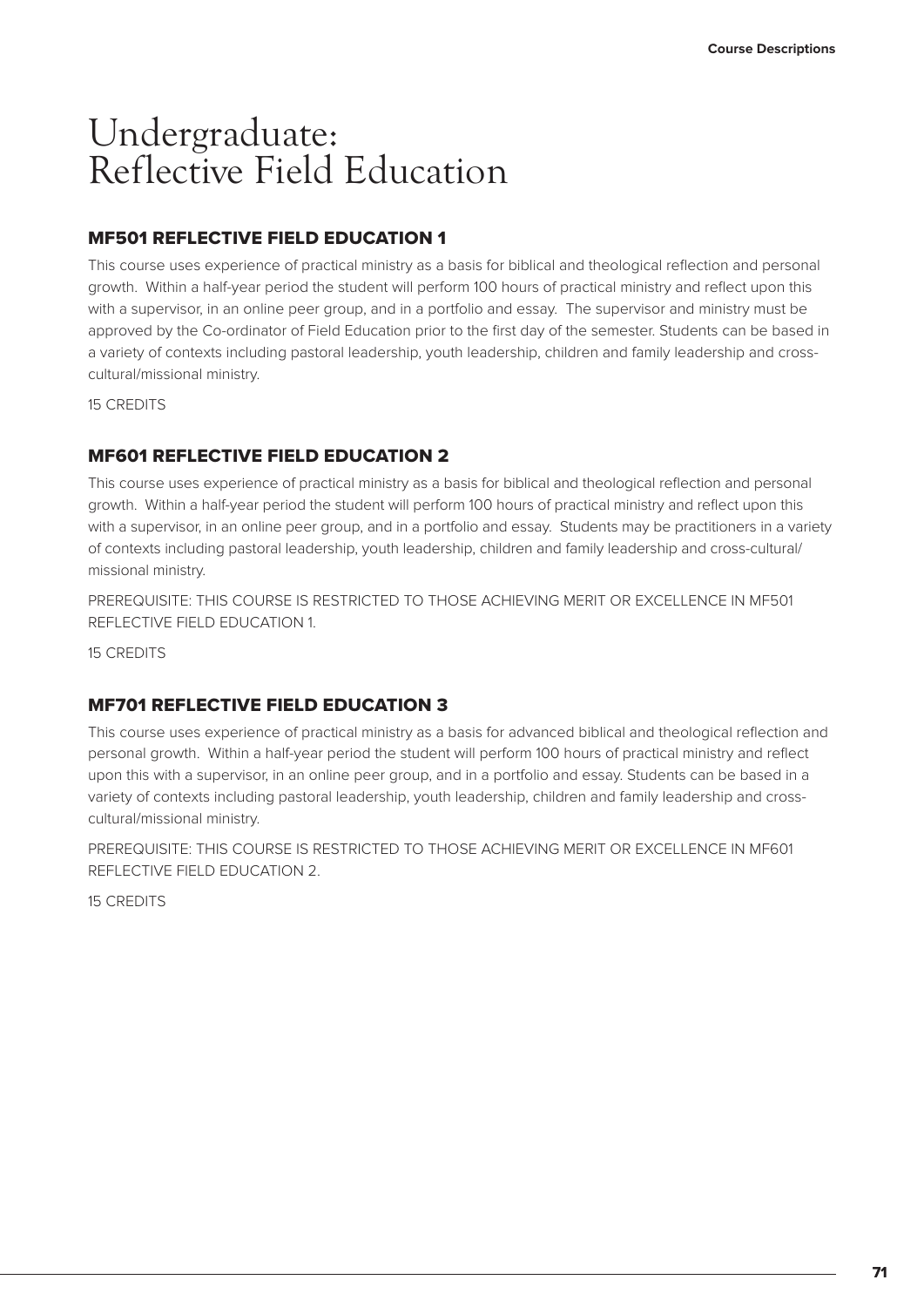## Undergraduate: Contextual Theological Praxis (Internship)

#### MF505 CONTEXTUAL THEOLOGICAL PRAXIS 1

This course allows the student to receive credit for supervised training received in an appropriate ministry context. Over the year the student will perform 240 hours of practical ministry and will reflect upon this with a supervisor, in an online peer group, through the compilation of a ministry portfolio and in an essay.

RESTRICTION: THIS COURSE IS AVAILABLE ONLY BY ARRANGEMENT WITH THE COORDINATOR OF FIELD EDUCATION PRIOR TO ENROLMENT.

30 CREDITS (FULL YEAR ONLY)

#### MF605 CHRISTIAN THEOLOGICAL PRAXIS 2

This course allows the student to receive credit for supervised training received in an appropriate ministry context. Over the year the student will perform 240 hours of practical ministry and will reflect upon this with a supervisor, in an online peer group, through the compilation of a ministry portfolio and in an essay.

RESTRICTION: THIS COURSE IS AVAILABLE ONLY BY ARRANGEMENT WITH THE COORDINATOR OF FIELD EDUCATION PRIOR TO ENROLMENT.

PREREQUISITE:

30 CREDITS (FULL YEAR ONLY)

#### MF705 CHRISTIAN THEOLOGICAL PRAXIS 3

This course allows the student to receive credit for supervised training received in an appropriate ministry context. Over the year the student will perform 240 hours of practical ministry and will reflect upon this with a supervisor, in an online peer group, through the compilation of a ministry portfolio and in an essay.

RESTRICTION: THIS COURSE IS AVAILABLE ONLY BY ARRANGEMENT WITH THE COORDINATOR OF FIELD EDUCATION PRIOR TO ENROLMENT.

PREREQUISITE:

30 CREDITS (FULL YEAR ONLY)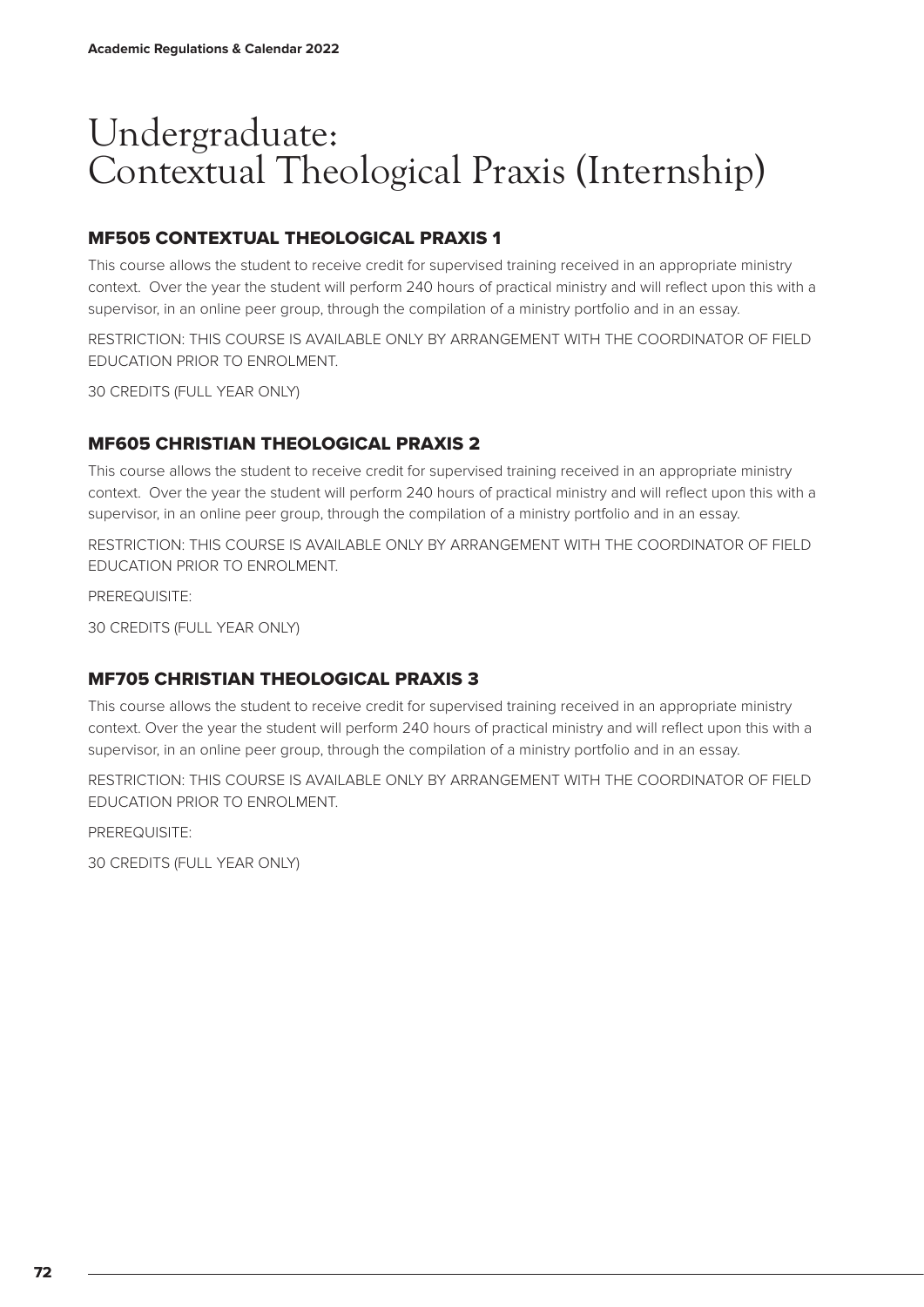### Undergraduate: Mission, Ministry and Formation

#### MF402 MAKING LIFE WORK (INTERMISSION ONLY)

This course will examine various facets of life that students will encounter during their Intermission year. Students will explore through both biblical and theological approaches how they might interact with, and respond to these facets effectively as young Christians. This course will explore and probe a range of life facets, including: work, family, friendships, money, church, missional flatting, spirituality, holistic mission.

15 CREDITS

#### MF478 FAITH ENGAGING SOCIAL ISSUES (INTERMISSION ONLY)

This course aims to enable Intermission students to engage with various social contexts and issues, and to practice the process of theological reflection in regard to those situations and topics. Students will interact with issues such as the environment, war, poverty, gender, immigration and sexuality.

15 CREDITS

#### MF409 LEARNING TO LIVE

This course allows the student to receive accreditation for supervised participation within a number of appropriate ministry contexts. Over the year the student will participate in 240 hours of practical ministry and will reflect upon this with the coordinator, a mentor, in a peer group, in a reflective essay and in a personal journal project.

This course is focused on developing the student's personal formation and self-awareness for ministry and follows a model of Reflective Practice.

15 CREDITS

#### MM551 TE REO RANGATIRA – TIMATA

Introduces the learner to the basic structure of Te Reo Māori for practical use in hui Māori, church and ministry settings.

15 CREDITS

#### MM561 INTRODUCTION TO PASTORAL CARE

This course introduces learners to the theory and practice of pastoral care in a Christian framework involving an exploration of the biblical, theological, historical, and psychological underpinnings of pastoral care and the role that self-awareness and self-care plays in the lives of pastoral care givers. Several issues that are frequently encountered in pastoral care such as crises, grief, cancer and questions on listening to God are explored.

15 CREDITS

#### MM564 WORSHIP THEN & NOW

This course strives to integrate both the practical and theological application of worship design and leadership in order to foster meaningful, contextual and biblically grounded response to God as His gathered community. It will explore the narrative nature of worship and liturgy and its formative potential. Students will be exposed to various worship experiences and worship leading guests throughout the actual practice of worship leadership and careful theological planning of creative, experiential, participatory, interactive and connective worship practices.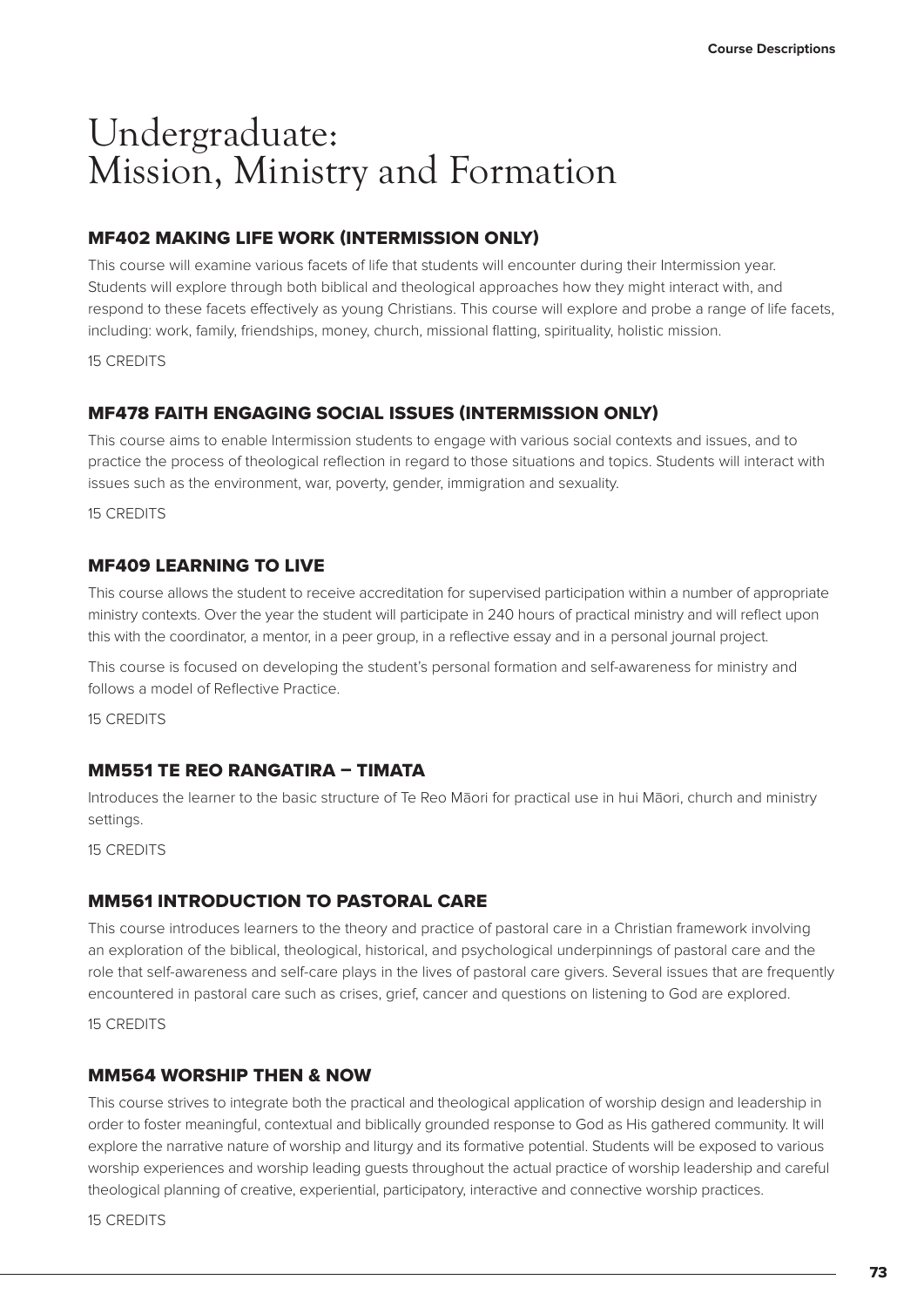#### MM572 FOUNDATIONS OF YOUTH MINISTRY

This course aims to introduce students to ideas and practices that are fundamental to youth ministry in New Zealand. It will encourage students to begin the journey of thinking theologically and philosophically about youth ministry. Students will develop pragmatic/ practical skills within the ministry context as well as engaging with a range of recent scholarship that highlights various approaches to, and ethos of youth ministry.

15 CREDITS

#### MM581 MISSION OF GOD

This course is a gateway into Carey's Applied Theology programme. Various strands of learning in Bible, theology, spirituality, history, culture and society, and the practice of ministry and mission are introduced with a common orientation towards knowing and serving God within the community of God's people as participants in God's mission.

15 CREDITS

#### MM661 PASTORAL COUNSELLING

Building on the foundation laid in Introduction to Pastoral Care, students are introduced to the philosophy and basic skills involved in pastoral counselling. In so doing, it seeks to demonstrate how these principles actually apply in the relational, sexual, spiritual, and personal experiences of persons that seek pastoral counselling.

PREREQUISITES: MM561 (WAIVED FOR GRADUATE DIPLOMA)

15 CREDITS

#### MM663 INTRODUCTION TO PREACHING

This course provides students with an introduction to the theology and practice of Christian preaching. It starts by considering the nature and importance of preaching for the church's life and mission. It then moves into the principles and skills of effective preaching. The course will equip students with a sound methodology for preparing and delivering sermons that are faithful, clear, relevant and engaging. It will introduce them to a range of different sermon types and the basic principles of effective oral communication. And it will help students to consider the qualities and practices that are essential to sustaining a preaching ministry. This is a very interactive course with considerable class time devoted to practising skills and evaluating sermons.

PREREQUISITES: 30 CREDITS IN BIBLE & THEOLOGY OR PERMISSION OF ACADEMIC DIRECTOR. (WAIVED FOR GRADUATE DIPLOMA)

RESTRICTIONS:

15 CREDITS

#### MM665 MISSIONAL LEADERSHIP

Building an understanding of leadership based on Biblical, theological and spiritual convictions and relating this to ministry and mission contexts.

PREREQUISITES: 30 CREDITS IN BIBLE & THEOLOGY OR PERMISSION OF ACADEMIC DIRECTOR.

RESTRICTIONS: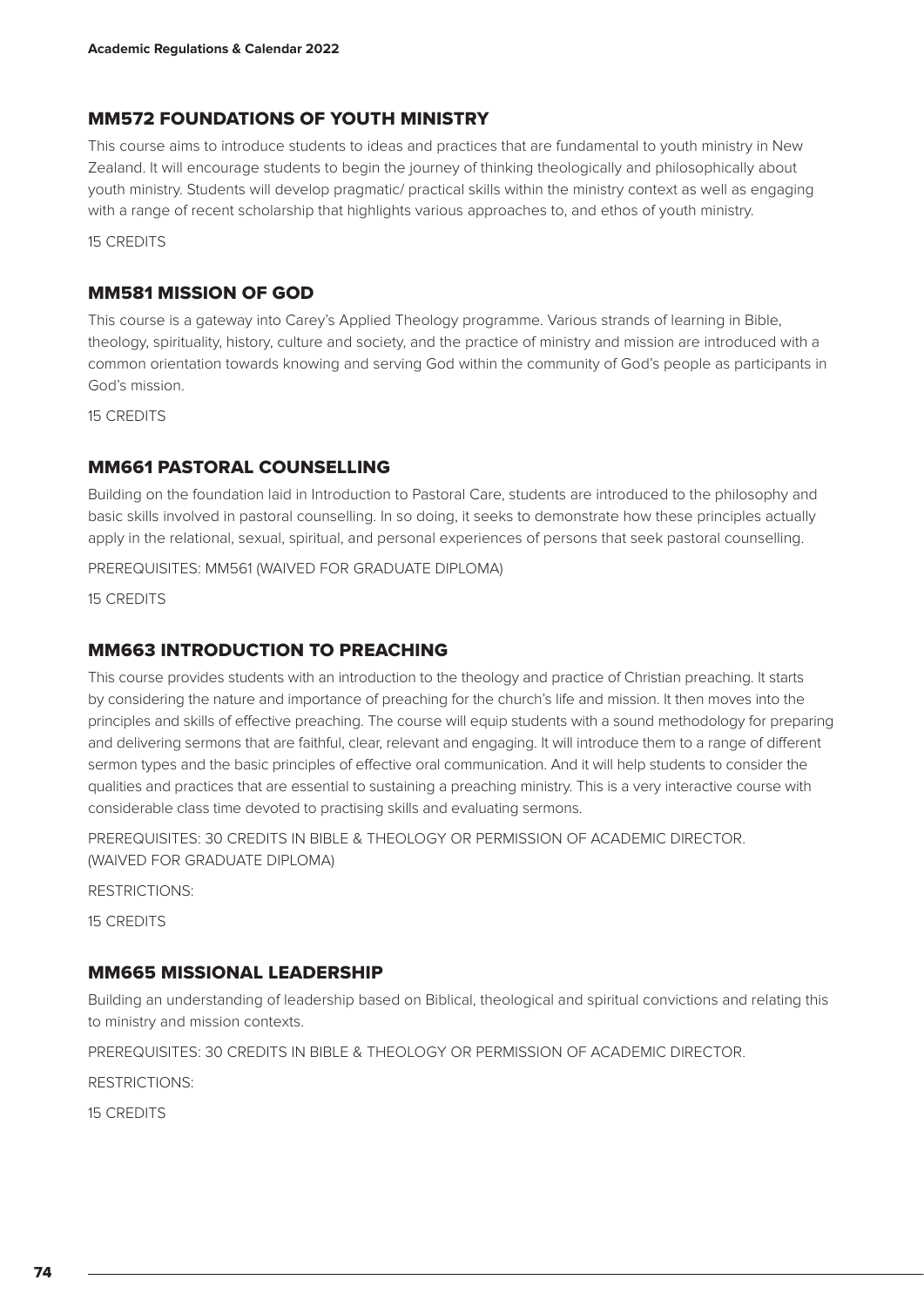#### MM668 ADOLESCENT DEVELOPMENT AND SPIRITUALITY

This course will explore the process of adolescent development and its complexities and consider how a growing sense of spirituality might be nurtured during adolescent years. Students will learn about adolescent development, including biological and sociological perspectives, as well as some difficulties within the field of adolescent research. Spiritual formation in adolescents will also be explored, including theories of formation, research on the effectiveness of current models of faith formation, and key practices that contribute to spiritual formation in young people. Discussion and evaluation of the course concepts will occur in light of the students' own faith stories and experience in congregations.

PREREQUISITES: 15 CREDITS IN MISSION AND MINISTRY. (WAIVED FOR GRADUATE DIPLOMA)

RESTRICTIONS:

15 CREDITS

#### MM669 GOSPEL & YOUTH

This course explores the nature of both the gospel and salvation through the lens of ministering to youth in New Zealand. It will also evaluate the presentation of the gospel in the context of the unique qualities of youth culture and the adolescent experience, making note of various ethnic differences in the New Zealand context. The course will help the student to think through the challenges for youth of living out the gospel in the 21st century, as well as developing ministry solutions, at both an individual and group level.

PREREQUISITES: 15 CREDITS IN MISSION AND MINISTRY. (WAIVED FOR GRADUATE DIPLOMA)

15 CREDITS

#### MM565 CHILDREN'S MINISTRY

This course examines issues surrounding children and the church. It covers areas such as child development and its relationship to faith development and integration of children into the wider church congregation.

RESTRICTION: MM772.

15 CREDITS

#### MM677 FAMILY AND NEW ZEALAND SOCIETY

All of us are part of a family of one sort or another. How do we make sense of family in today's complex world? How do social and cultural changes influence our understanding of what families should be like, including marriage, gender roles, and parenting? This course examines the family and family life in contemporary New Zealand from theological and sociological perspectives. Students will be challenged to think through the implications of such perspectives and family trends in New Zealand for church life and ministry. This course has been developed to support the needs of students engaged in ministry particularly to children, young people, and families.

#### RESTRICTION: MM777

15 CREDITS

#### MM687 CHURCH AND MISSION IN MULTICULTURAL CONTEXTS

Aotearoa New Zealand is undergoing profound demographic change. In this course we shall explore our increasingly diverse cultural contexts in the light of Christian faith, in order to develop approaches to the practice of church and mission in those contexts.

PREREQUISITES: 15 CREDITS IN BIBLE AND THEOLOGY AND 15 CREDITS IN MISSION AND MINISTRY (WAIVED FOR GRADUATE DIPLOMA)

RESTRICTIONS: MM787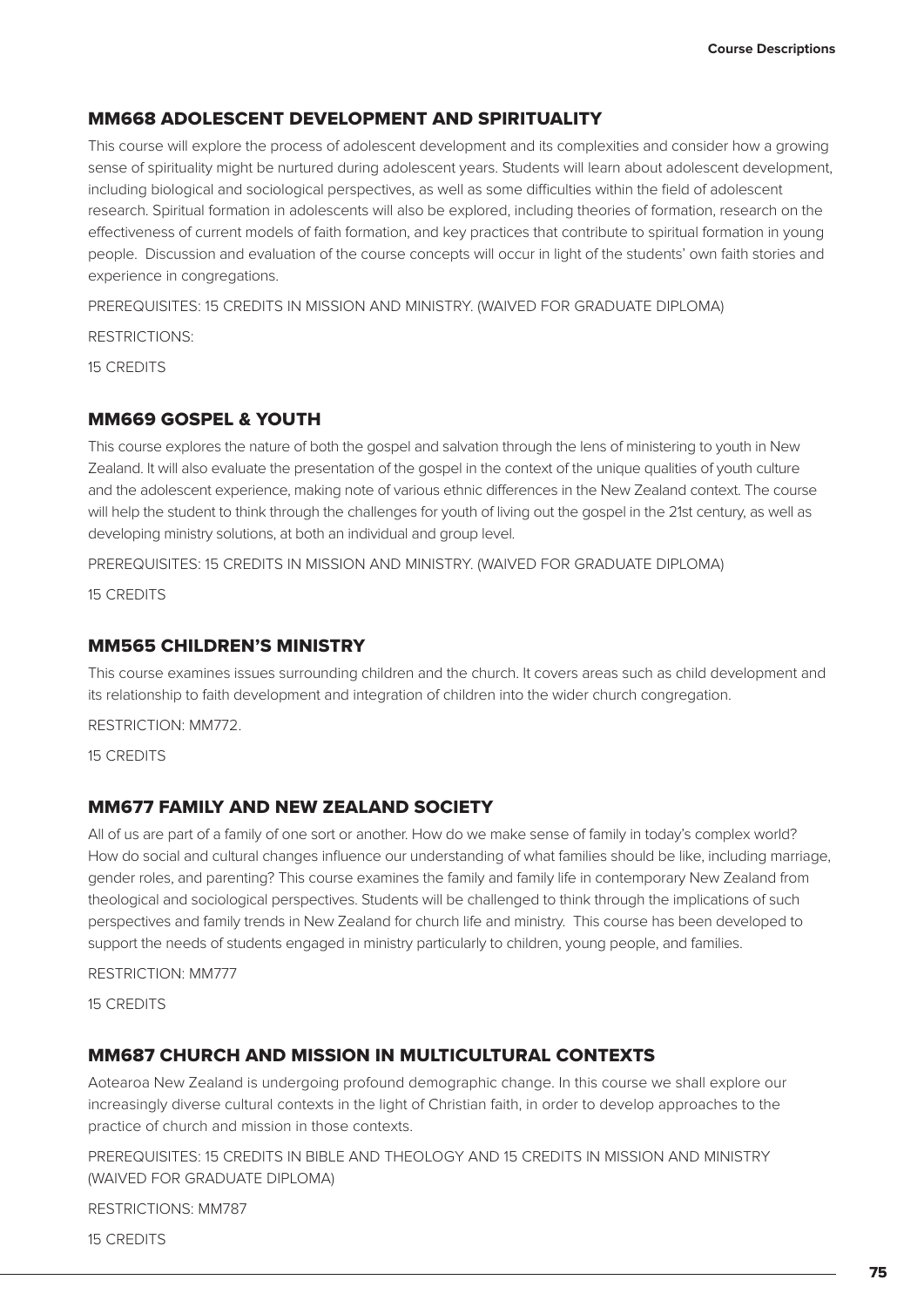#### MM688 SPECIAL TOPIC (MISSION)

This course studies a particular Mission topic. Aspects that might be explored include history, theology, method and practice of mission, and mission in particular contexts.

RESTRICTION: MM788 IF THE SAME TOPIC HAS BEEN COMPLETED.

15 CREDITS

#### MM694 POVERTY, TRANSFORMATION AND THE GOSPEL

This course considers the challenges that issues of poverty and injustice pose to Christian faith and action, Current development theories and practice will be introduced and considered in relation to Biblical and theological perspectives on such themes as the gospel, the kingdom and the mission of God. The course will resource participants to evaluate various development approaches and construct proposals for Christian practice in Aotearoa and overseas.

PREREQUISITES: 30 CREDITS IN BIBLE & THEOLOGY OR PERMISSION OF ACADEMIC DIRECTOR. (WAIVED FOR GRADUATE DIPLOMA)

RESTRICTION: MM794

15 CREDITS

#### MM695 SPECIAL TOPIC (MINISTRY)

This course studies a particular aspect of Ministry. Aspects may include historical background, ideas, practice, and the implication and application for today.

RESTRICTIONS: MM795

15 CREDITS

#### MM768 ADOLESCENT DEVELOPMENT AND SPIRITUALITY

This course will explore the process of adolescent development and its complexities and consider how a growing sense of spirituality might be nurtured during adolescent years. Students will learn about adolescent development, including biological and sociological perspectives, as well as some difficulties within the field of adolescent research. Spiritual formation in adolescents will also be explored, including theories of formation, research on the effectiveness of current models of faith formation, and key practices that contribute to spiritual formation in young people. Discussion and evaluation of the course concepts will occur in light of the students' own faith stories and experience in congregations.

PREREQUISITES: 30 CREDITS IN MISSION AND MINISTRY. (WAIVED FOR GRADUATE DIPLOMA)

RESTRICTIONS:MM668

15 CREDITS

#### MM769 GOSPEL AND YOUTH

This course explores the nature of both the gospel and salvation through the lens of ministering to youth in New Zealand. It will also evaluate the presentation of the gospel in the context of the unique qualities of youth culture and the adolescent experience, making note of various ethnic differences in the New Zealand context. The course will help the student to think through the challenges for youth of living out the gospel in the 21st century, as well as developing ministry solutions, at both an individual and group level.

PREREQUISITES: 30 CREDITS IN MISSION AND MINISTRY. (WAIVED FOR GRADUATE DIPLOMA)

RESTRICTIONS:MM669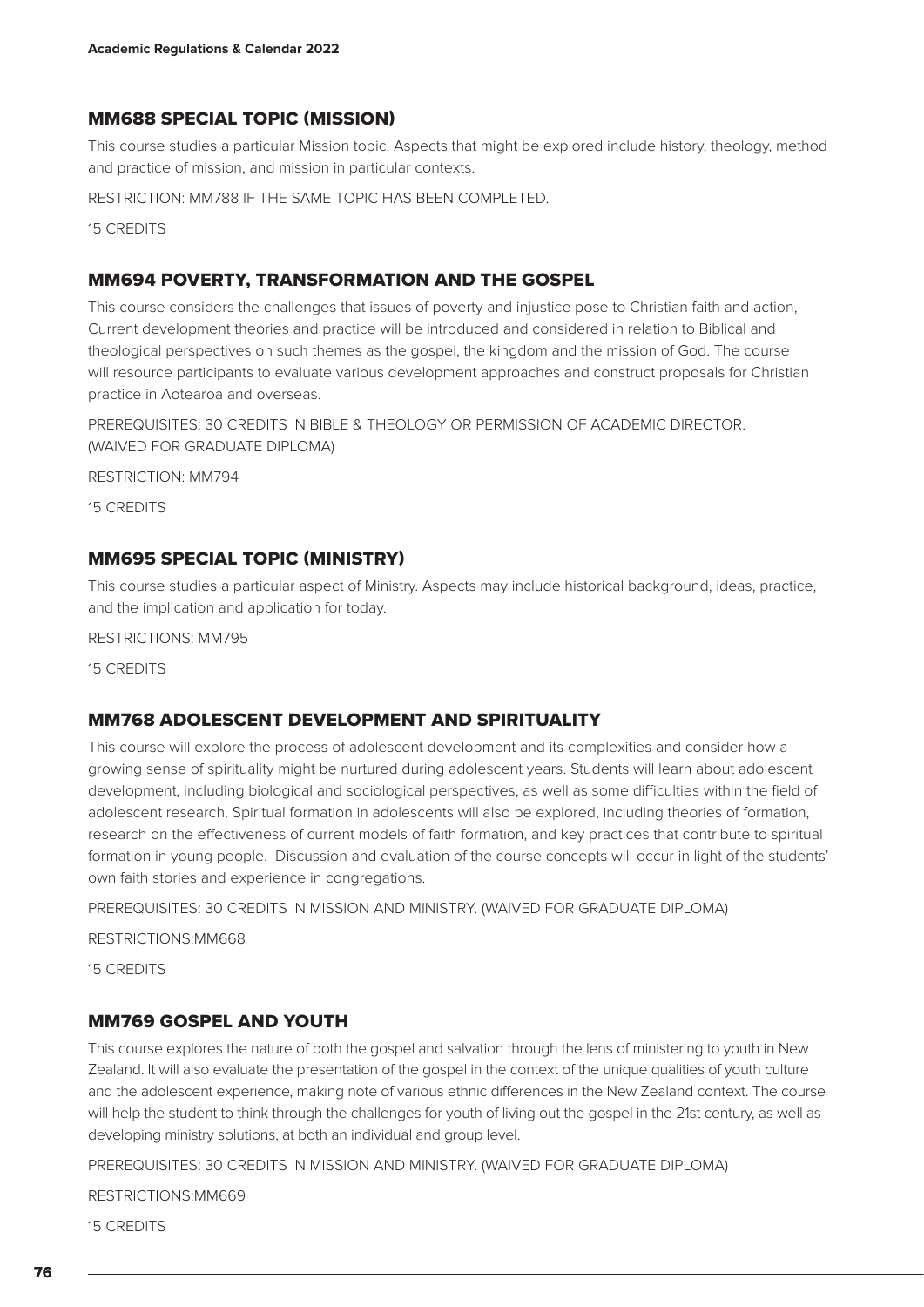#### MM777 FAMILY AND NEW ZEALAND SOCIETY

All of us are part of a family of one sort or another. How do we make sense of family in today's complex world? How do social and cultural changes influence our understanding of what families should be like, including marriage, gender roles, and parenting? This course examines the family and family life in contemporary New Zealand from theological and sociological perspectives. Students will be challenged to think through the implications of such perspectives and family trends in New Zealand for church life and ministry. This course has been developed to support the needs of students engaged in ministry particularly to children, young people, and families.

RESTRICTION: MM677

15 CREDITS

#### MM787 CHURCH AND MISSION IN MULTICULTURAL CONTEXTS

Aotearoa New Zealand is undergoing profound demographic change. In this course we shall explore our increasingly diverse cultural contexts in the light of Christian faith, in order to develop approaches to the practice of church and mission in those contexts.

PREREQUISITE: 30 CREDITS IN BIBLE AND THEOLOGY AND 30 CREDITS IN MISSION AND MINISTRY (WAIVED FOR GRADUATE DIPLOMA)

RESTRICTION: MM687

15 CREDITS

#### MM788 SPECIAL TOPIC IN MISSION

This course studies a particular Mission topic. Aspects that might be explored include history, theology, method and practice of mission, and mission in particular contexts.

PREREQUISITE: 30 CREDITS IN BIBLE AND THEOLOGY AND 30 CREDITS IN MISSION AND MINISTRY (WAIVED FOR GRADUATE DIPLOMA)

RESTRICTION: MM688 IF THE SAME TOPIC HAS BEEN COMPLETED.

15 CREDITS

#### MM790 RESEARCH ESSAY

This course provides opportunity for advanced level students to undertake guided research. Enrolment must be approved by the Academic Director and will also require the support of a supervisor able and willing to supervise the research. (There is therefore no guarantee that a student will necessarily be given the opportunity to undertake a proposed research essay.)

An intending student will:

- Approach the Academic Director initially for preliminary discussion, with an outline of the proposed research so that a potential supervisor can be identified
- Follow the read Guidelines for Students Enrolling in a Level 7 Research Course
- Work with the potential supervisor to develop a formal written proposal to be submitted in writing to the Academic Director using the appropriate form three weeks prior to the final returning-student enrolment date for the subsequent semester. No proposal will be approved without the support of a supervisor.

PREREQUISITES: LEVEL 7 STUDIES IN THE DISCIPLINE IN WHICH THE RESEARCH ESSAY FALLS AND A GRADE AVERAGE OF AT LEAST "B" IN LEVEL 6 AND 7 COURSES TO DATE, OR SPECIAL PERMISSION FROM THE ACADEMIC DIRECTOR.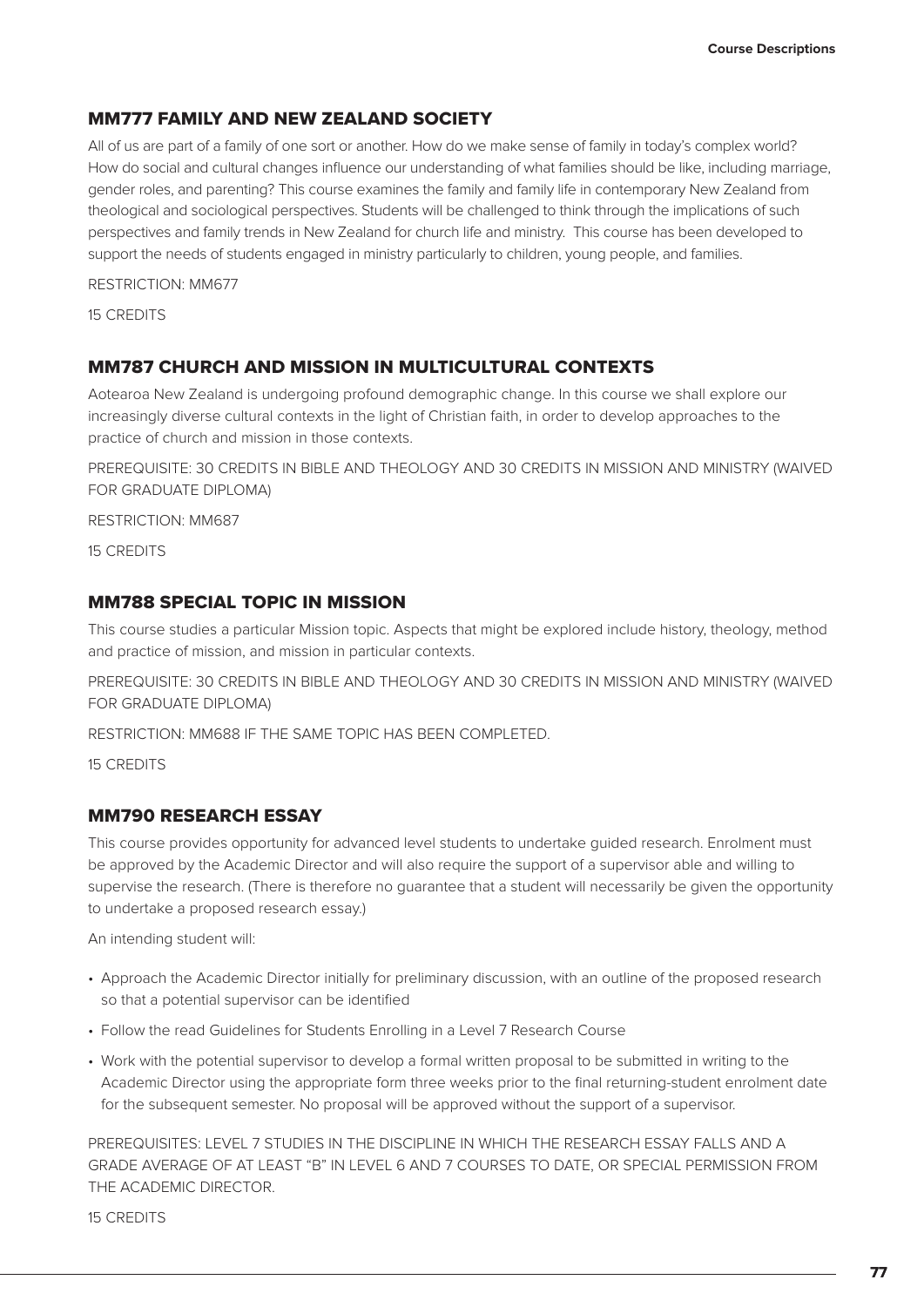#### MM794 POVERTY, TRANSFORMATION AND THE GOSPEL

This course considers the challenges that issues of poverty and injustice pose to Christian faith and action, Current development theories and practice will be introduced and considered in relation to Biblical and theological perspectives on such themes as the gospel, the kingdom and the mission of God. The course will resource participants to evaluate various development approaches and construct proposals for Christian practice in Aotearoa and overseas.

PREREQUISITES: 30 CREDITS IN BIBLE & THEOLOGY AT LEVEL 6 OR ABOVE.

RESTRICTION: MM694

15 CREDITS

#### MM795 SPECIAL TOPIC (MINISTRY)

This course studies a particular aspect of Ministry. Aspects may include historical background, ideas, practice, and the implication and application for today.

PREREQUISITES: 30 CREDITS IN MISSION AND MINISTRY

RESTRICTIONS:MM695 IF SAME TOPIC

15 CREDITS

#### MS510 TE AO MĀORI

This course introduces the student to the Māori world, explaining the concept, and use, of whakapapa in relation to Māori Christian spirituality and history. It also covers the historical impact of the Treaty of Waitangi and its place in church and the wider NZ society today.

15 CREDITS

#### MS605 CHRISTIAN SPIRITUALITY

This course explores Christian Spirituality—how to live out the Christian faith—from a biblical, theological, and historical perspective. It introduces students to the major traditions and classic writings within Christian spirituality and engages with a selection of the most pressing issues in contemporary spirituality and ministry. This is a very practical course. Students will discover, practise and discuss a range of spiritual disciplines that will nurture their spiritual growth and sustain their witness and ministry.

RESTRICTION: MS500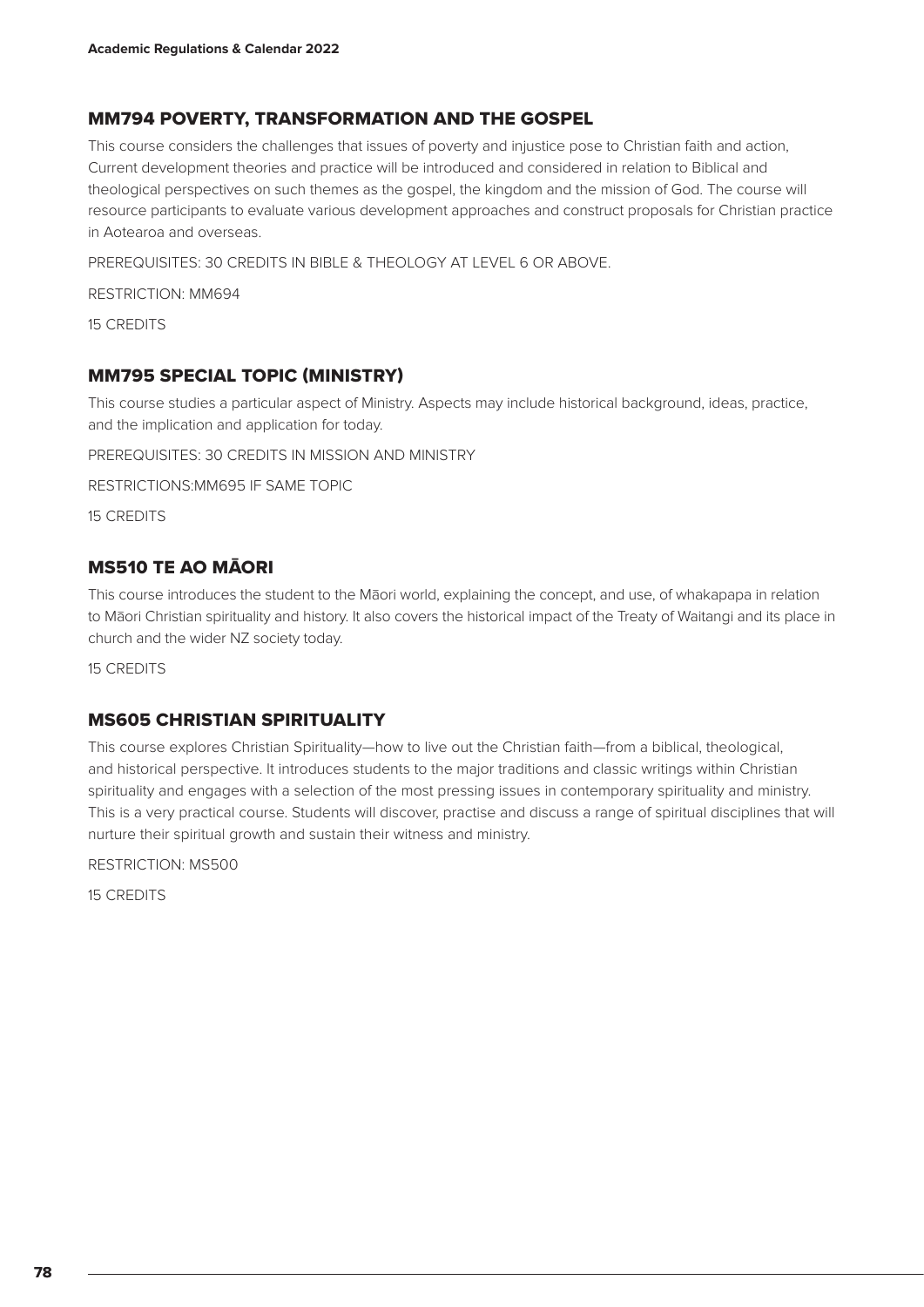#### MS705 CHRISTIAN SPIRITUALITY

This course explores Christian Spirituality— how to live out the Christian faith— from a biblical, theological, and historical perspective. It introduces students to the major traditions and classic writings within Christian spirituality and engages with a selection of the most pressing issues in contemporary spirituality and ministry. This is a very practical course. Students will discover, practise and discuss a range of spiritual disciplines that will nurture their spiritual growth and sustain their witness and ministry.

RESTRICTION: MS500 & MS605

15 CREDITS

#### MI700 INTEGRATIVE PROJECT

The Integrative Project, typically undertaken in the final year of the Bachelor of Applied Theology programme, is an opportunity for students to draw on their learning across the Applied Theology curriculum in order to resource understanding and faithful action in relation to an issue at the intersection of their faith, context and practice. Utilizing the integrative framework of Word, World and Work participants will make use of a range of sources of knowledge and approaches to understanding, bringing their faith, contexts and examples of practice into conversation with each other. Having considered the topic and questions that arise in relation to it from within each of those areas, students will develop a faithful Christian response to the issue (in one of a number of possible forms) that demonstrates attentiveness to faith, context and practice.

PREREQUISITES: MB630

RESTRICTION: ONLY AVAILABLE TO BAPPTHEOL STUDENTS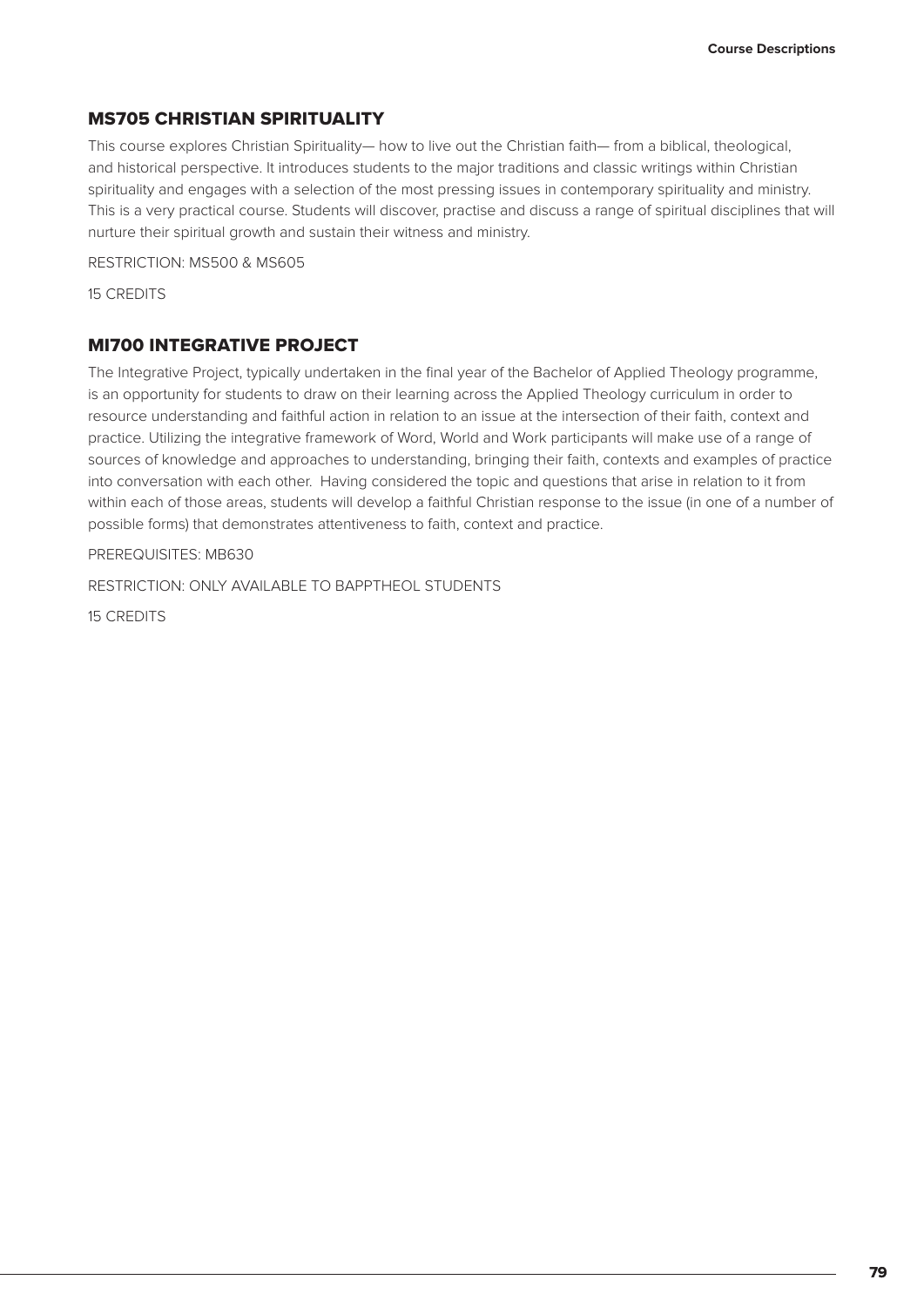# Postgraduate Courses

#### MA801 RESEARCH METHODS IN APPLIED THEOLOGY

This course is designed to support postgraduate students in developing a research project in Applied Theology, and to assist them in defining their mode of enquiry. The first part of the course focuses on students identifying a research programme using their own professional, voluntary, or pastoral practice, as the foundation. The second part looks at a range of theoretical perspectives on research generally, as well as perspectives specific to their own research project. The third part of the course moves onto specific operational aspects of the research process. From this grounding in research issues and techniques students will plan a research topic through to the credit of designing a research instrument. This does not commit students to that topic in their ongoing studies. However it does place them in a good position to move into their thesis work.

Throughout this course students are exposed to structures that provide both practical and spiritual support for the researcher. In light of this students will develop their own supportive research environment.

30 CREDITS

#### MA803 OLD TESTAMENT NARRATIVE

The aim of the course is to study of the content and working of Old Testament narrative, and the hermeneutical and theological issues raised by narrative approaches to the Old Testament. This is illustrated by the study of selected Old Testament narrative texts. The goal of this study is to enrich and sharpen preaching of narrative form and give such preaching a solid foundation in understanding of narrative techniques and features.

30 CREDITS

#### MA804 INTERCULTURAL BIBLE READING

The aim of the course is to explore issues of socially located Biblical hermeneutics and intercultural understanding within Christian communities, and develop skills of intercultural competence. Students will first acquire a working knowledge of the relatively new field of vernacular and intercultural hermeneutics through critical interaction with J.H. De Wit, et al. (eds.), Through the Eyes of Another: Intercultural Reading of the Bible (Elkhart, Ind.: Institute of Mennonite Studies, 2004). The research team will then design a specific local intercultural Bible reading experiment. Suitable participating groups will be identified and allocated to team members, who will conduct the experiment and report the results. The team will then analyse this data and consider implications of the findings from a range of perspectives such as Biblical interpretation, intercultural hermeneutics, and various aspects of Practical and Applied Theology.

30 CREDITS

#### MA805 INNER HEALING

This course offers a theological and psychological study of the theory, practice, and implications of Christian inner healing. It is founded on the belief that Jesus liberates persons from a broad range of psychological, emotional, relational, and spiritual wounds. The course is designed to ground students in the theory of Christian inner healing, as well as deepen the understanding of those already involved in this important ministry.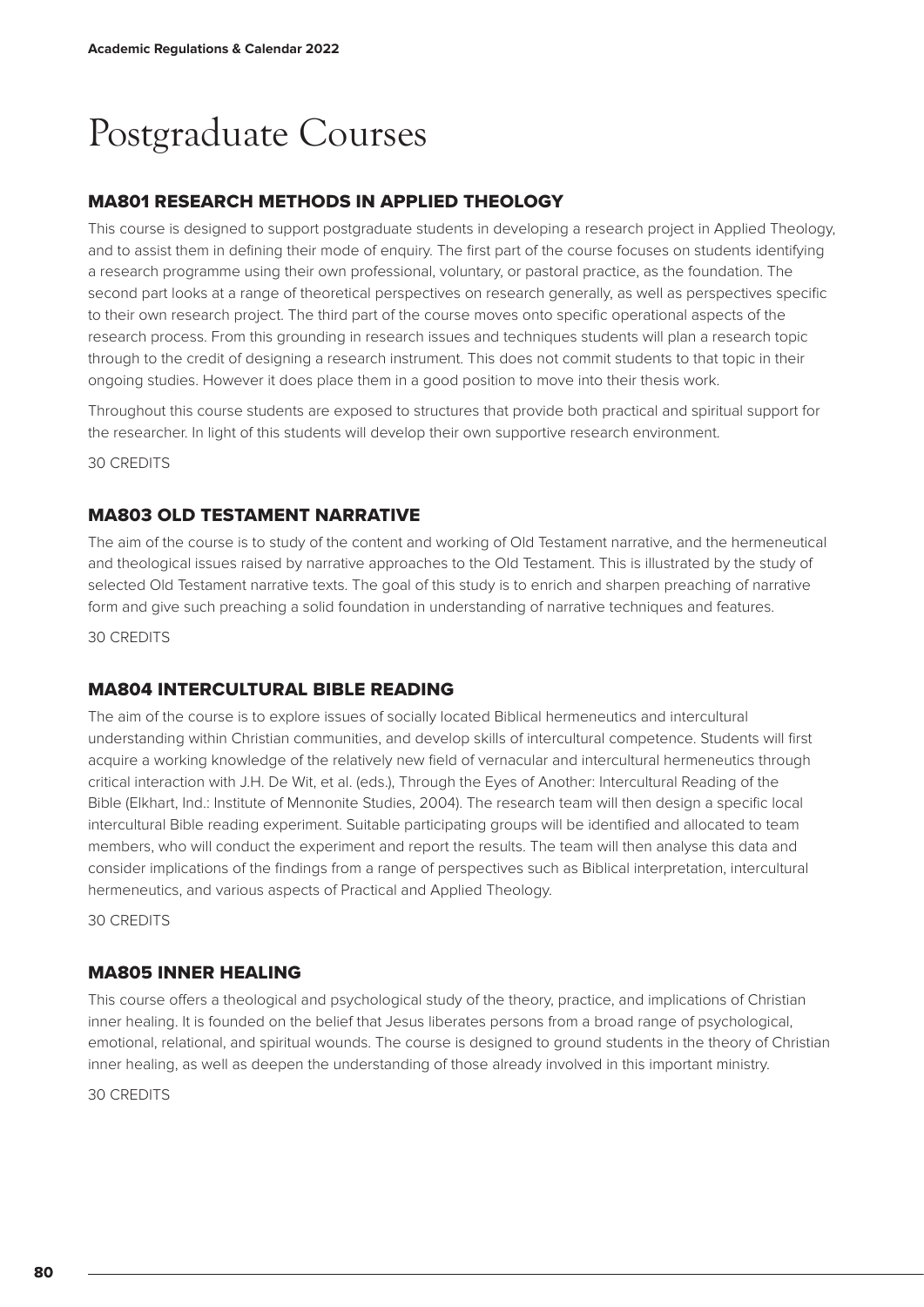#### MA806 INTEGRATIVE THEOLOGY: STUDYING GOD, GOSPEL AND COMMUNITIES

This course examines the intersection of theology and lived experiences of the gospel in cultural contexts. It invites interdisciplinary theological study at the intersection of theology and the social sciences, that integrates theology with critical cultural studies for the church's faithful embodiment and performance of the gospel. Students will explore historic and/or contemporary embodiments of the gospel in ecclesial communities and theologically reflect on such practices as faithfulness, justice, reconciliation and love. Students will be exposed to a range of methods in interdisciplinary theology and social scientific enquiry, including ethnography, that will lead to critical and contextual accounts of integrative theology and its expressions in ecclesial communities.

30 CREDITS

#### MA809 DEVELOPMENT IN PREACHING

This course is designed to assist those with a preaching ministry to face the challenges presented by the varieties of text (the biblical genre) and context (their contemporary audience) which they encounter. It will expose students to a range of issues concerning the history and theology of preaching, while also developing their awareness of the structural possibilities in preaching and their understanding of the contemporary challenges to the practice of preaching. The aim of the course is to enable students to prepare and preach sermons that are faithful to the Scripture, sensitive to the culture, and relevant to the audience.

30 CREDITS

#### MA810 SPECIAL TOPIC

This course studies a particular topic at an advanced level and is often taught by an international expert in Theology or Biblical Studies. Aspects may include historical background, ideas, practice, and the implication and application for today.

30 CREDITS

#### MA812 LEADERSHIP: DIVINE AND HUMAN

This course considers the life and written work of Dietrich Bonhoeffer who has been variously described as theologian, pastor, pastor-theologian, writer, activist, pacifist and martyr. In the face of such diversity we attend to the continuities in Bonhoeffer's thought and practice. More specifically, this course will posit a personal quest undertaken by Bonhoeffer to understand the plight of ego and power and their solution in the notion of discipleship and freedom.

Further, this Course brings Dietrich Bonhoeffer into conversation with Bill Hybels, the former pastor and leader of Willow Creek. Willow Creek proves to be a valuable case study in which issues of ego and power surface. It is important to understand them rightly and posit how Bonhoeffer's thought and practice provides a needed corrective.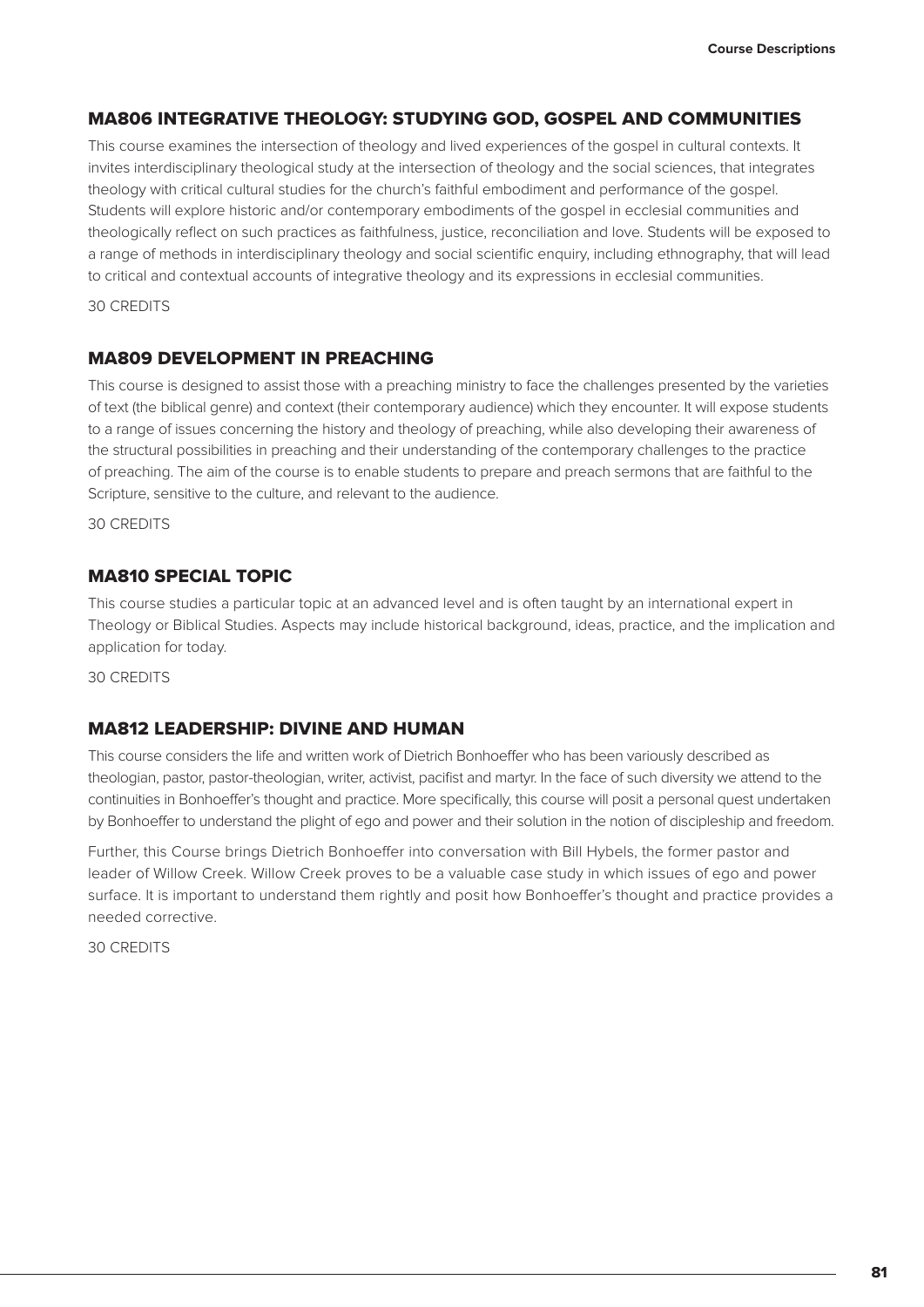#### MA815 ISAIAH: BIBLICAL AND MISSIONAL READINGS

This course examines Isaiah's Messianic passages and God's mission in the Isaianic New Exodus in the Old and New Testaments, and our participation in that mission. Students explore the meanings of Isaiah's Messianic and New Exodus passages in the Old Testament and their intertextual interpretations in the New Testament in order to understand and participate in God's missional purposes in their own contexts. The course progresses in two parts. Firstly, it introduces students to the theological interpretation of Isaiah and God's missional purposes in the Messianic and New Exodus passages in their historical contexts. Secondly, it introduces students to missional readings of the New Testament's intertextual interpretations of the Isaianic New Exodus. This course will also assist students to engage in close, contextual, missionally sensitive readings of their own situations in light of, and in conversation with, the Isaianic New Exodus.

30 CREDITS

#### MA821 RESEARCH ESSAY

The Research Essay provides students with an opportunity to undertake an in-depth study of a topic or issue in Applied Theology under the guidance of a supervisor. The topic will normally be in an area that the student wishes to explore but is outside the scope of available courses in the academic programme. The student will acquire specialist knowledge of a specific field of Applied Theological study and develop skills in research, the evaluation of evidence and the articulation of ideas.

The Research Essay is a maximum length of 12,000 words including footnotes and excluding bibliography.

30 CREDITS

#### MA823 SPECIAL TOPIC: HUMAN FLOURISHING

God epitomizes the flourishing life within Godself. Further, God creates the cosmos out of the sheer abundance of God's goodness and plenitude, not because God needs to create, but in some sense, God wants to create. In creating, God orders the creation toward its full flourishing. This course will focus especially on human flourishing, assuming this is what God intends for humankind. In order to inform what is meant by flourishing, we will look at biblical and theological perspectives on the flourishing life. While these are critical sources for understanding God's intentions, we also have other resources that can complement them. Specifically, this course will look at cognitive science of religion, social psychology, and positive psychology. We will look at approaches to integrating these disciplines and the ways each discipline can enrich the others, especially when applied to specific questions and concerns from human experience.

30 CREDITS

#### MA824 SPECIAL TOPIC (MINISTRY)

This course studies a particular aspect of Ministry. Aspects may include historical background, ideas, practice, and the implication and application for today.

30 CREDITS

#### MA825 SPECIAL TOPIC (MISSIONS)

This course studies a particular Mission topic. Aspects that might be explored include history, theology, method and practice of mission, and mission in particular contexts.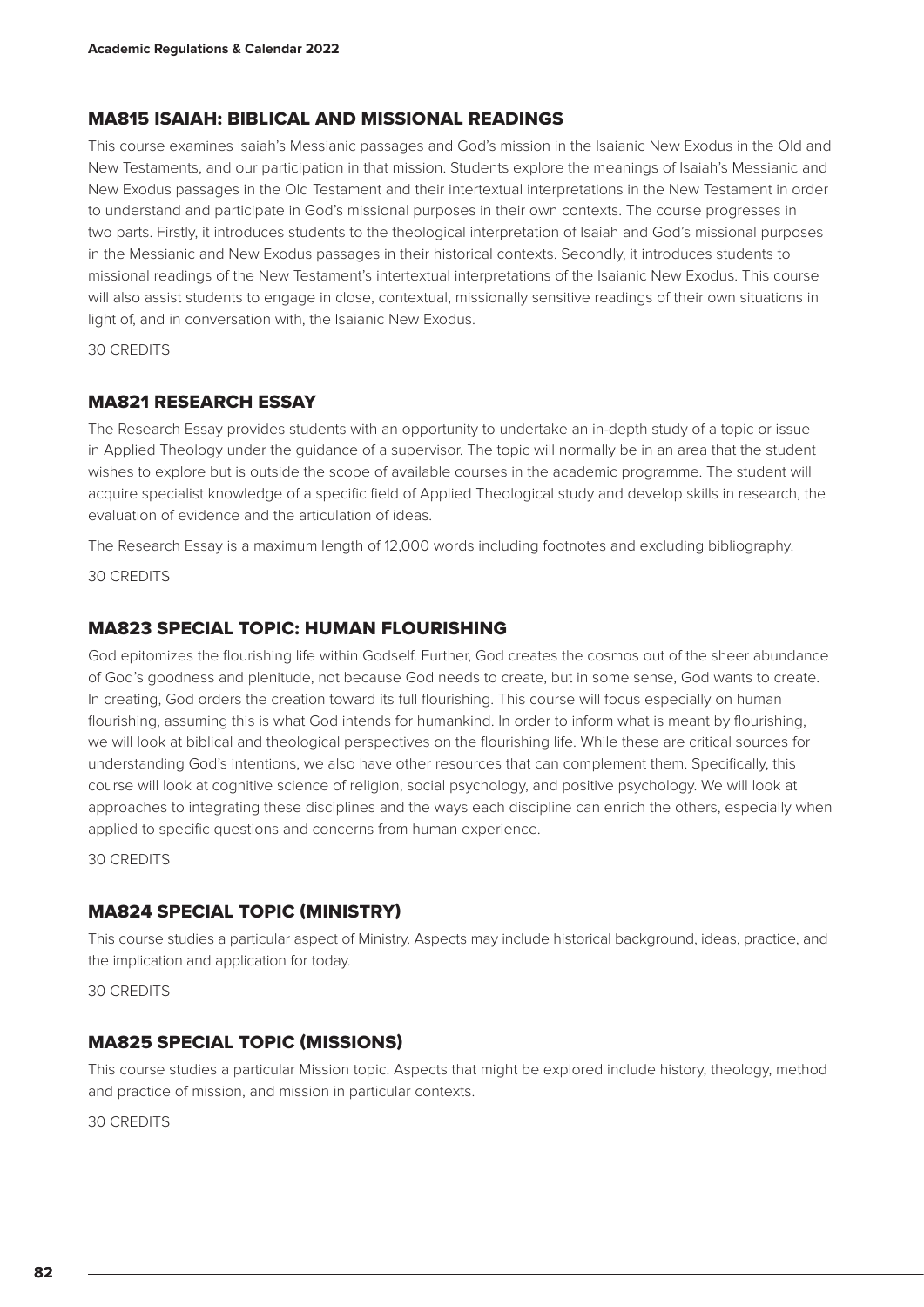#### MA826 KINGDOM ECONOMICS

The full impact of COVID-19 upon global and local economies is not yet known, but we do know it will have a significant financial impact upon churches, organisations and nations. This course will provide a rigorous exploration of Old and New Testament biblical texts that address theological economics, and explore a selection of contemporary economic theories, in order to shape our imaginations for economic decisionmaking. We will also sit at the table with Christian leaders and entrepreneurs to learn from those who lead creatively and courageously. The aim is to resource you and your church to form creative and courageous responses to the current crisis.

30 CREDITS

#### MA827 THEOLOGY, RACE AND CHURCH

The rise of the #blacklivesmatter movement and protests about racism around the world raise important issues for theology and the church, not least because of the church's entanglement in the construction of the modern racial condition. This course examines historical and contemporary misappropriations of theology in the development of current racial issues, and explores the biblical and theological possibilities for a gospel-centred account of the church's anti-racial witness to God's kingdom. The aim is to understand contemporary global and national issues, and examine possibilities for the church's faithful witness to God in the face of racism.

30 CREDITS

#### MA828 DISCIPLESHIP AND GOSPEL TRANSFORMATION

It is often said that if you get the gospel wrong, you get everything wrong. In conversation with N.T. Wright we will ask: What, then, is the gospel? Likewise, in conversation with Dietrich Bonhoeffer we will be asking: What are the measures of discipleship? And in conversation with John Wesley we will ask: How then can we design churches to produce people who embody kingdom holiness, where holiness is in part love of neighbour and neighbourhood? The aim is to retool Christian leaders, churches and their wider communities for the revolution that Jesus began.

30 CREDITS

#### MA829 PUBLIC THEOLOGY AND THE CHURCH

Public theology is "the church reflectively engaging with those within and outside its institutions on issues of common interest and for the common good" (Day and Kim). This course explores the church's biblical, theological, and historical resources for the task of public theology and public witness to the gospel. We will critically examine models of public theology and a range of cases studies that will equip us to engage theologically with contemporary issues in society. Students will examine current social issues such as climate change, extremism and terrorism, sexual abuse, racism, modern slavery, and COVID-19 and produce theological responses that serve the church and the public good.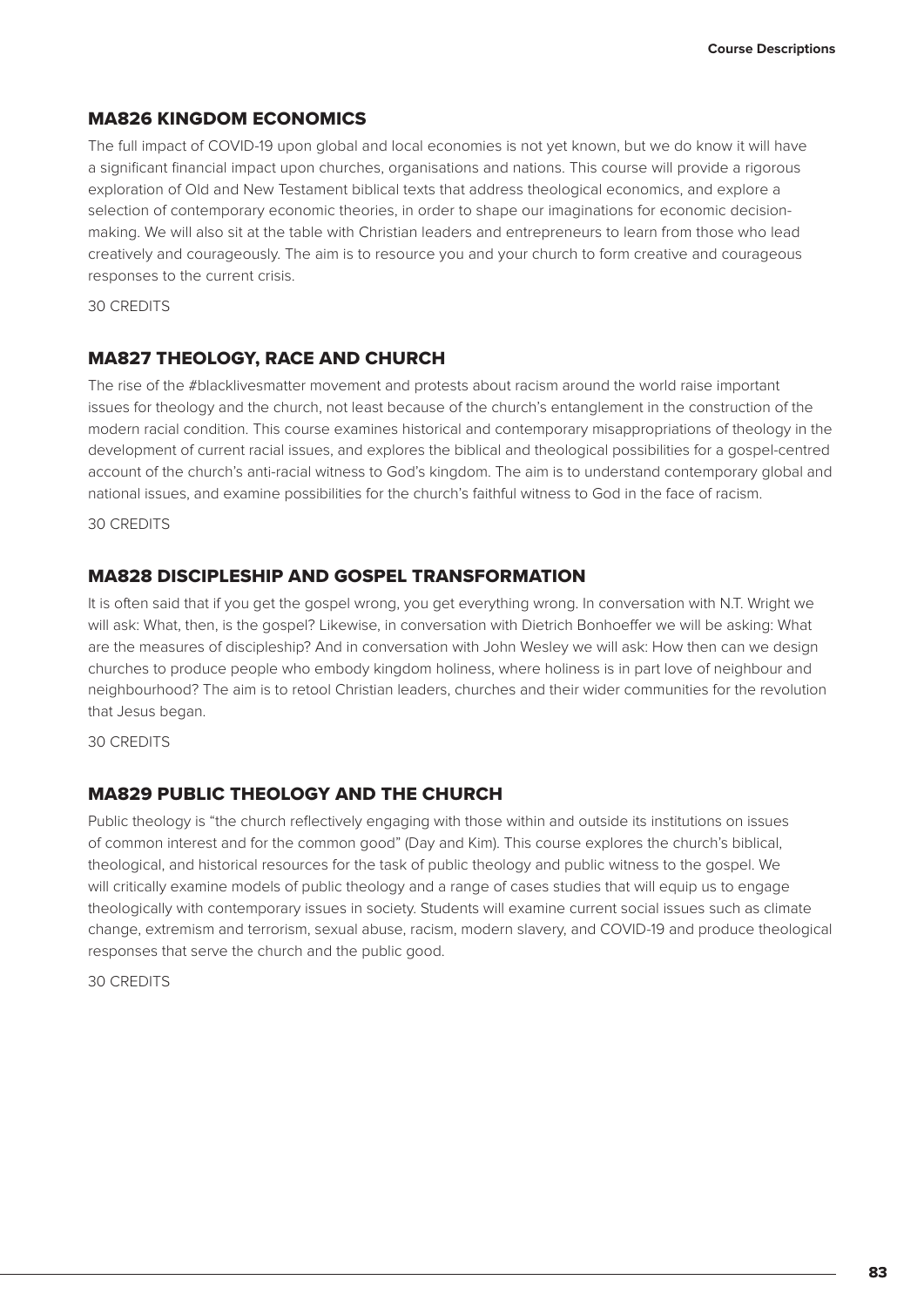#### THESIS (90 CREDITS)

The thesis is a scholarly piece of written work that reports on the findings of theoretical, practical, or empirical investigation into a defined area of applied theology conducted by the student under supervision. Undertaking a thesis provides students with an opportunity to do original in-depth research at Masters level. Students will engage in a supervised investigation of a topic of their interest. Students are expected to be self-directed in their studies and to produce an account of their research which equates to internationally recognized standards.

PREREQUISITES: A STUDENT MUST HAVE ACHIEVED AN AVERAGE OF A B GRADE OVER THREE COURSES IN THE POSTGRADUATE DIPLOMA IN THEOLOGY, OR EQUIVALENT, INCLUDING MA801 RESEARCH METHODS IN APPLIED THEOLOGY.

NOTE: CANDIDATES ACCEPTED INTO THE 90 CREDIT THESIS MUST ENROL IN MA903, MA904 AND MA905. 90 CREDITS

#### THESIS (120 CREDITS)

The thesis is a scholarly piece of written work that reports on the findings of theoretical, practical, or empirical investigation into a defined area of applied theology conducted by the student under supervision. Undertaking a thesis provides students with an opportunity to do original in-depth research at Masters level. Students will engage in a supervised investigation of a topic of their interest. Students are expected to be self-directed in their studies and to produce an account of their research which equates to internationally recognized standards.

PREREQUISITES: A STUDENT MUST HAVE ACHIEVED AN AVERAGE OF A B GRADE OVER THREE COURSES IN THE POSTGRADUATE DIPLOMA IN THEOLOGY, OR EQUIVALENT, INCLUDING MA801 RESEARCH METHODS IN APPLIED THEOLOGY.

NOTE: CANDIDATES ACCEPTED INTO THE 120 CREDIT THESIS MUST ENROL IN MA903, MA904, MA905 AND MA906.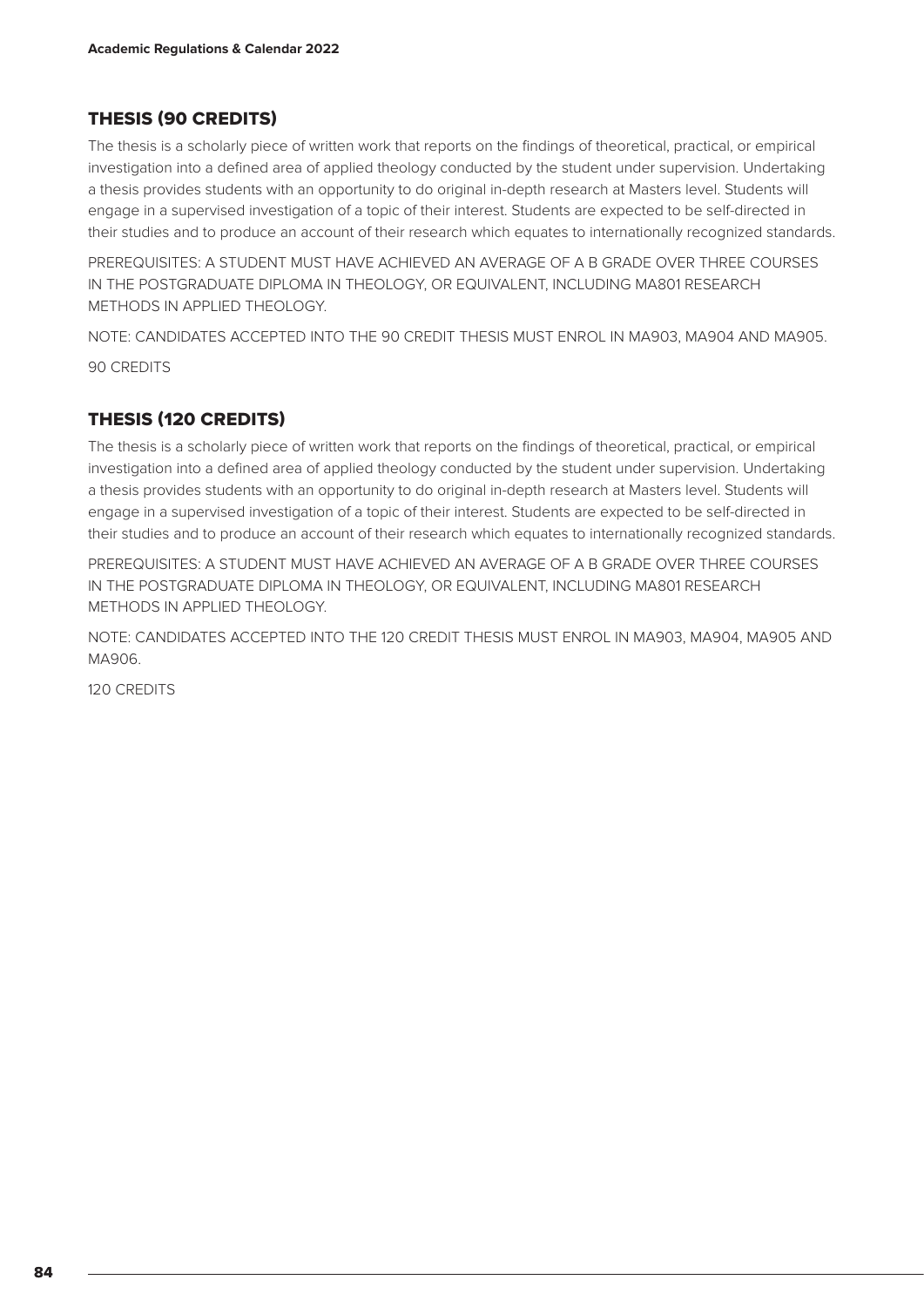### Undergraduate and Postgraduate Special Topics 2022

#### MM6/795 SPECIAL TOPIC (MINISTRY): REACHING YOUR COMMUNITY

This course will help students to explore reaching their community through both good news and good works. Essentially it is a course in practical theology; however, students will engage with dimensions of sociology, missiology and theology to examine topics as varied as place-sharing, the art of neighbouring, community development and justice making, establishing social and community ministries and becoming an 'Alongsider'.

The Course will employ an integrative approach, combining features of NZ society & culture, Christian social work and urban mission. A special feature of this course will be the giving of specific tools for on-the-ground neighbourhood practice and mission. Secondly, daily and weekly reflective exercises will be undertaken to assist in capturing what has been done in the block course.

15 CREDITS

#### MA823 SPECIAL TOPIC (THEOLOGY): HUMAN FLOURISHING

God epitomizes the flourishing life within Godself. Further, God creates the cosmos out of the sheer abundance of God's goodness and plenitude, not because God needs to create, but in some sense, God wants to create. In creating, God orders the creation toward its full flourishing. This course will focus especially on human flourishing, assuming this is what God intends for humankind. In order to inform what is meant by flourishing, we will look at biblical and theological perspectives on the flourishing life. While these are critical sources for understanding God's intentions, we also have other resources that can complement them. Specifically, this course will look at cognitive science of religion, social psychology, and positive psychology. We will look at approaches to integrating these disciplines and the ways each discipline can enrich the others, especially when applied to specific questions and concerns from human experience.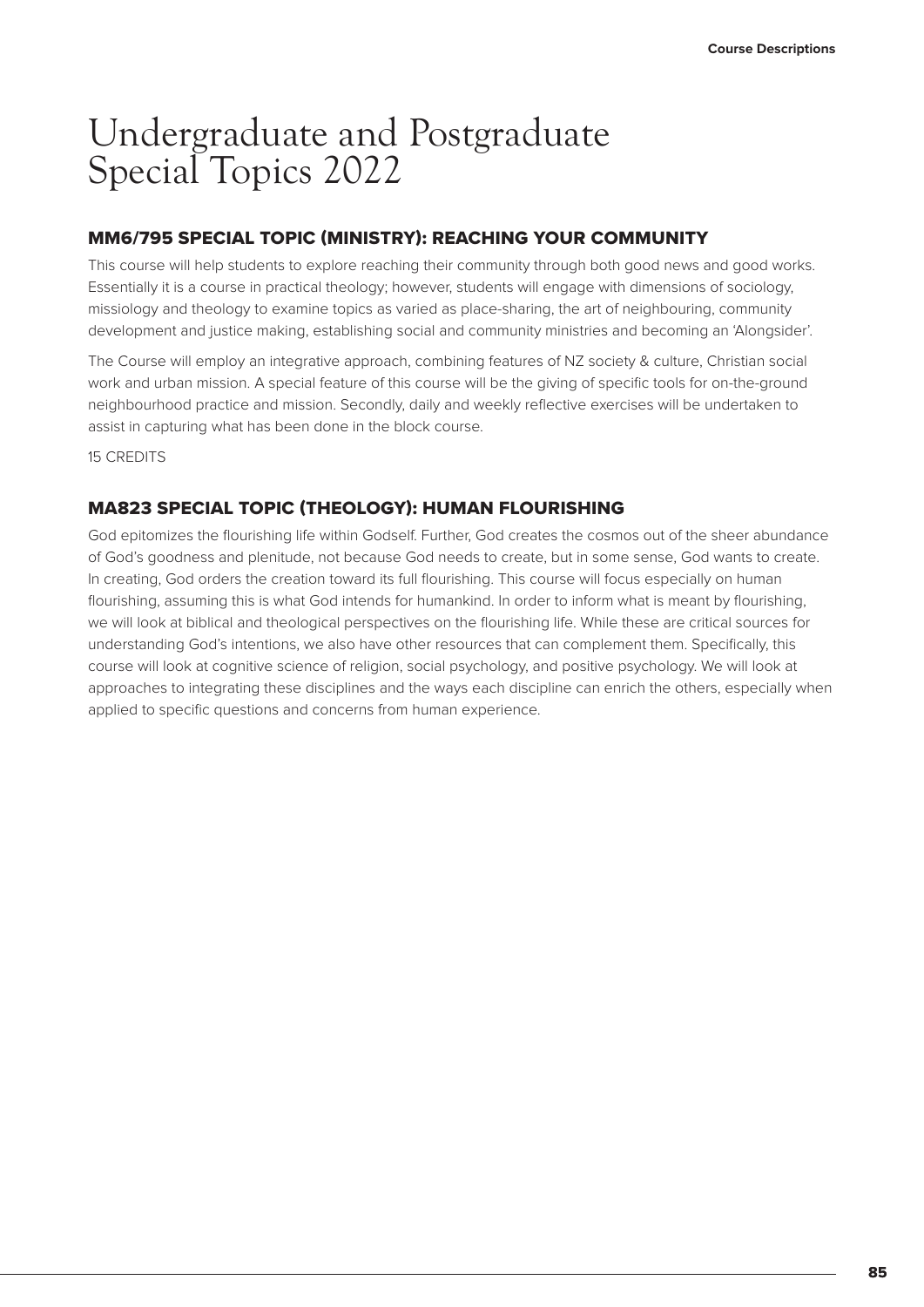# Library

Carey offers staff and students access to the Library and its services for the duration of their study.

The Library is named after J. Ayson Clifford who was the college principle from 1961-1973. Today the library catalogue consists of over thirty-nine-thousand items. This collection is complemented by a growing number of online resources, periodicals, and Baptist resources. From electronic books to rare items the Ayson Clifford Library provides extensive resources used by students and staff.

The Library homepage, www.carey.ac.nz/library, is the gateway to information and resources for study and research at Carey.

## Library Facilities

#### STUDY SPACES

The Library has study spaces that accommodate groups and individuals as well as providing some private rooms for more focused study and as a place where peer discussion can occur.

#### PHOTOCOPIERS & COMPUTERS

Photocopiers are also available to students and are operated via a photocopy card which students purchase, then add money to for photocopying as required. Photocopying can be done in either black and white or colour. See Fees Regulations and Schedule for more information regarding charges.

A number of computers and laptops are also available to students for study related purposes; see the Student Conduct Policy, and the Privacy & Data Collection Policy, for more information.

#### WI-FI

Wi-fi is available in the library and on campus. Please ask the librarians for the password.

### Library Services

#### TUHURATANGA & THE LIBRARY CATALOGUE

Accessed through the Library homepage, Tuhuratanga is a search engine which delivers high quality ebooks, journal articles, and theses.

The Library catalogue is used to locate items that are held in the Library.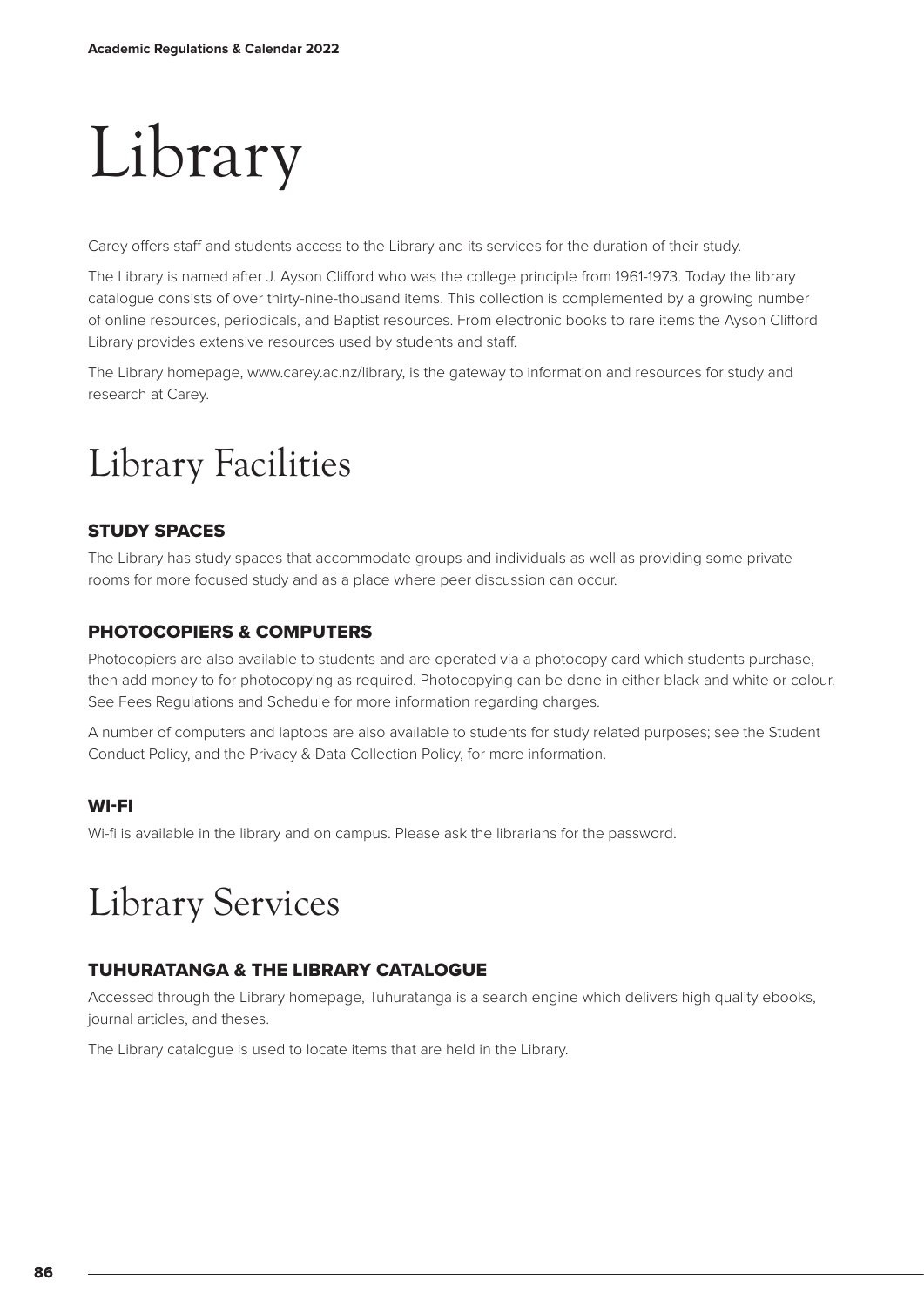#### BORROWING PROCEDURES & LOAN PERIODS

On-campus students should present their ID cards at the Library front desk in order to borrow items.

General collection books may be borrowed for up to twenty-eight days, though a shorter period may apply if the book is in high demand or has been recalled. Chinese collection books may be borrowed for up to fourteen days.

Items described on the Library catalogue as Reference or Closed Reserve are not available for loan.

There can be exceptions to loan periods; for more information please refer to the Library homepage, www. carey.ac.nz/library.

In addition to loan periods there is a limitation on the number of items each student can borrow at any given time.

Undergraduate students may borrow up to fifteen books from the main collection.

Postgraduate students may borrow up to fifty books from the main collection.

Please note that fines may be charged for recalled items that are not returned by the required date.

#### RENEWAL REQUESTS & RECALLS

Students can renew books online through the Library homepage. Books may only be renewed twice and renewal of a book is subject to demand for that book.

Books which have been reserved or recalled are not available for renewal.

If a student requires a book which is currently on loan they may recall that book through the Library homepage. When the recalled book has been returned, the Library will notify the student via email.

#### DISTANCE SERVICES

Distance services are available for students who are currently enrolled in a programme or course and are studying all of their papers by distance. Books and other loanable items are sent out. The Library covers return postage.

PDF copies of articles from hardcopy journals or book chapters are sent via email, in accordance with the Copyright Act 1994; this service is also available to overseas students. When requesting material or information, students should let the librarians know the course and assessment for which the information is needed.

### Library Subscription

The Library also offers a subscription service for students studying at other theological colleges, Baptist pastors, and members of the public who have an interest in theological resources.

Joining the Library on a subscription basis is available upon request for a small fee; please email library@carey. ac.nz for more information.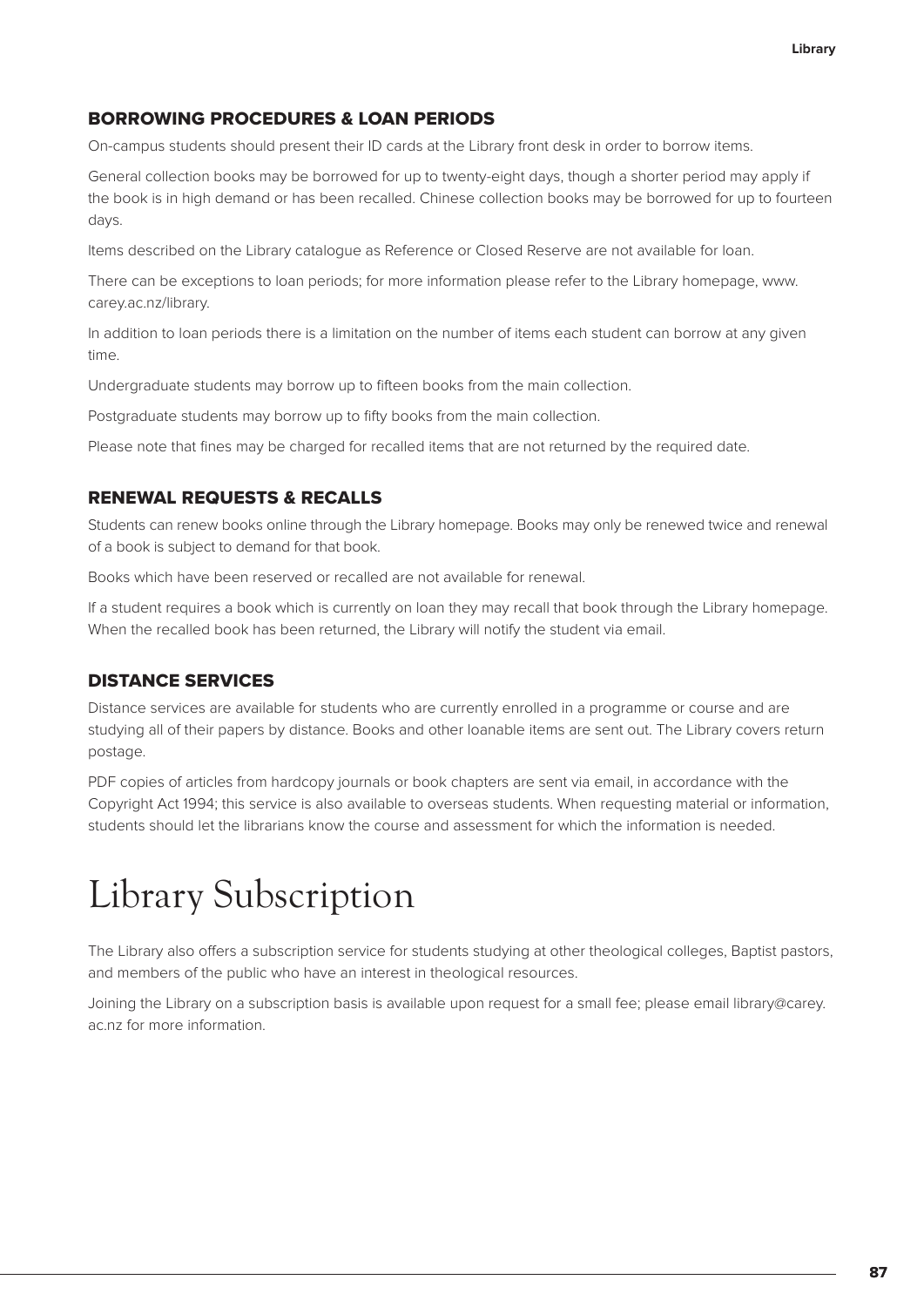# Graduating from Carey

Every year Carey hosts a graduation ceremony in Auckland for graduands from the current or previous year. Graduation is a time to celebrate with your peers, the faculty, and your friends and family. Students must apply to graduate at the ceremony on the appropriate form.

## Certificates & Transcripts

If a student has successfully completed their programme of study at Carey they will be eligible to graduate. Graduates will receive a certificate, in appropriate form, under the common seal of Carey. The certificate will state that their qualification has been conferred.

Students will also receive a final transcript which is an official certification of their grades for their entire of programme of study. If a student requires additional copies of their final transcript they can apply to the Academic Registrar, however please note that a fee will apply.

# The Graduation Ceremony

Students must apply to graduate in the ceremony and pay for the hire of appropriate academic dress. Arrangements for hire are made by Carey.

Postgraduate students need to allow 3-6 months for the examination and final grading of their Thesis. Normally Masters students will apply for the graduation ceremony in the year following their submission.

#### ACADEMIC DRESS

Academic dress comprises of a gown, hood, and mortarboard (hat) worn with formal attire. Certificate and Diploma students wear a gown over formal attire.

Each Carey qualification has its own hood as follows:

- ◊ Master of Theology (MTh) aqua marine blue, with black inside.
- ◊ Postgraduate Diploma in Theology (PGDipTh) aqua marine blue on the outside, lined along the edge with white, and black inside.
- ◊ Bachelor of Applied Theology (BAppTheol) aqua marine blue lined along the edge with white and black on the outside.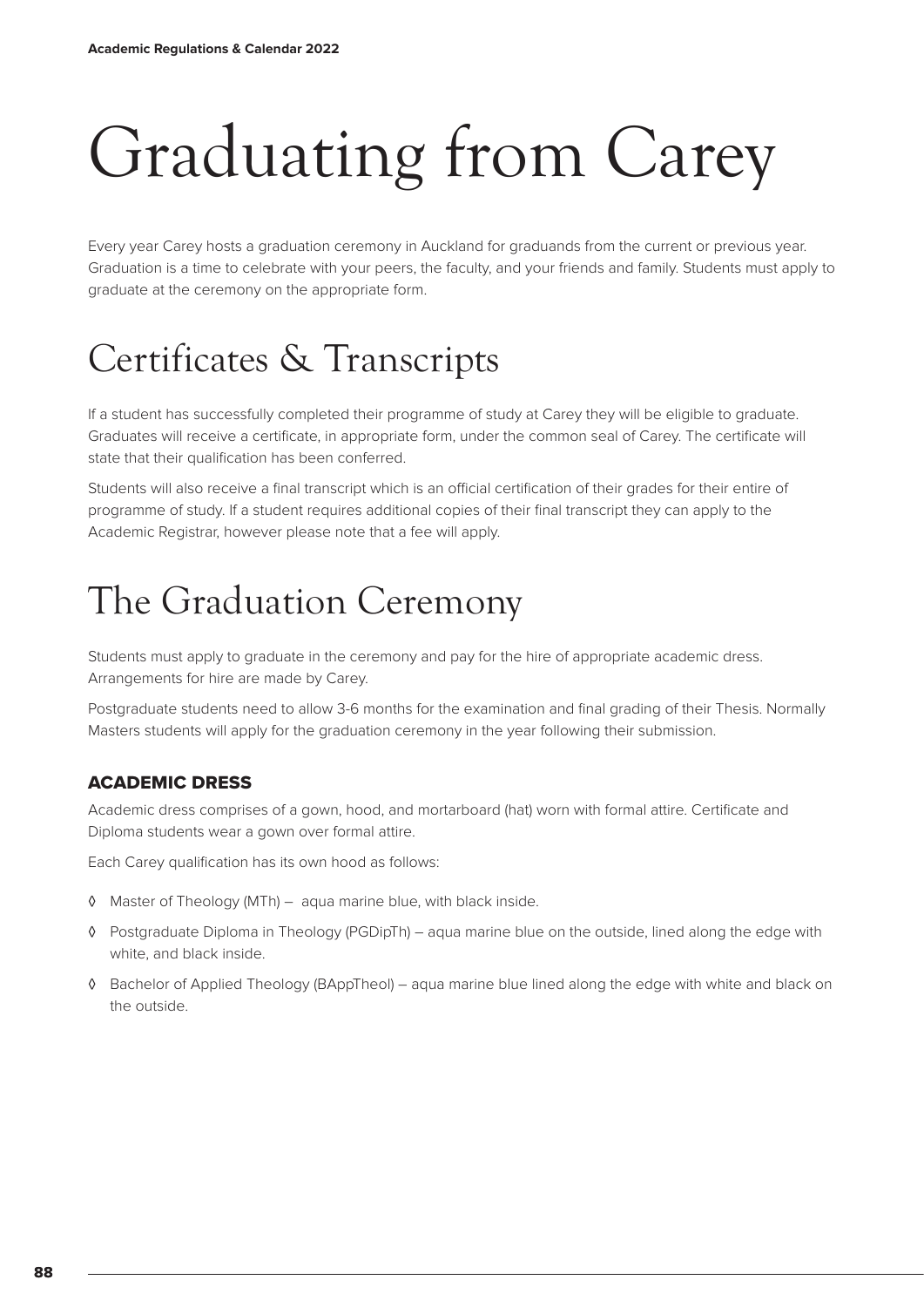# Policies, Procedures and Guidelines

### Carey Policy and Procedure for Use of Te Reo M<del>a</del>ori in Assessments

#### INTRODUCTION

Carey Baptist College ("Carey") recognises Māori as an official language of New Zealand and as a tāonga for all New Zealanders protected under the articles of the Treaty of Waitangi.

#### APPLICATION

All Carey staff and students.

#### **PURPOSE**

To provide and uphold the rights of students at Carey to use te reo Māori as the language of assessment in its academic programmes.

#### **SCOPE**

This Policy covers students who wish to submit work for assessment in te reo Māori to be able to do so.

#### POLICY & PROCEDURE

Carey will seek to have sufficient, suitable staff to ensure that any work submitted in te reo Māori will be assessed by a person who is qualified in subject knowledge and proficient in te reo Māori.

- 1. In courses, other than those taught in or requiring submissions in te reo Māori, or in which proficiency in a language other than te reo Māori is what is being assessed, students may apply to use te reo Māori as the language of assessment. That application must be made in writing to the Academic Director within two weeks of the start of the semester in which the course is offered.
- 2. The Academic Director will endeavour to respond in writing to the request within ten days, after consultation with te Kaiārahi-Rangahau Māori and the Academic Committee.
- 3. Every effort will be made to have the work assessed by a person who is qualified both linguistically and in terms of subject knowledge for that task. Where this is not available, the Academic Director will set moderation procedures in place to ensure te reo Māori assessment is just and equivalent to that for students using English for the same assessment activity. Where necessary to ensure equivalence, the Academic Director will also arrange translation services.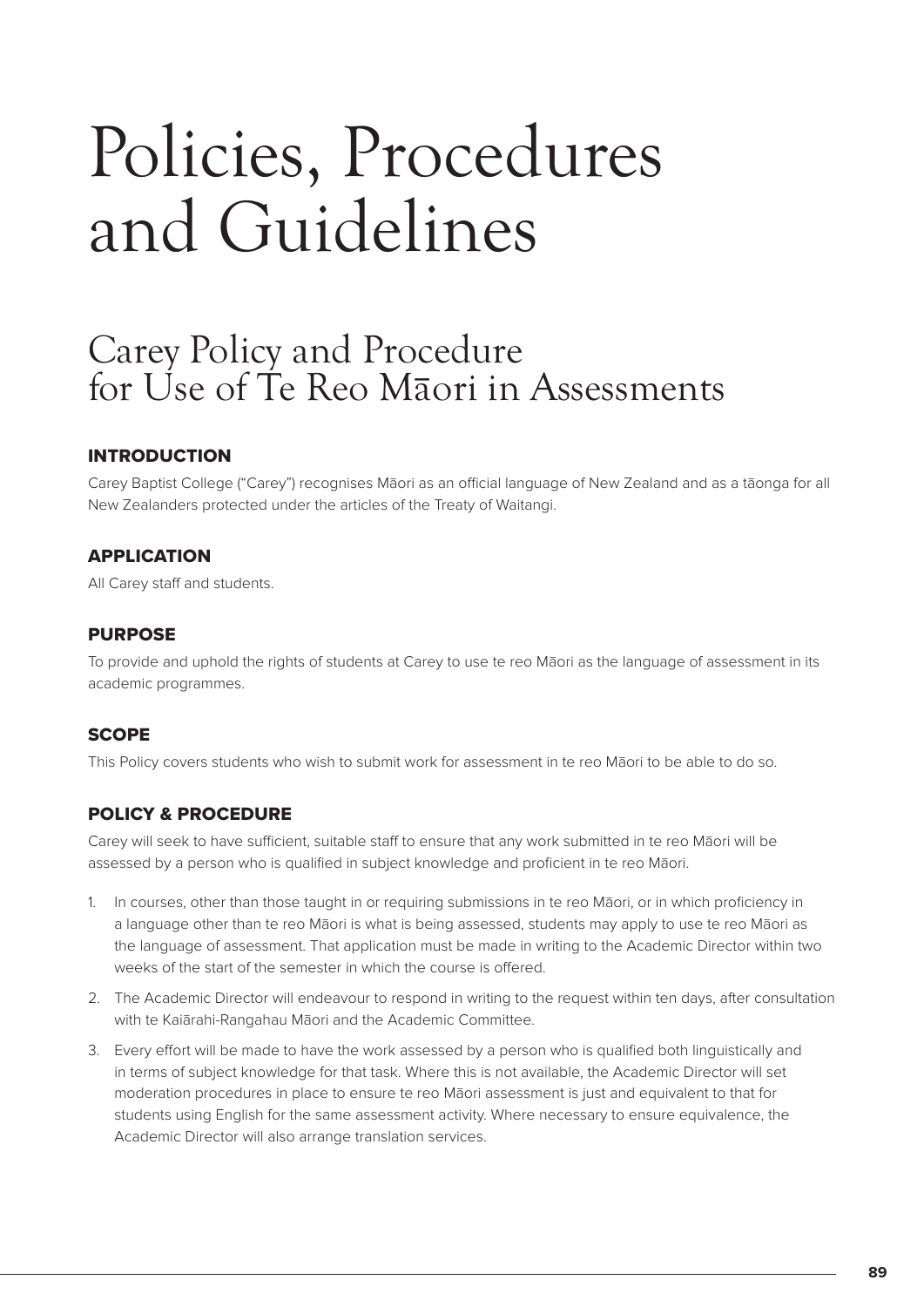- 4. If there is no suitable marker at Carey, the Academic Director will contact the Lecturer and the Kaiārahi-Rangahau Māori to begin the process of determining a suitable marker or translator.
- 5. Where translation is required, the Lecturer will draft a timetable for translation, in consultation with a suitable translator. The Academic Director will communicate the timetable with the student.
- 6. For oral presentations, the Academic Director may organise for the interpreter to provide oral interpretation by arranging a meeting (or meetings) in place of a direct written translation.
- 7. With the permission of the student, oral presentations will be recorded to assist the interpreter and the Lecturer or the marker (if not the Lecturer). Recordings may be audio or video and will be used for the purposes of assessment only. Recordings may then be transcribed or the Lecturer may ask the interpreter to provide oral translation (as per 3. above).
- 8. Where a direct written translation is required, the assessment item will be sent to the translator who will provide a translation of the assessment in English to the Lecturer (see Guidelines for Translators).
- 9. The translator is not expected to mark assessment items submitted in te reo Māori. The Lecturer, may however, engage the translator as a marker for the course, with permission from the Academic Director.
- 10. To ensure grading consistency, the Lecturer or the marker (if not the Lecturer) may need to discuss the assessment and its translation with the translator.
- 11. The Lecturer, as the examiner of the course, will be responsible for the confirmation of the final grade given to that student.

#### GUIDELINES FOR TRANSLATORS OF WRITTEN ASSESSMENTS IN TE REO MĀORI

This is an assessment that, once marked, will contribute to the student's final grade. Please translate as accurately as possible

The student may be graded on their ability to express themselves clearly, so do not correct inaccuracies. However, do reflect effective and creative use of te reo in the English translation.

You are invited to make notes and additional comments that may be taken into account when grading the work. The translation and any additional notes may be made available to the student.

Carey recognises Māori as an official language of New Zealand and as a tāonga to Māori is protected under the articles of the Treaty of Waitangi to honour that tāonga.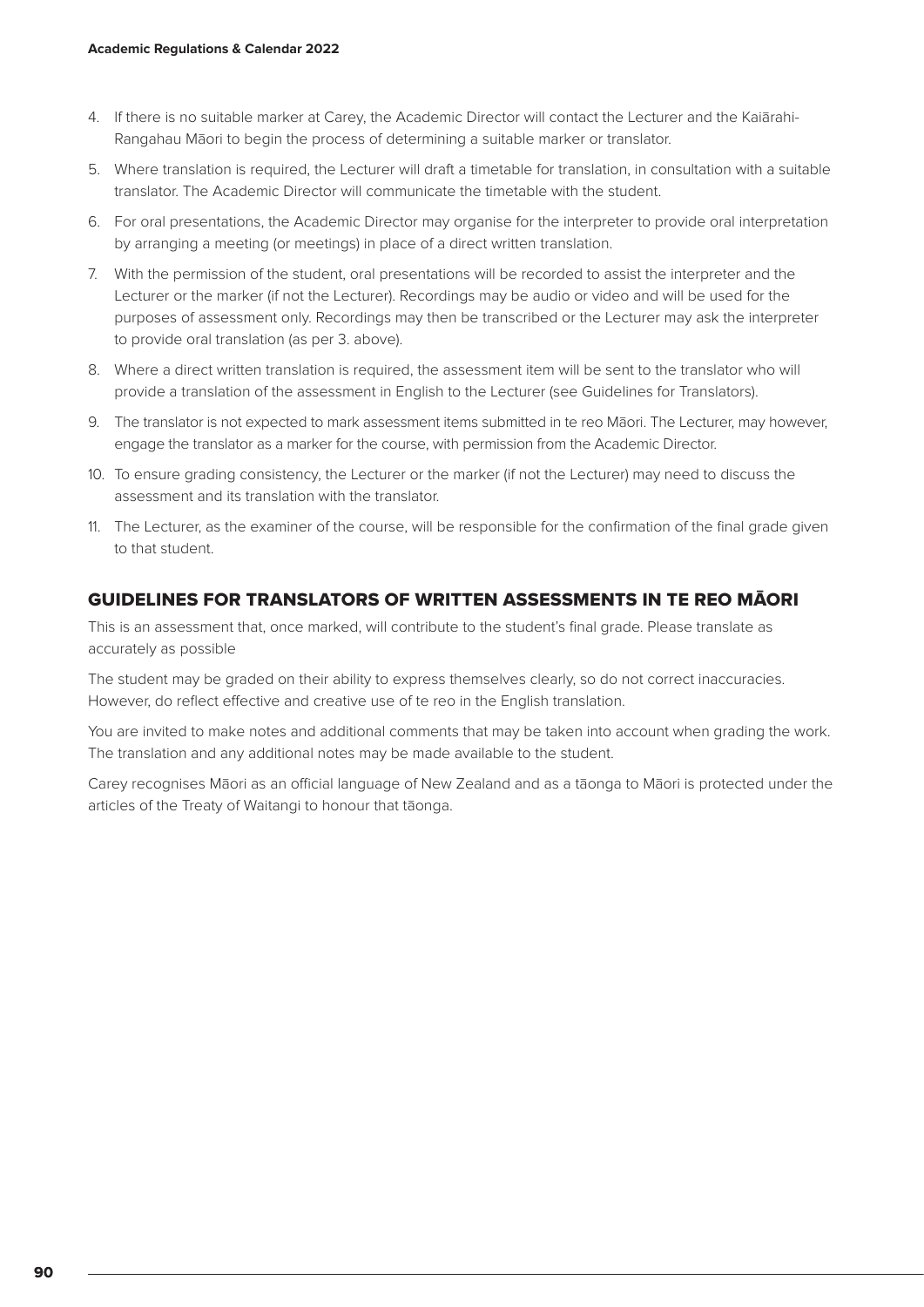#### GUIDELINES FOR INTERPRETERS OF ORAL ASSESSMENTS IN TE REO MĀORI

This is an assessment that, once marked, will contribute to the student's final grade. We invite you to the student's oral presentation on [DATE] at [TIME] at [LOCATION]. This will be recorded. We would like you to meet with the Lecturer (and others, at the discretion of the Lecturer and Academic Director) to orally interpret, using the recorded presentation. We anticipate this meeting taking place within a week of the student presentation and lasting for approximately [HOURS].

Your oral interpretation will also be recorded. Please interpret as accurately as possible. The student may be graded on their ability to express themselves clearly, so do not correct inaccuracies. However, do reflect effective and creative use of te reo in the English interpretation. The interpretation and any additional notes may be made available to the student.

Carey recognises Māori as an official language of New Zealand and as a tāonga for all New Zealanders is protected under the articles of the Treaty of Waitangi to honour that tāonga.

#### DEFINITIONS

The following definitions apply to this policy:

*Staff* means Carey staff *Carey* means Carey Baptist College

#### KEY RELEVANT DOCUMENTS

Include the following: Assessment Regulations.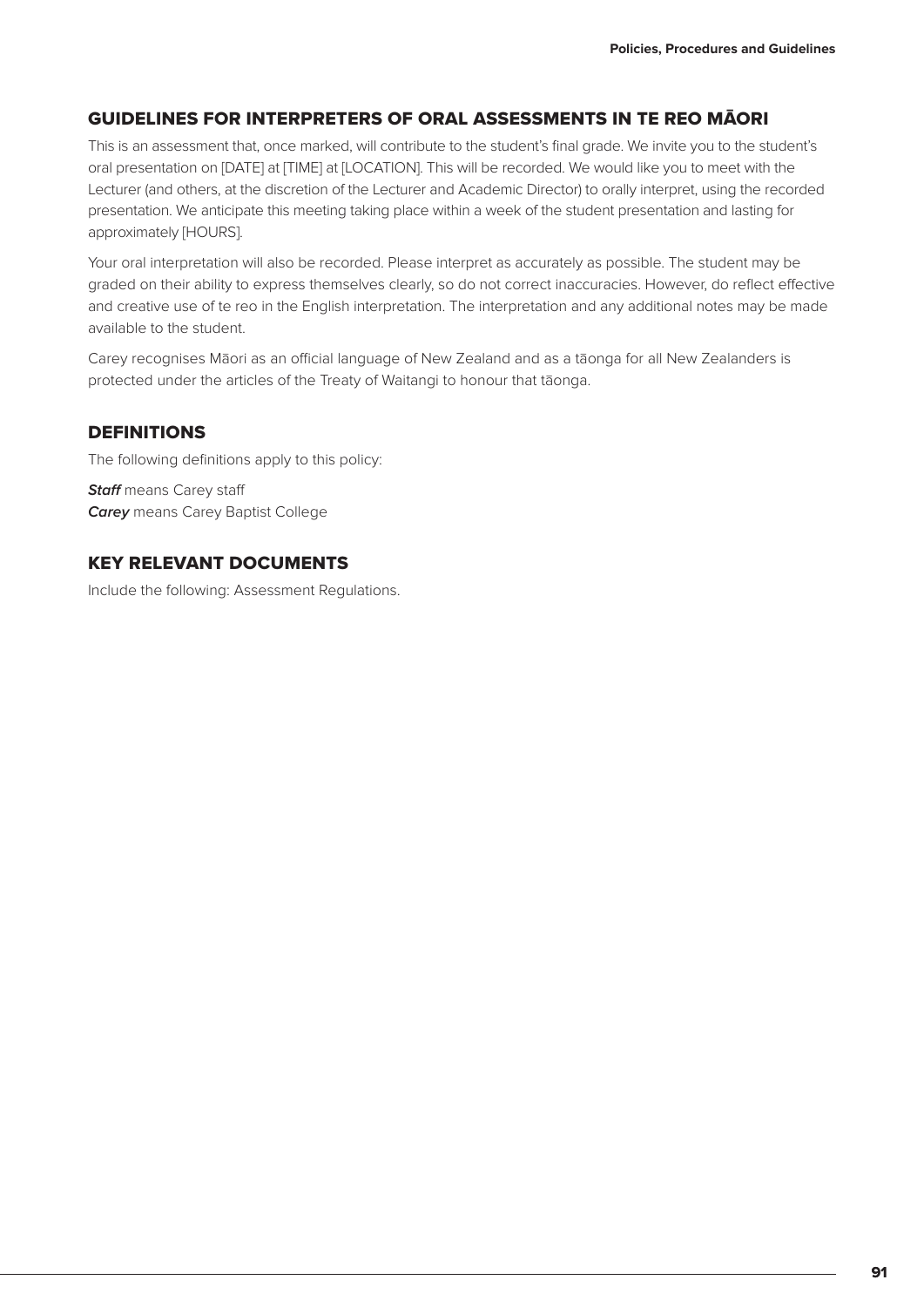### Carey Gender-Neutral Language in Academic Writing Policy

#### INTRODUCTION

It is expected that all student work submitted for assessment at Carey Baptist College, "Carey" will pay attention to the need for gender-neutral language, and avoid terms and pronouns that are non-inclusive, unless the context so requires.

#### APPLICATION

All Carey staff and students.

#### PURPOSE

Language constantly changes over time and one of the changes that academic (and also non-academic) English has gone through in recent years is a shift to the use of 'gender-neutral' language. Today writers make an effort to be gender-neutral, non-sexist and thereby inclusive in their writing.

#### POLICY & PROCEDURE

As careful writers, at Carey we avoid language that would universalise one part of humanity to the exclusion of others: for example, avoiding the use of "man" or "men" when we mean "human being(s)," "humankind," or "people". In all such cases, as a matter of courtesy, we will search for alternative words that are inclusive or gender neutral. There are no simple formulae for inclusive language, but a basic 'rule of thumb' suggests that it is wise to avoid distracting our readers with either a gender specific term that may be offensive or an awkward inclusive phrase such as "him or her" or "she/he".

We recognize that some Bible translations, such as the NASB, ESV, for example, follow more closely the source languages (Hebrew, Aramaic, Greek) and therefore do not reflect gender-neutral language as we expect it today. Nevertheless, these translations are valuable for close textual study and are acceptable to use and cite in academic writing.

However, when students use their own words explaining the biblical text in academic writing, we expect gender inclusive language to be used when the context implies the inclusion of both men and women. For example, unless directly citing the translation, students are expected to use "humankind" or similar even if the translation specifies "mankind." (This does not mean that we expect changes to be made when a "man" or "woman", "husband" or "wife" is actually specified in the text.) With reference to God, the language of "Father" and "Son" is acceptable and so are personal pronouns "he," "him," and "his."

Use of non-inclusive language in any assessment item will be highlighted and taken into account in the allocation of marks for presentation and style. In instances of serious and frequent use of non-inclusive language, the assessment item will be returned to the student for the language to be addressed and then resubmitted for marking.

#### GENERAL EXAMPLES

#### Avoiding the use of "he or she" or "s/he"

Use 'they' instead of 'he' or 'she' (if the use of the plural would work in the context), eg "Each student was asked whether s/he would take part in the survey." This could be rephrased as: "Students were asked whether they would take part in the survey."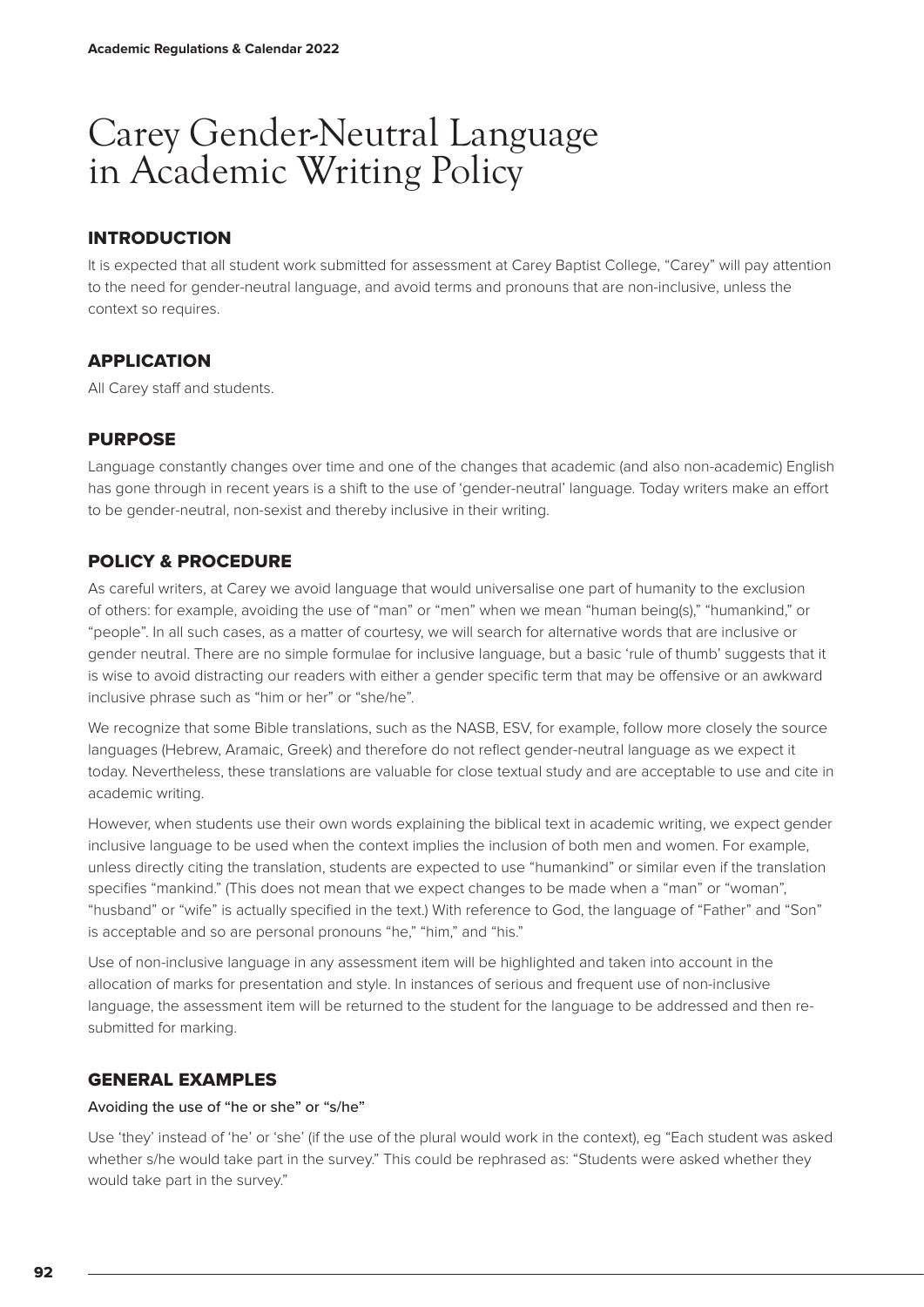Change the sentence around to avoid the need to state a gender, eg "Each student should be given an opportunity to decide for him/herself". This could be rewritten as: "Opportunity should be given to each student to make that decision."

Where it becomes complicated or artificial to do this, it is acceptable to alternate the use of genders, for example throughout a list, or chapter by chapter.

#### Gendered Nouns

Gender is implicit in many nouns – for example "mankind", "chairman". There are always alternative words or expressions that can be used. Some simple examples are given below. More extensive lists of suggestions are available.

Examples:

| man in the street | people in general, people          |
|-------------------|------------------------------------|
| manpower          | workforce, labour force, employees |
| cameraman         | camera operator                    |
| forefathers       | ancestors                          |
| man-made          | artificial, synthetic              |

#### **DEFINITIONS**

The following definitions apply to this policy:

*Staff* means Carey staff *Student* means Carey students *Carey* means Carey Baptist College

#### KEY RELEVANT DOCUMENTS

Include the following: UNESCO Guidelines on Gender-Neutral Language, Third Edition 1999 (pages 7–15).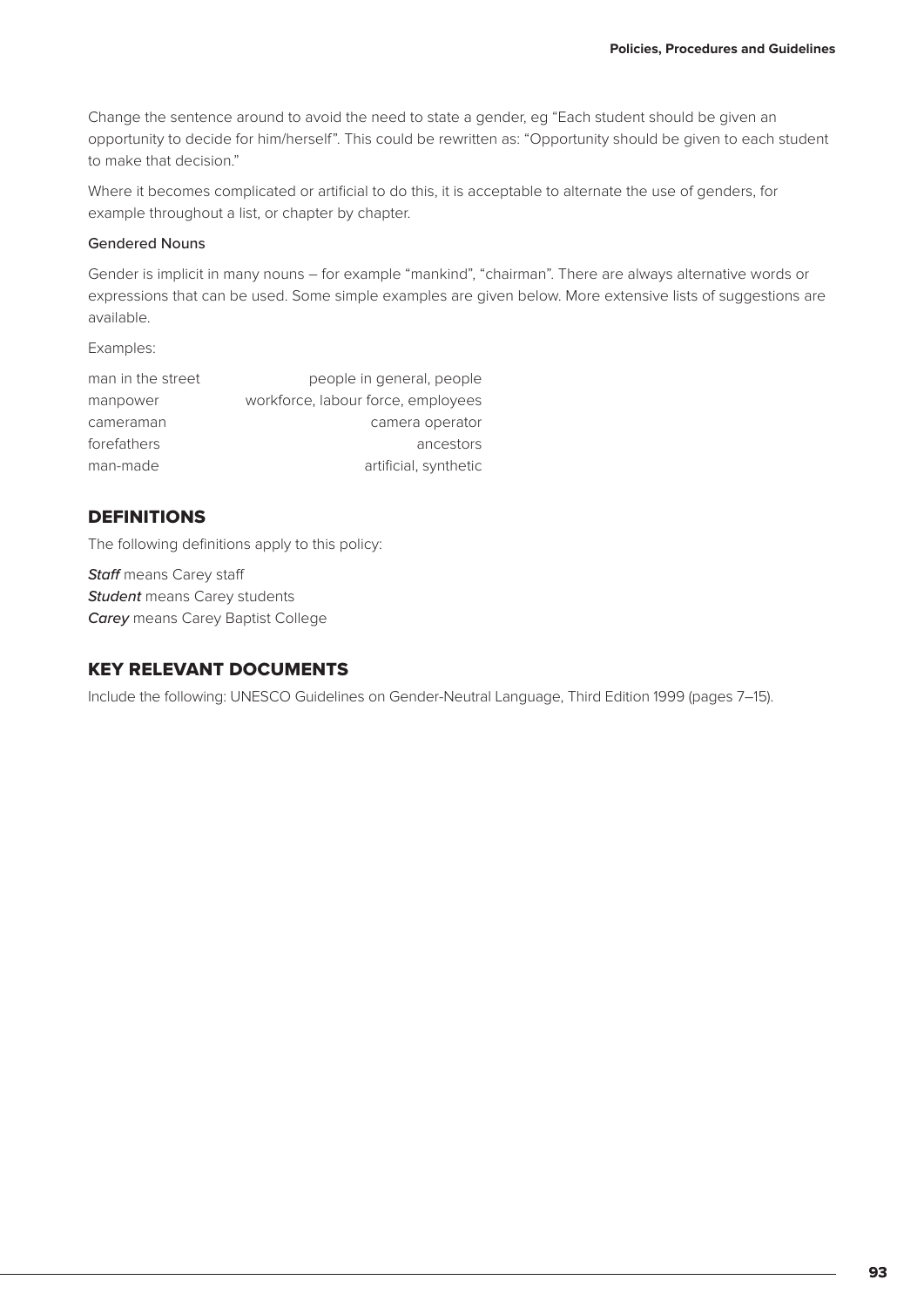# Carey Library Copyright Policy

#### INTRODUCTION

Carey Baptist College, (Carey) Library provides users with digital, online and hard copy access to a vast repertoire of works which come under the Copyright Act 1994.

#### **APPLICATION**

All Carey staff and students

#### PURPOSE

The purpose of this Policy is to inform on copyright issues relating to library materials and users.

#### **POLICY**

- 1. The Library strongly supports the principles of copyright and the rights of copyright owners, and therefore takes all appropriate actions to ensure that copyright is not breached within the Library, either by staff or by users.
- 2. Library staff have a responsibility to investigate and stop any apparent breaches of copyright which they observe taking place on Library-supplied photocopiers, scanners, audio, video and DVD players, computers and other equipment.
- 3. The Library has a responsibility to educate its staff and its users on copyright issues affecting them, including issues relating to copyright and the Internet.
- 4. The Library treats its staff and its users with respect, observes and preserves their privacy, and considers them to be innocent unless evidence proves otherwise.
- 5. The Library has an obligation to investigate and respond in a timely manner to charges of alleged copyright infringement sent to it by IPAPs (Internet protocol address providers) or copyright owners.
- 6. The Library has the right to challenge and dispute such charges.
- 7. The Library advises IPAPs or copyright owners if its systems do not enable it to identify individuals who have used Library computers on dates and times at which breaches of copyright have been alleged.
- 8. Restriction of access to the Internet or equipment within the Library is always seen as a last resort.

#### LIBRARY STAFF

- 1. All Library staff receive instruction on copyright issues relating to libraries, based on publications listed on the LIANZA copyright website at http://www.lianza.org.nz/resources/copyright, and in particular LIANZA's The Copyright Act 1994 and Amendments: Guidelines for Librarians.
- 2. Queries regarding copyright which are not able to be answered by front-line staff are referred to a senior Library manager who has been designated with a special responsibility for copyright matters.
- 3. Library staff who observe an apparent breach of copyright in the Library either deal with it themselves in accordance with this Policy, or refer it to a senior Library Manager.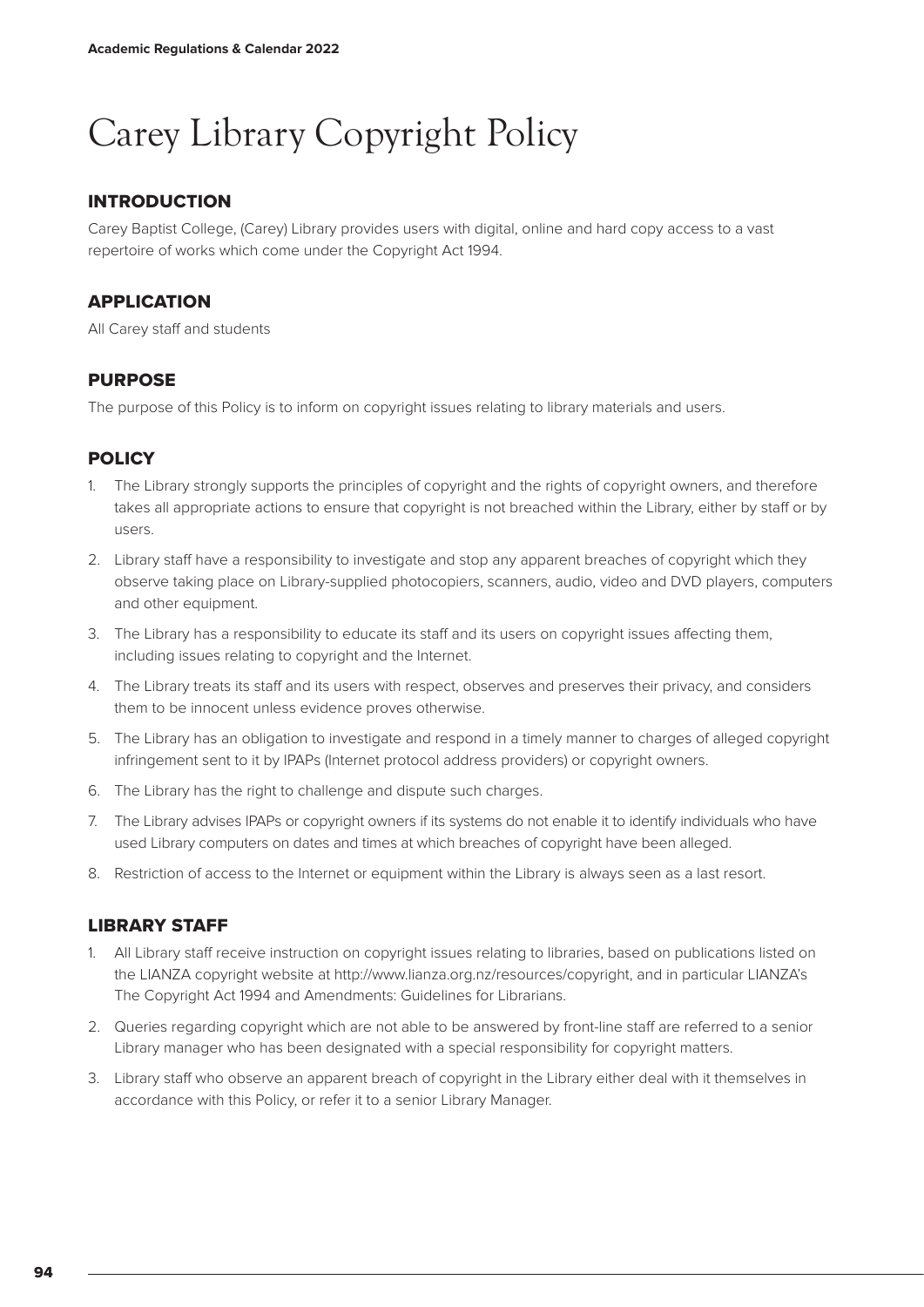#### LIBRARY USERS

- 1. Education on copyright issues relating to library users is provided as appropriate.
- 2. The Library posts warning notices about illegal copying, and the provisions of the Copyright Act relating to fair dealing, adjacent to its photocopiers, scanners and other Library-supplied equipment.
- 3. Where possible, the Library blocks access to Internet sites the sole purpose of which is known to be to facilitate the illegal downloading of materials from the Internet.

#### ALLEGATIONS OF BREACHES OF COPYRIGHT

If the Library receives notification from an IPAP or copyright owner that there has been an apparent breach of copyright on a library-owned computer, the Library investigates and takes appropriate action, as detailed below.

#### STAFF COMPUTERS

- 1. If the alleged breach is identified as having taken place on a Library staff computer, and if the individual staff member can be identified, the facts of the case are ascertained. If the alleged breach is substantiated, the staff member is given additional instruction on copyright law in general and the current incident in particular, and warned that a repetition may result in disciplinary action being taken under the Library's employment contract with that staff member.
- 2. If the alleged incident is not substantiated, or if the individual staff member cannot be identified, this is reported back to the IPAP or copyright owner.
- 3. At the same time, all Library staff are reminded of their obligation to comply with copyright law.

#### PUBLIC-ACCESS COMPUTERS

- 1. If the alleged breach is identified as having taken place on a Library-owned public-access computer, the Library attempts to identify the name and contact details of the person using the computer on the specified date and time.
- 2. If the person can be identified, the facts of the case are ascertained. If the alleged breach is substantiated, the person is given information on copyright law as this affects library users, and is warned that a repetition may result in the person being banned from using public-access Internet computers in the Library. If notification is received of a second apparent breach of copyright by the same person, and if that breach is substantiated, the person is given a second warning. If notification is received of a third apparent breach of copyright by the same person, and if that breach is substantiated, the person is told that she/he may not use Library-supplied public-access Internet computers in the Library, other than to access the Library Catalogue or Librarysubscribed electronic resources, for a period of six months. If the person is a member of the Library, this information is noted on the person's Library record.
- 3. If it is not possible for the Library to identify the person using the public-access computer on the specified date and time, either because the Library does not require users to authenticate, or because records of use are kept for only a very short period or not at all, the Library reports back to the IPAP or copyright owner that the alleged breach has been investigated but that the alleged infringement cannot be substantiated or infringer identified.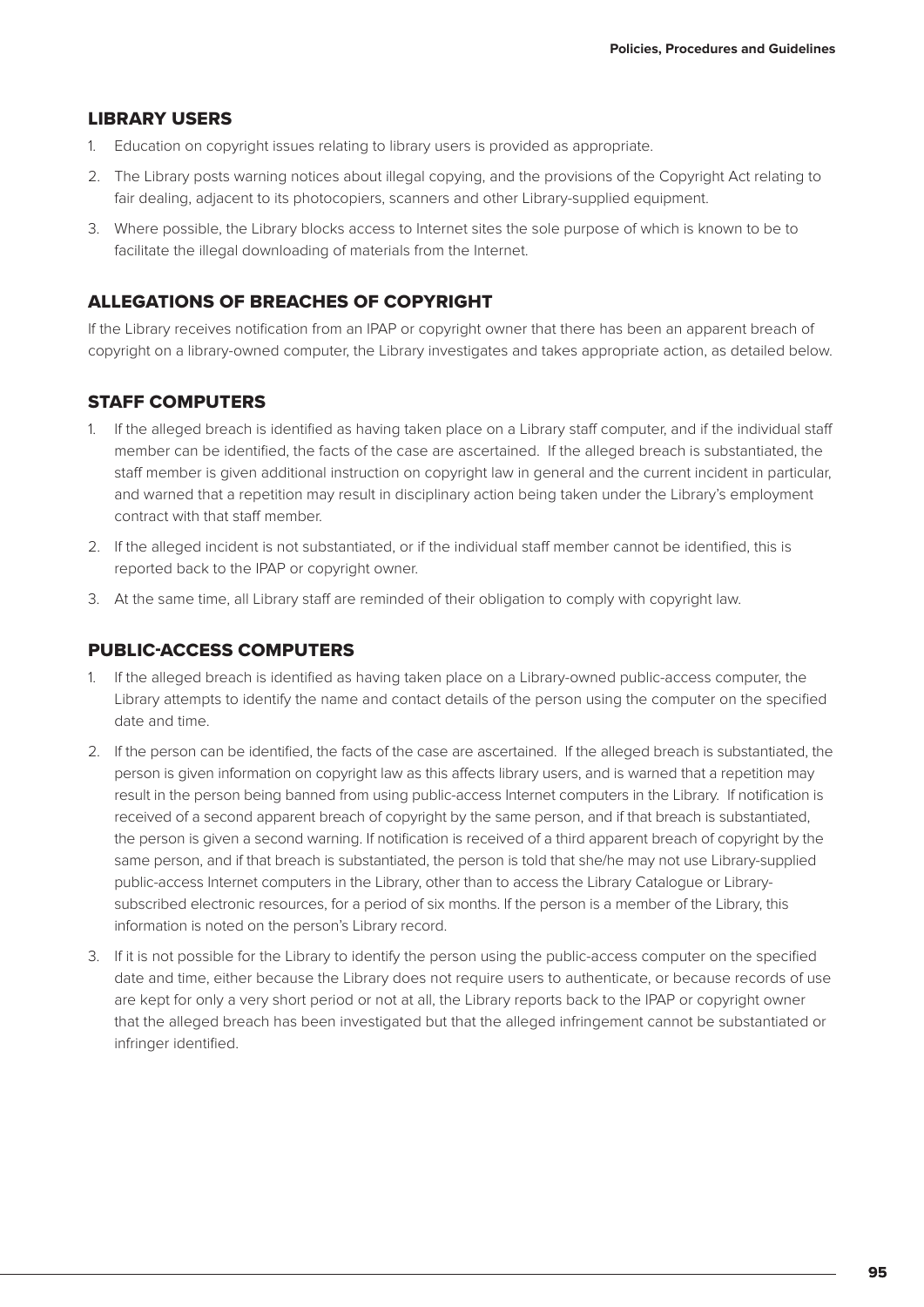#### RESPONSE TO IPAP OR COPYRIGHT OWNER

- 1. The Library always responds within 14 days to a detection notice, warning notice or enforcement notice received from an IPAP, giving details of the investigations undertaken and any actions taken. Copies of correspondence are kept for one year.
- 2. A copy of this Policy is provided on request as evidence that the Library is taking all actions within its power to comply with copyright law, and to attempt to ensure that breaches of copyright by either Library staff or Library users within the Library are minimised.

#### DEFINITIONS

The following definitions apply to this policy:

*Staff* means Carey staff *Carey* means Carey Baptist College

#### KEY RELEVANT DOCUMENTS

Include the following: The Copyright Act 1994, Student Conduct Policy & Procedure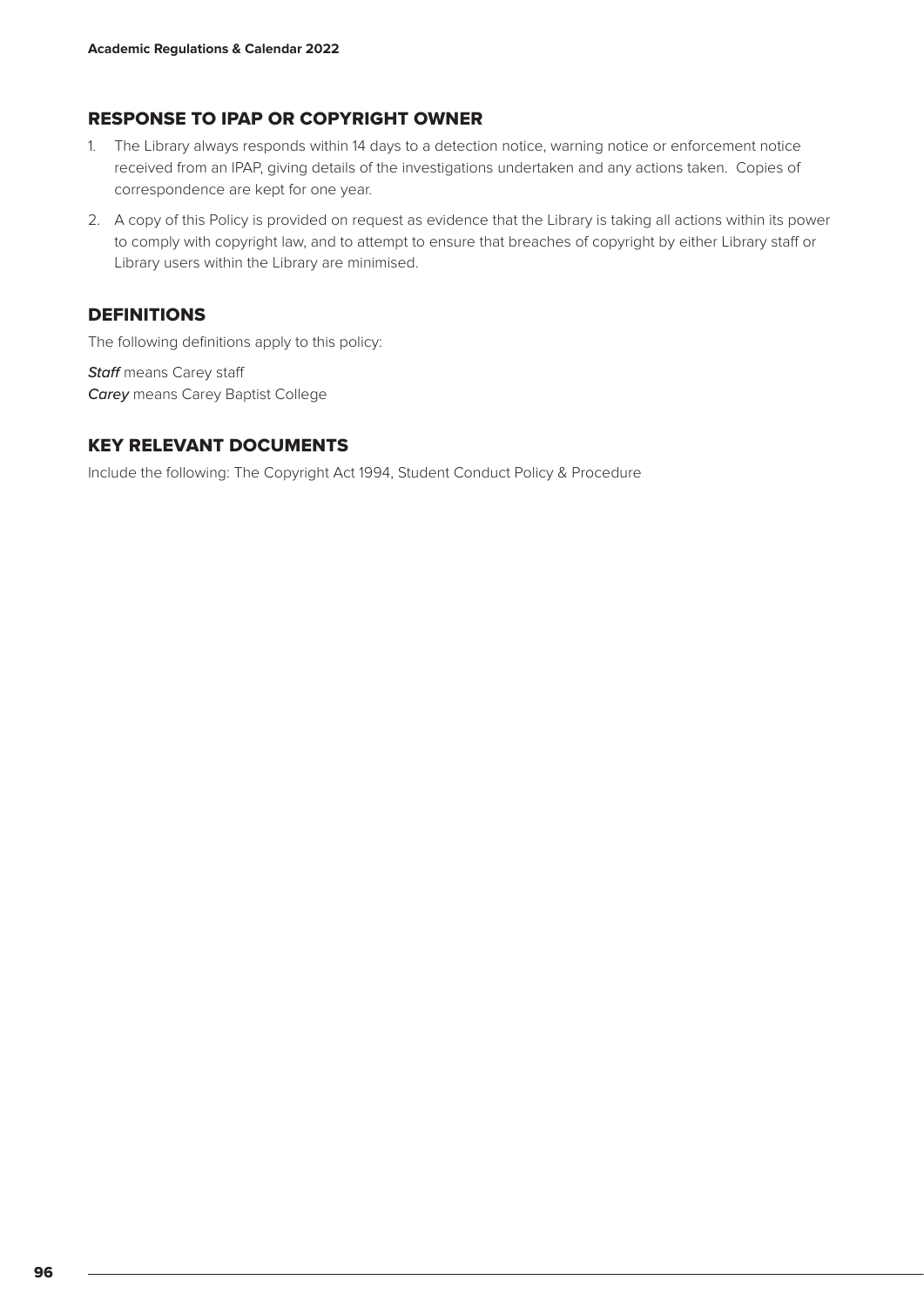### Carey Privacy and Records Policy and Procedure

#### INTRODUCTION

In signing the enrolment form students authorise Carey Baptist College "Carey" to collect, hold, and disclose personal information which relates to their studies at Carey.

#### APPLICATION

All Carey staff and students

#### **PURPOSE**

To clarify and address governing the release of information as set out in the Privacy Act 1993 and the Post-Compulsory Unique Identifier Code of Practice.

#### **SCOPE**

This Policy covers the collection, disclosure and storage of personal information relating to students at Carey.

#### **POLICY**

In signing the application form students authorise Carey Baptist College "Carey" to collect, hold, and disclose personal information which relates to their studies at Carey.

In return Carey, will observe the conditions governing the release of information as set out in the Privacy Act 1993 and the Post-Compulsory Unique Identifier Code of Practice. Carey will also take all reasonable steps to ensure that information is stored safely and that there are guards in place to prevent any loss of misuse of information.

Students may at any time request to see any information held, and amend any errors in that information; to do so please contact the Academic Registrar.

#### REASONS FOR DATA COLLECTION

Under the Privacy Act 1993 all information collected must be for a particular purpose that is directly related to a function or activity of Carey and that the collection must considered reasonable and necessary in order to achieve that purpose.

Further the use and disclosure of information must be directly related to the purpose for which the information was obtained.

Please note that if a student takes part in the Psychological Assessment by Personnel Profiles as a part of their enrolment to ministry training that some of the information provided is in breach of Principle 1 of the Privacy Act. However, in order to rectify this breach once information has been passed on to Carey Personnel Profiles destroy all their copies of information gathered and Carey keeps all information strictly confidential and will not disclose any information contained within with a third party. By taking part in the Psychological Assessment students accept and understand the breach and the steps which have been taken in response to this.

Carey may also collect information in order to assist with, the administration of the New Zealand Tertiary Education System, the National Student Index, the New Zealand Birth Register, and with Statistics New Zealand.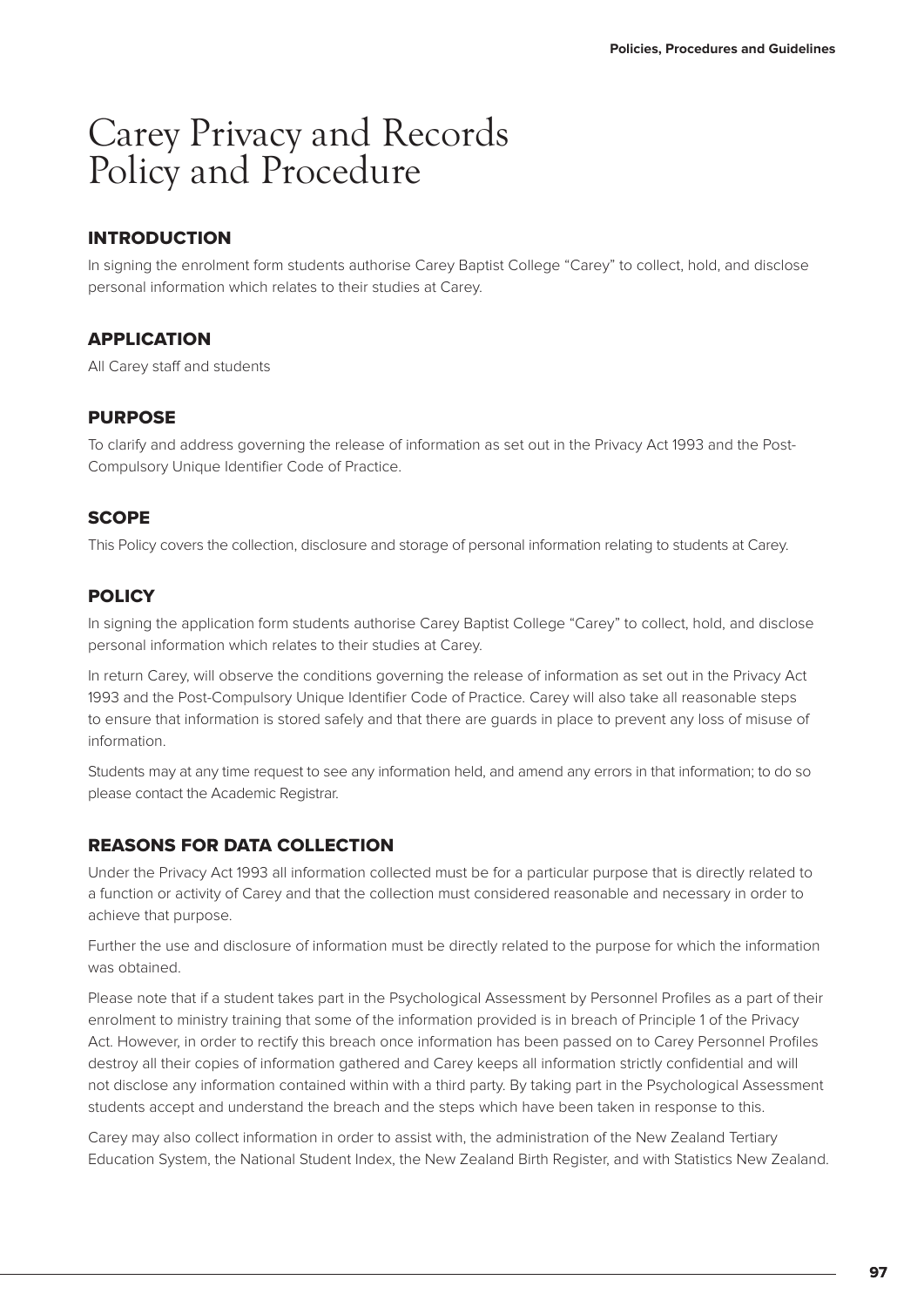Any organisation or agency who receives information from Carey is also required to comply with the provisions of the Privacy Act 1993.

If a Psychological Assessment by Personnel Profiles was undertaken as a part of a student's enrolment to ministry training they may not be permitted to review information collected, this is on account of the contract held between Personnel Profiles and Carey which restricts the sharing of the data collected from the Psychological Assessment.

#### PERSONNEL PROFILES

Personnel Profiles is an organisation that works alongside Carey by undertaking a Psychological Assessment of each prospective student enrolled in ministry training. Personnel Profiles collects personal information on behalf of the college and the assessment involves providing personal information by way of an online questionnaire, notes taken during an interview, and a written report which is completed by Personnel Profile. This information is then provided to Carey.

By taking part in the Psychological Assessment students have authorised Personnel Profile and Carey to collect and hold this personal information however, some of the information provided is in breach of Principle 1 of the Privacy Act; in order to rectify this breach once information has been passed on to Carey Personnel Profiles destroy all their copies of information gathered and Carey keeps all information strictly confidential and will not disclose any information contained within with a third party.

Please note that if a student chooses not to take part in Psychological Assessment their application for ministry training may be declined.

#### DATA DISCLOSURE

Carey may be required to disclose information organisations or agencies, the reasons for which are listed below.

#### AGENCIES OFFERING SCHOLARSHIPS AND FUNDS

Information will be disclosed to both internal and external agencies if a student should apply to receive a scholarship or funds. The purpose is to assist in the selection of students.

#### TERTIARY EDUCATION SYSTEM

Carey collects information to assist with the Tertiary Education System.

In doing so Carey will disclose information to the following organisations, for the following purposes:

- ◊ The Ministry of Education, with regards to student statistical returns.
- ◊ The New Zealand Qualifications Authority, with regards to Record of Learning registration and Unit Standard outcomes.
- ◊ The Tertiary Education Commission, with regards to funding returns.
- ◊ The Industry Training Organisations, with regards to funding and academic outcomes
- ◊ The Ministry of Social Development, with regards to confirmation of enrolment and academic outcomes.

#### NATIONAL STUDENT INDEX & NEW ZEALAND BIRTH REGISTER

Personal information including, name, date of birth, and residency status, which was disclosed in the Enrolment Form, will be included in the National Student Index and may be used in an authorized information matching programme within the New Zealand Birth Register.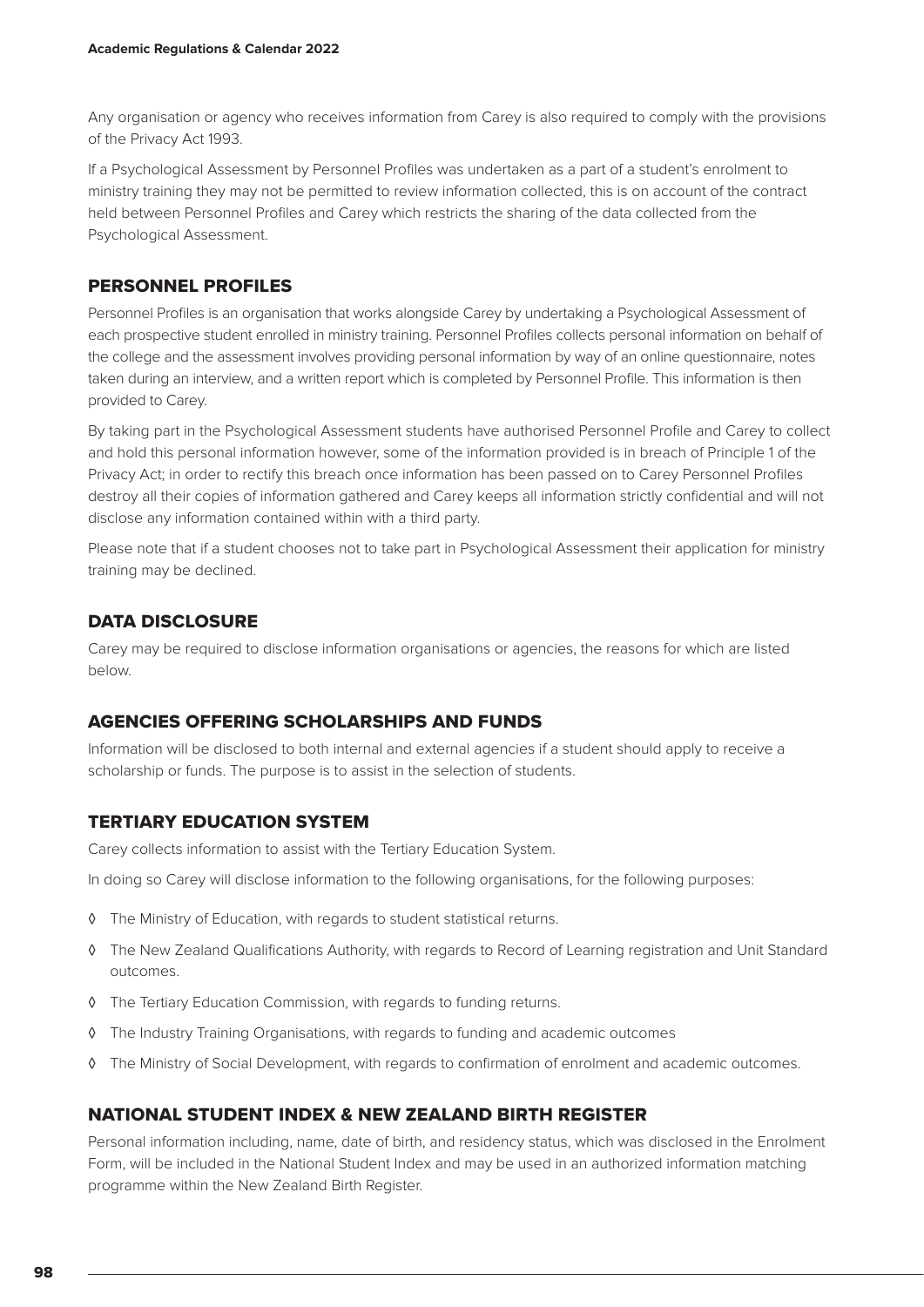#### STATISTICS NEW ZEALAND

Personal information will be shared with Statistics New Zealand for the purposes of integrating data with data collected by other government agencies in accordance with the provisions of Statistics Act 1975. Integrated data is used for the production of official statistics, which is used for research purpose and to inform governmental policies.

#### OTHER GOVERNMENTAL ORGANISATIONS

Information may also be disclosed to the following organisations in order to comply with New Zealand legislation.

- ◊ The Inland Revenue Department, with regards to student loans, student allowances, and interest rebate.
- ◊ The Department of Immigration, regarding students who are not New Zealand citizens or permanent residents.
- ◊ The New Zealand Police.
- ◊ The Department of Justice.
- ◊ The Accident Compensation Corporation (ACC).

#### OTHER EDUCATIONAL ORGANISATIONS

Information may also be supplied to and/or sought from other educational organisations for the purpose of verifying academic records.

#### EXCEPTIONS TO PRIVACY

Only in exceptional circumstances is the privacy of students imposed upon. However, for security reasons Carey monitors or may monitor the following:

#### **COMMUNICATION MONITORING**

Carey routinely gathers logs and monitors communications; such as telephone numbers dialled, including the length of the call and the time it was made, and sites accessed, including the period of time spent on the site and the frequency to which it is visited.

This information is collected for the following purposes:

- ◊ Cost analysis.
- ◊ Resource allocation.
- ◊ Optimum technical management of information resources.
- ◊ And to detect patterns of use that indicate a violation of conduct regulations and/or illegal activity.

Please note that Carey reserves that right, at its discretion, to review communication files in order to ensure compliance with New Zealand law and Carey regulations and policies.

#### **INTERNET MONITORING**

Carey may, for security and business related reasons, monitor all use of its computer and internet facilities, which are provided for study related purposes.

Please note that Carey may also use software to track the usage of individuals who are viewing pornographic and other unethical material. Any abuse of this nature will result in disciplinary measures.

On account of the need to monitor usage, users should not have any expectation of privacy when they use this equipment.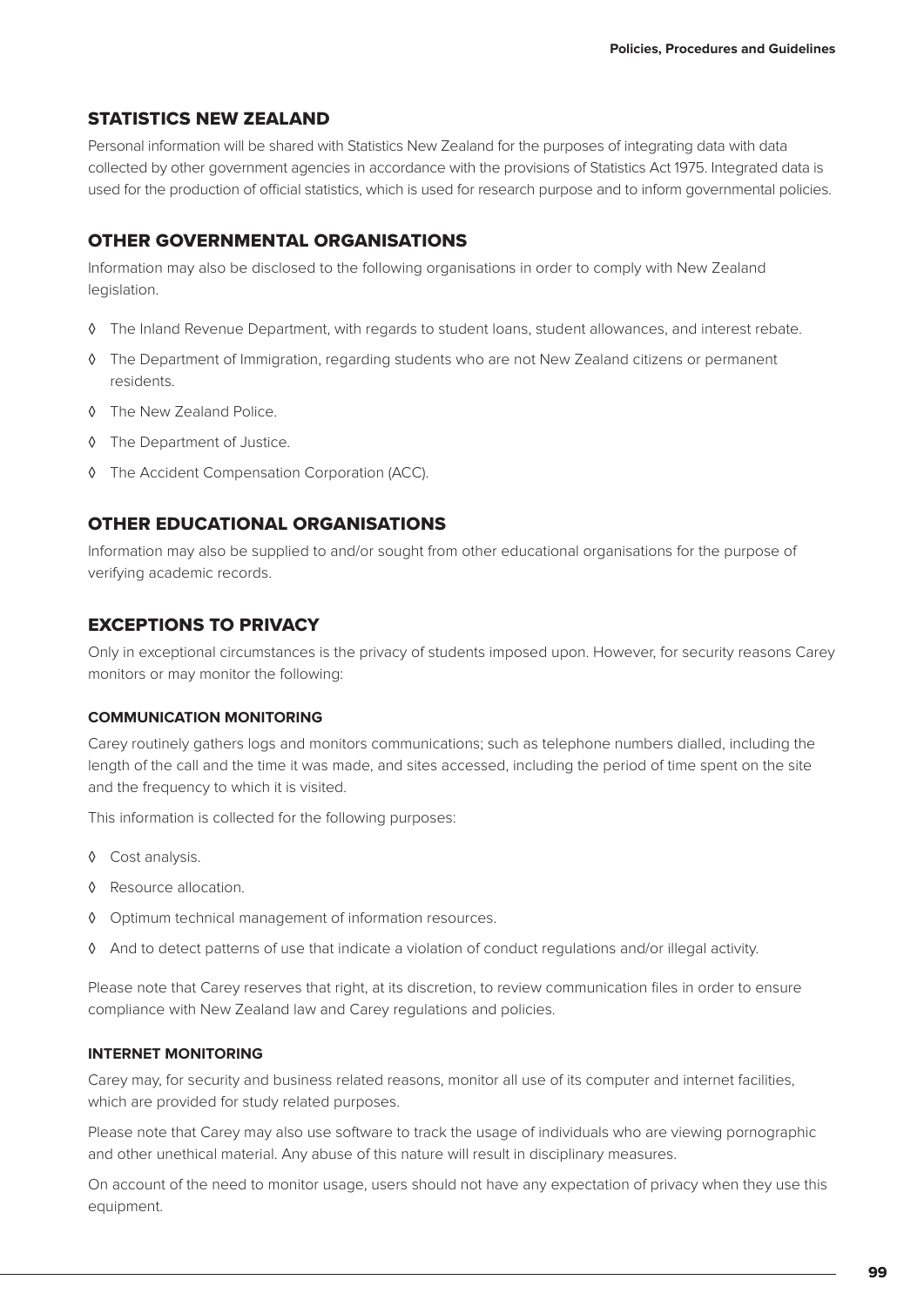#### **STUDENT EMAIL ADDRESSES**

Carey IT staff may be required to access a student's email address if;

- ◊ The email address is no longer accepted by a studentID@lcstudent.ac.nz account.
- ◊ There are email related technical issues which need to be resolved.
- ◊ Carey has reason to suspect inappropriate use of the students email address.
- ◊ Or Carey is required to gain access by law for law enforcement purposes.

#### **DATA COLLECTION & STORAGE**

The Privacy Act 1993 requires Carey to collect, hold, handle, use, and disclose personal information in accordance with the twelve information privacy principles contained within the Act.

For further information: www.privacy.org.nz/privacy-act.

#### **APPLICATION FORM DATA**

For internal purposes information collected on the Application Form is used to:

- ◊ Select suitable programmes of study.
- ◊ Manage internal reporting and administrative processes.
- ◊ Assist in the selection of scholarship and prize winners.

#### **ACADEMIC RECORDS**

Enrolment and Academic Records are kept for students currently enrolled in a qualification, audit students past and present, and all graduates in accordance with the PTE Enrolment and Academic Rules 2012 http://www. legislation.govt.nz/act/public/1993/0028/latest/DLM296639.html and outlined in the Table in Appendix A.

For ministry training students, a file will be kept in the office of the Director of Ministry Training for duration of their study, normally 5 years. After Pastoral Leadership training is completed the file will be transferred to the New Zealand Baptist Archive in accordance with the consent granted during application and enrolment. Prior to being transferred the information collected from the Psychological Assessment with Personnel Profiles will be removed and destroyed by Carey.

If Carey Baptist College closes, the establishment must, in respect of each student, forward his or her records kept under this section to the student's new education provider, or to the student if there is no new education provider.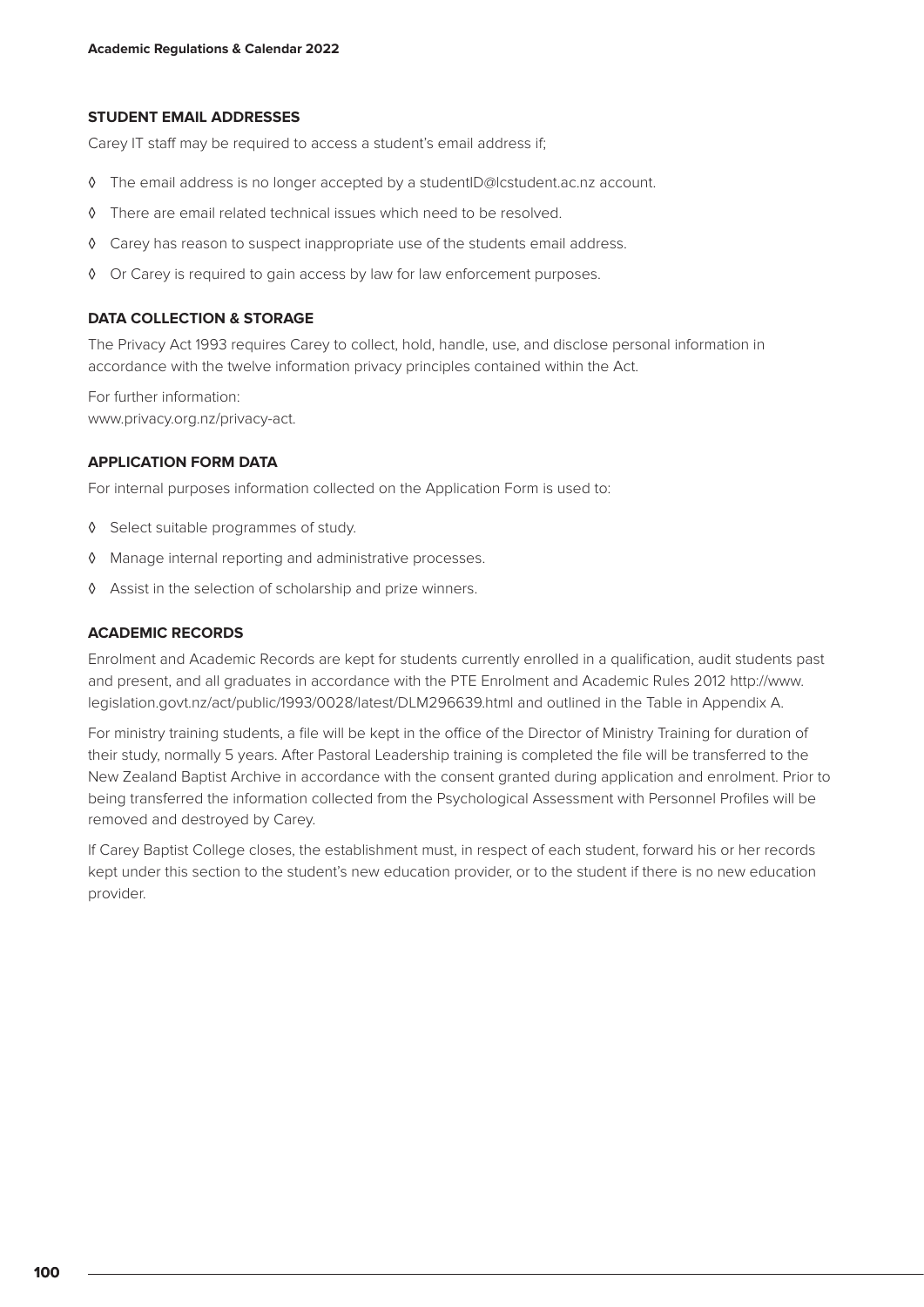#### **PRIVACY PROVISIONS FOR PSEUDONYMOUS STATUS**

Where for reasons of sensitivity a student needs to have a level of anonymity in relation to the public dissemination of their Thesis or research essay, a formal application should be made in writing to the Academic Director for Pseudonymous Status prior to the submission of the Thesis or research essay.

If status is granted, then normally:

- ◊ The Thesis or research essay will be submitted for examination under the student's enrolled name.
- ◊ The Thesis or research essay will, after examination, be lodged in the J. Ayson Clifford Library, and any other academic database or library, under an appropriate pseudonym in order to protect the student's identity.

#### **DEFINITIONS**

The following definitions apply to this policy:

**Staff** means Carey staff and contractors *Carey* means Carey Baptist College

#### KEY RELEVANT DOCUMENTS

Student Conduct Policy Student Disciplinary Policy and Procedure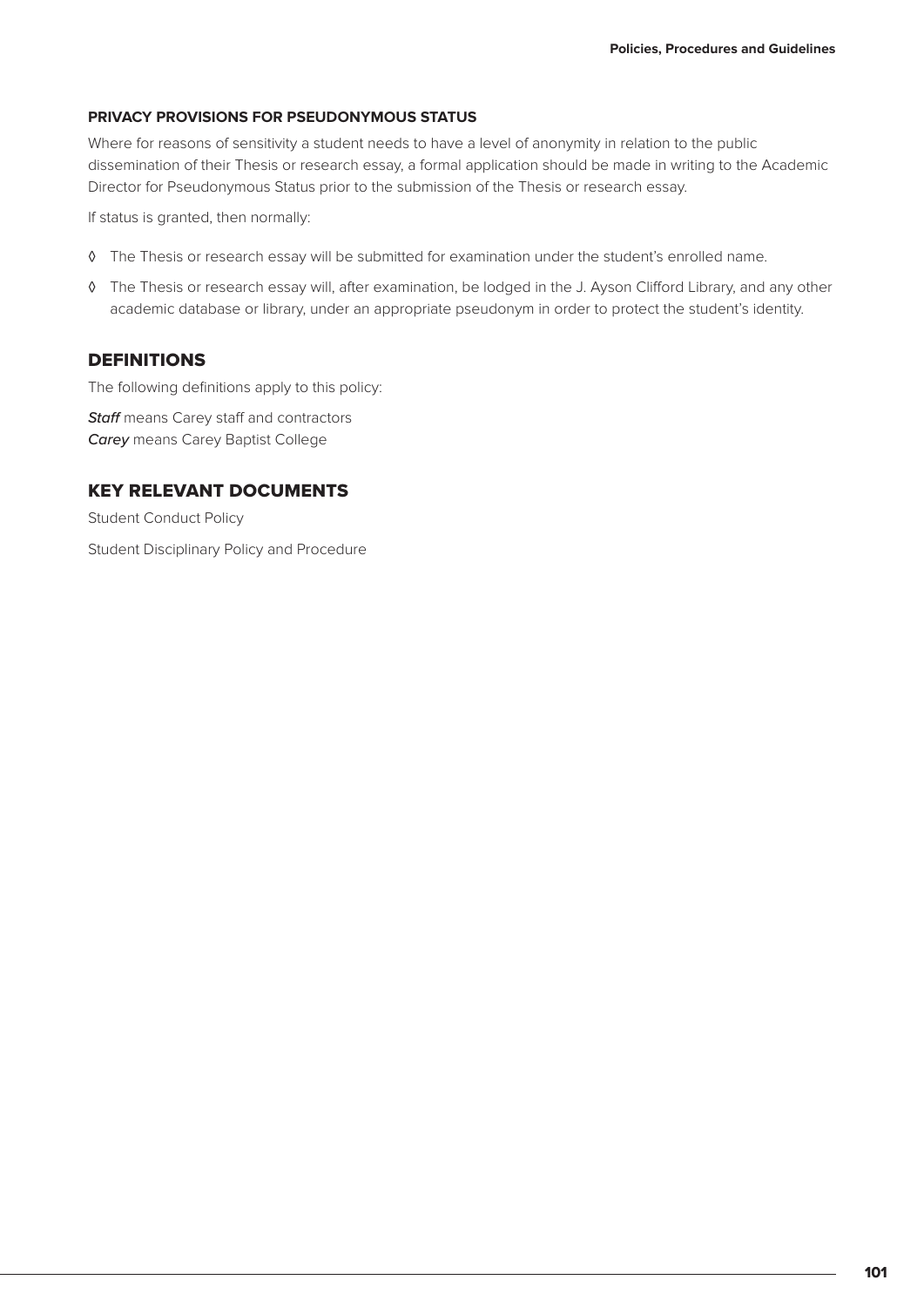### Carey Responsible Practice in Research Code of Conduct

#### INTRODUCTION

This Code of Conduct is to ensure that the highest standards of professional conduct are maintained when undertaking research associated with Carey.

#### APPLICATION

This policy applies to all research staff and research students.

#### **PURPOSE**

This Code of Conduct is designed to ensure that researchers associated with Carey Baptist College, whether as staff or students, maintain the highest standards of professional conduct when undertaking any form of research through adherence to key principles and responsibilities.

#### POLICY & PROCEDURE

It is expected that all research associated with Carey Baptist College will be undertaken:

- ◊ with commitment to the highest standards of professional conduct
- ◊ with honesty and integrity
- ◊ employing appropriate research methodology
- ◊ in accordance with ethical guidelines
- ◊ with appropriate records being maintained.

Anyone associated with Carey Baptist College undertaking research (whether as an enrolled student or as a member of Carey staff) will adhere to the following:

*Integrity*. Researchers will take full responsibility for the integrity of their research including:

- obtaining and presenting facts and interpretations in an objective and open manner
- being fair and unbiased in all aspects of their research and application
- honestly representing their goals and intentions to any participant in the research process
- fairly and fully presenting their results without falsification
- not plagiarising, or condoning the plagiarism of, the works of others
- correctly acknowledging the work of others
- complying with all legal requirements

*Policies and Guidelines.* Researchers will adhere to all policies and guidelines of Carey in relation to research, including the Research Ethics Policy.

*Research Methodology.* All research undertaken must employ appropriate research methods, and findings must be fully and objectively reported, with conclusions based on critical analysis of the findings.

*Research Records.* Researchers will maintain clear and accurate records of the research undertaken to enable verification of their work by others and support claims for protection of intellectual property.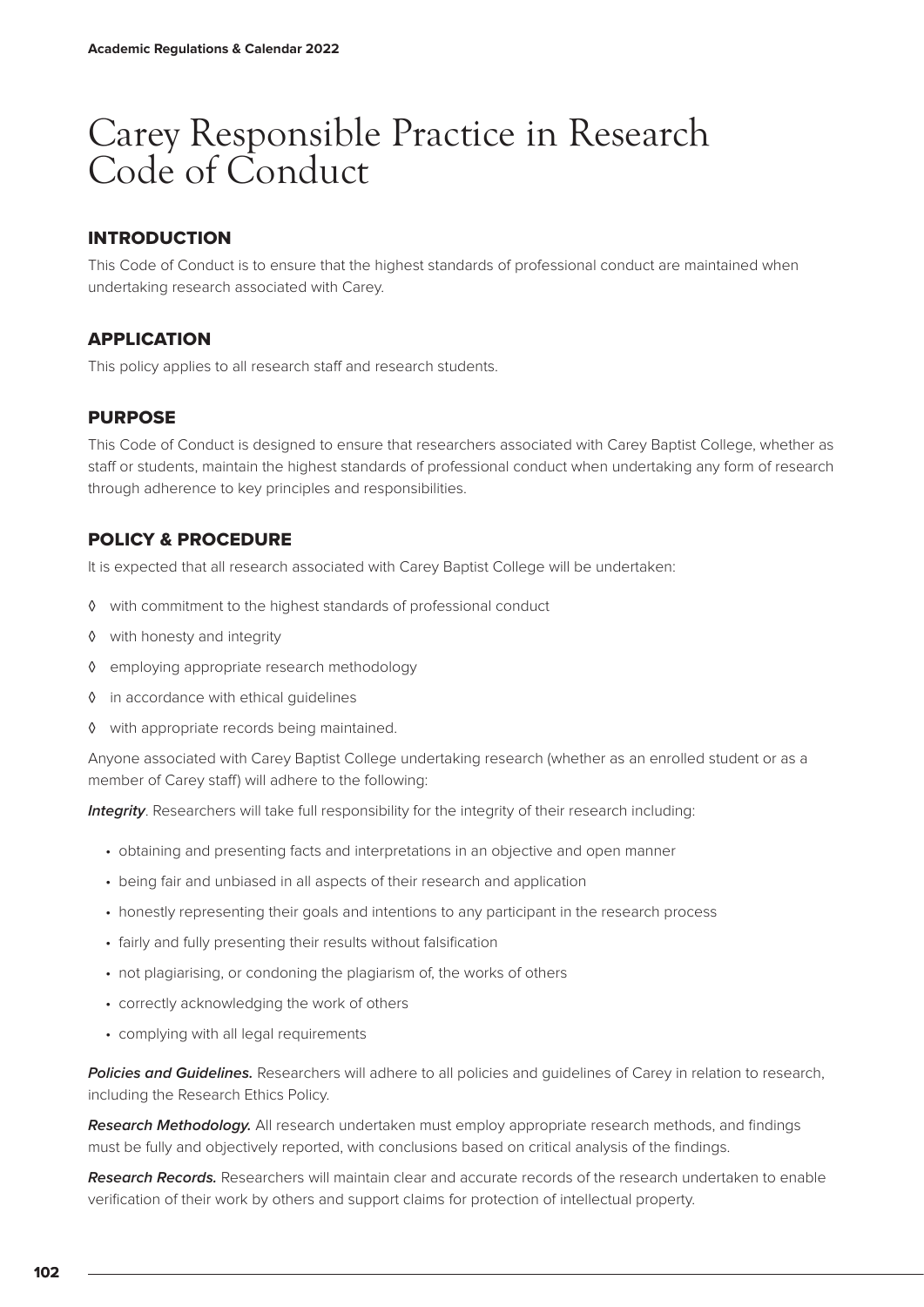- Original research data should be kept for a minimum of six years from completion of the research and should be stored in a safe and secure location (whether stored physically or electronically).
- The risks and issues associated with retention of data in "the Cloud" must be specifically addressed where issues of confidentiality in relation to participants arises
- Any data to be destroyed must be destroyed securely.
- All data collected by staff in the course of their employment remain the property of Carey Baptist College, except where a specific contract provides otherwise
- Any data of a confidential nature obtained in the process of research must not be used for the researcher's personal advantage, or the advantage of any third party.
- The provisions of the Privacy Act 1993, and in particular the twelve privacy principles, must be observed in relation to the gathering of any personal information.

*Peer Review.* Researchers will participate in peer review processes where these are deemed appropriate by Carey, including contributing to the peer review of the work of others.

*Conflict of Interest.* Any potential conflict of interest that could compromise the trustworthiness of the research must be disclosed as soon as that conflict of interest is recognised. In cases where a conflict of interest arises, researchers will cooperate in the management of any such conflict.

*Collaboration.* Where any research involves collaboration with other individuals or institutions in the conduct of that research, researchers must specifically consider and agree on any issues raised by the collaboration, in particular in relation to intellectual property, confidentiality, and managing data, findings and conflicts of interest.

*Te Tiriti o Waitangi.* All research will be conducted acknowledging, and in accordance with the principles of Te Tiriti o Waitangi.

#### DEFINITIONS

The following definitions apply to this policy:

*Staff* means Carey staff **Student** means Carey students *Carey* means Carey Baptist College

#### KEY RELEVANT DOCUMENTS

Include the following: Carey Supervisors of Research Code of Practice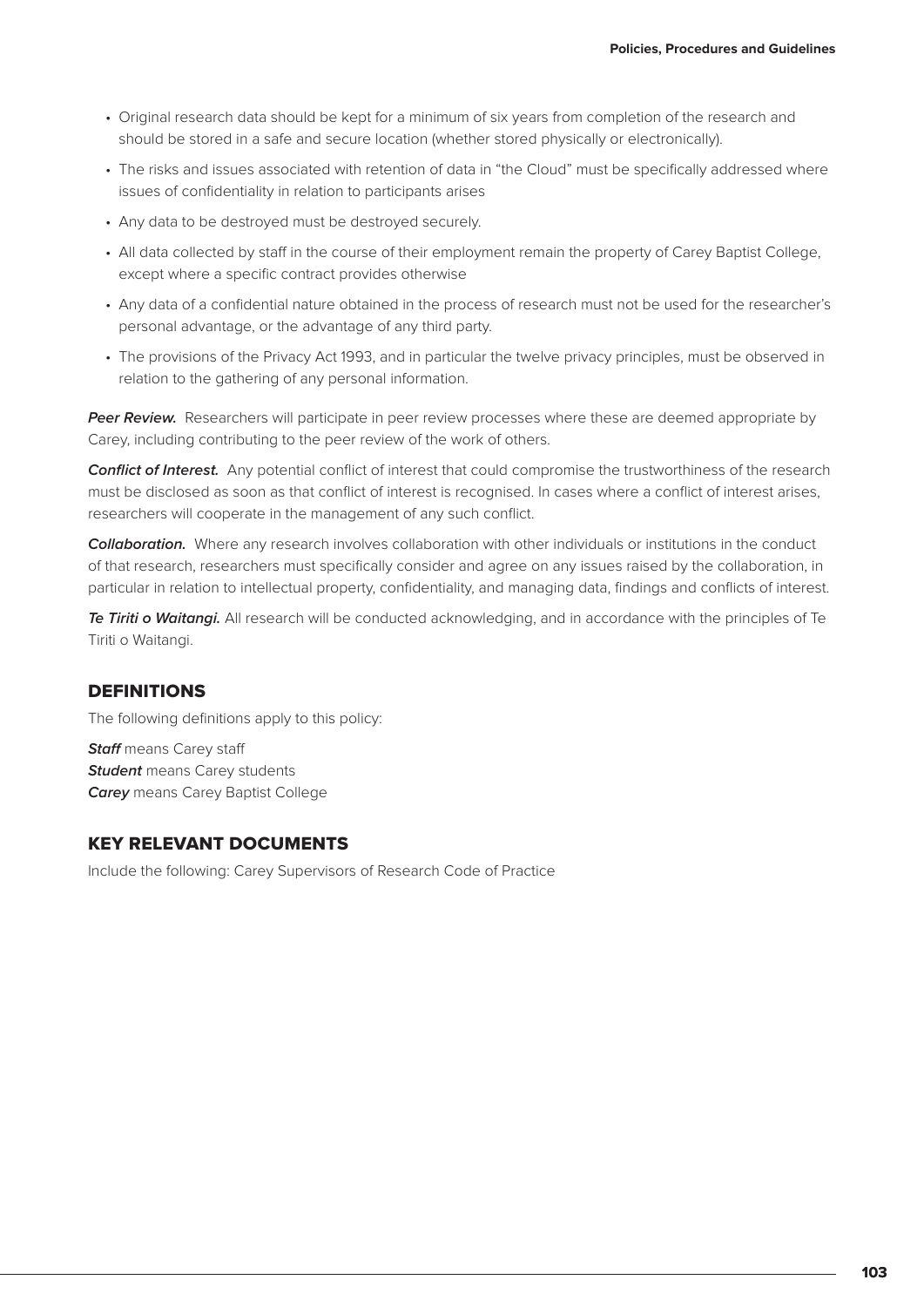# Carey Research Ethics Policy & Guidelines

#### INTRODUCTION

Research is integral to Carey in its role as a degree awarding institution. Research informs the practice of faculty members, as well as forming a focus for student learning through research based assessment. Carey wants to promote research excellence, and recognises that so it must also ensure the protection of the privacy, safety, and welfare of human participants.

#### APPLICATION

The below conduct regulations and their associated policies apply to all students and members of staff.

#### PURPOSE

Carey is committed to ensuring a high level of ethical research, and uses the below principles in its decision making in order to enable this to happen.

#### **POLICY**

#### **KEY PRINCIPLES**

- ◊ Informed and voluntary consent
- ◊ Respect for rights of privacy and confidentiality
- ◊ Minimisation of risk
- ◊ Truthfulness, including limitation of deception
- ◊ Social and cultural sensitivity, including commitment to the principles of the Treaty of Waitangi
- ◊ Research adequacy
- ◊ Avoidance of conflict of interest

#### **OTHER RELEVANT PRINCIPLES**

- ◊ Respect for potential vulnerability of participants
- ◊ Respect for property (including Carey property and intellectual property rights)

#### INFORMED AND VOLUNTARY CONSENT

The participation of any person in any research project undertaken must be voluntary, and must be based on a clear understanding of what their participation will involve. All information that is provided to intended participants must be written using clear and appropriate language. In particular, intended participants must be advised of:

- ◊ the names of all the people undertaking the research project
- ◊ the procedures they will be asked to agree to participate in, (eg interviews, focus groups)
- ◊ the purpose of the research project and how the eventual information will be used (eg thesis, publication)
- ◊ their rights to withdraw from the process, and specifying at what point in the research process it is no longer possible to withdraw participation (for example, once data analysis has started)
- ◊ confidentiality, and how confidentiality will be maintained and their anonymity protected
- ◊ what will happen to the data once the research is completed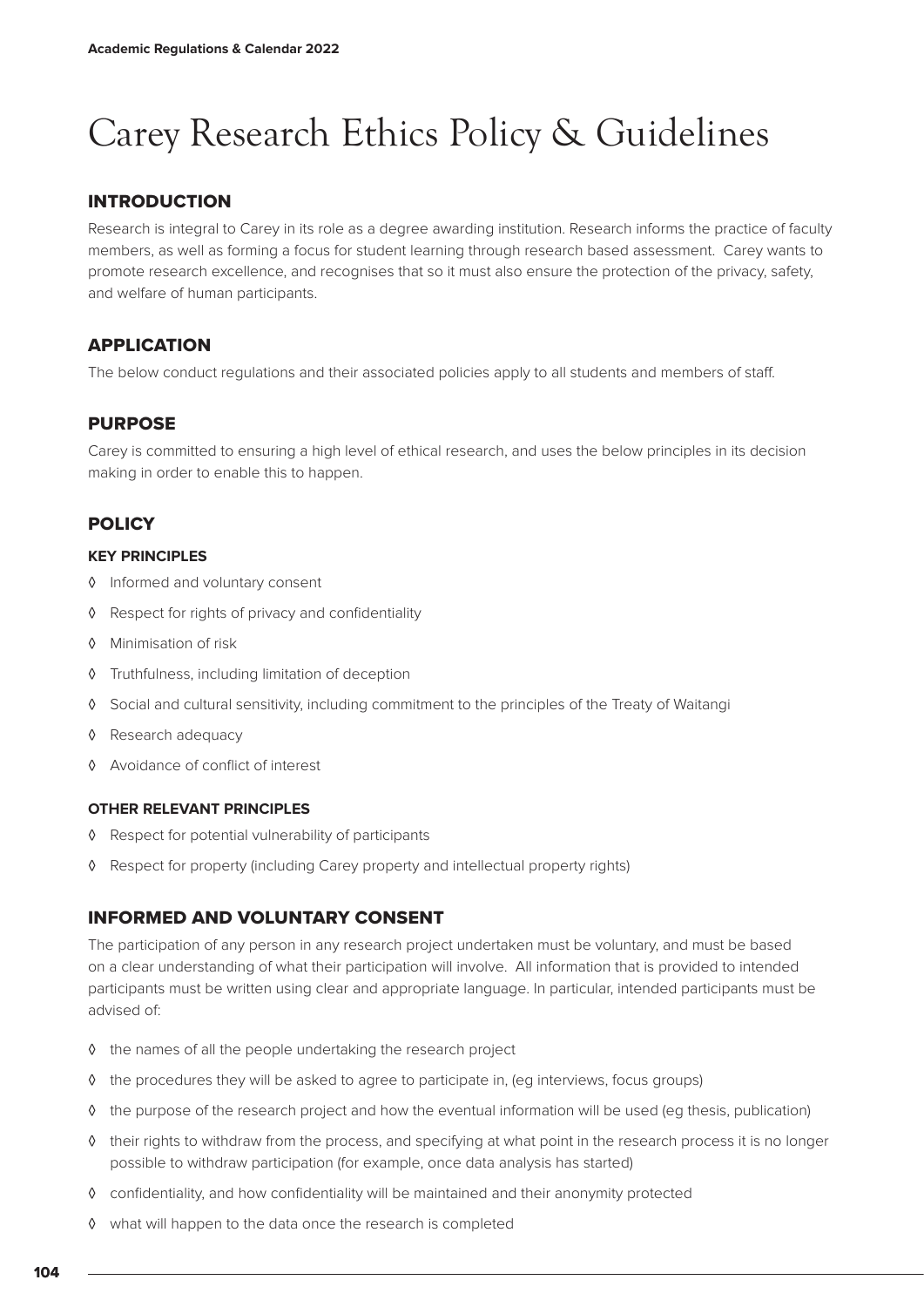Where research involves Māori participation, the consent of collective groups may also be necessary.

#### **RESPECT FOR RIGHTS OF PRIVACY AND CONFIDENTIALITY**

Preservation of the privacy and confidentiality of participants is paramount. Applications for ethics approval must identify:

- ◊ Procedures for the protection of the identity of participants where appropriate
- ◊ Procedures for keeping information relating to the research confidential
- ◊ Procedures for the storage of consent forms from participants
- ◊ Procedures for ensuring the confidentiality of private or personal information in respect of participants which is not directly related to the research but which may emerge in the course of the research
- ◊ (where Māori are involved) the collective ownership of information must be acknowledged.

#### **MINIMISATION OF RISK**

In order to minimise any risks (eg psychological, physical or social) that may impact participants, researchers must ensure that all such risks are identified and disclosed.

#### **TRUTHFULNESS, INCLUDING LIMITATION OF DECEPTION**

The principle of informed consent must prevail; however, in very limited circumstances a researcher may seek to justify a less than full disclosure (where, for example, it is felt that full information about the nature or purpose of the research should be withheld from a participant). In these circumstances, full disclosure must be made in the application for ethics approval.

#### **SOCIAL AND CULTURAL SENSITIVITY**

All research must be carried out:

- ◊ ensuring that culturally appropriate consultation and research processes are followed.
- ◊ in a way that is sensitive to the participants. Researchers will ensure that they acknowledge and respect all cultural beliefs and practices of participants, in conducting the research.
- ◊ demonstrating commitment to the Treaty of Waitangi as outlined below.

#### **TREATY OF WAITANGI**

Researchers must consider carefully their research protocol where Māori are involved as participants, or where the project is relevant to Māori, taking full account of the principles of protection, participation and partnership embedded in the Treaty of Waitangi, through:

- ◊ working together with iwi, hapu, whanau and Māori communities to ensure Māori individual and collective rights are respected and protected.
- ◊ Involving Māori in the design, governance, management, implementation and analysis of research, especially research involving Māori.
- ◊ protecting Māori individual and collective rights, Māori data, Māori culture, cultural concepts, values, norms, practices and language in the research process.

Research participants must be offered the choice of responding in either Māori or English. Where researchers are not fluent in Te reo Māori, appropriate arrangements should be made to enable participants to communicate in Māori.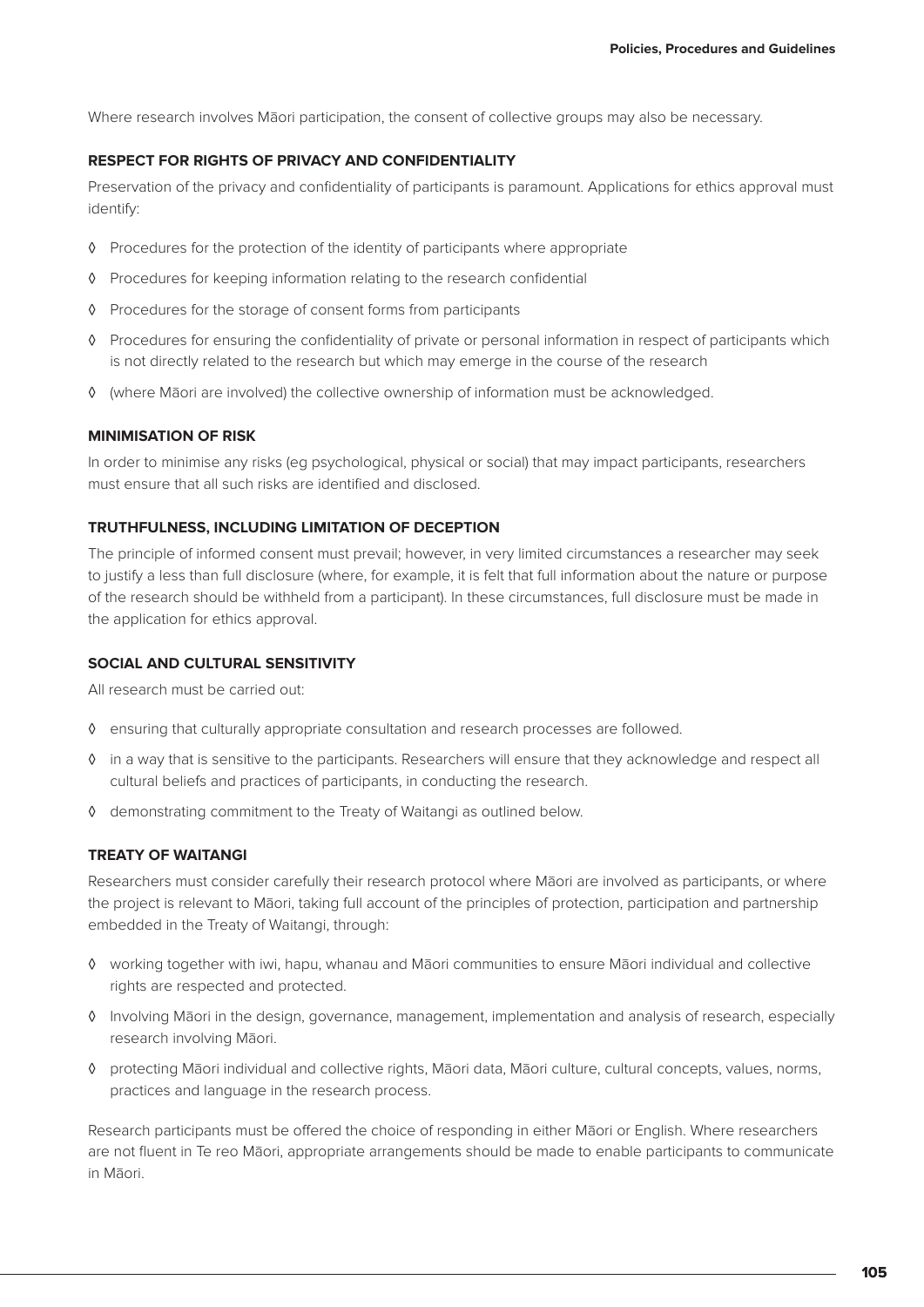Researchers must respect Māori cultural concepts, including Māori perspectives of health and well-being (eg te taha tinana - the physical element, te taha wairua - the spiritual element, te taha hinengaro - the emotional and psychological elements, and te taha whanau - the family and community elements).

Consideration will be given in the ethical approval process to whether Māori ethical perspectives need to be taken into account in order to ensure Māori participants, tikanga, and cultural concepts are protected (for example when the proposed research would normally require observance of tikanga Māori).

#### **RESEARCH ADEQUACY**

In order to ensure research adequacy, each project must have clearly defined goals, must be designed in such a way that it can meet those goals, and must have the potential to contribute to the advancement of knowledge. In addition, where appropriate, kaupapa Māori and Māori-focused methodologies must be acknowledged.

#### **CONFLICT OF INTEREST**

It is the responsibility of the researcher to identify and address any potential conflict of interest that may arise for them in relation to the proposed research and to any participant.

#### GUIDELINES

All research by faculty and students which will involve gaining non-public information about live human subjects, or which is likely to affect living persons through its findings, must be approved by the Research Ethics Committee before the research is commenced.

Applications for ethical approval must be on the prescribed form, obtained from the Academic Registrar, and be submitted to the Academic Director at least 2 weeks before the proposed date of commencement of the research.

The Research Ethics Committee, a sub-committee of the Academic Committee, will scrutinise the Application for Ethical Approval and reach a decision to grant or decline ethical approval. The Research Ethics Committee may request such further information from the applicant as it deems appropriate to enable a decision to be made. Approval will normally be for a period of three years.

The Research Ethics Committee will comprise three members, including the Vice Principal (Academic), the Academic Director and at least one other faculty member with research experience selected by the Academic Committee. Where the Application for Ethical Approval is for research involving engagement with Māori, additional members will be co-opted onto the Research Ethics Committee to ensure that all appropriate aspects of the application are addressed.

Where any changes are made to any previously approved research project, which will in any way affect the nature of the information supplied with the original Application for Ethical Approval, an application for variation must be lodged with the Academic Director for approval by the Research Ethics Committee. Until the variation is approved, no further research involving live human subjects is to continue.

#### **COURSE RESEARCH PROJECTS**

In any course where a research based assignment is included as part of the assessment, which may involve students in undertaking research activities involving live human subjects, the course lecturer must make Application for Ethical Approval using the appropriate form before the start of the semester in which the course is being offered.

The application must include details of the nature of the proposed research activities, and include copies of the information and guidelines on research and research ethics to be given to students as well as the proposed information sheets and consent forms to be used by the students.

The Research Ethics Committee may approve a course research project for up to three years, provided that the requirements for assessment in that course do not change during that period.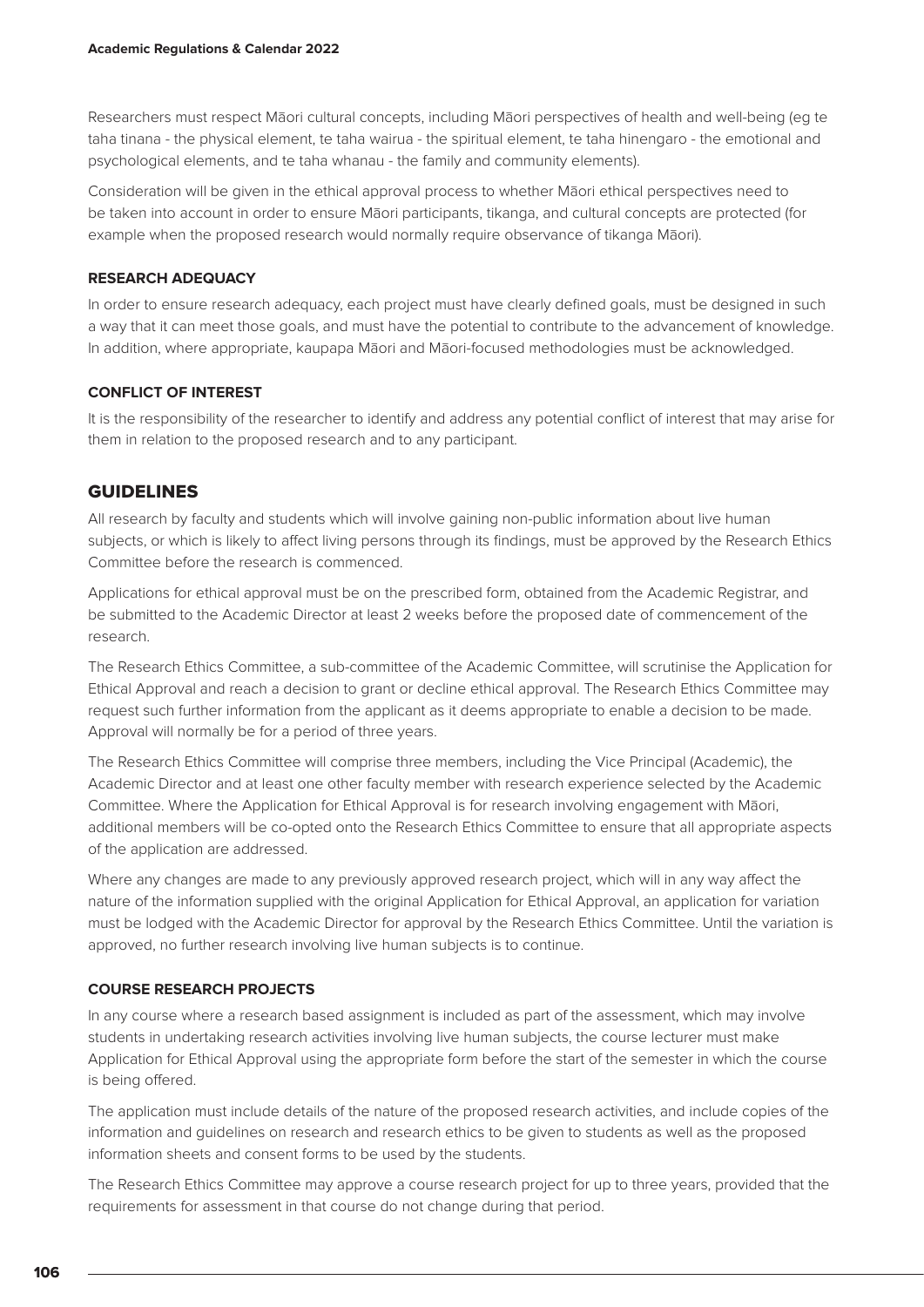At the end of each semester, the course lecturer will advise the Research Ethics Committee of any issues that arose in relation to the students undertaking the research specified.

Lecturers are responsible for presenting the ethical standards of conducting research on human beings to all their students in any course where a research project is required.

#### **REPORTING REQUIREMENTS**

The Academic Committee will normally require a report on progress at the end of each completed six months of a research project subject to ethical approval, including particular reference to the ethical component of the research.

In any situation where any unanticipated events occur in the course of research being undertaken, especially where that event relates directly to Carey's research principles, the researcher must submit a report to the Academic Committee.

#### ETHICAL STANDARDS

The following ethical standards will be applied for all research at Carey:

- ◊ No matter how young the subject, a child/person has rights of well-being that supersede the rights of the researcher. In the conduct of their research, researchers must measure each operation they propose against this principle and must be prepared to justify their decision.
- ◊ In the conduct of research it is unacceptable to expose subjects to unnecessary risks. Risks include such things as pain, stress, emotional distress, fatigue, embarrassment, cultural dissonance and exploitation. The researcher must make every attempt to identify and minimise any risks - physical, psychological, spiritual, social or cultural - attendant on participation by individuals or groups in a research project.
- ◊ When dealing with a child (for the purposes of this Policy a child is any person aged 15 or under), the informed consent of parents or of those legally designated to act in loco parentis must be obtained in writing. Informed consent requires that the parent be given accurate information on the professional and institutional affiliation of the researcher, and on the purpose and operations of the research, albeit in layperson's terms. The consent of parents is not to be solicited by any claim of benefit to the child. Researchers must not only give parents the opportunity to refuse consent, but must also respect their exercise of the right to refuse such consent.
- ◊ The researcher must not coerce any person into participating in a study. All people have the right, and will be given the opportunity, to refuse to participate in a study.
- ◊ The subjects' identity must be concealed in written and verbal reports of the results, as well as in informal discussions with faculty, students and colleagues, except in situations where participants are figures of public record (including senior leaders of churches).
- ◊ Researchers must not assume the role of diagnostician or counsellor in reporting their observations to parents or those in loco parentis. They also do not report test scores or information given by a child in confidence, although they recognize a duty to report general findings to parents and others.
- ◊ Researchers must respect the ethical standards of those who act in loco parentis (e.g. teachers, superintendents of institutions).
- ◊ Research procedures should be appropriate to the subjects involved in the study. The researchers have a responsibility to inform themselves of, and take steps necessary to respect, the religious, spiritual, social and cultural sensitivity of all participants. Meeting the language preferences of subjects in the provision of information is especially important.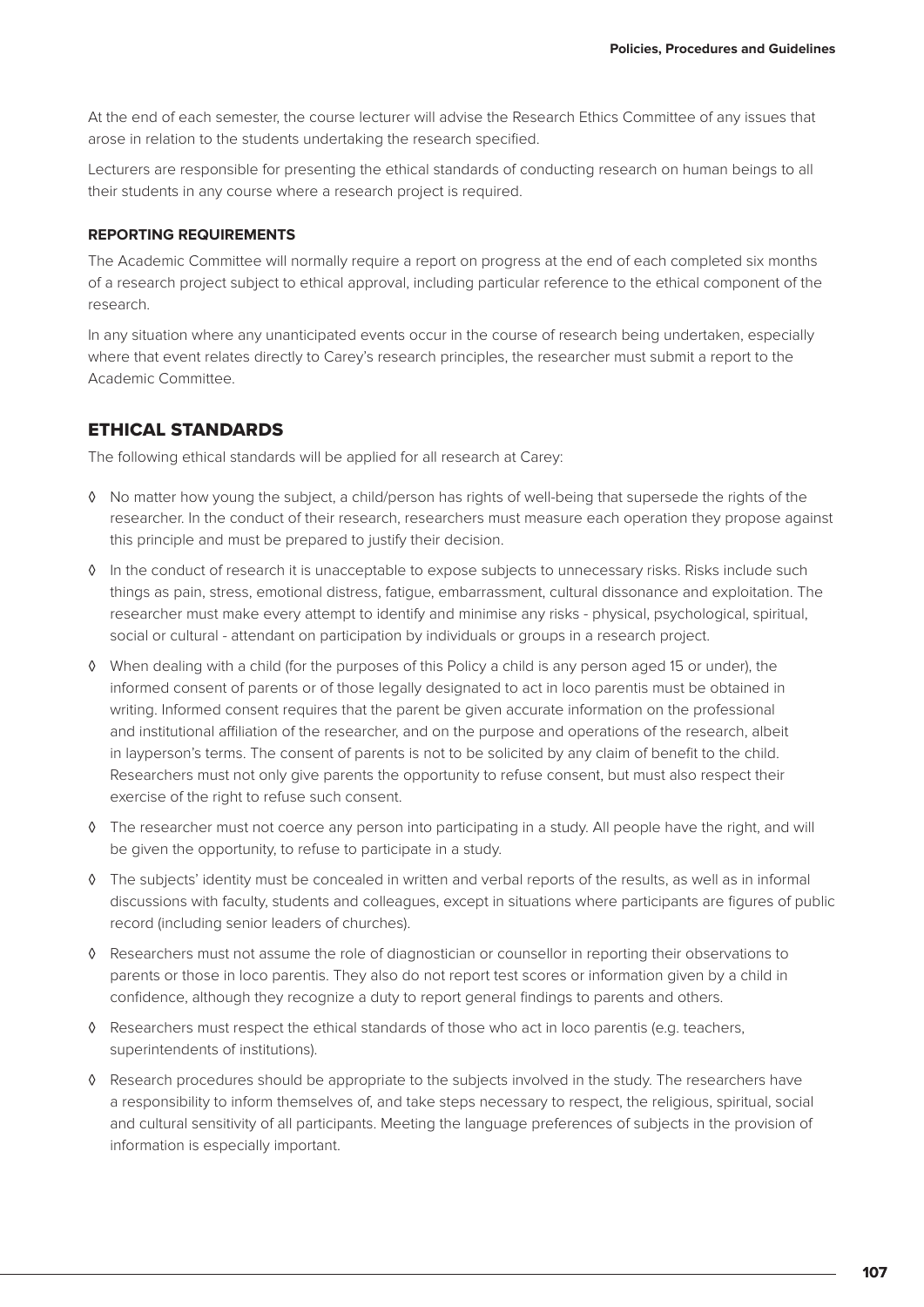- ◊ While it is not envisaged that payment in money (or kind) will/should ever be part of securing a person(s) involvement in research, payment in money, gifts, or services for a person's participation does not annul any of the above principles.
- ◊ Researchers must obtain permission in writing from all subjects before interview research is conducted. This permission and the handling of any information is to be in accordance with the provisions of the Privacy Act, 1993.

#### DEFINITIONS

The following definitions apply to this policy:

*Staff* means Carey staff *Student* means Carey students *Carey* means Carey Baptist College

#### KEY RELEVANT DOCUMENTS

Include the following: Sample Participant Consent Form Suggested Course Instructions Relating to Research Ethics

#### SAMPLE PARTICIPANT CONSENT FORM

Research Project Title/Class or Course Name:

I have had the project explained to me and I have read and understand the information sheet given to me.

I understand that I don't have to be part of this project if I don't want to and that I may withdraw at any time prior to [Insert Date].

I understand that everything I say is confidential and that none of the information I give will identify me, and that the only persons who will know what I have said will be the researcher and the supervisor.

I have had time to consider everything and I give my consent to be a part of this project.

Participant Signature:

Date:

Carey Baptist College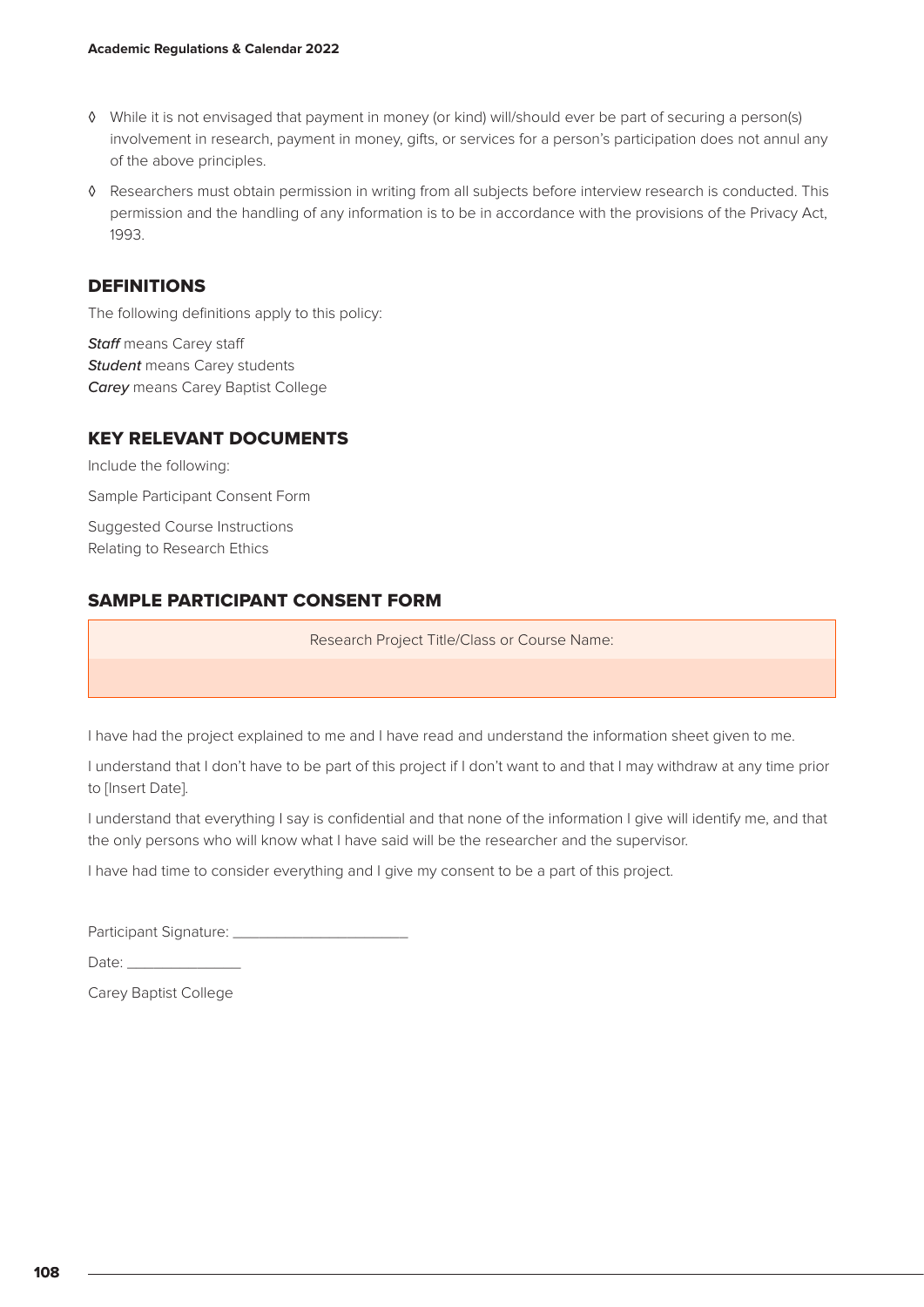#### SUGGESTED COURSE INSTRUCTIONS REGARDING RESEARCH ETHICS

(For inclusion in the Course Outline of any undergraduate course where an assignment may require/involve students undertaking research involving human subjects. Adapt as appropriate for the context of the course.)

As part of one of the assignments for this course you are asked to, or may wish to, interview people within the church or the wider community. Whenever you gather information from people for an assignment or research project through interviews or questionnaires, issues of confidentiality, privacy and informed consent are raised. All of these are important aspects of research ethics.

It is essential that all research carried out while you are a student at Carey Baptist College is carried out in an ethical way. You may like to have a look at Carey's Research Ethics Policy and Guidelines (available on CareyOnline). The Policy and Guidelines address the following key issues in conducting research: the informed and voluntary consent of participants; respect for participants' rights of privacy and confidentiality; the minimisation of risk; truthfulness; social and cultural sensitivity (including commitment to the principles of the Treaty of Waitangi); research adequacy; the avoidance of any conflict of interest.

The assignments for this course have been set up in a way that complies with Carey's Policy and Guidelines and have been approved by Carey's Research Ethics Committee.

For the purposes of your assignment for this course, you must:

- ensure that each potential participant you approach is given a copy of the Information Sheet that has been prepared by your course lecturer
- ensure that each participant is also asked to sign the Consent Form (which must also be signed by a parent or guardian of any participant who is aged under 18)
- retain the signed Consent Forms
- give consideration to how you will securely store any paper information that you gather, and ensure that all information stored on a computer is password-protected (to avoid breaches of privacy and confidentiality)
- use the information you gather ONLY for the purposes of the assignment, and maintain all participants' rights to privacy and confidentiality
- destroy records traceable to any identifiable individual at the conclusion of this course.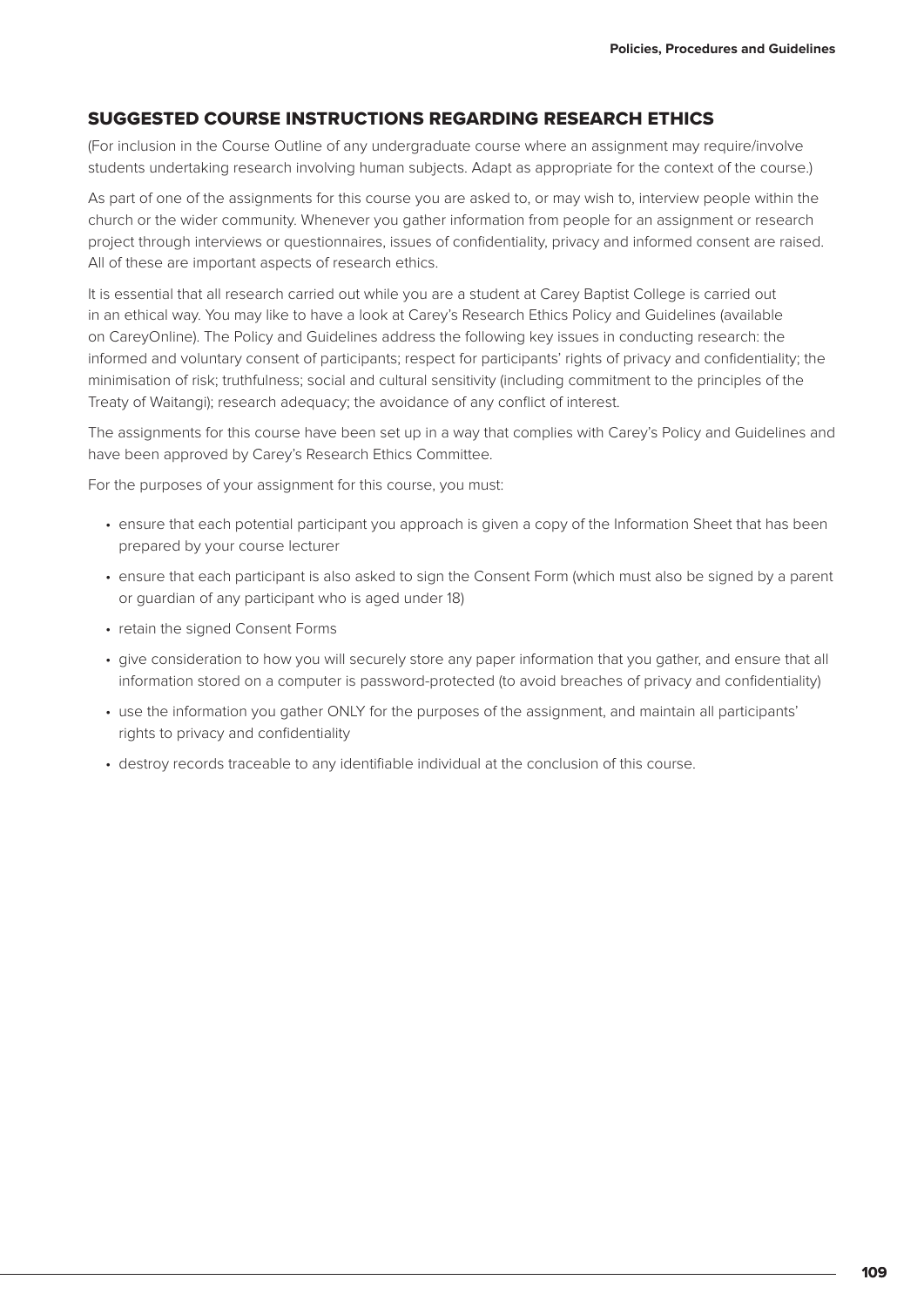# Carey Guidelines for Students Enrolling in a Research Essay

Enrolling in a Research Essay is an opportunity for able students to study a specific topic or issue. Your task is to explore an aspect, problem or question posed by contemporary theological study and to use the methods of scholarship to resolve, critically examine or to elucidate the topic. Your essay needs to be theological, well structured, limited in scope and disciplined in methodology.

A research essay can be a testing experience in that you are solely responsible for organising your progress and will be without the supportive atmosphere of fellow students in a class. You will have a supervisor appointed who will guide you through the process of research, critical reflection and writing.

# ENTRY REQUIREMENTS

Students must meet the entry requirements outlined in the Course Descriptions (contained in the Academic Regulations and Calendar) to enrol in advanced research courses.

# NOTE TO STUDENTS

It is critical that students understand that this is an advanced research course that requires students to do independent research. Students will need to have access to appropriate resources. Distance students should expect to travel to Auckland to access the Carey Baptist College, Ayson Clifford Library or have access to another suitable academic library.

# WORD COUNT

#### **MM790 RESEARCH ESSAY**

Level 7, 15 credits, maximum of 6000 words (including footnotes, excluding bibliography)

#### **MM821 RESEARCH ESSAY**

Level 8, 30 credits, maximum of 12,000 words (including footnotes, excluding bibliography)

#### **STEP ONE: GENERAL RESEARCH TOPIC**

Decide on the general area you wish to research and submit a brief overview of your proposed topic to the Academic Director. The Academic Director will assist you in finding a supervisor for your research.

#### **STEP TWO: REFINE YOUR RESEARCH TOPIC**

With the supervisor's guidance select a research topic, appropriate to a 6000 word research essay for Level 7, and a 15,000 word research essay for Level 8, within the area of your interest. Keep your topic as specific as possible so that your research is purposeful and focused. Discuss with your supervisor the rationale, objectives, strategies, and methods of theological reflection for your study.

Check library and other resources that there are written sources readily available for your research.

Check with your supervisor as to any ethical issues around your proposed research.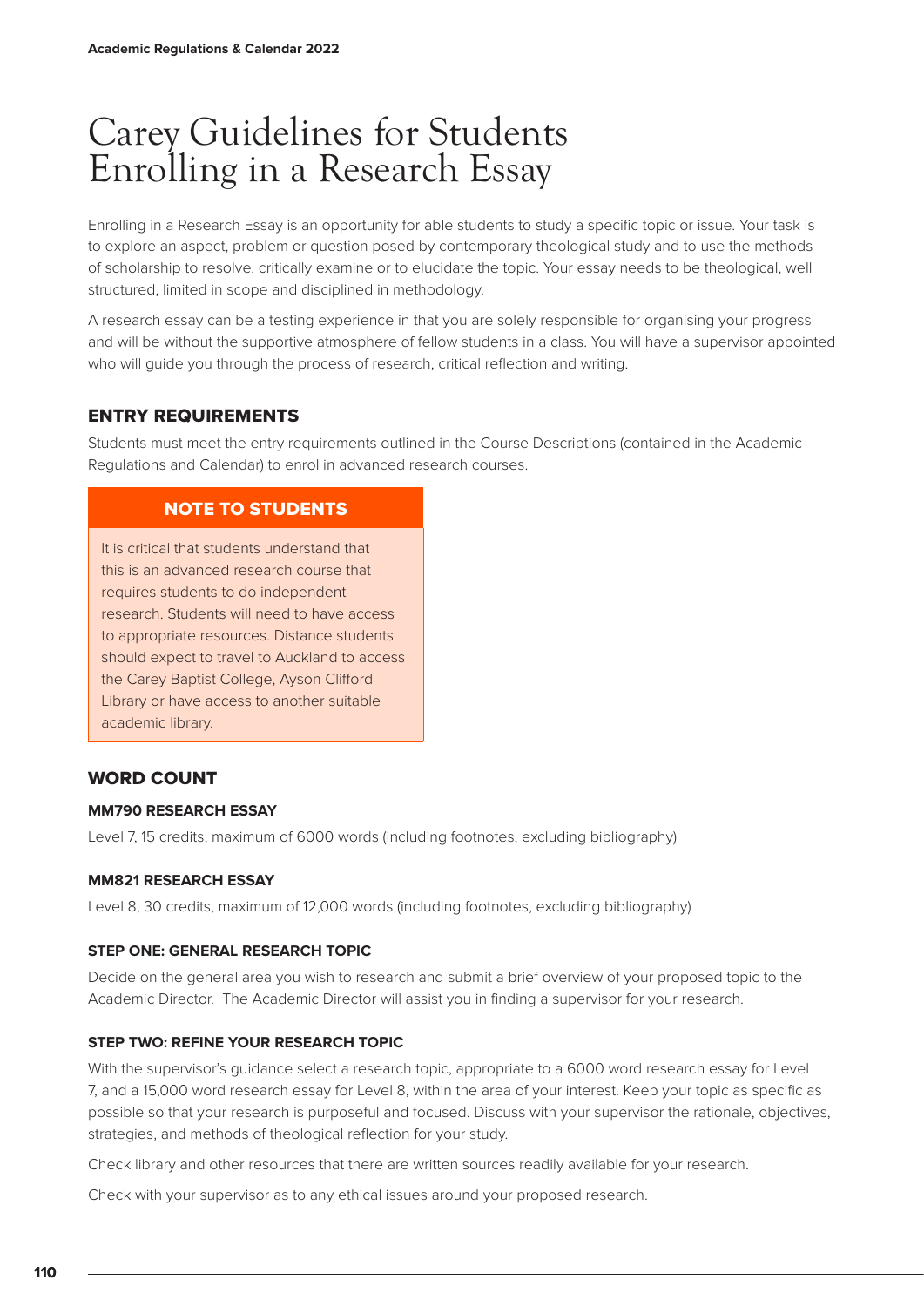#### **STEP THREE: PREPARE A RESEARCH PROPOSAL**

The proposal needs to be on the appropriate form and include the following information:

- Research Topic (primary research and 3-5 subsidiary questions)
- Reason for and outline of topic of research (no more than 1500 words)
- Outline of structure of essay
- Approximately 12–20 bibliographical items indicating resources to be used
- Proposed timeline to complete the research essay.

Level 7 Research Essay: duration of a single semester, but under some circumstances a student will be permitted to complete the course over two semesters.

Level 8 Research Essay: duration of two semesters with a due date 15 November.

#### **STEP FOUR: SUBMIT YOUR RESEARCH PROPOSAL**

Submit your research proposal to the Academic Director. Your enrolment will not be approved until the Academic Director (or Thesis Sub-Committee for a Level 8 essay) has accepted your proposal and formally appointed your supervisor. The Academic Director or your supervisor will notify you of the approval of your proposal.

#### **STEP FIVE: CONTACT YOUR SUPERVISOR**

Contact your supervisor to discuss the proposal and also plan a programme of writing deadlines for the semester ahead. Maintaining those deadlines will keep you on track to complete by the due date.

#### **STEP SIX: COMPLETE YOUR ENROLMENT**

Now that you have been accepted you can formally enrol for this course.

#### **STEP SEVEN: KEEP TRACK OF STYLE AND BIBLIOGRAPHICAL RESOURCES**

You will need to have individual chapters and subheadings within each individual chapter. The appropriate style guide to use should be discussed with your supervisor.

#### **STEP EIGHT: START WRITING**

Initially, ignore the Introduction and Conclusion to your essay. Begin writing the draft of each individual section of your outline, meeting the deadlines as agreed with your supervisor. Your work should exhibit your grasp of the relevant literature by direction citation (but without plagiarism), balanced with your own independent creative thinking. You need to keep the theological content of your essay explicit. You may want to ask your supervisor to read sections of your essay so that you have feedback on the content and style.

During the course of your writing and research, you will be expected to be in contact with your supervisor on a monthly basis This may be a face to face meeting, or by phone and/or email. Regular progression reports will be provided to Academic Committee through the supervisor. A 6-monthly progress report is required for those undertaking a Level 8 Research Essay.

#### **STEP NINE: COMPLETE FINAL DRAFT**

When you have completed your individual sections, weave them together to make your essay read fluently throughout. Finally, write your 'Introduction' and 'Conclusion'. They are intended to preview the structure of the whole work, and to review the conclusions drawn from the research. Ensure that you take account of the marking criteria in the Research Essay Grade Sheet (available from the Academic Director).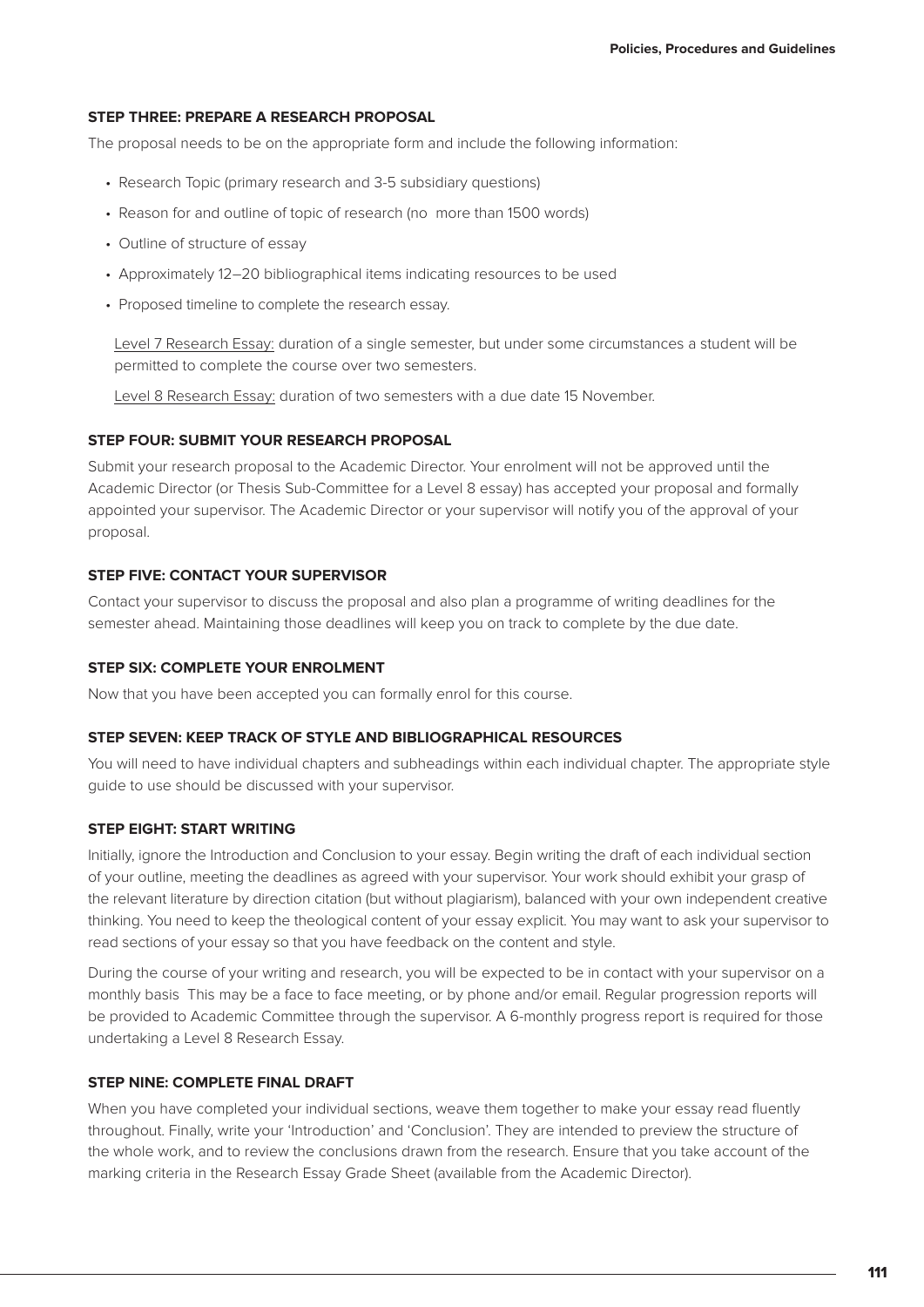#### **STEP TEN: POLISH YOUR ESSAY**

Read your completed document at least twice, taking care over the details: formatting, spelling, punctuation, footnotes and bibliographic information. It will certainly help if you ask someone else to proof-read your essay to catch any errors you may have missed.

#### **STEP ELEVEN: ASK YOUR SUPERVISOR TO READ YOUR FINAL ESSAY**

When your essay is nearing completion, submit it to your supervisor for final comments and corrections.

#### **STEP TWELVE: SUBMIT YOUR FINAL ESSAY**

Once your supervisor is satisfied, submit two copies of your essay to the Academic Director for distribution to examiners. Your essay will be graded and returned to you with the examiner's comments. The Academic Director will determine the examiners of your essay. Please note that the marking process will normally take 4-6 weeks.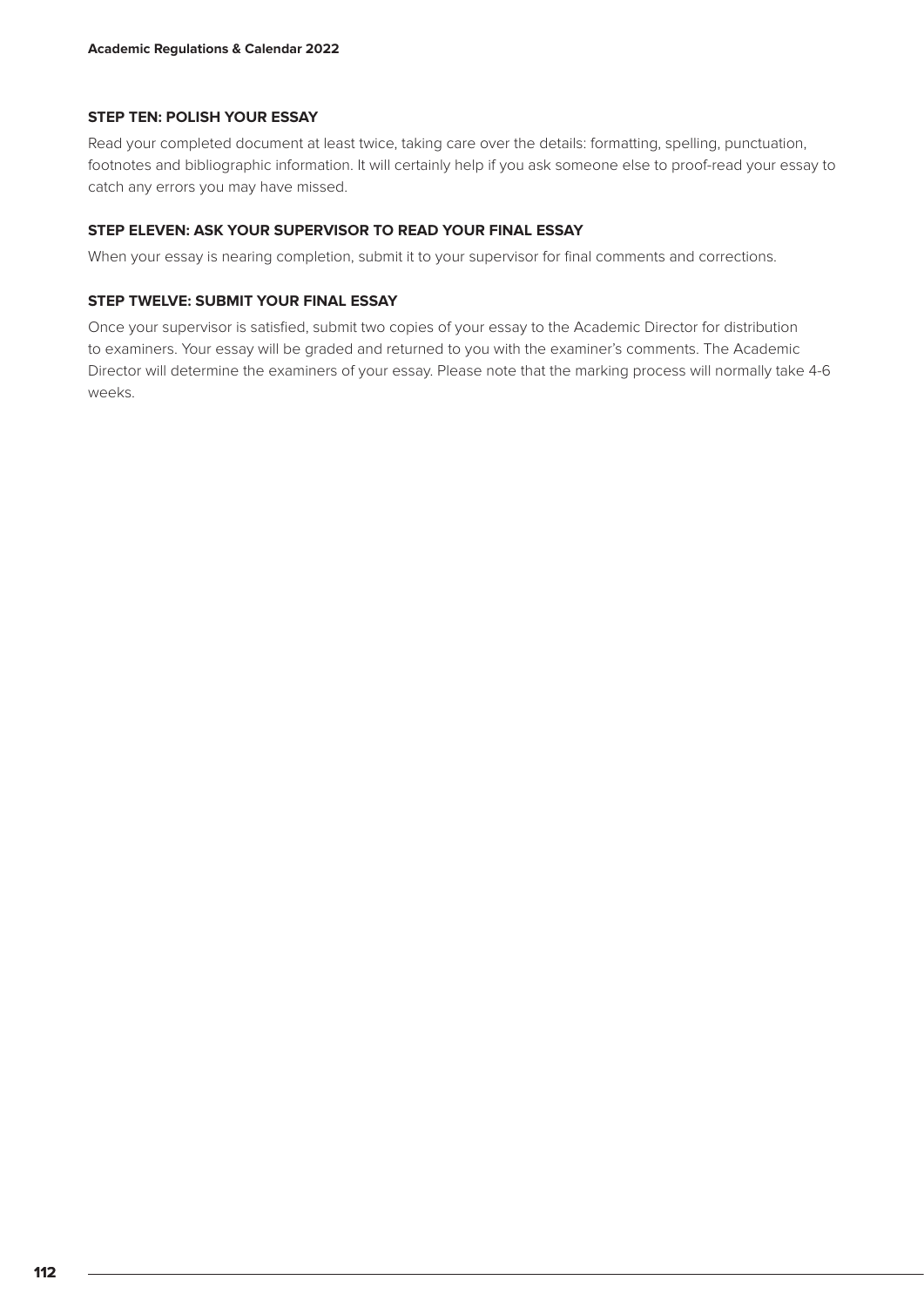# Carey Student Code of Conduct

# INTRODUCTION

Carey Baptist College, "Carey", is committed to providing a safe environment for all students and members of staff.

# **APPLICATION**

All students and staff

#### PURPOSE

The purpose of this Policy and Procedure is to inform students and staff of the acceptable level of conduct required while at Carey and in doing so, ensure fairly and equitable treatment.

# GENERAL CODE OF CONDUCT

Students are expected to adhere to the Carey Commitment as below:

- ◊ Demonstrate integrity in all transactions.
- ◊ Keep the requirements, regulations, and policies of Carey.
- ◊ Respect the rights of students and members of staff.
- ◊ Respect all Carey property, equipment, and facilities.
- ◊ Abide by the laws of New Zealand
- ◊ Be committed to learning and the development of Carey as a learning community
- ◊ Demonstrate values aligned with Carey's special character

In addition to the behaviours and actions listed under the other regulations and policies within this document the below actions are considered misconduct and are subject to disciplinary measures.

- ◊ Providing false or misleading information during admission and enrolment.
- ◊ Disregarding safety protocols and signage, including any temporary restrictions within the campus which may arise on account of maintenance work or unexpected situations which pose a risk to safety.
- ◊ Not complying with the speed and other instructions associated with the campus car park.
- ◊ Using another student or member of staff's access card and/or entering an area of campus after hours and failure to identify oneself if required.
- ◊ Damaging, defacing, or destroying premises, equipment, or any other property belonging to Carey or other students and members of staff.
- ◊ Smoking and vaping on campus.
- ◊ Using illegal drugs on campus.
- ◊ Consuming alcohol on campus.
- ◊ Bringing an animal on campus, with exception of support animals such as guide dogs.
- ◊ Posting notices on campus other than on the designated notice boards.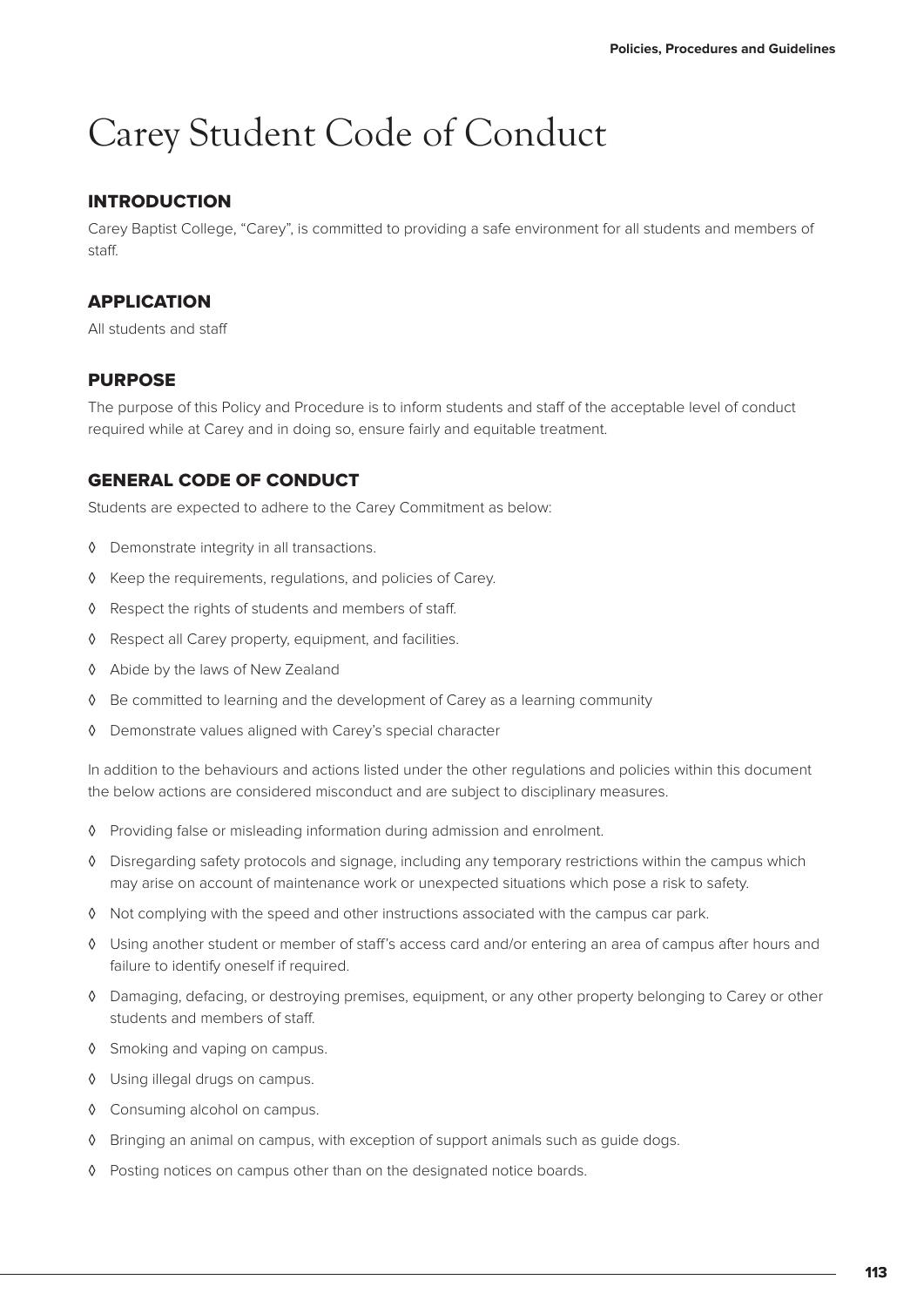- ◊ To wilfully impede the activities of Carey and other students; such as teaching, research, study, or community activities.
- ◊ To wilfully misrepresent disability, temporary illness, or exceptional circumstances in order to claim special conditions and consideration.
- ◊ Fabricating or falsifying data in relation to research and thesis work.
- ◊ To copy from or inappropriately communicate with other students or staff members during examination.
- ◊ To impersonate or arrange the impersonation of another student during work or examination, including assisting or benefiting from another student preparing material for ones-own assessment; with exception to prescribed group assessments.
- ◊ Assisting or encouraging another to breach any regulation or policy, or any of the above.

# IT CODE OF CONDUCT

The internet provides a source of information that can be of benefit to every programme of study and course therefore Carey offers visitor and student access to the campus WiFi and provides a number of computers within the J. Ayson Clifford Library to students for study related purposes.

While utilising the internet through Carey you are required to uphold the Carey Code of Conduct, the laws of New Zealand, and any other Policies and Regulations set out by networks and/or institutional entities whose websites or databases you may access.

Please note that the Code also applies to the use of student email addresses whether they be accessed through the internet at Carey or accessed through another internet connection.

#### **USER RESPONSIBILITIES**

Users are expected to act in all situations responsibly and ethically, with honesty and integrity. Users are expected to respect the rights of others and to help others to do the same.

As a user, you are responsible for:

- Following existing security policies and procedures which refer to Internet use and refraining from any practices which might jeopardise the computer systems and data files of Carey. This includes downloading files from the Internet which may contain; virus or worm attacks, spyware, adware, or any other software identifiable as malware. It also includes the usage of; tracking cookies or scripts, port scanning, packet capturing, or password and access-key capturing.
- Following the procedures and guidelines for the usage, storage, transfer, and protection of data. This includes the checking of external data sources, such as pin drives, for viruses before using them with Carey equipment.
- Knowing and understanding the limitations and restrictions set out in the New Zealand Privacy and Copyright Acts.
- Ensuring your data is secured and adequately backed up as Carey does not provide services for the recovery of files. This includes ensuring that you are logged off before leaving any personal or Carey equipment unattended.
- Conducting yourself in a way that reflects positively on Carey and its associates even when using the internet for personal reasons.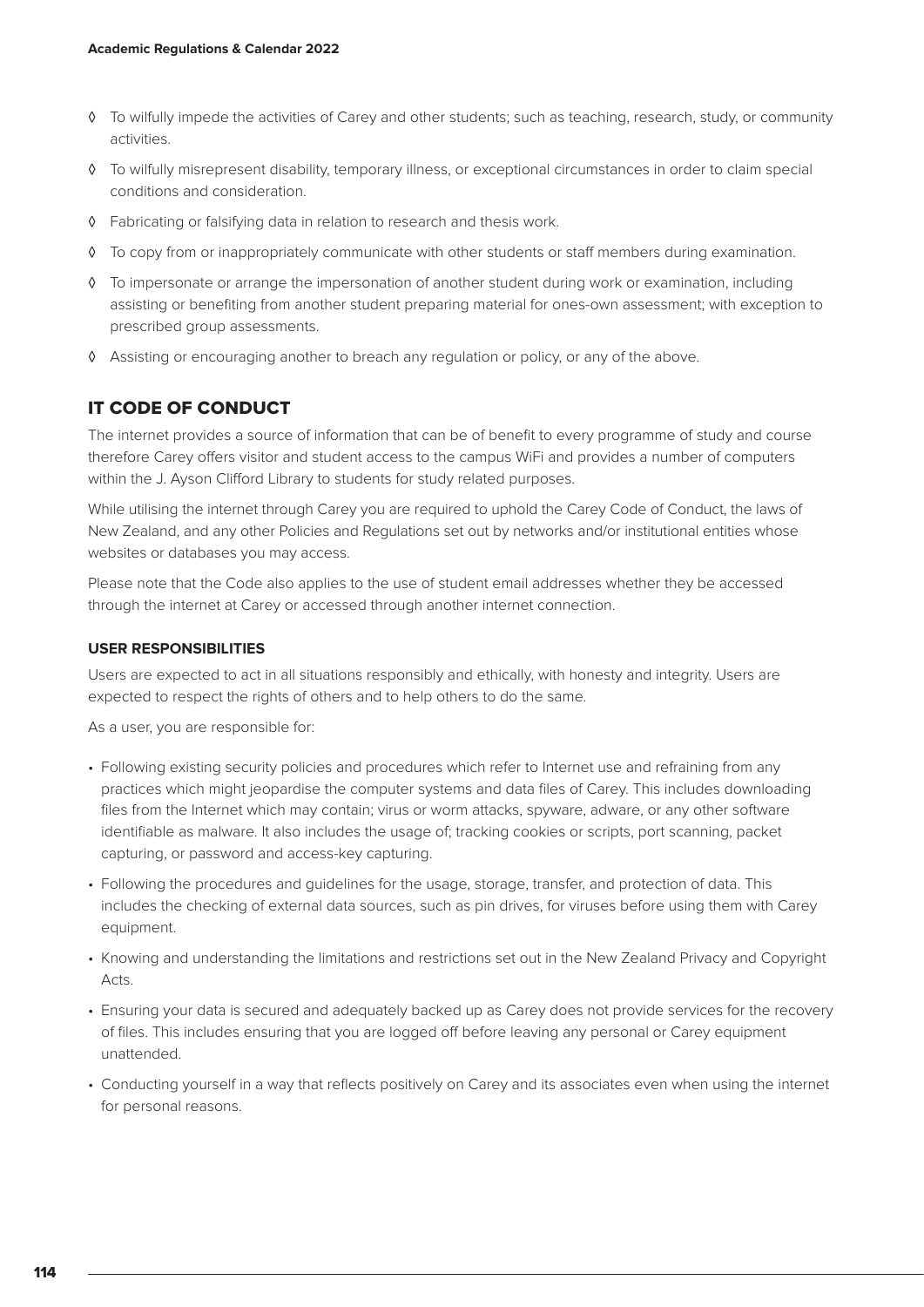#### **USER RESTRICTIONS**

Please note that every user is held responsible for their actions and activity and that misconduct will result in disciplinary measures.

The following actions and activities are prohibited:

- Sharing your password or login details and/or using the account of another user.
- Posting personal communications without the original author's consent or posting anonymous messages.
- Using the network for any illegal activity, including violations of copyright and gaining unauthorised access or performing any acts of hacking.
- Using the network to access, retrieve, or print text and/or graphical information that promotes or encourages unethical or illegal behaviour. This includes any files or messages that are profane, obscene, or that use language that intends to offend and degrade others.
- Using the network to access material of a pornographic nature.
- Using the network to communicate in a way which is considered discriminatory or derogatory to any group or individual, or to harass any group or individual.
- Using the network to engage in any personal commercial activities, this includes offering services and selling merchandise online or ordering services and merchandise from online vendors. This also extends to any fundraising activity and/or endorsement of products or services.
- Participating in any lobbying activity, including distribution of chain emails or engaging in any political activity.
- Degrading and/or disrupting equipment, software, or system performance.
- Engaging in any activity which may compromise the security of the Carey server and/or a Carey computer; such as downloading, exchanging, and storing unauthorized software.
- Using the network for any other activities which may reflect negatively on Carey and its associates.

#### **USAGE LIMITS**

Carey takes a fair usage stance and does not limit the amount of data a user can download. However, data should be relevant to the area of study and work being undertaken and consideration should be given regarding the impact large downloads may have on other users.

#### **EMAIL ADDRESSES**

When using a Carey email address, the following should be observed:

- Only send emails to those to whom they are intended for. If copying in or forwarding, consider the relevance of that email to the additional recipients.
- Do not send emails with attachments to large groups.
- When sending an email be aware that you are representing Carey, any personal opinions should be clearly stated as such.
- Check your inbox regularly.
- Do not open any emails unless you have confidence in the source, this includes attachments.

#### **PERSONAL USE**

We advise against storing personal data on the Carey servers for security and privacy reasons; please note that personal photographs and music libraries are prohibited from being stored on the Carey servers.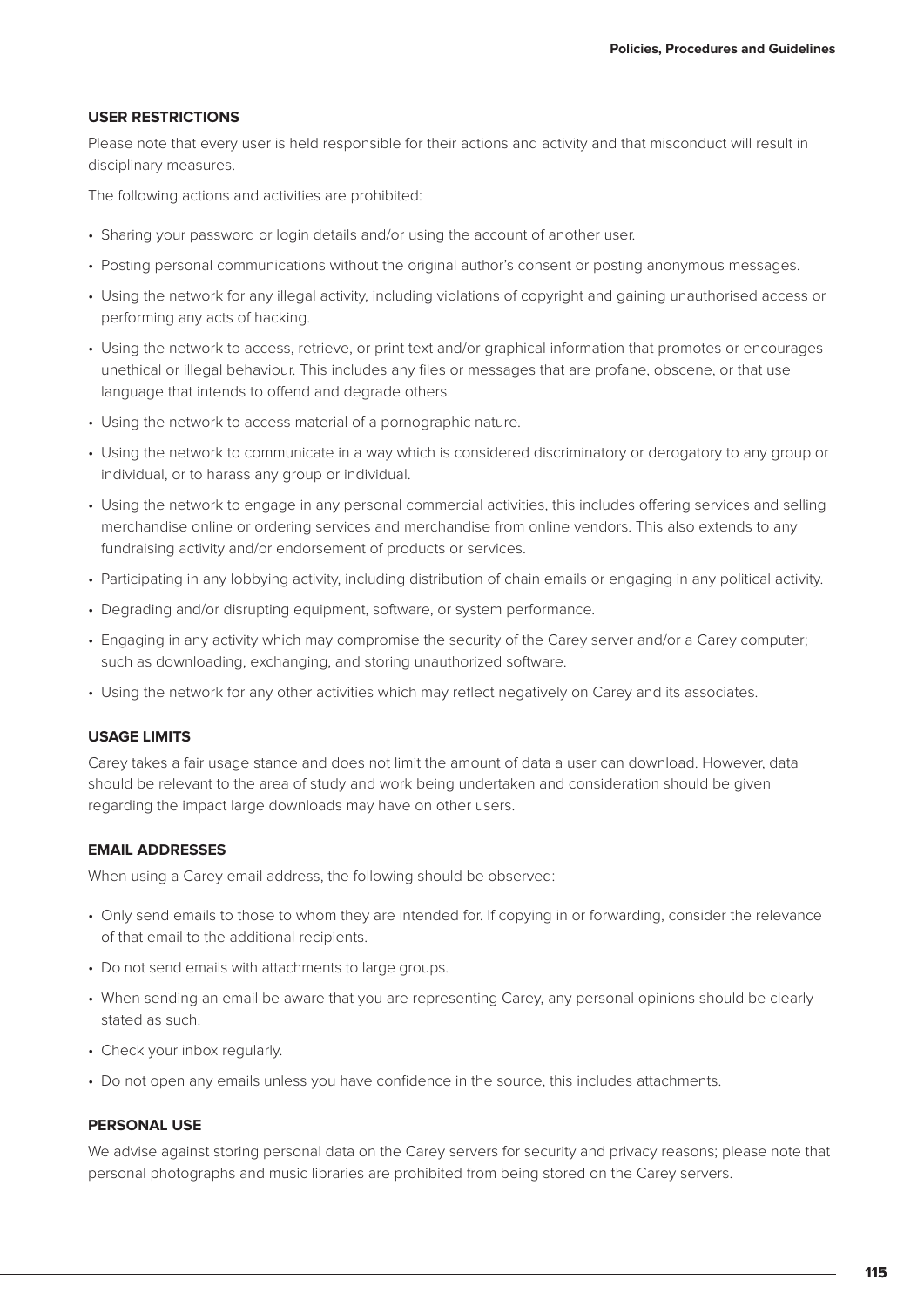The Carey network and facilities may be used for leisure or personal purposes, including the use of social media, sending and receiving personal emails, browsing the internet, and playing computer games. However, in addition to the user responsibilities and restrictions the following apply:

- The activities must not incur any expenditure for Carey.
- The activities must not impact adversely on other users.
- The activities must not impact on your performance in study and work.

#### MISCONDUCT

Any breach of this Code of Conduct may be investigated and a student to be in breach of the Code may be subject to disciplinary measures as outlined in the Disciplinary Procedure.

#### DEFINITIONS

The following definitions apply to this policy:

*Staff* means Carey staff *Student* means Carey students *Carey* means Carey Baptist College

# KEY RELEVANT DOCUMENTS

Include the following: Student Conduct Policy and Student Disciplinary Policy and Procedure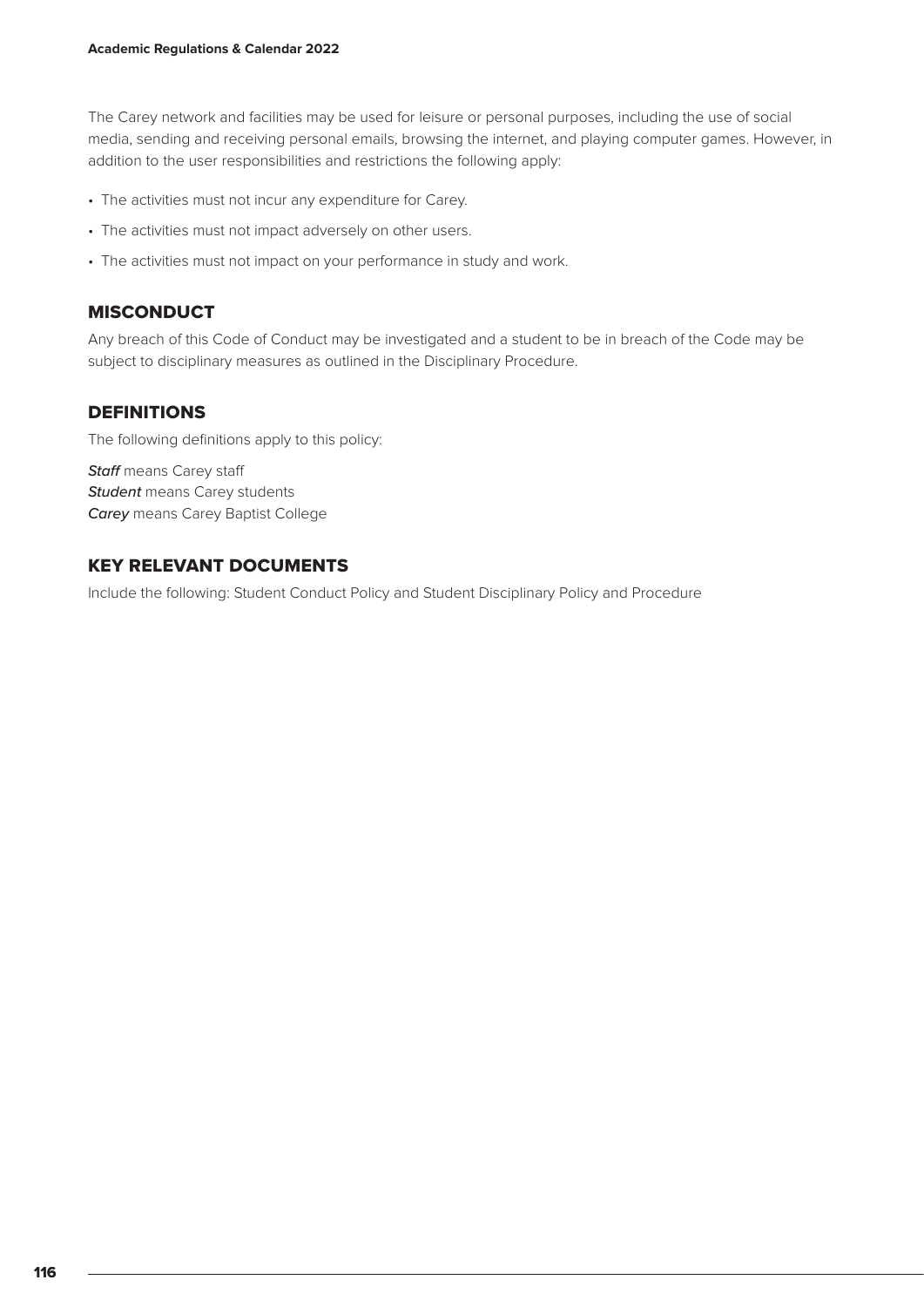# Carey Student Disciplinary Procedure

# INTRODUCTION

Carey expects that students will act reasonably towards one another and towards all members, contractors and guests of Carey.

# **APPLICATION**

All students

# PURPOSE

The purpose of this Procedure is to inform students and staff of the disciplinary measures and process at Carey and in doing so, ensure fairly and equitable treatment.

# DISCIPLINARY MEASURES

If a student behaves in a manner substantially disruptive to the operation, good order, or teaching at Carey, or if a student's conduct is inappropriate, disciplinary measures may apply. For breach of any statute, regulation, rule or policy Carey may impose one or more of the following penalties:

- a. issue a reprimand orally or in writing to the student charged with the offence in terms that it considers appropriate in the circumstances;
- b. require the resubmission of an assessment or assessments
- c. reduce the grade for fail an assessment or course
- d. a limitation or prohibition on attendance at any class or classes or the use and enjoyment of any of the facilities;
- e. cancellation of a student's enrolment in a course of study or training;
- f. in determining any matter which involves damage to property, Carey may, with or without imposing a penalty, require restitution to be made

All penalties must be approved by the Principal. The Principal will ensure that appropriate disciplinary procedures were followed and that the penalty is appropriate to the offence, taking into consideration the circumstance surrounding the misconduct or breach.

Please note that if misconduct is of a serious nature, disciplinary measures may be taken immediately in order to protect the safety students and staff alike.

# GROUNDS FOR DISMISSAL

If an offence is of a serious nature or if in the case of repeat offences that Carey Board may, at their discretion, conclude that expulsion from Carey is required.

Before reaching such a decision all relevant misconduct procedures must be followed and where appropriate other disciplinary measures tried.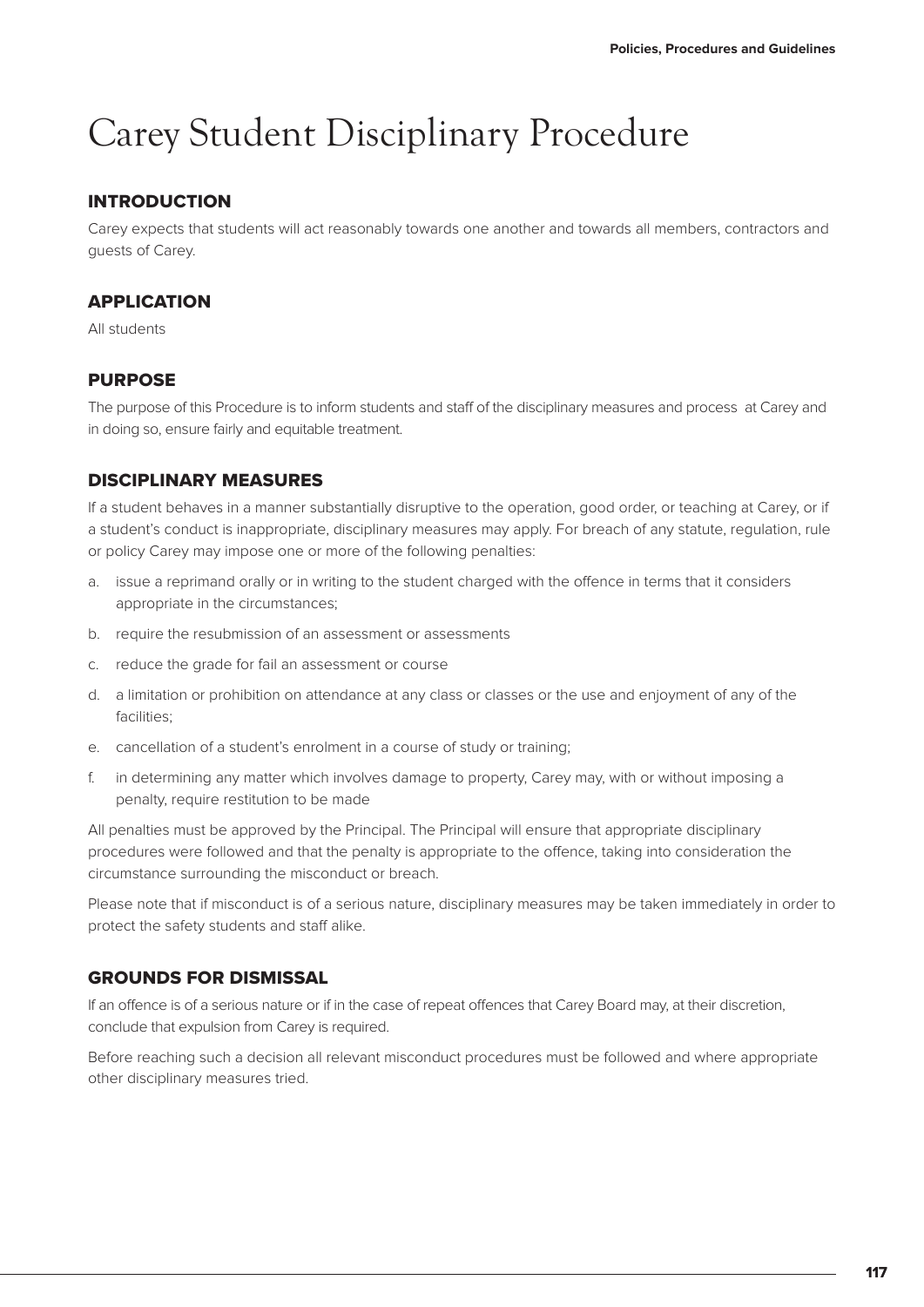# APPEAL

Students may appeal against a decision for disciplinary measures or dismissal only on the following grounds:

- That new evidence is available, relevant to the misconduct or breach, which was not or could not be reasonably available at the time when the decision was made.
- Where medical or other exceptional circumstances contributed to an inability to attend a hearing.
- If there was an error in the misconduct procedures.
- If the penalty is inconsistent with or unsupported by the evidence provided during the misconduct proceedings.
- Or if the penalty is disproportionate to the misconduct or breach.

#### DISCIPLINARY PROCEDURE

- 1. If a student or member of staff suspects or witnessed misconduct or a breach occurring, they must notify the Executive Director immediately
- 2. The Executive Director will then undertake some preliminary investigations regarding the misconduct or breach to determine whether enough evidence available in order to proceed to a hearing.
- 3. This hearing will normally take place within seven working days of notification. Please note that if the student or staff member is non-responsive within a reasonable length of time the hearing will proceed without them. Alternatively, the student or member of staff may, at the Executive Director's discretion, provide a written statement.
- 4. The student will then be requested to attend the hearing with the Executive Director and any other appropriate parties. After the hearing, the Executive Director will determine whether misconduct or a breach has taken place and if so whether the offence is minor or of a serious nature depending upon the impact that the offence has on other students or members of staff or on the impact to the integrity and reputation of Carey.
- 5. If there is insufficient evidence provided to determine whether misconduct or a breach has occurred either more information will be requested or the hearing will be declared inconclusive and no disciplinary measures will be taken.
- 6. If the misconduct or breach is determined and is considered to be minor the student or member of staff will receive a written warning from the Executive Director. However, if the misconduct or breach is of a serious nature the matter will be brought before the Principal who will determine whether suspension or other restrictions are required, or in very serious cases the Principal will decide whether the matter needs to be brought before the Carey Board for deliberation with regards to grounds for dismissal.
- 7. Once a decision has been made the student or member of staff will be notified of the outcome and any disciplinary measures that will be taken as a result of their misconduct or breach, if it is concluded that misconduct or a breach did occur.
- 8. An appeal should be made in writing to the Chair of the Board within fourteen days of the decision notification. When making a request for appeal students must clearly state the grounds on which the appeal is being made; this should include whether you are appealing:
	- a. The decision made with regards to being found guilty of misconduct or a breach.
	- b. The penalty imposed.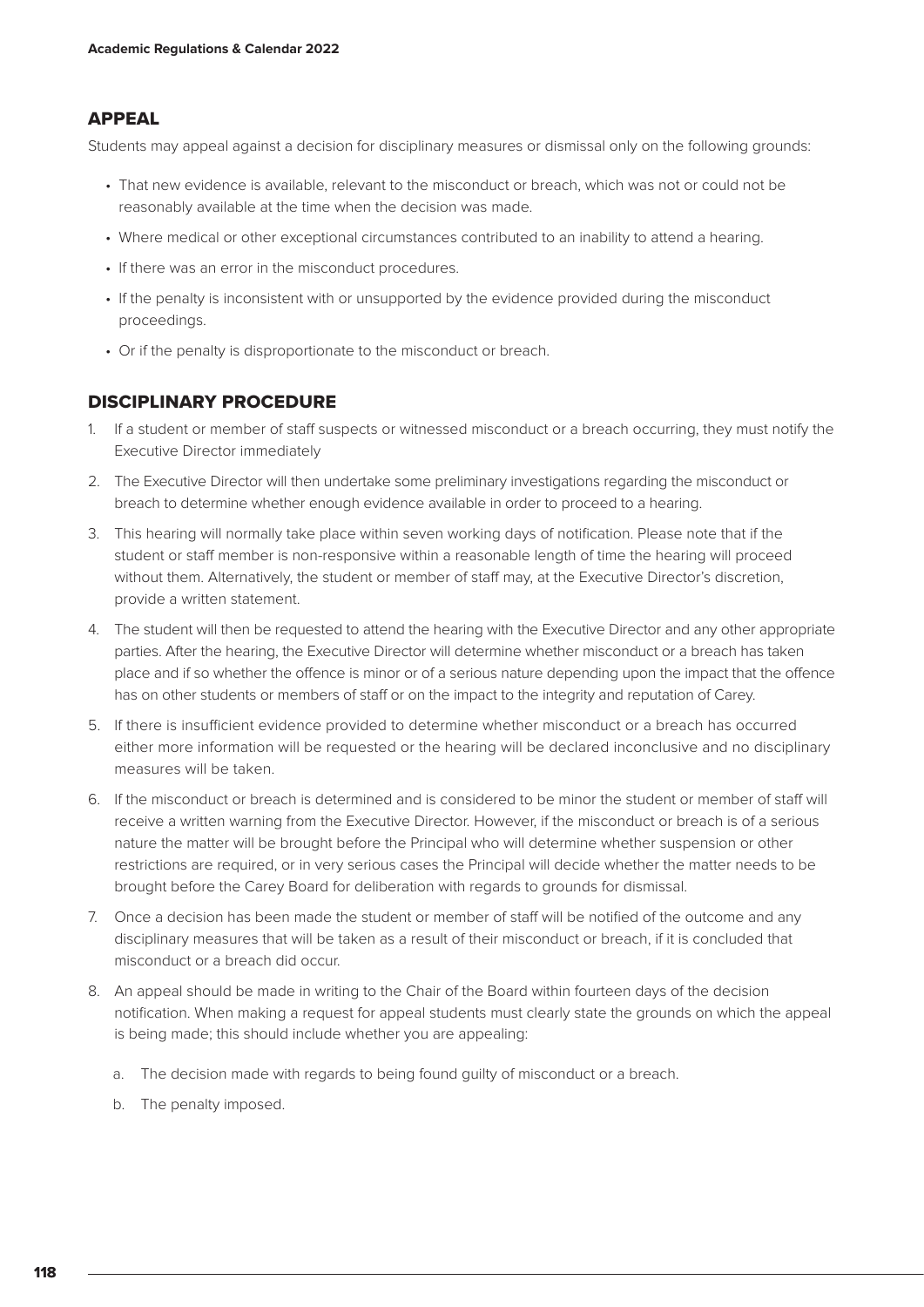- c. Or both the decision and the penalty.
- 9. Please note that sufficient supporting evidence and/or details must be provided in order that it can be determined whether an appeal can proceed.
- 10. Once appeal requests are submitted to the Chair of the Board they will determine if the appeal is supported. The decision of Board shall be final.

# DEFINITIONS

The following definitions apply to this policy:

*Staff* means Carey staff *Student* means Carey students *Carey* means Carey Baptist College

# KEY RELEVANT DOCUMENTS

Include the following: Carey Student Code of Conduct, Carey Student Complaints Procedure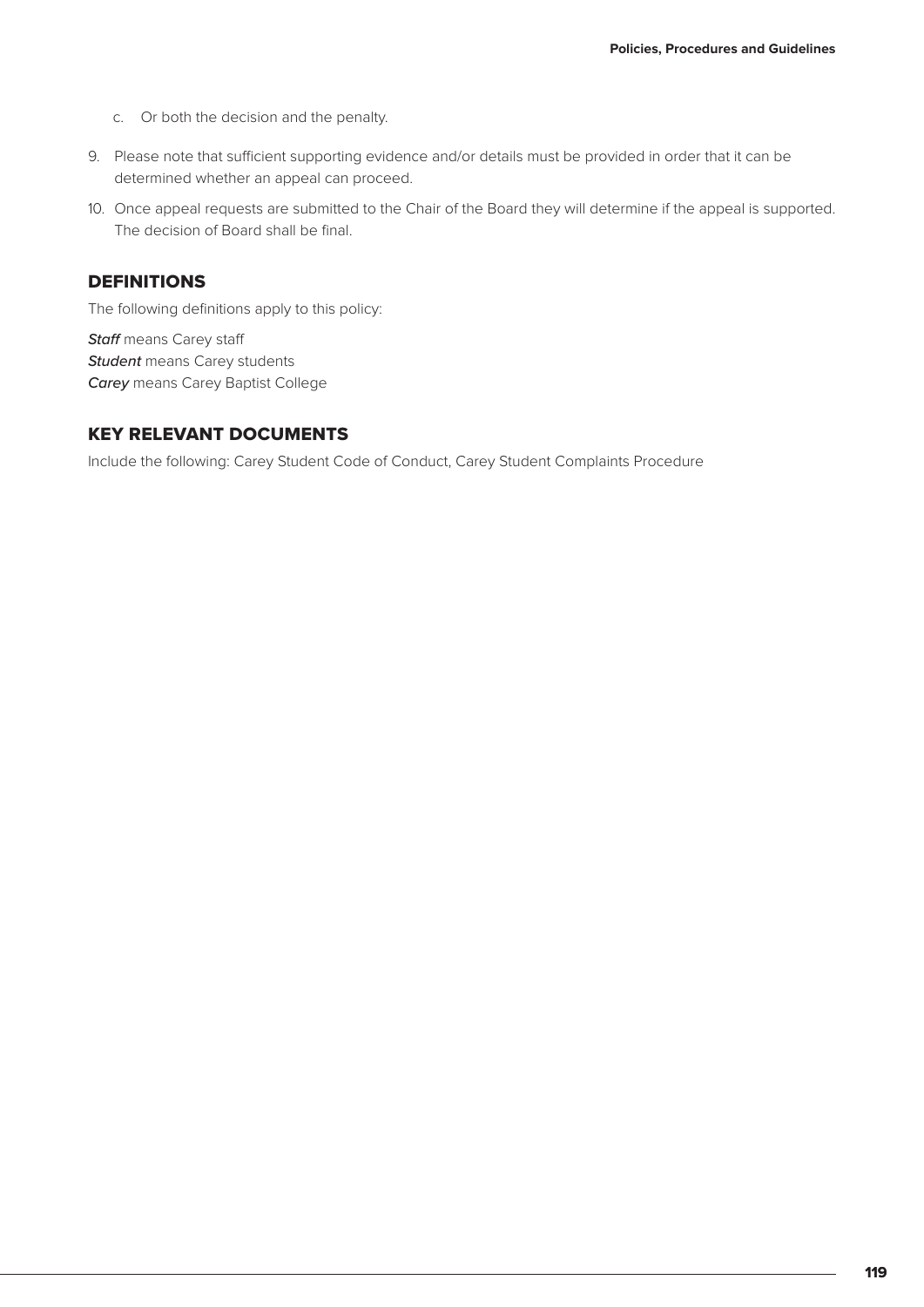# Carey Student Complaints Procedure

# INTRODUCTION

Carey Baptist College ("Carey") is committed to maintaining a fast and effective procedure to allow all students to bring forward any complaints or grievances where there is a cause for concern and immediate attention.

# **APPLICATION**

All Carey students.

# PURPOSE

Carey aims to provide the best possible solutions for resolving complaints as soon as possible, in an amicable manner which will benefit the interests of both parties involved.

# PROCEDURE

If a student has a complaint in relation to the teaching or operation of Carey they should speak in the first instance with the person involved. If the result of speaking with the person does not resolve the complaint then a student may wish to lodge a formal complaint.

The student must submit their complaint in writing and deliver it to Carey for consideration by the Principal who may also consult the faculty.

Once a formal complaint is lodged then some or all of the following actions will be pursued in order to resolve the issue:

- Upon receipt of a complaint, all members of the Management Team will be advised of its lodgement.
- The student, supported by a person or persons of their choice, should then have the opportunity to speak with the Management Team regarding the complaint.
- The Management Team will deliberate, after hearing the complaint and considering the written request, and seek to resolve the complaint at that stage.
- If the Management Team is unable to resolve the complaint they will refer it to a mediator who is deemed acceptable to both parties. Please note that the decision for such a person will be binding.

Once a complaint is resolved summary notes and the decisions are to be recorded. Copies of all correspondence from and to you will be kept in your student file.

At any stage in the process students may lodge a grievance with the Quality Commission, an independent body that provides a complaints resolution service for students: www.itenz.co.nz/quality-commission

Students also have the right to lodge a grievance with NZQA, who provide a service to assist students with complaints. NZQA can be contacted via email, helpdesk@nzqa.govt.nz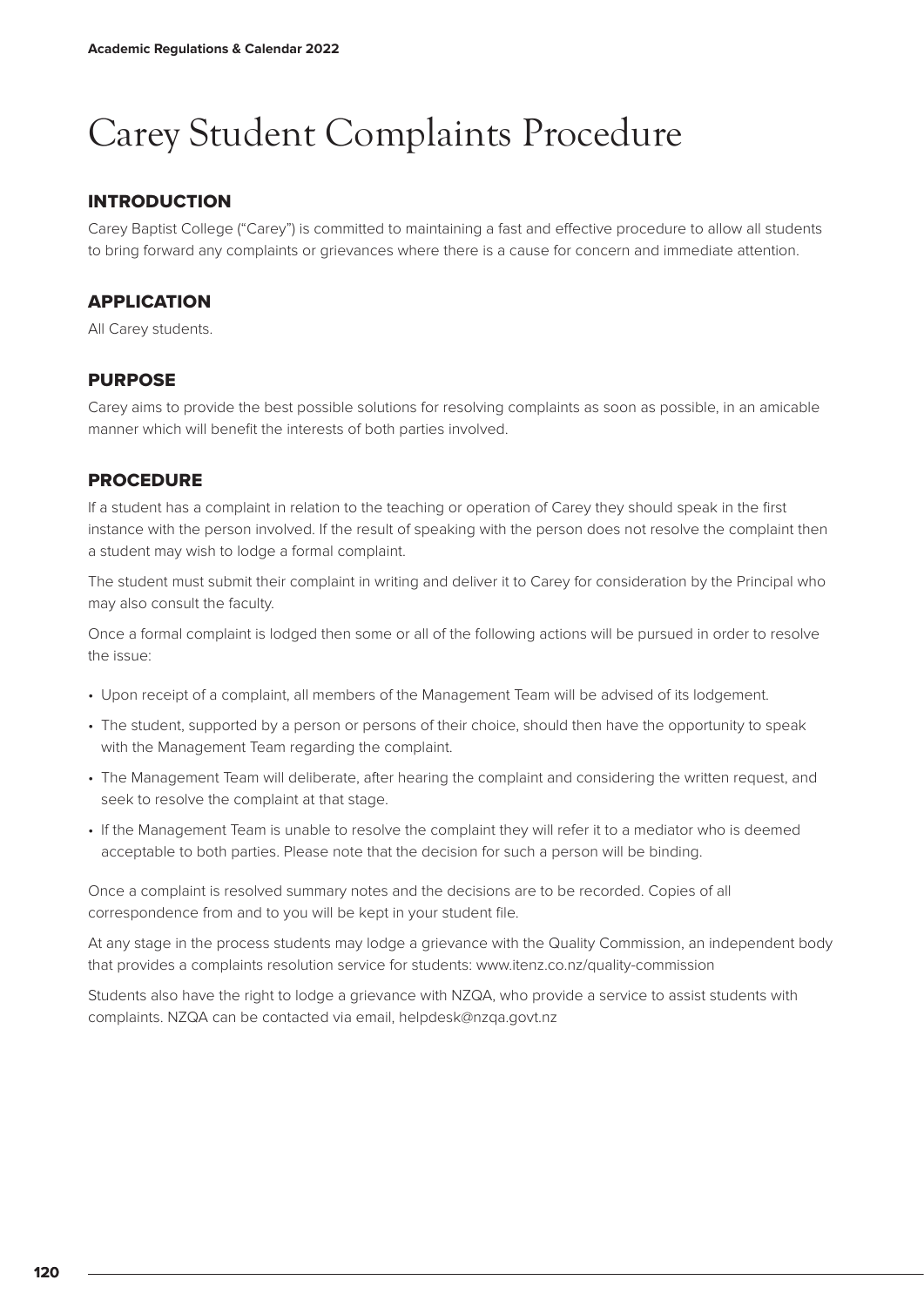#### MEDIATION

Where appropriate and in instances where agreement cannot be reached, mediation may be called for.

A mediator will be selected on the agreement of all parties, however if agreement cannot be reached the Principal will nominate an appropriate mediator.

Once a mediator has been appointed they will contact each party and speak with them separately before another hearing is called.

At the conclusion of the hearing and the period of mediation, the mediator will complete a report outlining the proceedings and the decisions reached; this report must be signed by all parties and mediator.

#### INTERNATIONAL STUDENT COMPLAINTS PROCEDURE

If after completing the complaints procedure outlined in the Student Complaints Policy and Procedure, a student believes that their concerns or grievances have not been resolved they may, as an international student, contact the New Zealand Qualifications Authority (www.nzqa.govt.nz).

If it is a contractual or financial dispute international students can contact iStudent Complaints (www.istudent.org. nz), the appointed operator of the International Student Contract Dispute Resolution Scheme 2016 (DRS).

For further information about making a complaint, email NZQA on qarisk@nzqa.govt.nz or phone 0800 697 296.

## **DEFINITIONS**

The following definitions apply to this policy:

*Staff* means Carey staff *Carey* means Carey Baptist College

# KEY RELEVANT DOCUMENTS

Include the following: Student Code of Conduct, Carey Harassment Complaints Policy and Procedure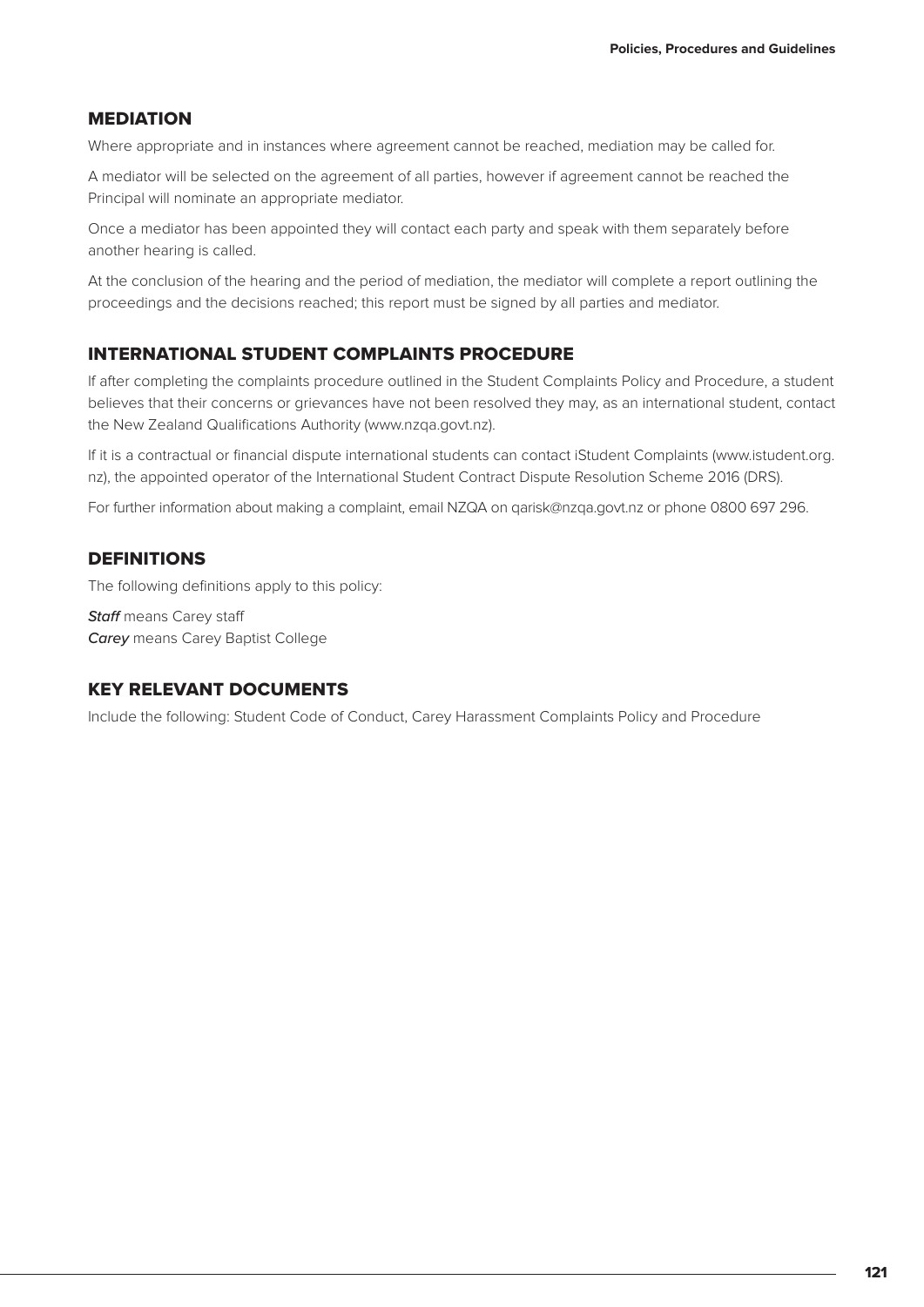# COMPLAINTS FLOWCHART



Students also have the right to lodge a grievance with NZQA, who provide a service to assist students with complaints. For further information about making a complaint, email NZQA at qarisk@nzqa.govt.nz or phone 0800 697 296.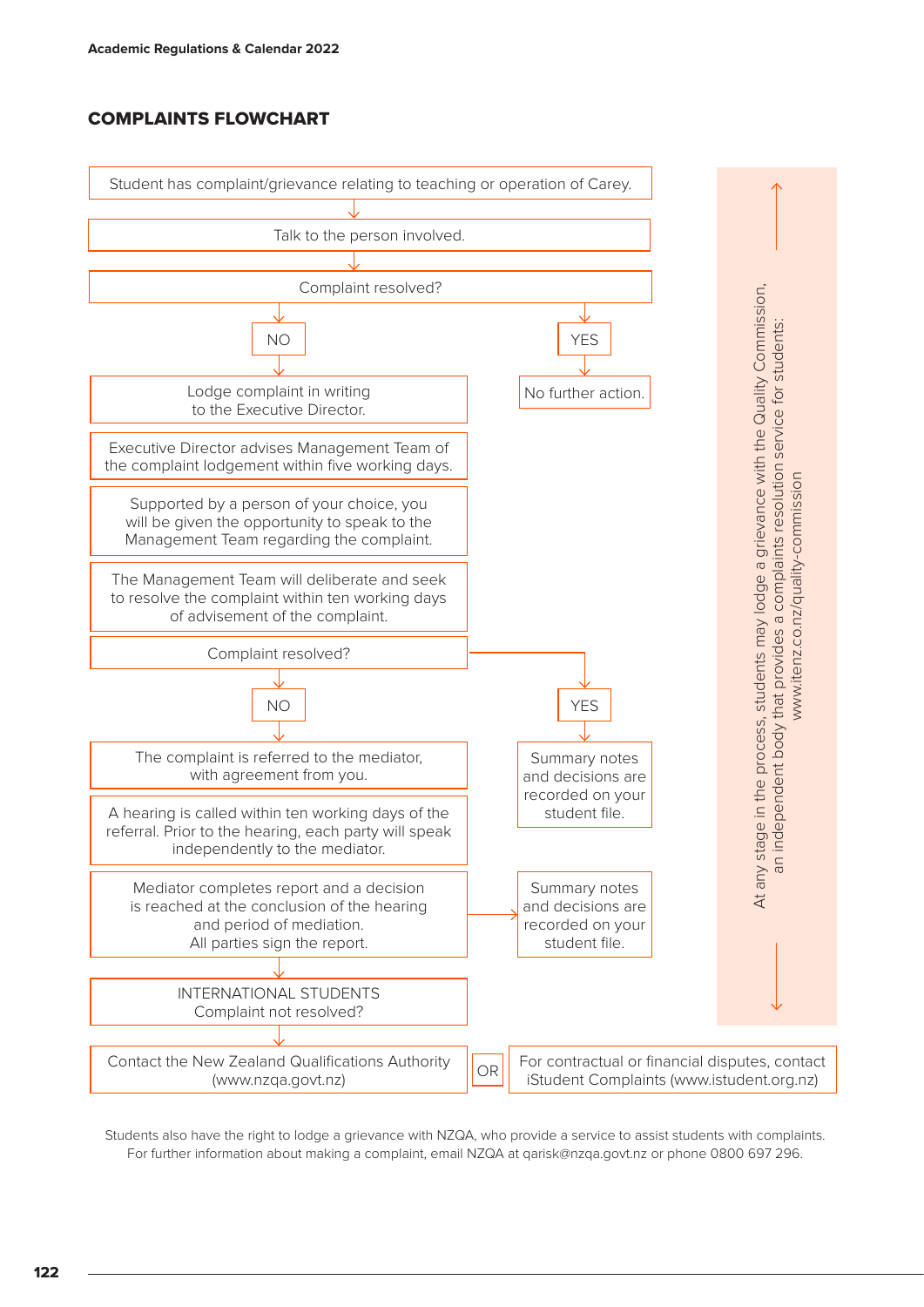# Carey Harassment Complaints Policy and Procedure

# INTRODUCTION

Harassment of any nature at Carey Baptist College, "Carey" is regarded as a serious offence and will not be tolerated. Harassment is also illegal under the Employment Relations Act 2000 and the Human Rights Act 1993.

# APPLICATION

All Carey staff, students and contractors.

# **PURPOSE**

Carey is committed to providing a safe working environment for all students and members of staff, one which is free from any form of harassment and where people are treated with dignity and respect.

# **SCOPE**

Harassment is defined as is any unwanted comment, conduct or gesture directed toward an individual or a group of individuals which is insulting, intimidating, humiliating, malicious, degrading or offensive. Harassment also includes any promises or threats, both explicit and implied, in return for sexual favours. Harassment is a form of discrimination.

# POLICY AND PROCEDURE

Carey will treat all complaints of harassment seriously and will work with students to find an appropriate means of addressing the complaint. Please note that all complaints will be investigated and handled with sensitivity.

# MAKING A COMPLAINT

If a student feels that they may have been a victim of harassment from any supervisor, employee, lecturer, student, or any other person in connection with their study or employment at Carey, they should bring the matter to the immediate attention of one of the Harassment Officers.

The following staff members have been appointed as Harassment Officers at Carey and should be a student's first point of contact if they have any enquiries or complaints concerning harassment.

| <b>HARASSMENT OFFICERS</b> |                               |  |
|----------------------------|-------------------------------|--|
| <b>The Principal</b>       | <b>The Executive Director</b> |  |
| John Tucker                | <b>Chris Berry</b>            |  |

Any discussions with either of the Harassment Officers will be treated by them as being in the strictest confidence and the decision regarding whether to proceed in making a formal complaint remains with the student.

Please note that a serious complaint of harassment may be brought before the Human Rights Commission, in accordance with New Zealand legislation.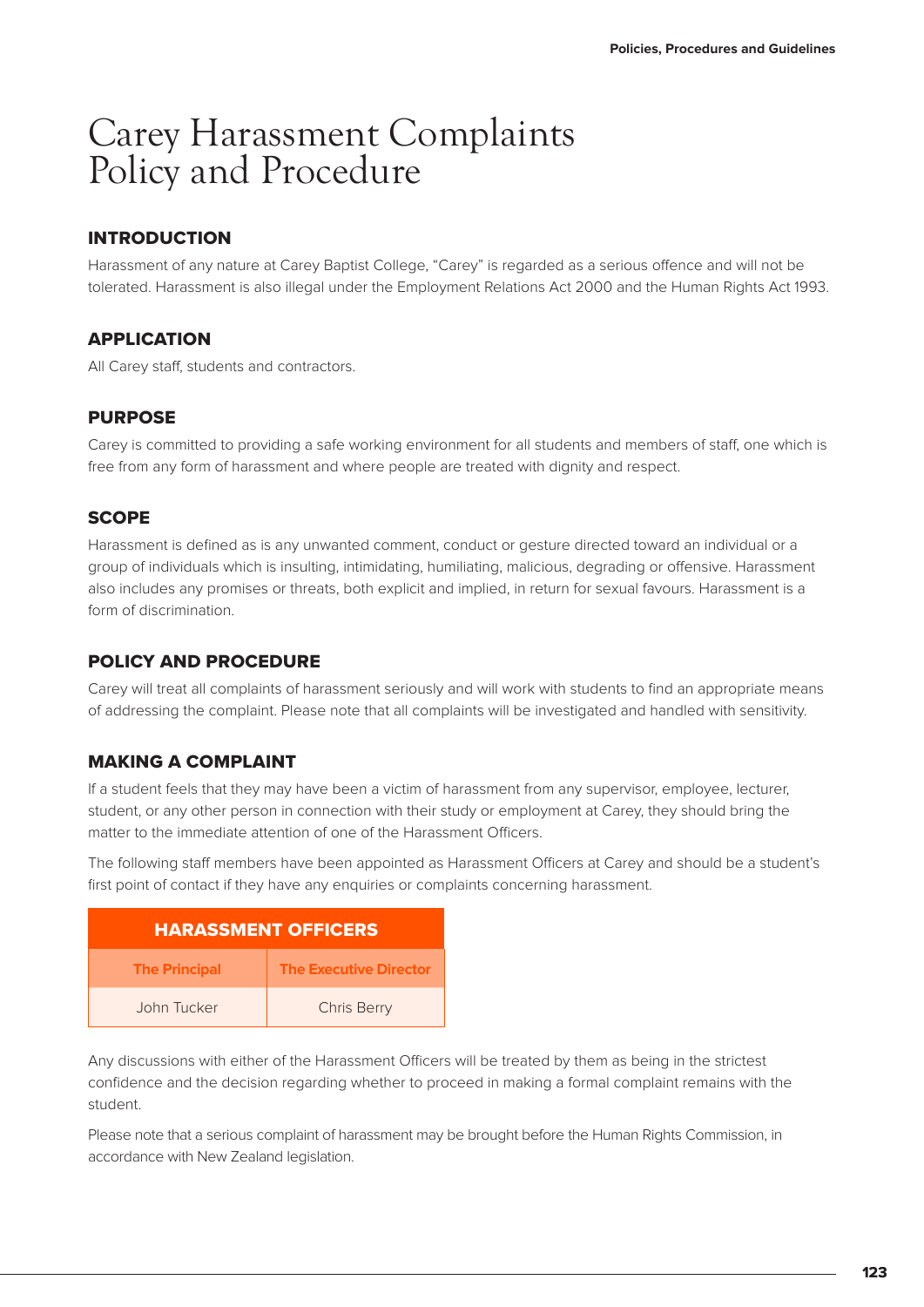# RESOLUTION OF COMPLAINTS

When dealing with complaints of harassment you may decide to pursue a number of approaches in order to resolve the issue.

#### INFORMAL RESOLUTIONS

If a student decides that they do not wish to lodge a formal complaint they are still able to pursue a resolution and Carey will support and assist. Students may choose to either:

- Approach the offender directly and take action personally. However, this approach is only recommended if you feel comfortable in approaching the offender.
- Request a third party to mediate between yourself and the offender; this can be done either together or individually.

Or if the harassment is of a less serious nature and no direct resolution is deemed necessary, the Harassment Officers may send a general memorandum to all students and members of staff, including contractors, via email reminding them of their responsibility to foster a safe environment.

# FORMAL RESOLUTIONS

If a student decides to lodge a formal complaint they may do so in writing or verbally with one of the Carey Harassment Offices.

Please note that formal complaints must include:

- A description of the event(s).
- The name of the offender.
- The date(s) and location(s) where the offending behaviour took place.
- The effect the behaviour had on you.
- And details of any witnesses, if applicable.

The Harassment Officer may then, with the students consent, send the formal complaint to the offender. Should the allegation be accepted at this stage by the offender, the formal complaint may be placed on the Harassment File and a warning will be issued to the offender.

However, in the event that the offender does not accept the allegation, the Harassment Officer will assign an individual or individuals to investigate the complaint fully and fairly. As part of this investigation, the accused offender will be given the opportunity to be heard and offer explanation.

If the result of this investigation finds the offender guilty then if appropriate, recommendations for remedial action and/or disciplinary measures will be given by the investigator(s) to the Principal who will then determine the final course of action to be taken in order to resolve the complaint.

Please note that, at the discretion of the Principal and in accordance with the Disciplinary Procedure, an offender may receive disciplinary measures.

If the offender is a student measures such as suspension from their programme of study or in serious offences grounds for dismissal may be considered.

If the offender is an employee of Carey measures such as suspension without pay, probation, re-assignment of responsibilities, or of serious offences the termination of employment may be considered.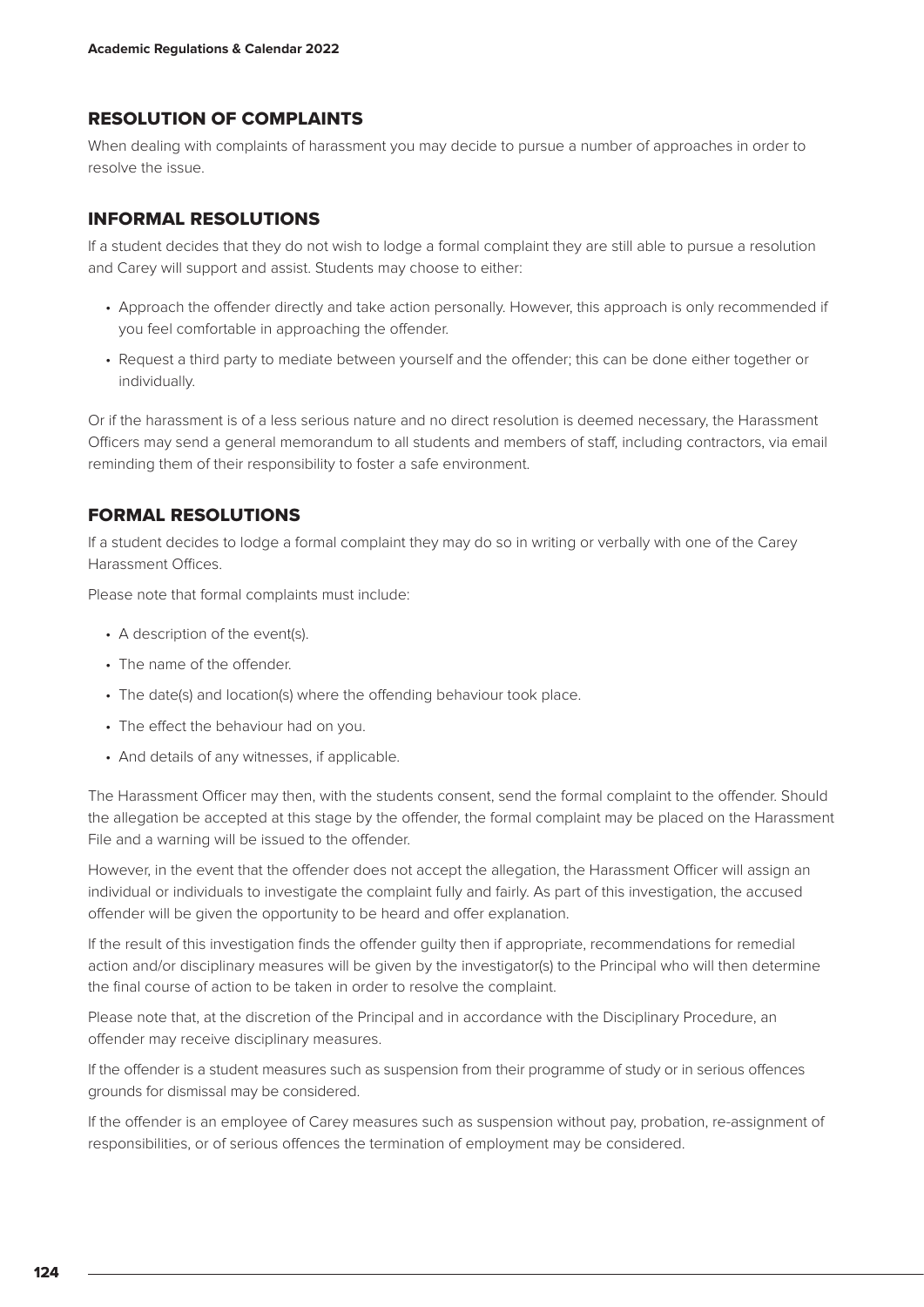However, if the result of this investigation finds the offender innocent, meaning that they were not able to conclude that Policy for Harassment was violated, Carey still reserves the right to bring to the attention of the accused offender that their conduct was deemed to be inappropriate.

Please note that Carey also still reserves the right to contact any appropriate external authorities should this be deemed necessary in order to resolve the complaint, in the instance that student feels that even after the investigation that their complaint is not sufficiently resolved.

# DEFINITIONS

The following definitions apply to this policy:

*Staff* means Carey staff *Carey* means Carey Baptist College

#### KEY RELEVANT DOCUMENTS

Include: Carey Student Code of Conduct, Student Complaints Procedure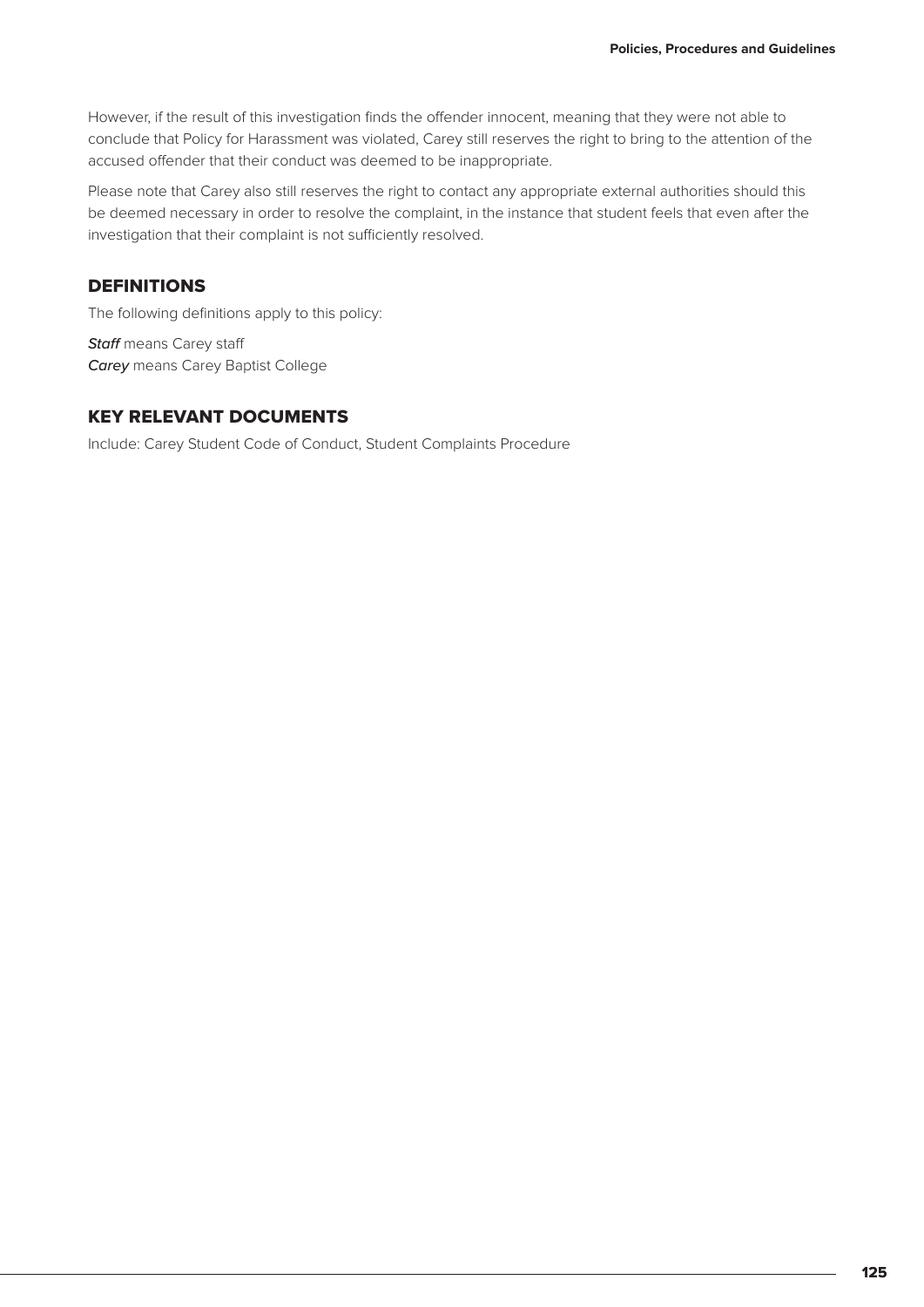# Carey Students Travelling Abroad Policy and Procedure

# INTRODUCTION

Carey students sometimes undertake international travel for the purpose of research and study. Such activities may involve risks which need to be managed.

# APPLICATION

Carey students travelling outside New Zealand for Carey activities and Carey staff members who are involved in organising, supporting or authorising such travel.

# PURPOSE

To assure the safety of students travelling abroad. This will be done by providing instructions and clarifying responsibilities for safe travel.

# **POLICY**

#### **SCOPE**

- 1. Staff members are sometimes approached by individual students or groups of students for advice regarding planned international travel. Staff members providing advice to such students needs to clarify with the students at the outset whether or not such travel is for a Carey activity, and, if so, inform the students of their obligations as outlined in this policy.
- 2. If any person is uncertain whether or not contemplated travel is considered to be for a Carey activity as outlined in this policy, they will need to consult the Management Team.
- 3. All students planning to travel abroad for a purpose other than a Carey activity do so independently of Carey. Such students are solely responsible for making their own travel arrangements and making their own decisions regarding personal safety. While they are not required to comply with this policy, such students are nonetheless permitted and encouraged to voluntarily contact the Management Team for advice regarding their travel arrangements.

#### **TRAVEL PLANNING AND RESPONSIBILITIES**

Carey provides resources and support services aimed at facilitating safe travel experiences for students travelling on Carey activities. Carey aims to educate student travellers about health and safety issues and facilitate safe student travel. However, Carey cannot ensure that students will travel incident free, nor can it account for all potential health and safety risks associated with travel outside New Zealand

All student travellers are required to:

- prepare themselves in advance for international travel
- research and be aware of the risks involved with their planned trip
- ensure that they are mentally and physically prepared for travel (including the necessary vaccinations)
- ensure they have appropriate and adequate travel and medical insurance
- register with MFAT Safe Travel and obtain any recommendations to travel that are required in the procedures of this policy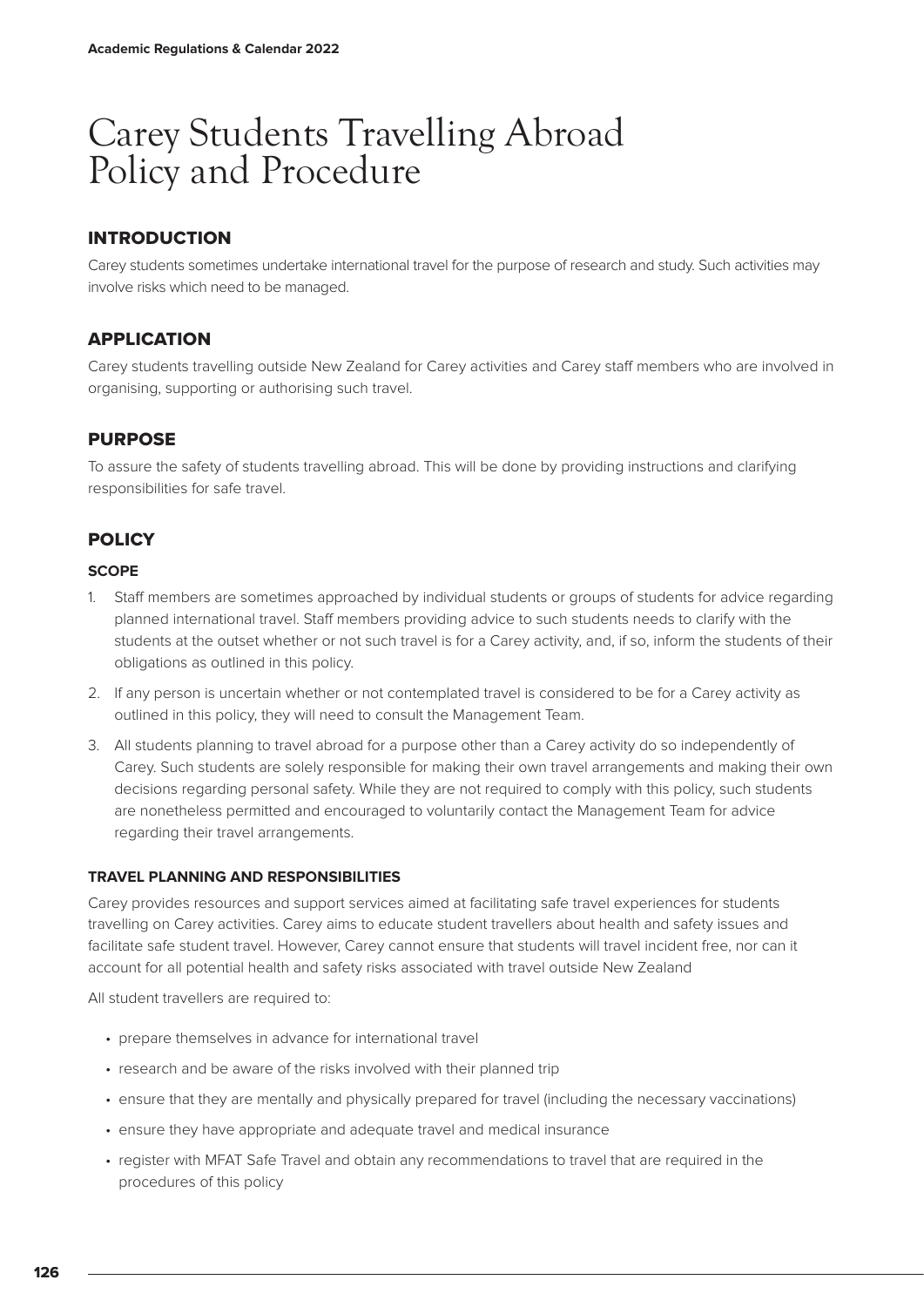- lodge their travel plans with Carey
- conduct themselves in a safe manner while travelling
- bring any potential health and safety concerns they may have to the attention of the appropriate office or department at the place of travel (if any) as well as the trip organiser and or the Management Team as soon as possible after the concern arises

The trip organiser is responsible for ensuring that students have:

- registered with Safe Travel
- lodged their travel plans with Carey

The trip organiser must consider applications for authorisation for travel from students participating in Carey activities in accordance with this policy and all accompanying procedures

Carey has no control over international events, and will not be responsible for the refund of any costs or losses, including the loss of timely academic progress associated with student travel or the cancellation of student travel. Pursuant to this policy, Carey will however endeavour to find an alternative way of achieving such academic progress if the events could not be reasonably forecast

#### PROCEDURES

#### **TRAVEL SUPPORT**

The Administration Team provides support for the implementation of this policy by working with trip organisers and student travellers to:

- provide advice and assistance, particularly in cases where there are Government travel advisories or warnings and advising Carey authorities on decisions to restrict or recommend against student travel
- offer pre-departure checklists, resource materials and advice to student travellers

#### **RISK RATING SYSTEM**

- 1. Carey takes into account the MFAT and other governments' travel advisory risk levels to assess whether or not staff members and students should engage in Carey activities in various regions of the world. MFAT uses a three-level risk system and provides advice on security risks in several destinations, based on information from a number of sources
- 2. In situations of 'extreme risk', Carey advises against all travel. This advice usually applies to areas where there is conflict, warfare or civil disturbance. Students in or planning to go to these areas should be aware of the limits on official assistance that can be provided there. The New Zealand Government may not be able to assist if students are detained, injured, or otherwise prevented from leaving these areas. There may be little warning of airport closures, cancellation of air services or closure of airspace to civilian air traffic
- 3. In situations of 'high risk', Carey advises that non-essential travel, including tourist travel, is to be deferred. High risk means MFAT has specific indication/s of possible location, timing or place of threatened action from sources that may be regarded as reliable (The Ministry does not disclose the detailed information that may be behind such assessments).
- 4. Situations deemed to be of 'some risk' signify a level of risk that warrants caution. Some risk means there is a heightened but still generalised threat of terrorism. Travellers need to be especially alert and vigilant. Sensible precautions include avoiding large gathering places such as shopping malls and public events. In non-Western destinations places identified with Western interests such as bars, nightclubs, and commercial premises with a strong Western identity are to be avoided if possible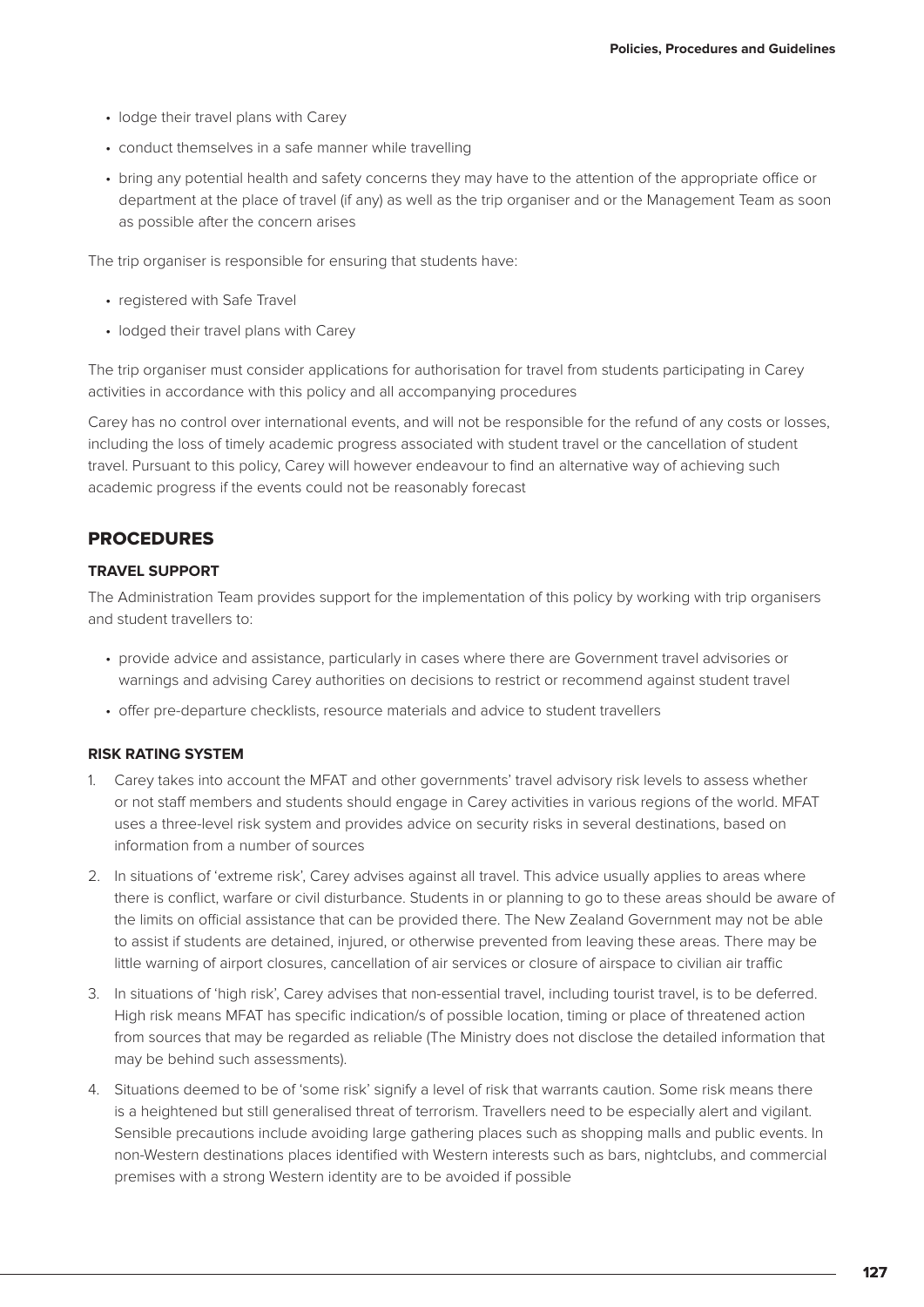#### **TRAVEL TO 'SOME RISK' DESTINATIONS**

Students may travel for Carey activities to destinations classified 'some risk' by MFAT and other governments, provided that they comply with the conditions and requirements set out in the associated policy and these procedures. Provided they comply with the conditions and requirements set out in the associated policy and these procedures they are not required to seek authorisation for such travel.

#### **TRAVEL TO 'HIGH RISK' AND 'EXTREME RISK' DESTINATIONS**

- 1. Carey will not support student travel to a country or region with a government travel advisory set at 'high risk' or 'extreme risk' unless exceptional circumstances exist.
- 2. If it is believed exceptional circumstances exist, he or she may apply for special consideration as outlined in these procedures
- 3. A student seeking such consideration must apply in writing to the principal
- 4. It is the responsibility of the principal or his or her delegate to determine whether, on considering relevant advice and other supporting information, to authorise the travel to proceed or not before approving such travel. The principal would normally require that:
	- the travel has the written support of the Dean of Faculty;
	- for a student under the age of 18 years, the trip has the written support of the student's parents or legal guardians
	- the trip organiser has submitted a risk assessment, and emergency planning and other supporting documentation
	- the student or trip organiser can demonstrate that they have taken adequate steps to mitigate risks at the location and will have adequate support and guidance while in the region. In making this assessment, the Principal will consider the student's experience and background in the region and whether they are travelling with an established person or organisation with expertise in providing safe travel within the region
	- the student has adequate and appropriate travel and medical insurance
- 5. Special considerations of this nature will only be granted in exceptional circumstances.
- 6. The fact that the conditions listed above have been met does not create any entitlement to a special consideration by the Principal

#### **REVOCATION OF AUTHORISATION**

Notwithstanding a decision made by the Principal pursuant to these procedures to authorise travel for a particular student, the Principal may review a student's application for special consideration and may decide to revoke such special consideration for the student to travel as a result of safety concerns, or a change to the risk status of a country or region

#### **CHANGES TO RISK RATINGS**

- 1. If the New Zealand Government risk rating of a country or region are increased while students are participating in Carey activities, students are required to follow the advice of MFAT and the New Zealand Embassy, and leave the country or region if advised to do so.
- 2. Students who refuse to follow the advice of MFAT or the New Zealand Embassy will be considered to be on unsupported travel and will be subject to the provisions relating to unauthorised travel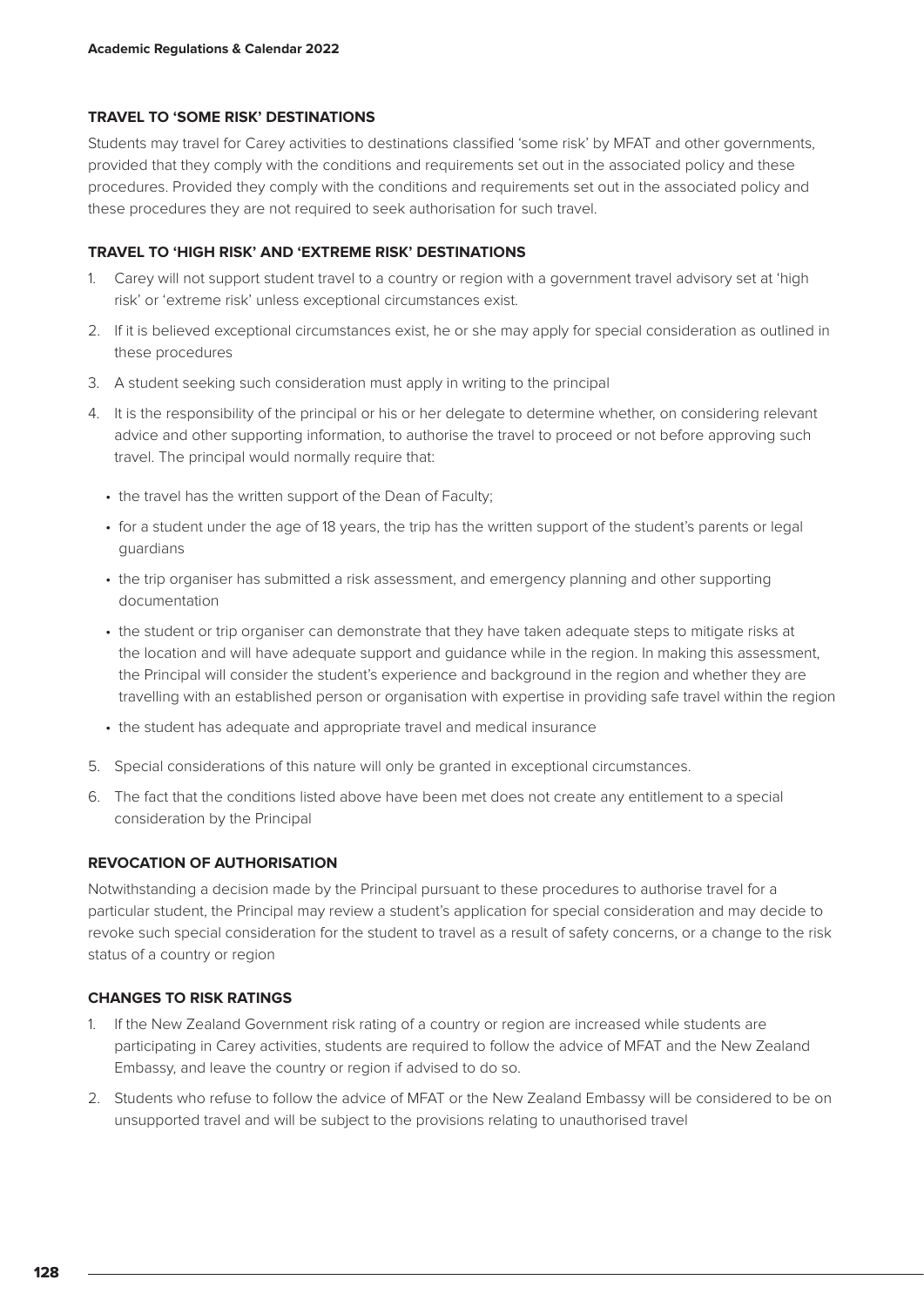#### **UNAUTHORISED TRAVEL**

- 1. No Carey resources may be used in unauthorised student travel for Carey activities. In the event Carey becomes aware of such travel, Carey may, at its discretion, take any of the following measures:
	- suspend or cancel the travel/Carey activity or the student's participation in the above
	- suspend or cancel any funding to the student from sources controlled by Carey
	- subject to applicable laws, advise third parties that the student's travel is not authorised or supported by Carey. Third parties might include government agencies, sponsors, parents, or next of kin of the student
	- subject to the approval of the Dean of Faculty, withdraw the student from registration/enrolment in any course or programme supported by the travel or decline to award academic credit for activities undertaken while travelling.
- 2. When making a decision according to the above procedures on unauthorised travel, Carey will consider any information that has been received from the student.

#### **REQUIREMENTS TO REPORT PROBLEMS**

- 1. Carey students are to report any concerns or problems related to their own health and safety abroad to the appropriate office or department in the place of travel (if any) and to the trip organiser/Executive Director soon as possible during their travel.
- 2. Carey will provide students with access to all relevant Carey resources, and where necessary, will coordinate a response to any problem.

#### **GENERAL TRAVEL PROCEDURES**

- 1. Students travelling outside of New Zealand for Carey activities may be required to attend pre-departure workshops.
- 2. Carey will keep a copy of all written applications to travel together with the Principal's decision, the risk assessment, emergency plan and supporting information developed for each student traveller.

#### DEFINITIONS

The following definitions apply to this policy:

*Carey activities* means any activity:

- undertaken by a student to fulfil a requirement for academic progress at Carey; or
- organised by Carey; or
- paid for in whole or in part from Carey funds, including without limitation, third party research or other funds administered by Carey or
- an activity that is encouraged by Carey, supported by academic staff and is directly relevant in terms of the student's professional/academic development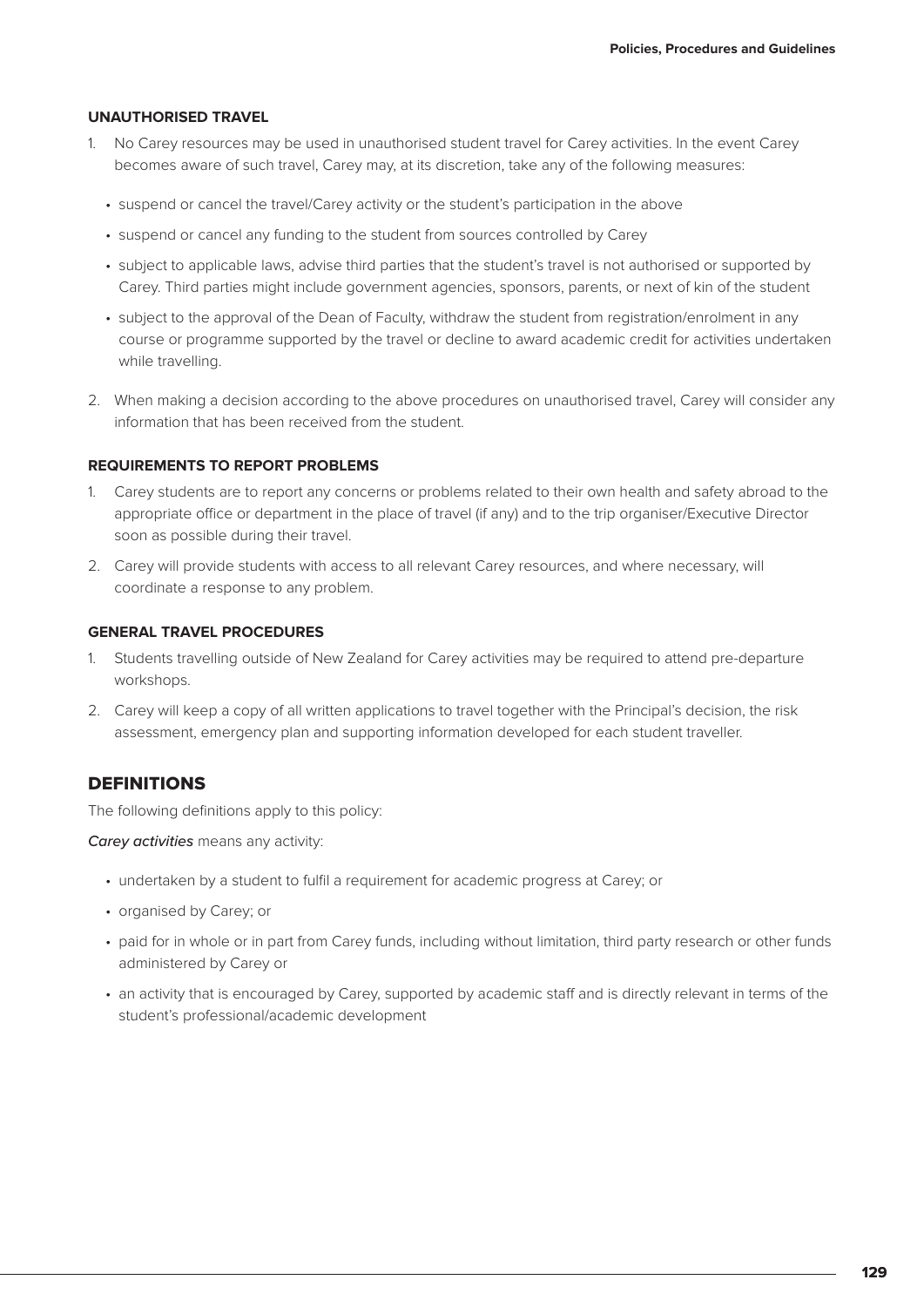Carey activities do not include activities organised solely by a student or group of students unless they otherwise meet the definition of Carey activities

*Student* is an individual enrolled in a programme of study at Carey

*MFAT* refers to the Ministry of Foreign Affairs and Trade

*Safe Travel* (www.safetravel.govt.nz) is the official source of advice from MFAT and registration for New Zealanders travelling or living overseas

*Trip organiser* is the member of staff arranging, requiring, authorising or supporting the trip or activity

*Carey* means Carey Baptist College

#### KEY RELEVANT DOCUMENTS

Include the following: Staff Travel Policy Travel Abroad Form Travel Abroad Risk Checklist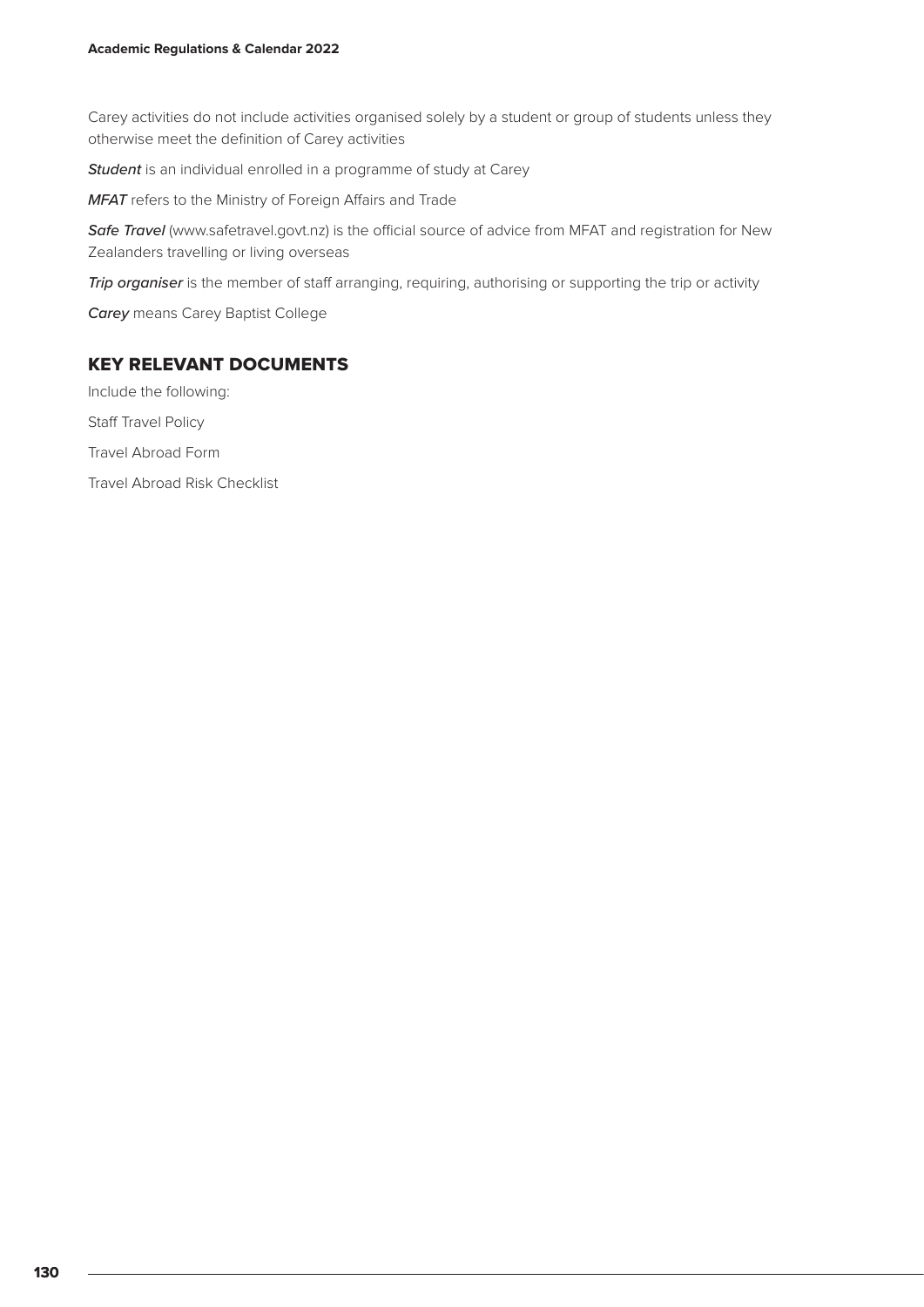# Carey Travel Abroad Form and Checklist

Students must read the Carey Students Travelling Abroad Policy and Procedure prior to completing this form. Staff must read the Staff Travel Policy prior to completing this form.

The Travel Abroad Form and the associated Risk Checklist are primarily designed to help students and staff prepare and to mitigate risk when travelling for Carey activities.

All travellers must submit the Travel Abroad Form and indicate that they are aware of the risks and mandatory controls in the Risk Checklist. All travellers must adhere to the controls.

Travellers approved by the Principal to go to a High or Extreme Risk destination by the Principal, must complete the Travel Abroad Form and the Risk Checklist.

#### **SECTION A: PERSONAL AND EMERGENCY CONTACT DETAILS**

| <b>Your details</b> | <b>Next of kin details</b> |
|---------------------|----------------------------|
| Name                | Name                       |
| Address             | Address                    |
| Phone               | Phone                      |
| Mobile              | Mobile                     |

#### **SECTION B: DETAILS OF TRAVEL**

Countries being visited and proposed dates



Brief description of the purpose of travel

Details of the local support (if any) that I will have while overseas, including contact information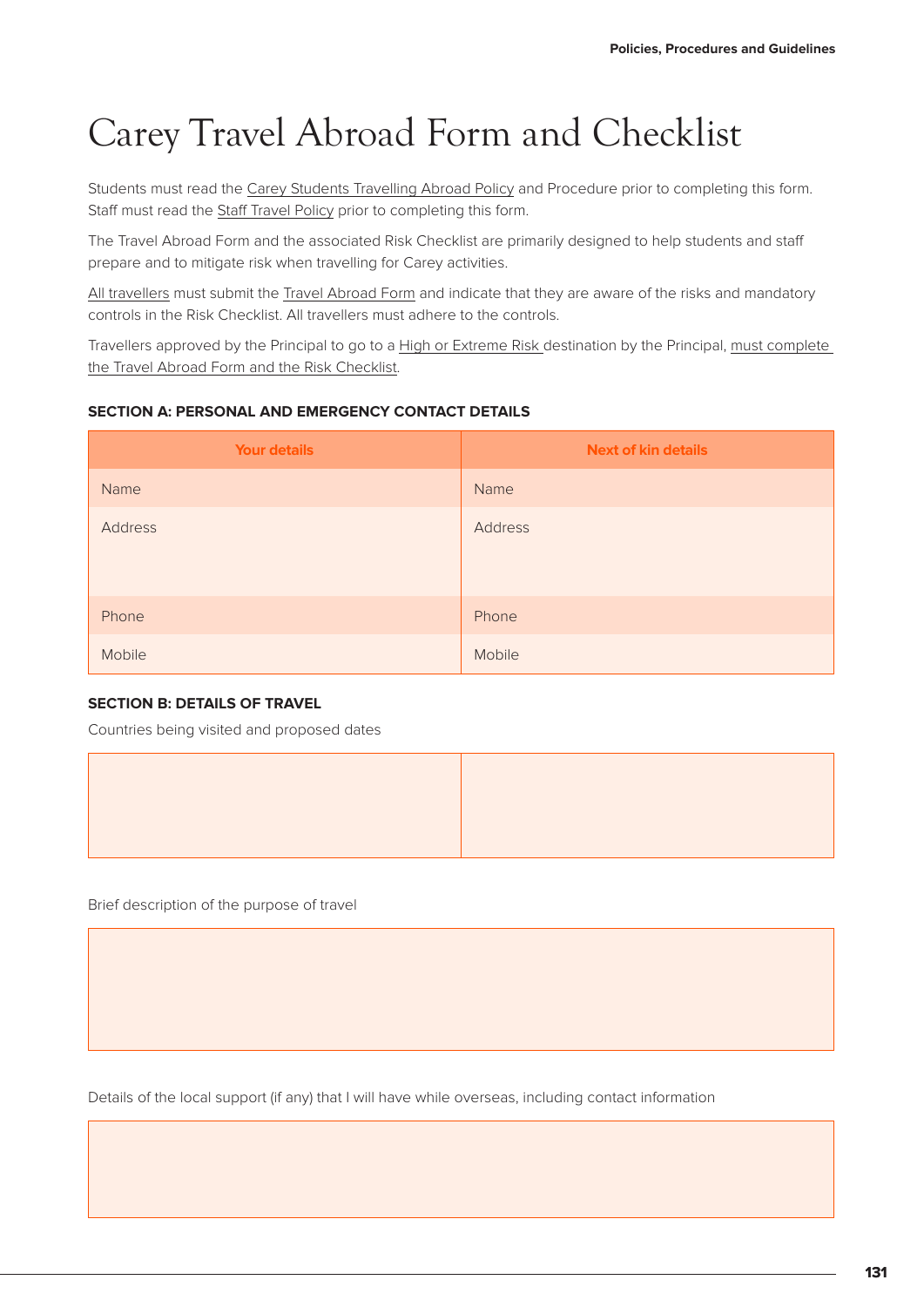Please comment on risk identification and categorization (using the MFAT Safe Travel website), including travel advisories, accommodation and food, and steps taken to minimize risk. If the destination is considered extreme risk please attach further information about your reasons for the travel, and why your study/research cannot be carried out elsewhere.

#### **SECTION C: MEDICAL ISSUES**

Existing relevant medical conditions (note how these may be affected by travel and/or fieldwork and how this will be managed).

If appropriate the student should consult Student Health or their personal doctor at least two months before travel, regardless of destination, to check on appropriate medications or immunisations.

Are Immunisations required for the destination/s? Yes/No If yes, please list the immunisations that are recommended for your destination:

#### **SECTION D: ALL TRAVELLER DECLARATION**

I have read the Risk Checklist and familiarized myself with the possible risks, and will adhere to the mandatory controls.

Signature : \_\_\_\_\_\_\_\_\_\_\_\_\_\_\_\_\_\_\_\_\_\_\_\_\_\_\_\_\_\_\_\_\_ Date: \_\_\_\_\_\_\_\_\_\_\_\_\_\_\_\_

#### **SECTION E: FOR TRAVELLERS GOING TO HIGH OR EXTREME RISK COUNTRIES**

I have completed the Risk Checklist attached to this form and will adhere to the mandatory controls.

I am in the process of applying/have received permission from the Principal [delete as appropriate]

Signature : \_\_\_\_\_\_\_\_\_\_\_\_\_\_\_\_\_\_\_\_\_\_\_\_\_\_\_\_\_\_\_\_\_ Date: \_\_\_\_\_\_\_\_\_\_\_\_\_\_\_\_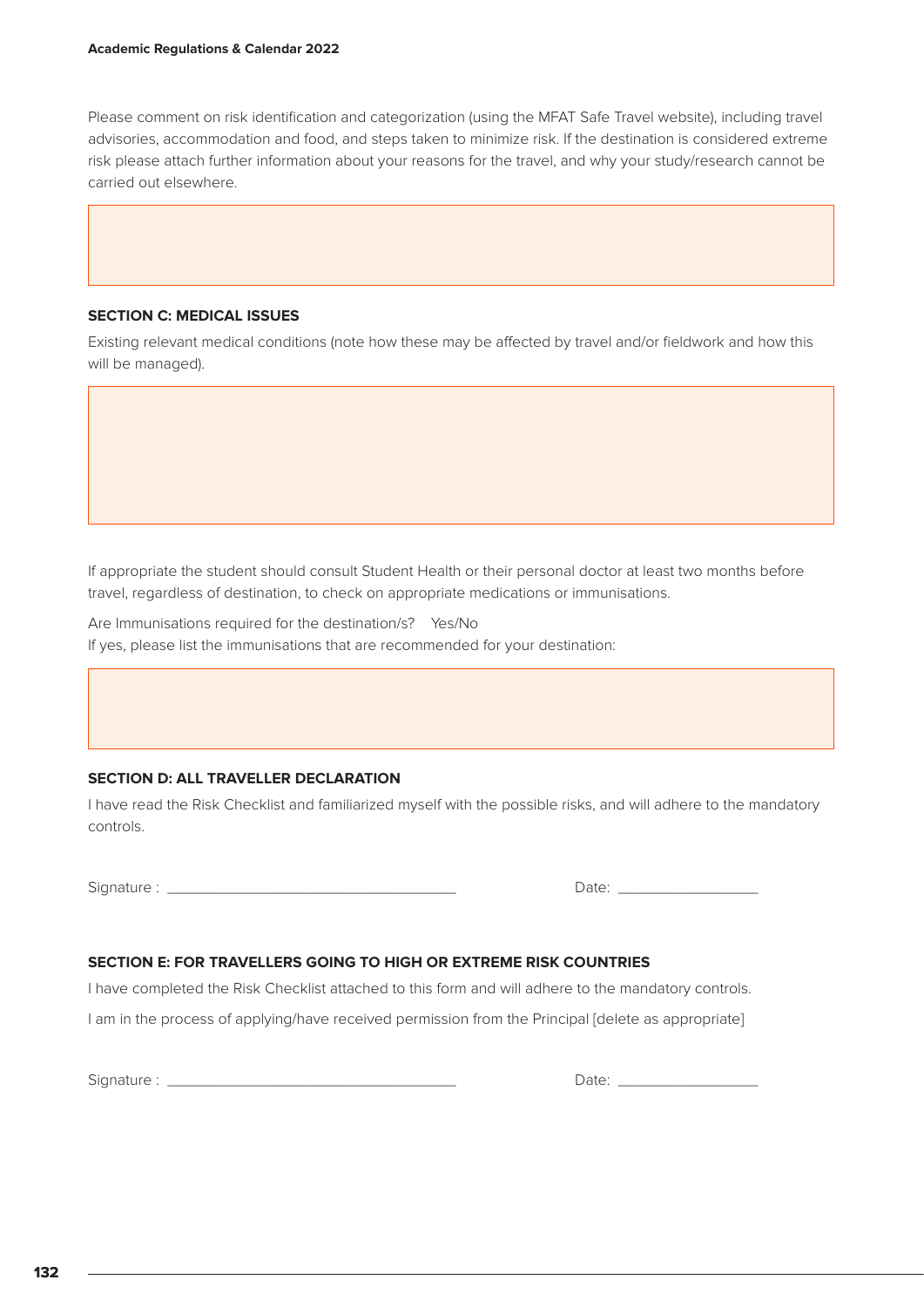# TRAVEL ABROAD RISK CHECKLIST

| <b>THREAT</b>                                                                                       | <b>CONTROLS</b>                                                                                                                                                                                            |            | <b>CONTROLS</b><br><b>IN PLACE</b> |     |  |
|-----------------------------------------------------------------------------------------------------|------------------------------------------------------------------------------------------------------------------------------------------------------------------------------------------------------------|------------|------------------------------------|-----|--|
|                                                                                                     |                                                                                                                                                                                                            | <b>YES</b> | <b>NO</b>                          | N/A |  |
| <b>Personal Safety and</b><br><b>Security</b><br><b>Risk from political</b><br>instability or crime | Traveller registered on the MFAT Safe Travel<br>website, and confirmed areas of travel are not<br>high or extreme risk. Follow all advice from MFAT<br>regarding no-go areas, use of public transport etc. |            |                                    |     |  |
| For High or Extreme Risk<br>destinations: country<br>politically unstable,                          | Locals guides contacted for further information if<br>required.                                                                                                                                            |            |                                    |     |  |
| likelihood of civil unrest,<br>injury from indiscriminate<br>or targeted attacks,                   | High or Extreme Risk Destinations: get specific<br>security advice from insurer.                                                                                                                           |            |                                    |     |  |
| mugging or kidnapping.                                                                              | High or Extreme Risk Destinations: avoid travel to/<br>via high or extreme risk locations if practicable.                                                                                                  |            |                                    |     |  |
|                                                                                                     | High or Extreme Risk Destinations: seek local<br>advice to put Government advice in context                                                                                                                |            |                                    |     |  |
|                                                                                                     | High or Extreme Risk Destinations: have local<br>contact from reputable organisation meet at<br>airport with proof of identity                                                                             |            |                                    |     |  |
|                                                                                                     | High or Extreme Risk Destinations: select<br>recognised international hotel chain where<br>practicable with appropriate security in place                                                                  |            |                                    |     |  |
|                                                                                                     | High or Extreme Risk Destinations: select<br>recognised international hotel chain where<br>practicable with appropriate security in place                                                                  |            |                                    |     |  |
| Lack of travel insurance/<br>documents/legal<br>requirements for entry                              | Passport checked as valid (with up to 6 months<br>validity until return)                                                                                                                                   |            |                                    |     |  |
| not met<br><b>Possibility of delays or</b>                                                          | Traveller has secured copy of all travel plans, key<br>documents (eg passport)                                                                                                                             |            |                                    |     |  |
| stranding without help,<br>and/or entry to country<br>refused or delayed.                           | Traveller has contact details for Carey/travel<br>agent/tour leader and local Embassy/High<br>Commission/Consulate at the destination                                                                      |            |                                    |     |  |
|                                                                                                     | Carey has copy of travel plans and access to key<br>document details (eg passport).                                                                                                                        |            |                                    |     |  |
|                                                                                                     | Visa requirements checked and visa obtained if<br>necessary.                                                                                                                                               |            |                                    |     |  |
|                                                                                                     | Letter of invitation available if required.                                                                                                                                                                |            |                                    |     |  |
|                                                                                                     | Work permit requirements checked and permit<br>obtained if necessary.                                                                                                                                      |            |                                    |     |  |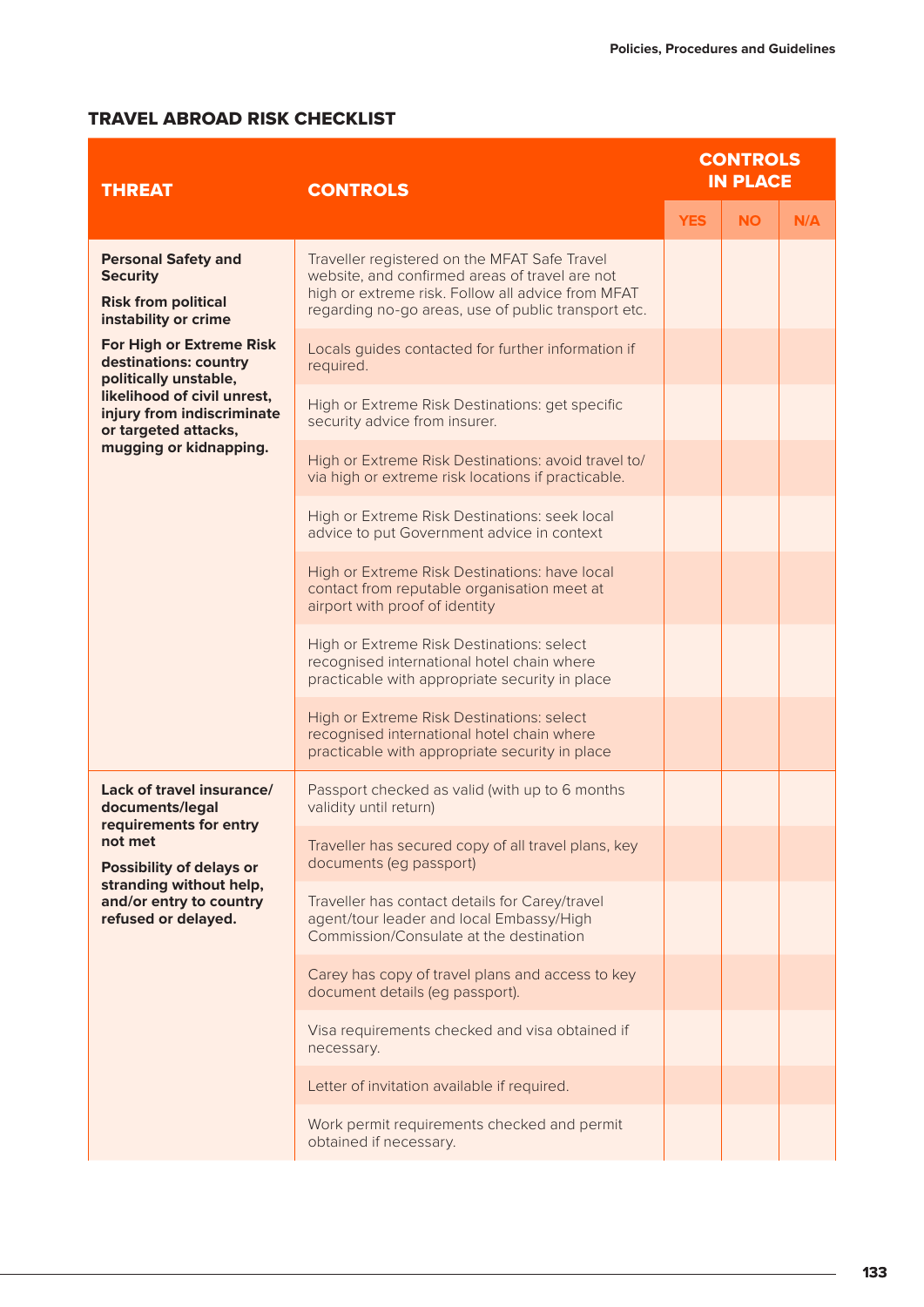| <b>THREAT</b>                                                                                                                                                                  | <b>CONTROLS</b>                                                                                                                                                                                                                              | <b>CONTROLS</b><br><b>IN PLACE</b> |           |     |
|--------------------------------------------------------------------------------------------------------------------------------------------------------------------------------|----------------------------------------------------------------------------------------------------------------------------------------------------------------------------------------------------------------------------------------------|------------------------------------|-----------|-----|
|                                                                                                                                                                                |                                                                                                                                                                                                                                              | <b>YES</b>                         | <b>NO</b> | N/A |
| <b>Lack of insurance cover</b><br>for work overseas.                                                                                                                           | Carey travel and other insurance policies provide<br>an acceptable level of cover.                                                                                                                                                           |                                    |           |     |
| <b>Individual or Carey</b><br>directly liable for claims<br>of damage, negligence<br>or injury. Staff unable<br>to claim for damage/<br>injury in the event of an<br>incident. |                                                                                                                                                                                                                                              |                                    |           |     |
| <b>Risk of accident/injury/</b><br>illness/poor health<br>requiring medical help.                                                                                              | Traveller is generally fit and healthy, with no<br>significant pre-existing medical conditions that<br>could lead to illness while overseas.                                                                                                 |                                    |           |     |
| <b>High or Extreme</b><br><b>Countries: risk of</b><br>poisoning from                                                                                                          | Appropriate and adequate travel and medical<br>insurance is obtained.                                                                                                                                                                        |                                    |           |     |
| contaminated food or<br>water, infection and<br>disease. Inadequate<br>medical support in<br>country                                                                           | Any costs for payment can be met by traveller if<br>required. Need for payment in advance will not<br>delay emergency treatment if required.                                                                                                 |                                    |           |     |
|                                                                                                                                                                                | Appropriate immunisations/medication obtained<br>prior to departure.                                                                                                                                                                         |                                    |           |     |
|                                                                                                                                                                                | Adequate supply of essential prescription<br>medicine is carried, with a doctor's note justifying<br>quantities as needed.                                                                                                                   |                                    |           |     |
|                                                                                                                                                                                | High and Extreme Risk: Obtain health advice prior<br>to departure                                                                                                                                                                            |                                    |           |     |
|                                                                                                                                                                                | High and Extreme Risk: Take emergency first aid<br>kit and other essential items (eg mosquito net,<br>water purification tablets etc) appropriate for the<br>health risks faced in the country. Follow food/<br>water hygiene/safety advice. |                                    |           |     |
|                                                                                                                                                                                | High and Extreme Risk: carry special emergency<br>contact card translated into local language                                                                                                                                                |                                    |           |     |
|                                                                                                                                                                                | High and Extreme Risk: do not swim/wade/paddle<br>in water which may be contaminated                                                                                                                                                         |                                    |           |     |
| <b>Accommodation</b><br>Hotel and/or place of<br>work not safe, risk of fire<br>or attack.                                                                                     | Accommodation/workplace is in safe location,<br>and of acceptable standard for fire, security and<br>hygiene. Traveller checks the fire precautions and<br>evacuation routes on arrival.                                                     |                                    |           |     |
|                                                                                                                                                                                | If concerns about the location on the room (eg<br>ground floor) request an alternative room or<br>transfer hotel.                                                                                                                            |                                    |           |     |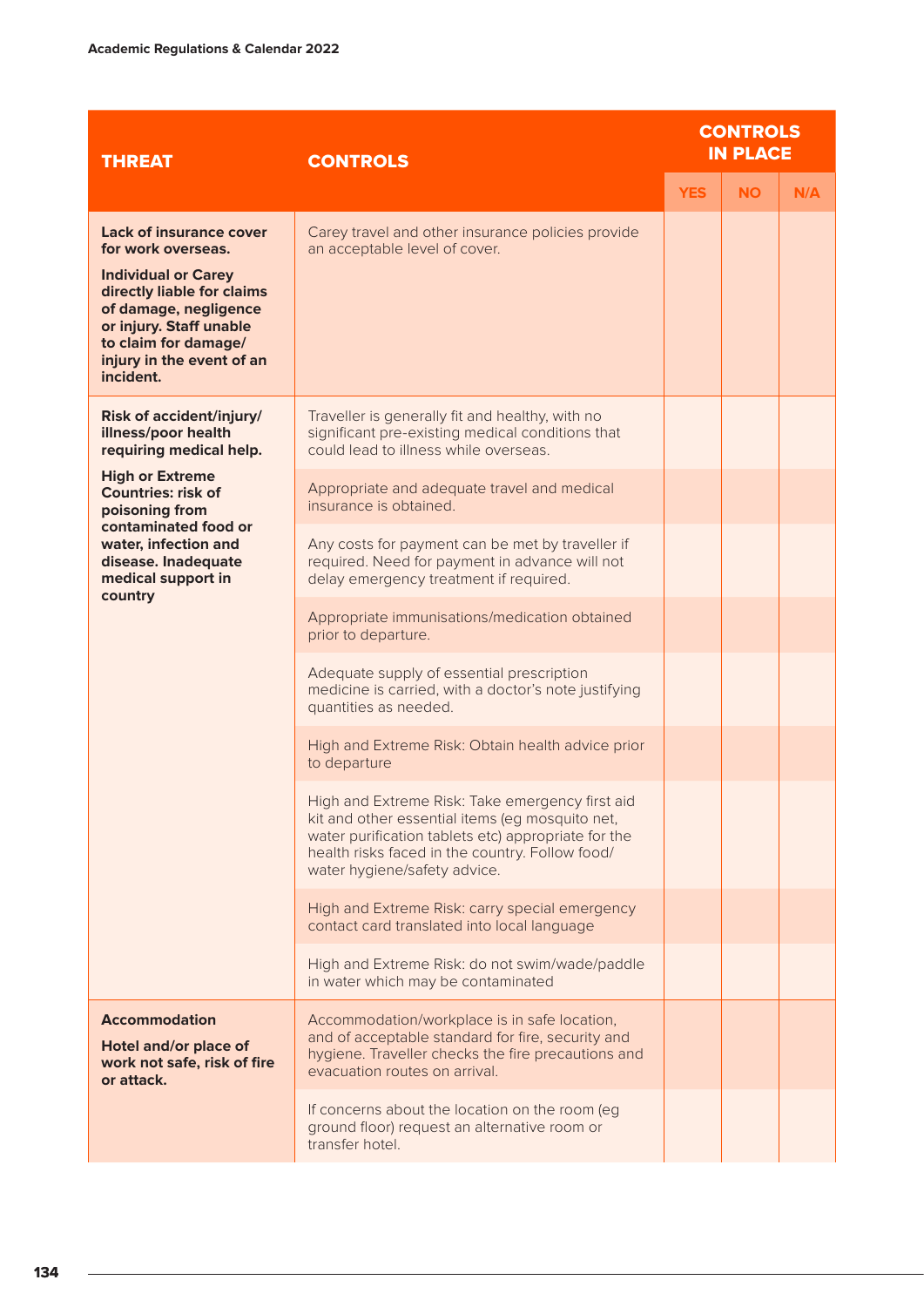| <b>THREAT</b>                                                                                                                                            | <b>CONTROLS</b>                                                                                                                                                                                                                     |            | <b>CONTROLS</b><br><b>IN PLACE</b> |     |  |
|----------------------------------------------------------------------------------------------------------------------------------------------------------|-------------------------------------------------------------------------------------------------------------------------------------------------------------------------------------------------------------------------------------|------------|------------------------------------|-----|--|
|                                                                                                                                                          |                                                                                                                                                                                                                                     | <b>YES</b> | <b>NO</b>                          | N/A |  |
| <b>Emergency</b><br>communications                                                                                                                       | Travel plans kept by Carey electronically so they<br>can be accessed out of hours and off-site.                                                                                                                                     |            |                                    |     |  |
| <b>Loss of communications</b><br>between traveller and<br>NZ, resulting in an<br>inability to obtain/provide<br>assistance if required.                  | Traveller has emergency mobile number for a<br>member of the Carey Management team in an<br>emergency, and has this set up on mobile phone<br>and kept in hard copy                                                                 |            |                                    |     |  |
|                                                                                                                                                          | Mobile data plan set up in-country (if appropriate)                                                                                                                                                                                 |            |                                    |     |  |
|                                                                                                                                                          | Laptop enabled for internet and email (if<br>appropriate)                                                                                                                                                                           |            |                                    |     |  |
|                                                                                                                                                          | High or Extreme Risk Destinations: Plan<br>established for regular contact with Carey<br>(resulting in immediate emergency follow-up if not<br>adhered to)                                                                          |            |                                    |     |  |
| <b>Transport</b><br><b>Risk of road, aviation or</b><br>marine safety standards<br>are inadequate/                                                       | Availability and standards of transport are<br>acceptable, and are understood by the traveller.<br>Unsafe means of transport will not be used.                                                                                      |            |                                    |     |  |
| unacceptable, risking<br>injury or death.<br><b>Risk that legal</b><br>requirements are not met                                                          | Traveller has appropriate documentation eg valid<br>driving licence                                                                                                                                                                 |            |                                    |     |  |
| (insurance, international<br>drivers licence, suitability<br>of vehicle for passenger<br>transportation etc)                                             | If required, car insurance (Collision Damage<br>Waiver, Third Party Insurance) is obtained.                                                                                                                                         |            |                                    |     |  |
| <b>Availability and</b><br>standards of transport<br>are acceptable, and<br>are understood by the<br>traveller. Unsafe means<br>of transport will not be | Any travel costs associate with travel in-country<br>can be met                                                                                                                                                                     |            |                                    |     |  |
| used.                                                                                                                                                    | High or Extreme Risk Destinations: Follow MFAT<br>advice re driving at night, use of taxis or hire car<br>companies, safety or otherwise of self-driving,<br>safety of trains and buses, what to do in the event<br>of an accident. |            |                                    |     |  |
|                                                                                                                                                          |                                                                                                                                                                                                                                     |            |                                    |     |  |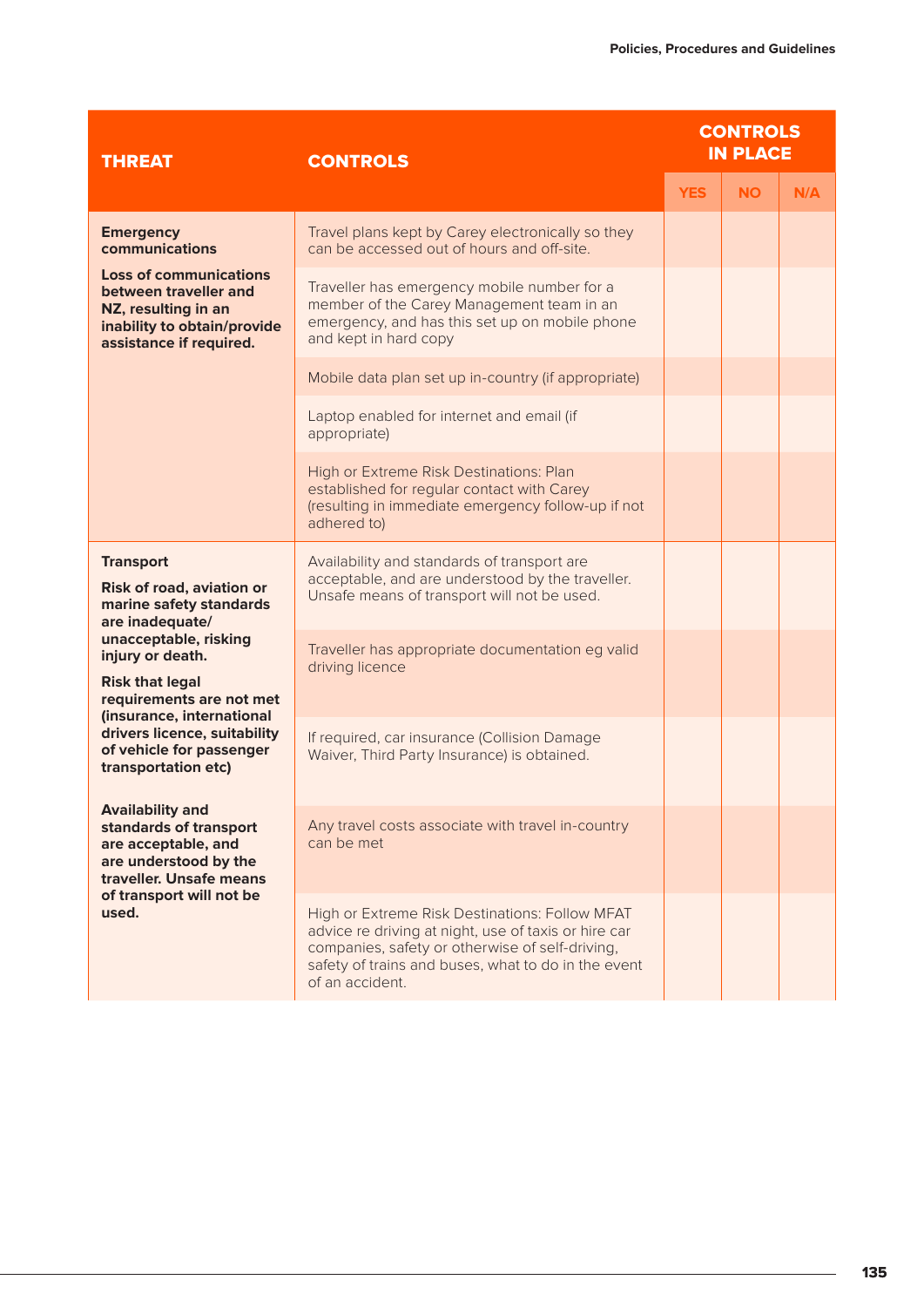| <b>THREAT</b>                                                                                                                                  | <b>CONTROLS</b>                                                                                                                                                          |            | <b>CONTROLS</b><br><b>IN PLACE</b> |     |  |
|------------------------------------------------------------------------------------------------------------------------------------------------|--------------------------------------------------------------------------------------------------------------------------------------------------------------------------|------------|------------------------------------|-----|--|
|                                                                                                                                                |                                                                                                                                                                          | <b>YES</b> | <b>NO</b>                          | N/A |  |
| <b>Laws and Culture</b><br><b>Risk of breaching local</b><br>laws, arrest. Local                                                               | Cultural norms and local laws are understood and<br>can be accommodated, including dress codes,<br>photo taking, general etiquette)                                      |            |                                    |     |  |
| standards do not provide<br>an acceptable level<br>of safety, or adequate                                                                      | Comply with import/export/carriage of dangerous<br>goods/illegal materials and customs requirements.                                                                     |            |                                    |     |  |
| protection for the<br>environment. Social<br>structures - offence<br>to hosts or general<br>population.                                        | High or Extreme Risk Destinations: scan all travel<br>documents including letter of invitation to a secure<br>on-line account.                                           |            |                                    |     |  |
| <b>Problems with local</b><br>authorities due to lack<br>or loss of/ inadequate<br>documentation leading<br>to delay, arrest,<br>imprisonment. | High or Extreme Risk Destinations: scan all travel<br>documents including letter of invitation to a secure<br>on-line account.                                           |            |                                    |     |  |
| <b>Lack of Money</b><br>Risk due to theft/<br>unforeseen travel<br>disruption                                                                  | Make advance travel claims for expenses if<br>appropriate (staff only)                                                                                                   |            |                                    |     |  |
|                                                                                                                                                | Obtain local currency sufficient for duration of stay<br>and some reserves (consider travellers cheques<br>and other emergency currencies such as USD as<br>appropriate) |            |                                    |     |  |
|                                                                                                                                                | Check that credit cards are generally accepted in<br>the country, and that cash is available via ATMs.                                                                   |            |                                    |     |  |
|                                                                                                                                                | Keep a note of credit card numbers and related<br>details separate from the cards themselves.                                                                            |            |                                    |     |  |
|                                                                                                                                                | Have emergency number of bank/credit card<br>company.                                                                                                                    |            |                                    |     |  |
| Weather<br><b>Extreme heat, cold,</b><br>weather events                                                                                        | Traveller is medically fit for adverse weather<br>conditions.                                                                                                            |            |                                    |     |  |
|                                                                                                                                                | Conditions unlikely to lead to a medical or other<br>emergency.                                                                                                          |            |                                    |     |  |
|                                                                                                                                                | Pack appropriate clothing, footwear, sunscreen<br>etc.                                                                                                                   |            |                                    |     |  |
| On return<br><b>Lessons learnt not</b>                                                                                                         | Report any accidents, incidents to be processed<br>through Carey's standard reporting procedures.                                                                        |            |                                    |     |  |
| passed on to other<br>travellers and Carey<br>leading to problems for<br>other travellers.                                                     | Review and update this risk assessment checklist<br>for future travellers after international travel.                                                                    |            |                                    |     |  |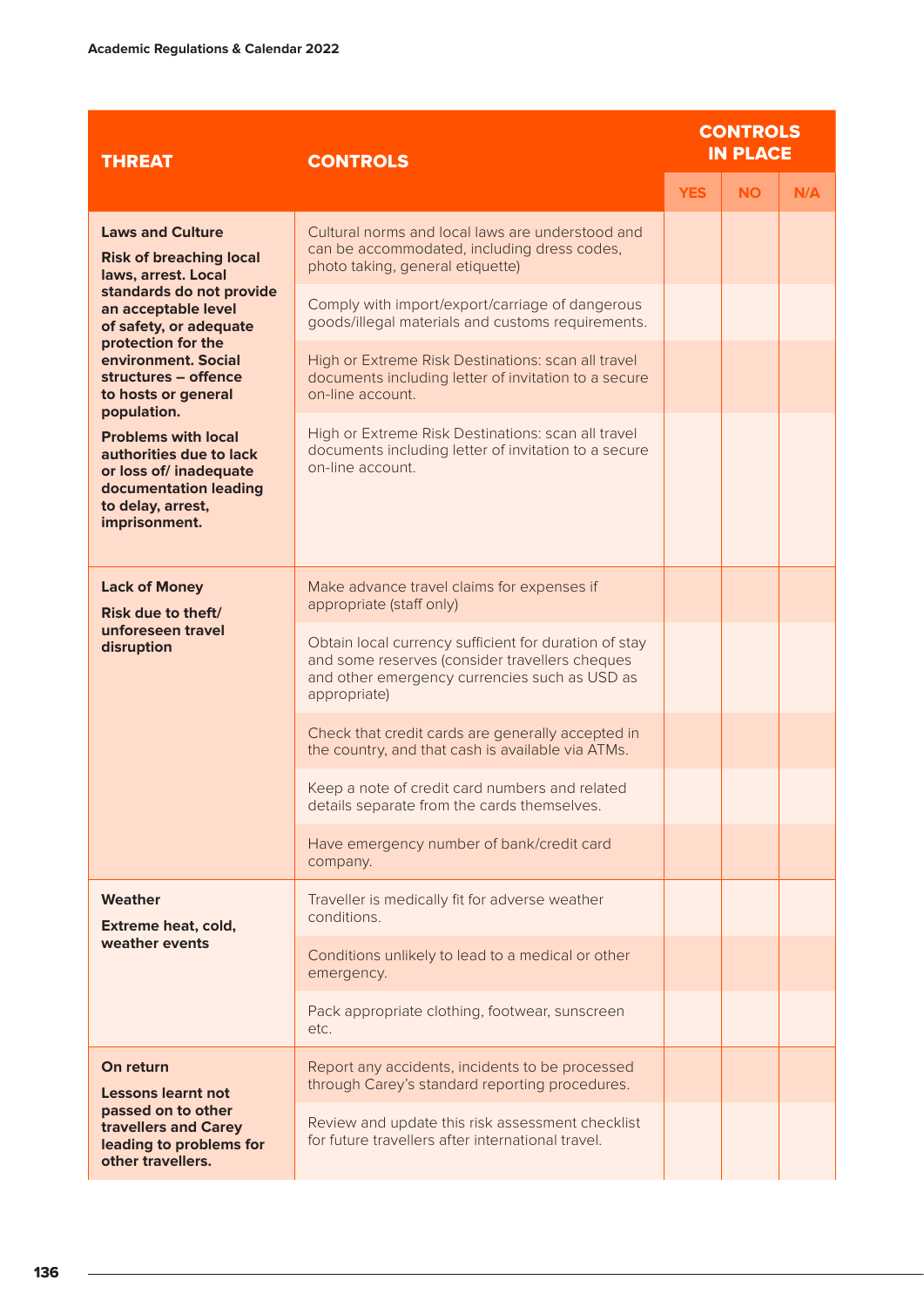| <b>THREAT</b>                                                                                          | <b>CONTROLS</b> | <b>CONTROLS</b><br><b>IN PLACE</b> |           |     |
|--------------------------------------------------------------------------------------------------------|-----------------|------------------------------------|-----------|-----|
|                                                                                                        |                 | <b>YES</b>                         | <b>NO</b> | N/A |
| <b>Further hazards (specify)</b><br>(Please detail any further<br>hazards applicable to<br>your trip.) |                 |                                    |           |     |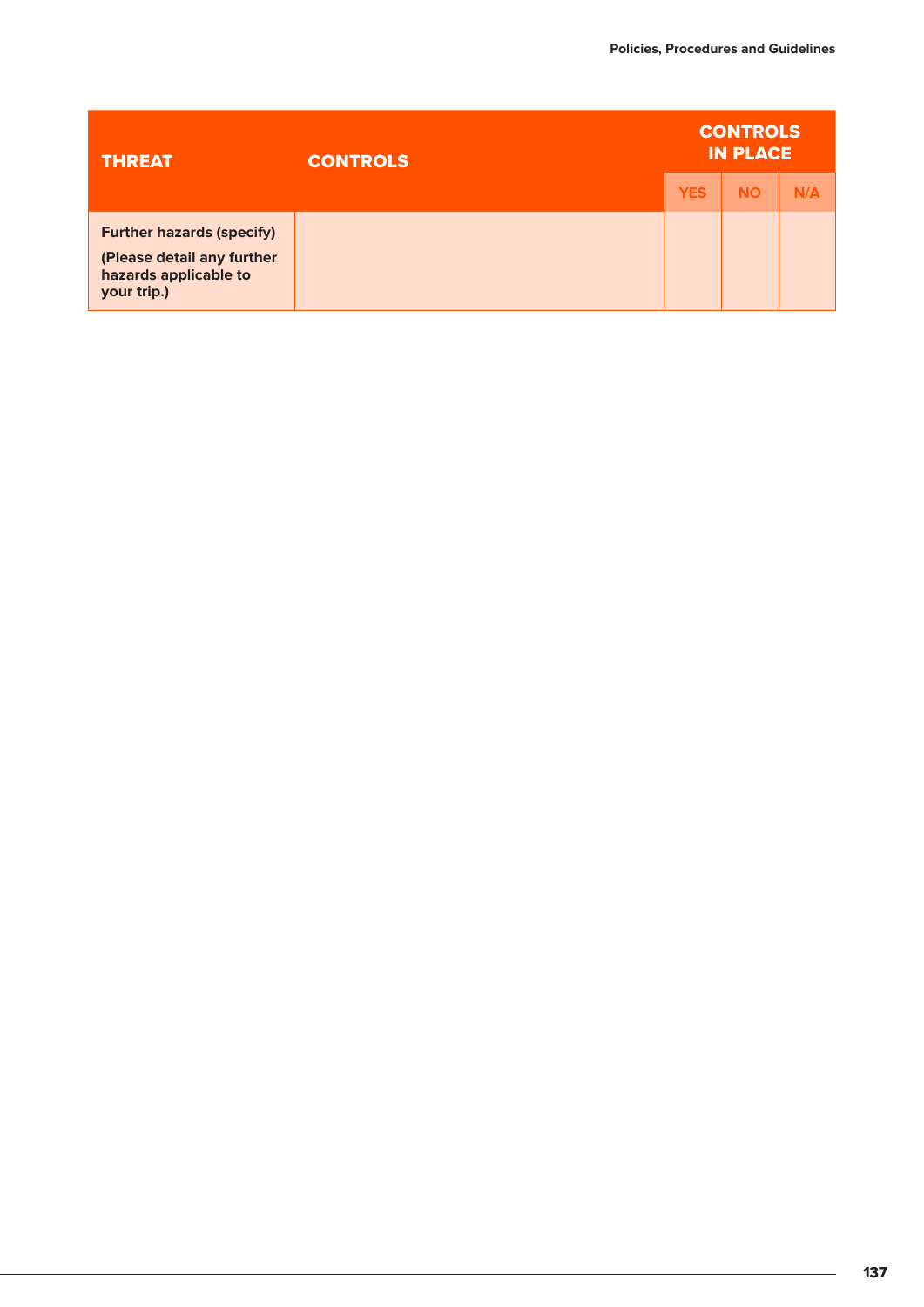# Appendix

# TABLE 1: MAINTENANCE OF ENROLMENT AND ACADEMIC RECORDS

See PTE Enrolment and Academic Rules 2012: www.legislation.govt.nz/act/public/1993/0028/latest/DLM296639.html

| <b>PTE ENROLMENT RECORDS</b>                                                                                                                                                                  |                                                                                                                                                                                                                                                                                             |  |  |
|-----------------------------------------------------------------------------------------------------------------------------------------------------------------------------------------------|---------------------------------------------------------------------------------------------------------------------------------------------------------------------------------------------------------------------------------------------------------------------------------------------|--|--|
| 4.1 The accurate enrolment records for<br>each student that must be kept up to                                                                                                                | Full name and address of the student;                                                                                                                                                                                                                                                       |  |  |
| date by PTES are:                                                                                                                                                                             | Contact details for the student:                                                                                                                                                                                                                                                            |  |  |
|                                                                                                                                                                                               | The student's national student number;                                                                                                                                                                                                                                                      |  |  |
|                                                                                                                                                                                               | Nationality and whether a domestic or international student;                                                                                                                                                                                                                                |  |  |
|                                                                                                                                                                                               | The education or training in which the student is enrolled;                                                                                                                                                                                                                                 |  |  |
| NOTE:<br>The records listed in rule 4.1 for each<br>student must be kept until at least<br>two years until the completion of the<br>education or training in which the<br>student is enrolled | The start and finish dates of the education or training;                                                                                                                                                                                                                                    |  |  |
|                                                                                                                                                                                               | Details of the student meeting the entry requirements of the<br>education or training including, where applicable, scores for<br>English language entry requirements;                                                                                                                       |  |  |
|                                                                                                                                                                                               | Invoices and receipts for fees paid to the PTE and the dates of<br>payment, with course fees, commissions, accommodation fees,<br>living expenses, and other fees separately identified;                                                                                                    |  |  |
| The enrolment records must be kept<br>in a manner that ensures they are<br>easily recovered and printed from,<br>and readily available on, the PTE's<br>electronic data storage system.       | For international students, their visa (if any) and other<br>immigration details, the contact details of any agent through<br>whom the student enrolled at the PTE, a copy of the student<br>health and travel insurances, student fee protection trustee<br>records, and passport numbers. |  |  |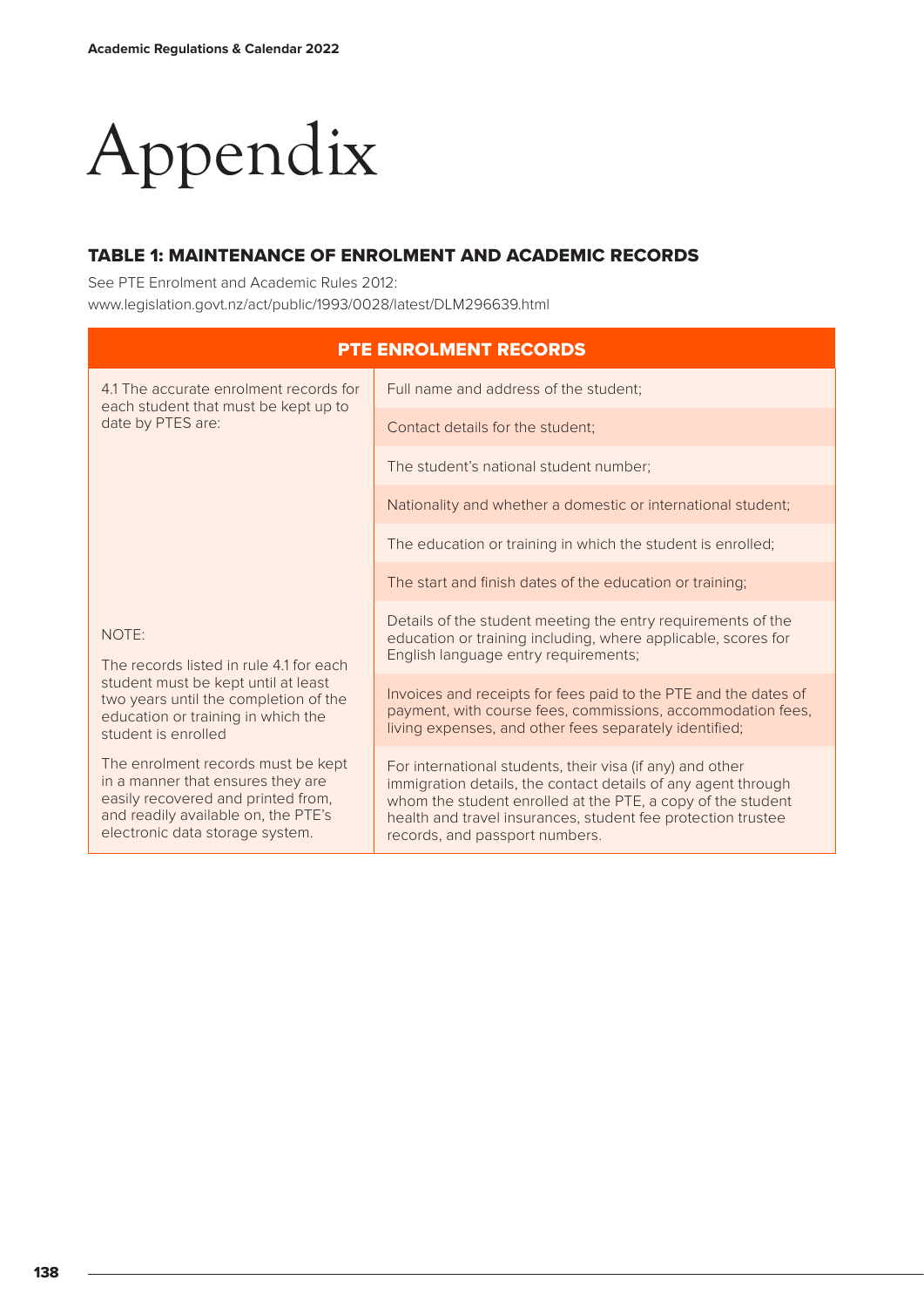| <b>ACADEMIC RECORDS</b>                                                                                                                                                                                                                                                                                                                                                                                             |                                                                                                                                                                                                                                                                                                                                                                                                                |  |
|---------------------------------------------------------------------------------------------------------------------------------------------------------------------------------------------------------------------------------------------------------------------------------------------------------------------------------------------------------------------------------------------------------------------|----------------------------------------------------------------------------------------------------------------------------------------------------------------------------------------------------------------------------------------------------------------------------------------------------------------------------------------------------------------------------------------------------------------|--|
| 6.1 The accurate academic records<br>that must be kept, and kept up to<br>date, by PTEs for students enrolled in<br>education or training at the PTE are:<br>NOTE:<br>For all student records required to be<br>kept under rule 6.1, the records must<br>be kept in a manner that ensures they<br>are easily recovered and printed from,<br>and readily available on, the PTE's<br>electronic data storage system); | Records of individual student assessment and examination<br>results (for example, for prescriptions, papers, assessment<br>standards) that include the name of the student, the date of<br>achievement and the relevant grade, which are to be kept as a<br>permanent record;                                                                                                                                  |  |
|                                                                                                                                                                                                                                                                                                                                                                                                                     | All student assessment materials generated from education or<br>training in which students are enrolled or full copies of them<br>(and they must be readily available on request), for at least 12<br>months from the date of completion of that education or training<br>(for the avoidance of doubt, this includes assessment materials<br>of education or training provided by sub-contractors of the PTE); |  |
|                                                                                                                                                                                                                                                                                                                                                                                                                     | Any cross credits, credit transfer, and recognition of prior<br>learning arrangements for individual students, and the evidential<br>basis for them, which are to be kept as a permanent record;                                                                                                                                                                                                               |  |
|                                                                                                                                                                                                                                                                                                                                                                                                                     | Records of student attendance, which are to be kept for at least<br>the duration of the student's enrolment:                                                                                                                                                                                                                                                                                                   |  |
|                                                                                                                                                                                                                                                                                                                                                                                                                     | Records of the achievement of awards or qualifications by the<br>students, which are to kept as a permanent record;                                                                                                                                                                                                                                                                                            |  |
|                                                                                                                                                                                                                                                                                                                                                                                                                     | (c) A back-up copy for all records referred to in paragraph (a) of<br>this rule 7.1 must also be kept in a manner that is accessible in<br>the event of PTE closure, natural disaster, or emergency, and for<br>at least the period of time the particular records themselves are<br>required to be kept.                                                                                                      |  |